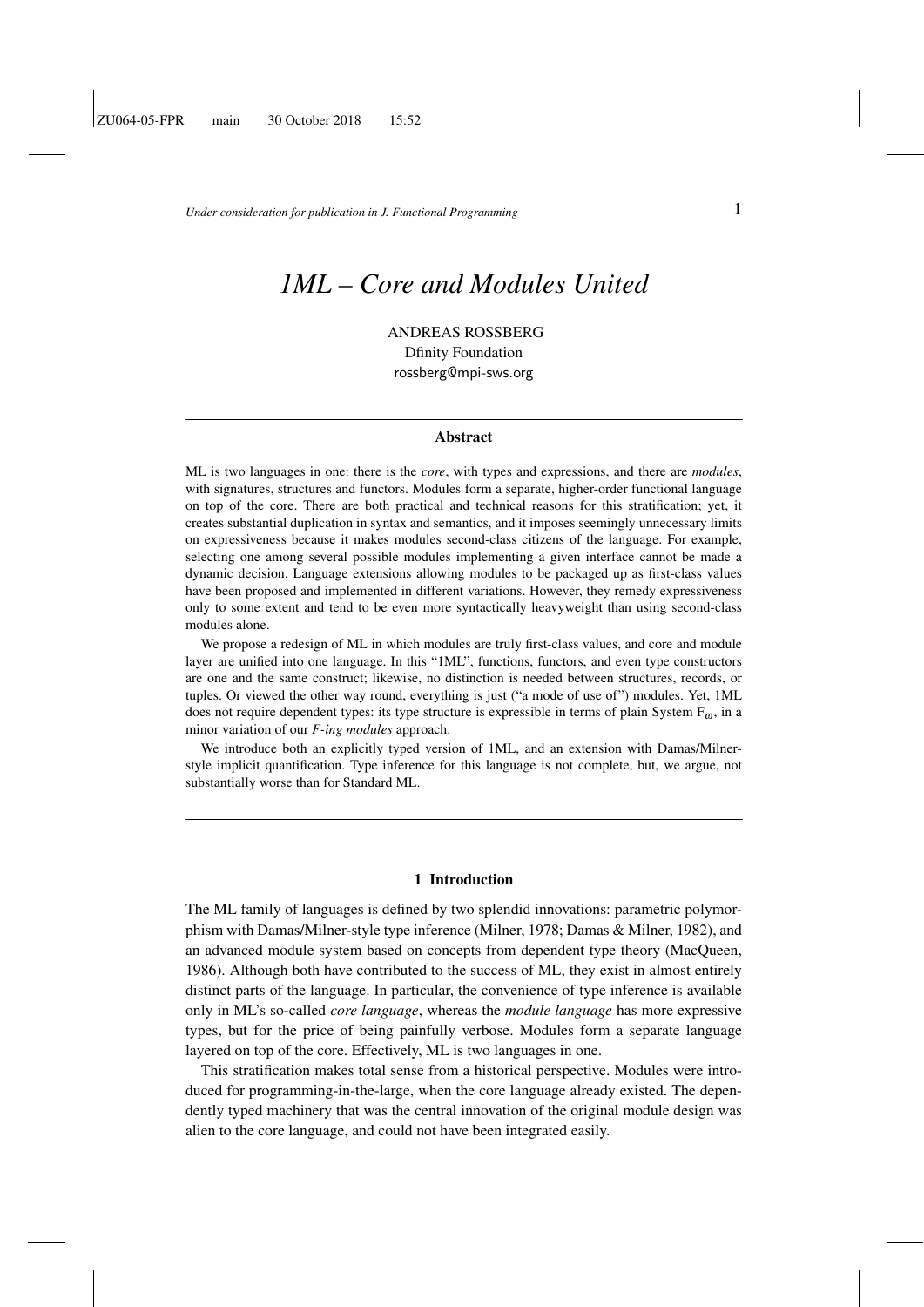However, we have since discovered that dependent types are not actually necessary to explain modules. In particular, Russo demonstrated that ML-style module types can be readily expressed using only System-F-style quantification (Russo, 1999; Russo, 2003). The *F-ing modules* approach later showed that the entire ML module system can in fact be understood as a form of syntactic sugar over System F<sup>ω</sup> (Rossberg *et al.*, 2014).

Meanwhile, the second-class nature of modules is sometimes perceived as a practical limitation. The standard example is the desire to select modules at runtime:

module Table  $=$  if size  $>$  threshold then HashMap else TreeMap

A definition like this, where the choice of an implementation is dependent on dynamics, is entirely natural in object-oriented languages. Yet, it is not expressible with conventional ML modules. Isn't that a shame!

#### *1.1 Packaged Modules*

It comes as no surprise, then, that various proposals have been made (and implemented) that enrich ML modules with the ability to package them up as first-class values (Russo, 2000; Dreyer *et al.*, 2003; Rossberg, 2006; Rossberg & Dreyer, 2013; Garrigue & Frisch, 2010; Rossberg *et al.*, 2014). Such *packaged modules* address the most imminent needs, but they are not to be confused with truly first-class modules. They require explicit injection into and projection from first-class core values, accompanied by heavy annotations. For example, in OCaml 4, which implements a simple form of packaged modules, the above example would have to be written as follows:

module Table  $=$  (val (if size  $>$  threshold then (module HashMap) else (module TreeMap)) : MAP)

which, arguably, is neither natural nor pretty. Less straightforward examples require even more annotations, because package types cannot always be inferred from context.

But it is not just notation: packaged modules have limited expressiveness as well. One problem is that the subtyping of the module language does not extend to package types, because they are part of the ML core language which does not have subtyping. For example, if HashMap and TreeMap had different signatures HASHMAP and TREEMAP, respectively, both of which are extensions of MAP, then changing the above to

let hashmap = (module HashMap : HASHMAP) let treemap = (module TreeMap : TREEMAP) module Table  $=$  (val (if size  $>$  threshold then hashmap else treemap) : MAP)

would not type-check. The consumer of the packages would need to unpack and repack them with their use-site types to allow subtyping to kick in, as in the following:

module Table  $=$  (val (if size  $>$  threshold then (module (val hashmap)) else (module (val treemap))) : MAP)

A more delicate limitation of packaged modules is that sharing types with them is only possible via a detour through core-level polymorphism. For example, with proper modules, we can express the type of a functor that abstracts over *two* modules of a given signature with the requirement that their types t are equivalent: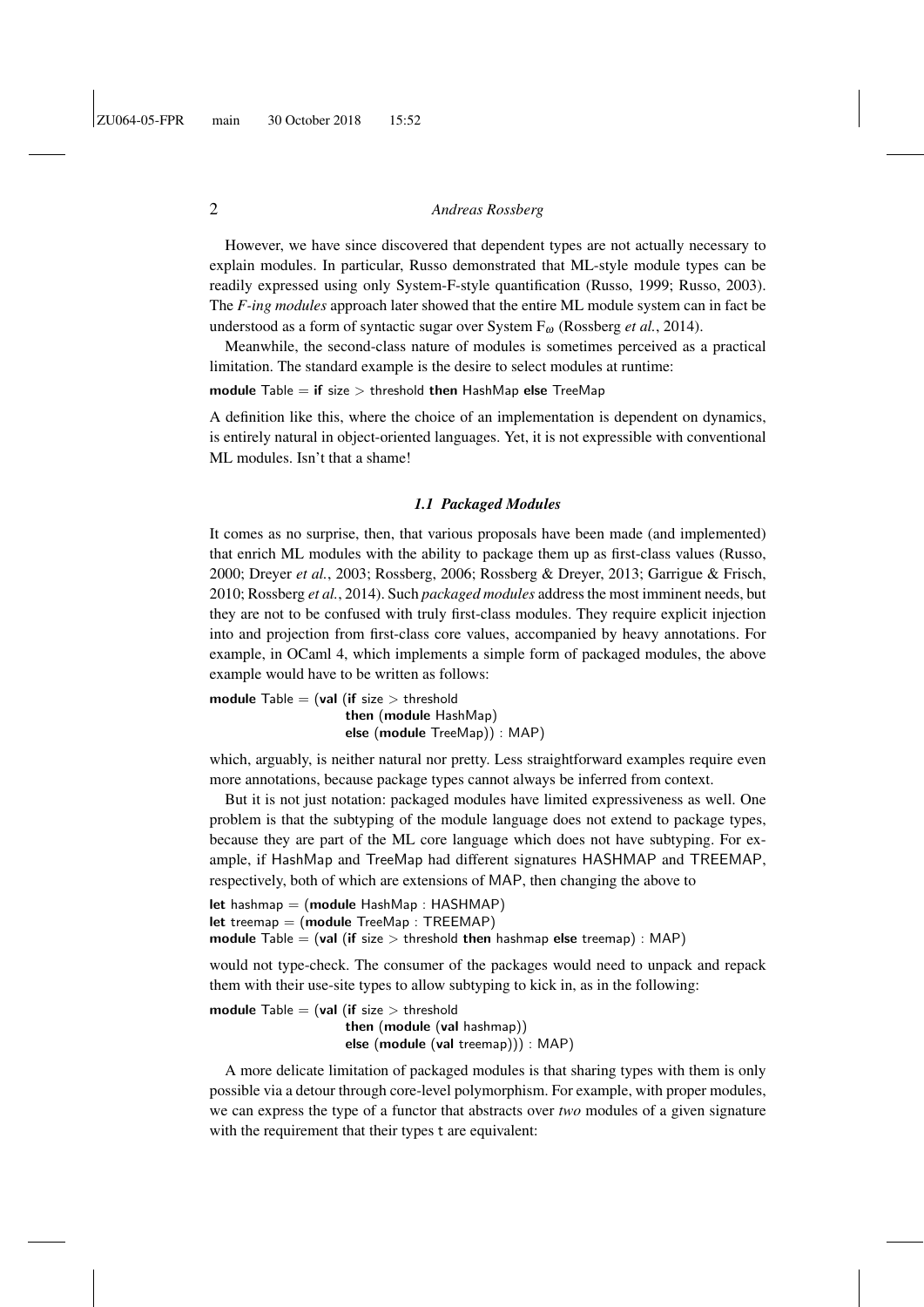signature  $S = \{type t ... \}$  $F:(X:S)\to (Y:S$  with type  $t=X.t)\to U$ 

In the case of a core-level function abstracting over packaged modules the dependency on a parameter is not possible, so it gets a bit more complicated. We need to introduce an auxiliary polymorphic type variable (which is implicitly quantified):

f : (module S with type  $t = 'a) \rightarrow ($ module S with type  $t = 'a) \rightarrow u$ 

Worse, because core-level polymorphism is first-order, this approach cannot express type sharing between type *constructors* – a complaint that has come up several times on the OCaml mailing list. For example, if one were to abstract over a monad:

val map : (module MONAD with type 'a t = ?)  $\rightarrow$  ('a  $\rightarrow$  'b)  $\rightarrow$  ?  $\rightarrow$  ?

There is nothing that can be put in place of the ?'s to complete this function signature – it would require a type variable of higher kind, which is not supported in ML. In some cases the programmer may be able to work around this limitation resorting to weaker types. But in the general case they are forced to drop the use of packaged modules and raise the function (and potentially a lot of downstream code) to the functor level – which not only is very inconvenient, it also severely restricts the possible computational behaviour of such code, because all module-level computations are effectively "static", i.e., cannot involve dynamic constructs such as conditionals, let alone general recursion.

One could imagine addressing this particular limitation by introducing higher-kinded polymorphism into the ML core. But with such an extension type inference would require higher-order unification and hence become undecidable – unless accompanied by significant restrictions that are likely to defeat this example (or others).

#### *1.2 First-Class Modules*

Why not true first-class modules, then? Can we overcome the segregation and make modules more equal citizens of the language? This idea has been explored, of course. The answer from the literature so far has been: no, because first-class modules make typechecking undecidable and type inference infeasible.

The most directly relevant work is the calculus of *translucent sums* of Harper & Lillibridge (1994) (a precursor of later work on *singleton types* (Stone & Harper, 2006)). It can be viewed as an idealised functional language that allows types as components of (dependent) records, so that they can express modules. In the type of such a record, individual type members can occur as either transparent or opaque (hence, *translucent*), which is the defining feature of ML module typing.

Harper & Lillibridge prove that type-checking this language is undecidable. Their result applies to any language that (a) has contravariant functions, (b) has both transparent and opaque types, and (c) allows opaque types to be subtyped by arbitrary transparent types. The latter feature usually manifests in a subtyping rule like the following,

$$
\frac{\{D_1[\tau/\mathsf{t}]\} \leq \{D_2[\tau/\mathsf{t}]\}}{\{\text{type } \mathsf{t} = \tau; D_1\} \leq \{\text{type } \mathsf{t}; D_2\}}\text{for} \text{ger}
$$

which is, in some variant, at the heart of every definition of signature matching. In the premise the concrete type  $\tau$  is substituted for the abstract t in the remaining declarations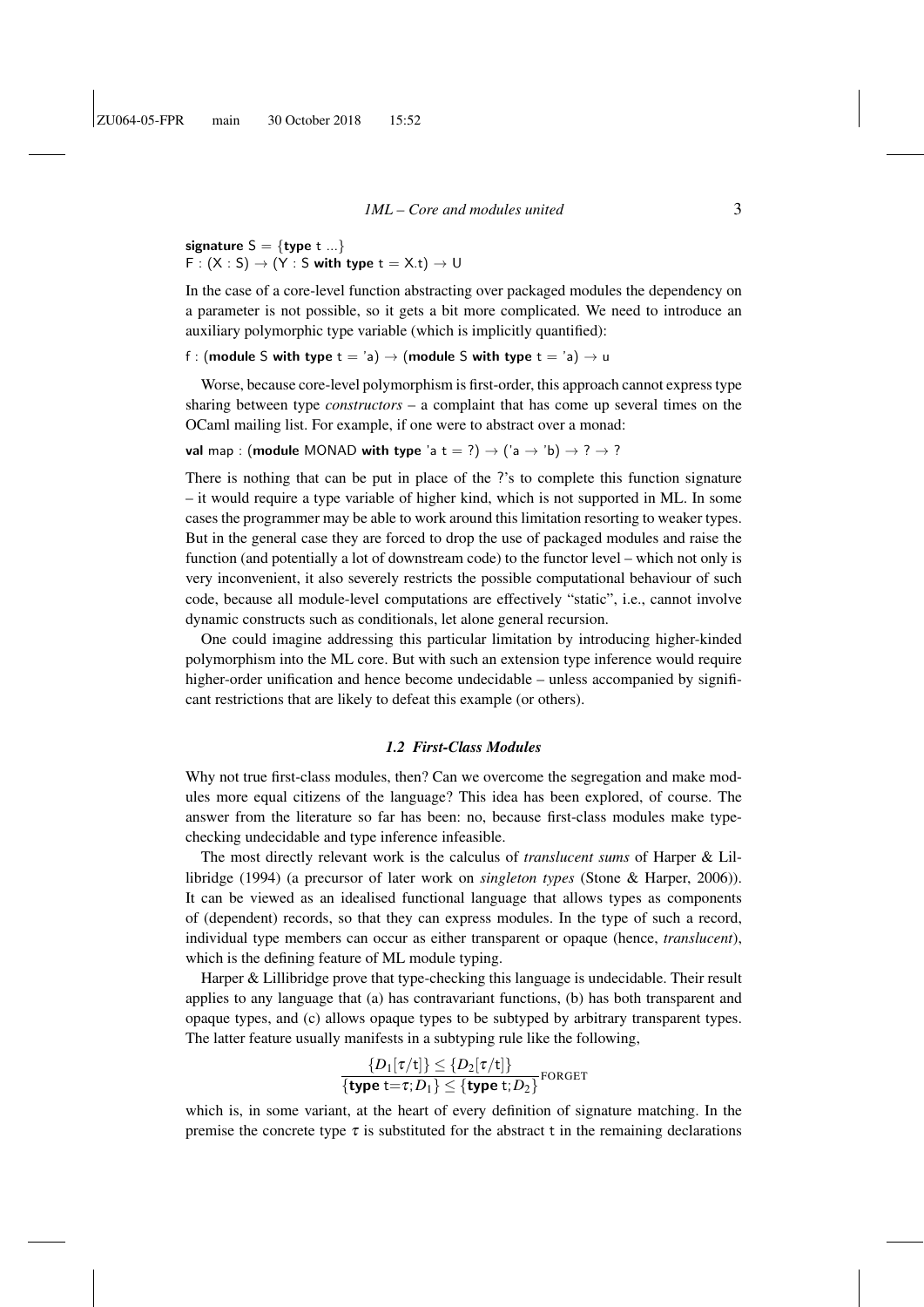$D_1$  and  $D_2$  of the signatures. Obviously, this rule is not inductive. And that is a real problem: the substitution can arbitrarily grow the types, and thus potentially require infinite derivations. A concrete example triggering non-termination is the following, adapted from Harper & Lillibridge (1994):

type  $T = \{$ type A; f : A  $\rightarrow$  ()} type  $U = \{$ type A; f : (T where type A = A)  $\rightarrow$  ()} type  $V = T$  where type  $A = U$  $g(X: V) = X: U$  (\*  $V \leq U$  ? \*)

Checking  $V \leq U$  would match **type** A with **type** A=U, substituting U for A accordingly, and then requires checking that the types of f are in a subtyping relation – which contravariantly requires checking that (T where type  $A = A/[U/A] \le A[U/A]$ , but that is the same as the  $V \leq U$  we wanted to check in the first place.

In fewer words, signature matching is no longer decidable when module types can be abstracted over, which is the case if module types are simply collapsed into ordinary types. It also arises if "abstract signatures" are added to the language, as in OCaml, where the same divergent example can be constructed on the module type level alone (Rossberg, 1999b).

Some readers may consider decidability a rather theoretical concern. However, there also is the  $-$  quite practical  $-$  issue that the introduction of signature matching into the core language makes ML-style type inference impossible. Milner's algorithm *W* (Milner, 1978) is far too weak to handle higher-order types, let alone dependent types. Moreover, modules introduce subtyping, which breaks unification as the basic algorithmic tool for solving type constraints. And while inference algorithms for subtyping exist, they have much less satisfactory properties than our beloved Hindley/Milner sweet spot.

Worse, module types do not even form a lattice under subtyping:

 $f_1$  : {type t a; x : t int}  $\rightarrow$  int  $f_2$  : {type t a;  $x : int$ }  $\rightarrow int$  $g =$  if condition then  $f_1$  else  $f_2$ 

There are at least two possible types for g:

g : {type t a = int;  $x : int$ }  $\rightarrow int$ g : {type t a = a; x : int}  $\rightarrow$  int

Neither is more specific than the other, so no least upper bound exists. Consequently, annotations are necessary to regain principal types for constructs like conditionals, in order to restore any hope for compositional type *checking*, let alone inference.

#### *1.3 F-ing Modules*

In the work on *F-ing modules* with Russo & Dreyer (Rossberg *et al.*, 2014) we have demonstrated that ML modules can be expressed and encoded entirely in vanilla System F (or  $F_{\omega}$ , depending on the concrete core language and the desired semantics for functors). Effectively, the F-ing semantics defines a type-directed desugaring of module syntax into System F types and terms, and inversely, interprets a stylised subset of System F types as module signatures.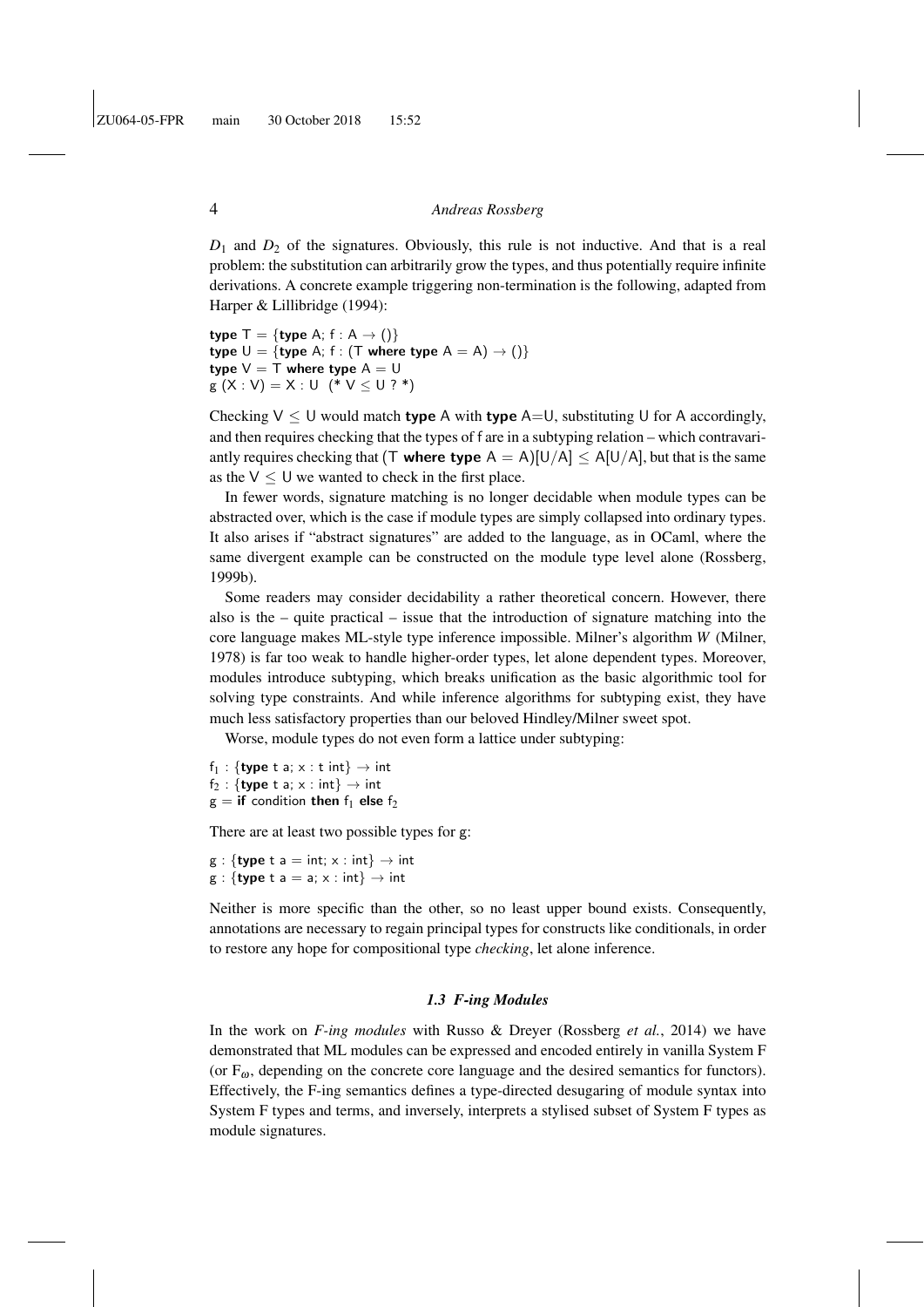Interestingly, in that paper we assume that the core language on which modules sit is simply System F (respectively,  $F_{\omega}$ ) itself. That leads to the seemingly paradoxical situation that the core language has *more* expressive types than the module language. But that makes sense when considering that the module translation rules manipulate the sublanguage of module types in ways that would not generalise to arbitrary System F types. In particular, the rules *implicitly* introduce and eliminate universal and existential quantifiers, which is key to making modules a usable means of abstraction. But the process is guided by, and only meaningful for, module syntax; likewise, the built-in subtyping relation is only "complete" (and decidable) for the specific occurrences of quantifiers in module types.

Nevertheless, the observation that modules are just sugar for certain kinds of constructs that the core language can already express (even if less concisely), raises the question: what necessitates modules to be second-class in that system?

#### *1.4 1ML*

The answer to the previous question is: very little! And the present article is all about explaining, exploring and exploiting that answer.

In essence, the F-ing modules semantics reveals that the syntactic stratification between ML core and module language is merely a rather blunt approach to enforce *predicativity* for module types: it prevents abstract types themselves from being instantiated with binders for abstract types. But this blunt *syntactic* restriction can be replaced by a much more surgical *semantic* restriction!

It is in fact enough to introduce a simple universe distinction between *small* and *large* types – reminiscent of Harper & Mitchell's XML (1993) – and limit the equivalent of the FORGET rule shown earlier to allow only small types for substitution, which serves to exclude problematic occurrences of quantifiers:

$$
\frac{\{D_1[\tau/t]\} \leq \{D_2[\tau/t]\}}{\{\text{type } t = \tau; D_1\} \leq \{\text{type } t; D_2\}} \text{for} \text{ger}
$$

A small type is one that does not itself contain any abstract type components or parameters. In particular, a type like  $\{type\ t; D\}$  is *not* small. The side condition thus prevents the substitution from introducing new occurrences of an opaque type specification, which would necessitate further (potentially never-ending) substitutions. That's all, really.

That would settle decidability, but what about type inference? Well, we can use the same distinction! A quick inspection of the subtyping rules in the F-ing modules semantics reveals that they, almost, degenerate to type equivalence when applied to *small* types. If we limit instantiation of implicit polymorphic type variables (and thus inference and unification) to small types then type inference works almost as usual. The only exception to subtyping coinciding with equivalence on small types is width subtyping on structures. We hence need to be willing to accept that inference is not going to be complete for records – which it already isn't in Standard ML, whereas OCaml does not support inferring types of regular records in the first place.<sup>1</sup>

<sup>&</sup>lt;sup>1</sup> Even though it is well-known how to achieve complete inference with record polymorphism (Remy, 1989; Ohori, 1995). ´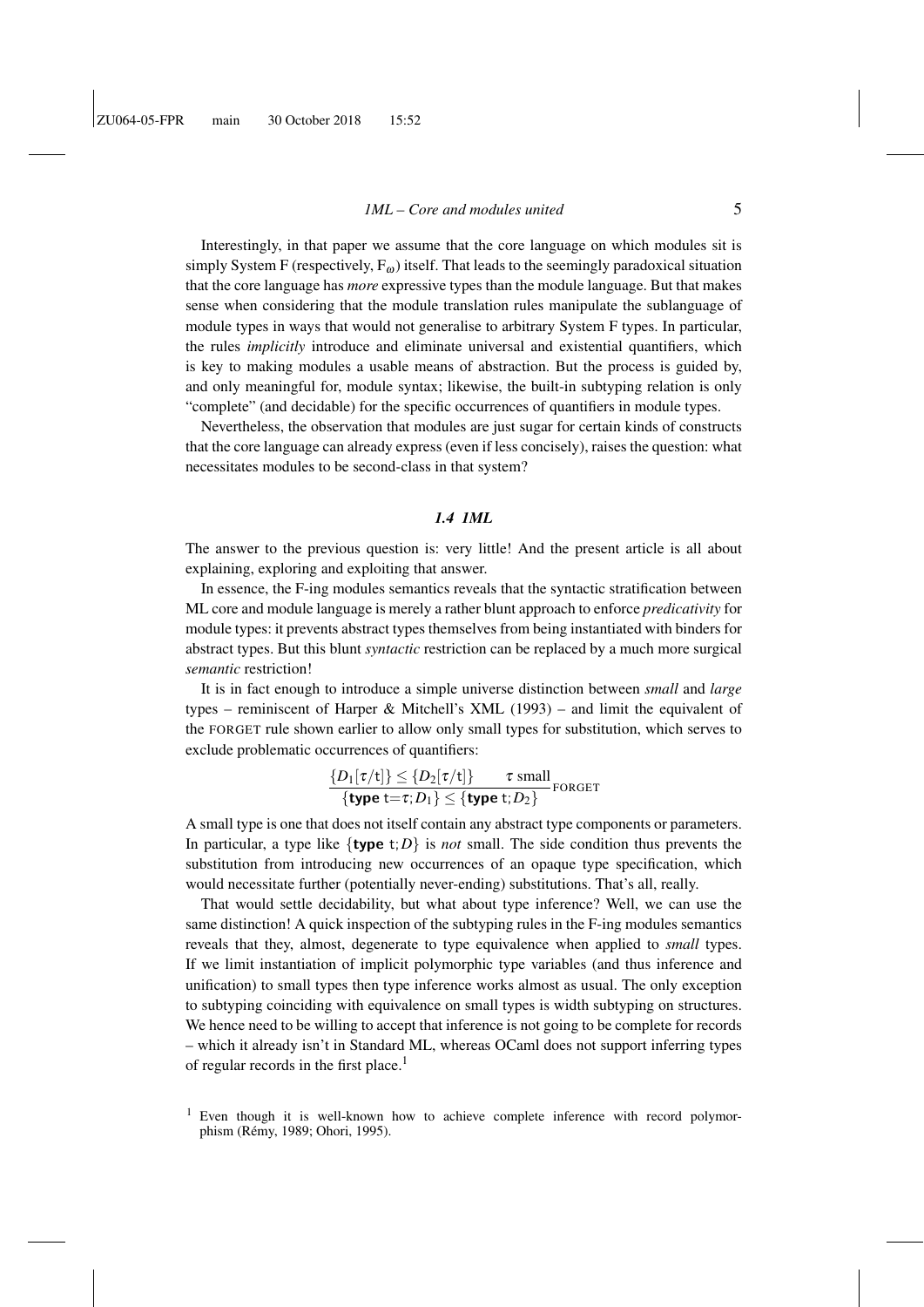In this spirit, this paper presents *1ML*, an ML-dialect in which modules are truly firstclass values. The name is both short for "1st-class module language" and suggestive of the fact that it unifies core and modules of ML into one language. Our contributions are as follows:

- We present a *decidable type system* for a language of first-class modules that subsumes conventional second-class ML modules.
- We give an elaboration of this language into *plain System F*ω.
- Conversely, we demonstrate that  $F_{\omega}$  can be *embedded* into this language.
- We show how Damas/Milner-style *type inference* can be integrated; it is incomplete, but only in ways that are already present in existing ML implementations.
- Besides theoretic considerations, we develop the basis for a *practical design* of an ML-like language in which the distinction between core and modules is eliminated.

This redesign has several benefits: it produces a language that is more *expressive* and *concise*, and at the same time, more *minimal* and *uniform*. "Modules" become a natural means of expressing all forms of polymorphism, both universal and existential. They can be freely intermixed with "computational" code and data, that is, polymorphism is fully first-class. Type inference integrates in a rather seamless manner, reducing the need for explicit annotations to large types, module or not. Every programming concept is derived from a small set of orthogonal constructs, over which general and uniform syntactic sugar can be defined.

Relative to the conference version of this paper, this article adds more extensive explanations of the design and various technicalities of the language, it tweaks some pieces of the formalisation of type inference to make it easier to interpret as an algorithm, it includes all meta-theory that was previously omitted for space reasons — such as the proof of decidability of type checking —, and it devotes an entire new section to the expressiveness of the language (Section 5), including a simple extension with impredicative "packages" and a sound and complete embedding of System  $F_{\omega}$ .

#### 2 1ML with Explicit Types

Despite the simplicity of the basic ideas, the dear reader will probably have guessed that the complete story isn't quite as trivial. To separate concerns a little, we will first introduce 1MLex, a sublanguage of 1ML proper that is explicitly typed. We hold off fancier features like implicit typing and type inference until Sections 6 and 7.

The kernel syntax of  $1ML_{ex}$  is given in Figure 1. This kernel language is intentionally small, but features everything that is semantically relevant. In addition, Figure 2 defines a rich set of syntactic sugar over this kernel that provides many of the syntactic forms familiar from the ML family of languages.<sup>2</sup> In both figures, as well as in other places throughout this article, we use an overbar, *phrase*, to stand for an arbitrary number of repetitions of *phrase* (including zero of them). We also conveniently write  $\Rightarrow$  to range over both forms of arrows.

Let us take a little tour of 1MLex by way of examples.

<sup>&</sup>lt;sup>2</sup> We omit further sugar that is standard and not worth expanding on, such as tuples as records  $\{-1: T_1; \ldots; n: T_n\}$ , pattern matching, or multi-argument functions as functions over tuples.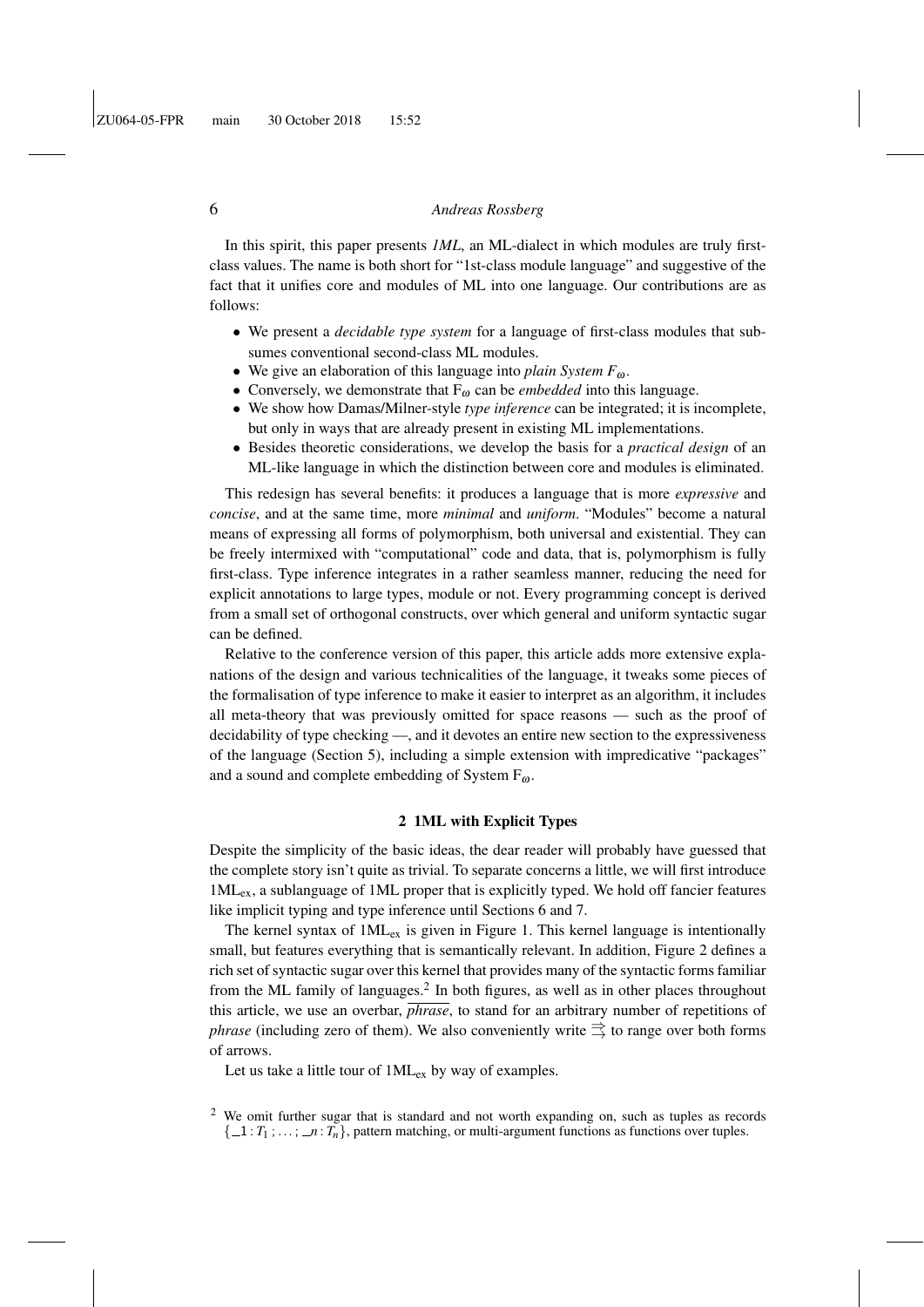| (identifiers) |                                                                                                                                                                           |
|---------------|---------------------------------------------------------------------------------------------------------------------------------------------------------------------------|
| (tvpes)       | $T \ ::=\ E \   \ {\textbf{bool}} \   \ \{D\} \   \ (X{:}T) \, \overrightarrow{\supset} \, T \   \ {\textbf{type}} \  =\ E \   \ T \ \textbf{where} \ (\overline{X{:}T})$ |
|               | (declarations) $D ::= X : T  $ include $T   D; D   \varepsilon$                                                                                                           |
|               | (expressions) $E ::= X   \text{true}   \text{false}   \text{if } X \text{ then } E \text{ else } E:T  $                                                                   |
|               | ${B}$ $\mid$ $E.X \mid$ fun $(X:T) \Rightarrow E \mid XX \mid$ type $T \mid X > T$                                                                                        |
|               | (bindings) $B ::= X = E  $ include $E   B; B   \varepsilon$                                                                                                               |
|               |                                                                                                                                                                           |

Fig. 1. Kernel syntax of 1MLex

| (types)                                                                              | let $B$ in $T$                                        | $:= \{B: X = \text{type } T\}$ .                                                                                                                                 |  |  |  |
|--------------------------------------------------------------------------------------|-------------------------------------------------------|------------------------------------------------------------------------------------------------------------------------------------------------------------------|--|--|--|
|                                                                                      | $T_1 \mathop{\Ruge \supseteq} T_2$                    | $\overline{X} = (X : T_1) \mathbb{Z} T_2$                                                                                                                        |  |  |  |
|                                                                                      |                                                       | <i>T</i> where $(\overline{X} \overline{P} \cdot \overline{T} = E)$ $\qquad := T$ where $(\overline{X} \cdot \overline{P} \Rightarrow (= E \cdot \overline{T}))$ |  |  |  |
|                                                                                      |                                                       | T where $(\text{type } \overline{X} \overline{P} = T') := T$ where $(\overline{X} : \overline{P \Rightarrow} (=\text{type } T'))$                                |  |  |  |
| (declarations)                                                                       | local $B$ in $D$                                      | $:=$ include (let B in $\{D\}$ )                                                                                                                                 |  |  |  |
|                                                                                      | $X\overline{P}$ : T                                   | $:= X : P \Rightarrow T$                                                                                                                                         |  |  |  |
|                                                                                      | $X \overline{P} \cdot \overline{T} = E$               | $:= X : \overline{P} \rightarrow (=E : \overline{T})$                                                                                                            |  |  |  |
|                                                                                      | type $X \overline{P}$                                 | $\overline{X}$ : $\overline{P}$ = type                                                                                                                           |  |  |  |
|                                                                                      | type $X \overline{P} = T$                             | $:= X : \overline{P} \rightarrow (=$ type T)                                                                                                                     |  |  |  |
| (expressions)                                                                        | let $B$ in $E$                                        | $:= \{B; X = E\}.X$                                                                                                                                              |  |  |  |
|                                                                                      | if $E_1$ then $E_2$ else $E_3:T$                      | $\mathcal{L} =$ let $X = E_1$ in if X then $E_2$ else $E_3 : T$                                                                                                  |  |  |  |
|                                                                                      | $E_1 E_2$                                             | $:=$ let $X_1 = E_1$ ; $X_2 = E_2$ in $X_1 X_2$                                                                                                                  |  |  |  |
|                                                                                      | E T                                                   | $\mathcal{F} = E(\text{type } T)$ (if T unambiguous)                                                                                                             |  |  |  |
|                                                                                      | E: T                                                  | $:=$ (fun $(X:T) \Rightarrow X) E$ )                                                                                                                             |  |  |  |
|                                                                                      | $E:$ $\geq$ $T$                                       | $:=$ let $X = E$ in $X > T$                                                                                                                                      |  |  |  |
|                                                                                      | fun $\overline{P} \Rightarrow E$                      | $:=$ fun $P \Rightarrow E$                                                                                                                                       |  |  |  |
| (bindings)                                                                           | local B in $B'$                                       | $:=$ include (let B in $\{B'\}\$ )                                                                                                                               |  |  |  |
|                                                                                      | $X \overline{P} : \overline{T'} : \overline{Z''} = E$ | $\overline{X} = X = \text{fun } \overline{P} \Rightarrow E \overline{X'} \overline{X''}$                                                                         |  |  |  |
|                                                                                      | type $X \overline{P} = T$                             | $\mathrel{\mathop:}= X = \text{fun } \overline{P} \Rightarrow \text{type } T$                                                                                    |  |  |  |
| where (parameter) $P ::= (X:T)$ with abbreviation (parameter) $X := (X:\text{type})$ |                                                       |                                                                                                                                                                  |  |  |  |

(Identifiers only occurring on the right-hand side are considered fresh)

Fig. 2. Syntactic abbreviations for 1MLex

**Functional Core** A major part of  $1ML_{ex}$  consists of fairly conventional functional language constructs. On the expression level, as a representative for a base type, we have Booleans (true, false, if) – in examples that follow, we will often assume the presence of an integer type and respective constructs as well. Then there are records  $\{\overline{B}\}\,$ , which consist of a sequence of bindings, and can be accessed via dot notation *E*.*X*. And of course, it wouldn't be a functional language without functions (fun) and their application  $(X_1 X_2)$ .

In a first approximation, these constructs are mirrored on the type level as one would expect, except that for functions we allow two forms of arrows, distinguishing pure function types ( $\Rightarrow$ ) from impure ones ( $\rightarrow$ ) (discussed later).

Like with F-ing modules (Rossberg *et al.*, 2014), most elimination forms in the kernel syntax only allow variables as subexpressions. However, the general expression forms are all definable as straightforward syntactic sugar, as given in Figure 2: because we can encode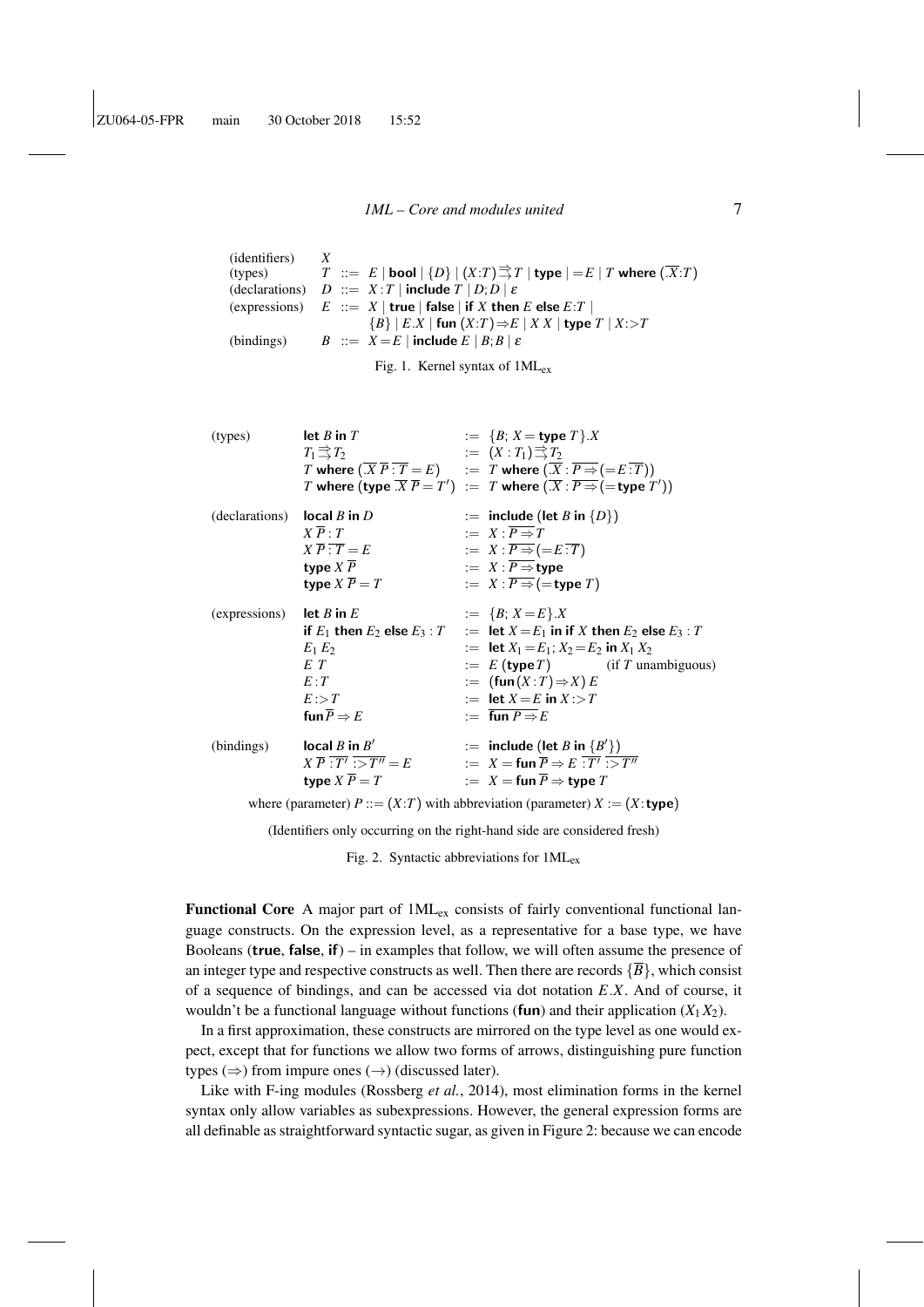let-bindings with module projections, we can desugar all expressions into a kind of Anormal form. For example, the application

(fun  $(n : int) \Rightarrow n + n$ ) 3

desugars into

let  $f = \text{fun} (n : \text{int}) \Rightarrow n + n; x = 3 \text{ in } f x$ 

and further into

 ${f = fun (n : int) \Rightarrow n + n; x = 3; body = f x}.body$ 

This works because records actually behave like ML structures, such that every bound identifier is in scope for later bindings – which enables encoding let-expressions.

Also, notably, if-expressions require a type annotation in  $1ML_{ex}$ . As we will see, the type language subsumes module types, and as discussed in Section 1.2 there wouldn't generally be a unique least upper bound without a type annotation. However, once we advance to full 1ML with type inference this annotation can usually be omitted (Section 6).

Other abbreviations defined in Figure 2 are discussed further below.

**Reified Types** The core feature that makes  $1ML_{ex}$  able to express modules is the ability to embed types in a first-class manner: the expression type *T* reifies the type *T as a value*. 3 Such an expression has type type, and thereby can be abstracted over. For example,

$$
\mathsf{id} = \mathsf{fun} \; (\mathsf{a} : \mathsf{type}) \Rightarrow \mathsf{fun} \; (\mathsf{x} : \mathsf{a}) \Rightarrow \mathsf{x}
$$

defines a polymorphic identity function, similar to how it would be written in dependent type theories. Note in particular that a is a *term* variable, but it is used as a *type* in the annotation for x. This is enabled by the "path" form  $E$  in the syntax of types, which expresses the (implicit) projection of a type from a term, provided this term has type type. Consequently, all variables are term variables in 1ML, and there is no separate notion of type variable.

More interestingly, a function can *return* types, too. Consider

pair = fun (a : type)  $\Rightarrow$  fun (b : type)  $\Rightarrow$  type {fst : a; snd : b}

which takes two types and returns a type, and effectively defines a type *constructor*. Applied to a reified type it yields a reified type, as a first class value. Again, the implicit projection from "path" expressions enables using this as a type:

second = fun (a : type)  $\Rightarrow$  fun (b : type)  $\Rightarrow$  fun (p : pair a b)  $\Rightarrow$  p.snd

In this example, the whole of "pair a b" is a term of type type.

Figure 2 also defines a bit of syntactic sugar for function and type definitions in "equational" form with parameters on the left, which makes them look more like in traditional ML.<sup>4</sup> For example, the previous functions could equivalently be written as

<sup>&</sup>lt;sup>3</sup> Ideally, "type *T*" should be written just "*T*", like in various dependently typed languages. However, that creates syntactic ambiguities, e.g. for phrases like "{}", which we prefer to avoid. The ambiguity could only be addressed by moving to a more artificial syntax for types themselves. Nevertheless, we at least allow writing "*E T*" for the application "*E* (type*T*)" if *T* unambiguously parses as a type.

Some binding forms in Figure 2 allow multiple consecutive type annotations, as in " $X : T : U = E$ ". I do not consider this useful, it is merely a shortcut to avoid introducing one-off notation for optional phrases.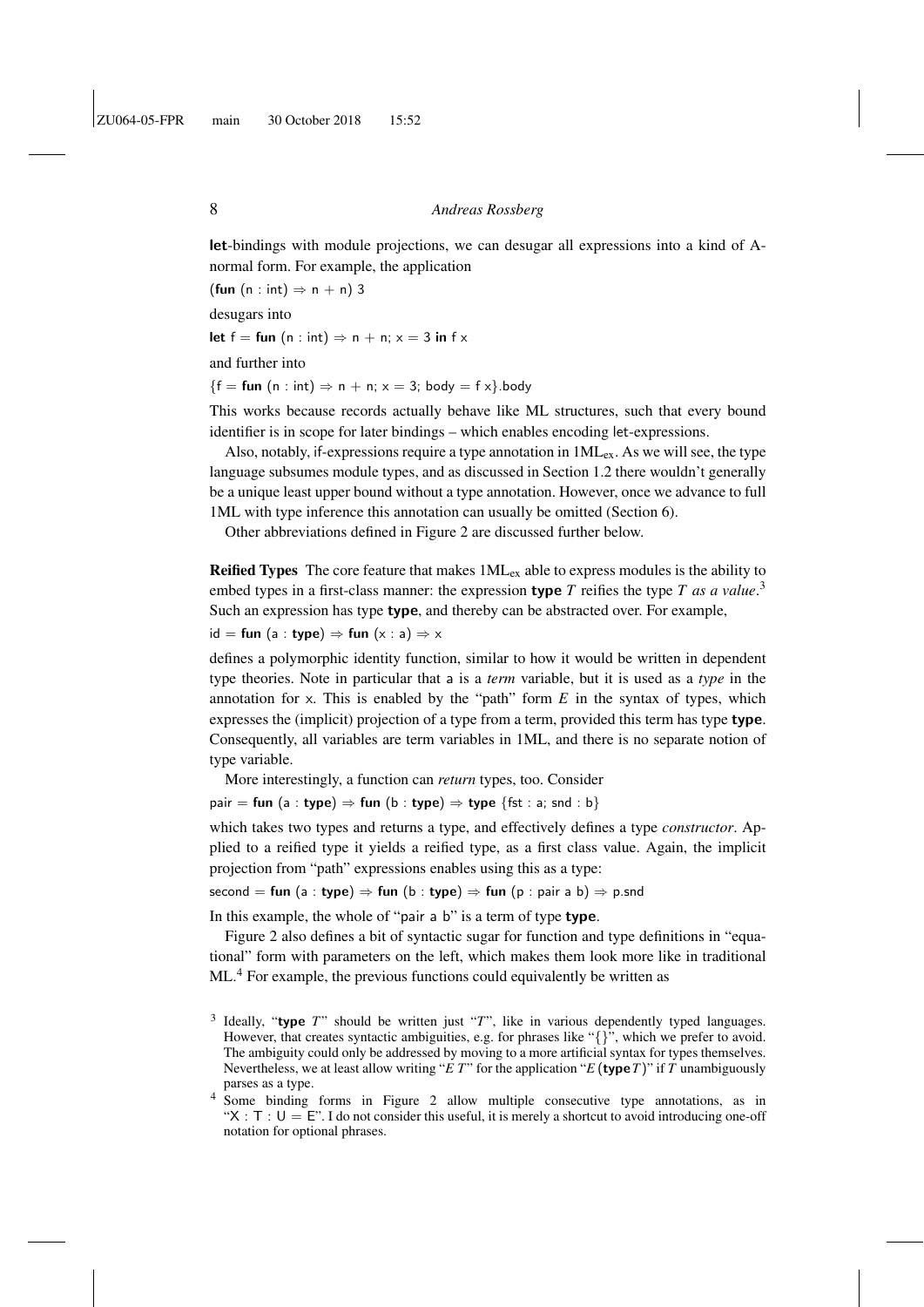id a  $(x : a) = x$ type pair a  $b = \{ \text{fst} : a; \text{snd} : b \}$ second a b  $(p : pair a b) = p.snd$ 

For now, Figure 2 defaults an omitted type annotation on a parameter, as in the case of a and  $b$  above, to type – a rule that we will refine somewhat when we introduce implicit types in Section 6.

It may seem surprising that we can just reify types as first-class values. But reified types (or "atomic type modules") have been common in module calculi for a long time (Lillibridge, 1997; Dreyer *et al.*, 2003; Rossberg & Dreyer, 2013; Rossberg *et al.*, 2014). We are merely making them available in the source language directly. For the most part, this is just a notational simplification over what first-class modules already offer: instead of having to define a spurious module  $T = \{ \text{type } t = \text{int} \}$ :  $\{ \text{type } t \}$  and then refer to T.t, we allow injecting types into modules (i.e., values in 1ML) *anonymously*, without wrapping them into a structure; thus  $t = (type int)$ : type, which can be referred to as just t.

Declarations In the ML module system, *bindings* – i.e., definitions – in the module syntax are mirrored by *declarations* – i.e., specifications – in the signature syntax. That is no different in 1ML, where modules become records, such that bindings define record fields: analogously, signatures become record types, and declarations *specify* record fields.

For example, the previous definitions could be collected in a record with a type as follows:

```
type S ={
  id : (a : type) \Rightarrow a \rightarrow a
  pair : (a : type) \Rightarrow (b : type) \Rightarrow type
  second : (a : type) \Rightarrow (b : type) \Rightarrow pair a b \rightarrow b
}
```
This amounts to a module signature, since it contains the type (constructor) pair as a component. And that is referred to in the type of second, which shows that record types are seemingly "dependent": like for terms, earlier components are in scope for later components – the key insight of the F-ing approach is that this dependency is benign, however, and can be translated away, as we will see in Section 4.

As for bindings, Figure 2 defines analogous syntactic sugar for declarations, which enables writing the above declarations in a more familiar style:

id  $a : a \rightarrow a$ ; type pair a b; second a  $b :$  pair a  $b \rightarrow b$ 

In particular, we introduce the same kind of sugar that allows putting parameters on the left of declarations as we do for bindings. And like before, type annotations on parameters can be omitted, defaulting to **type**. This design not only reconstructs the way type specifications are written in ML (as for pair).<sup>5</sup> The left-hand side parameter syntax uniformly also generalises to ordinary value specifications and allows us to rid ourselves of the brittle

<sup>5</sup> Minus ML's literally backwards type application syntax.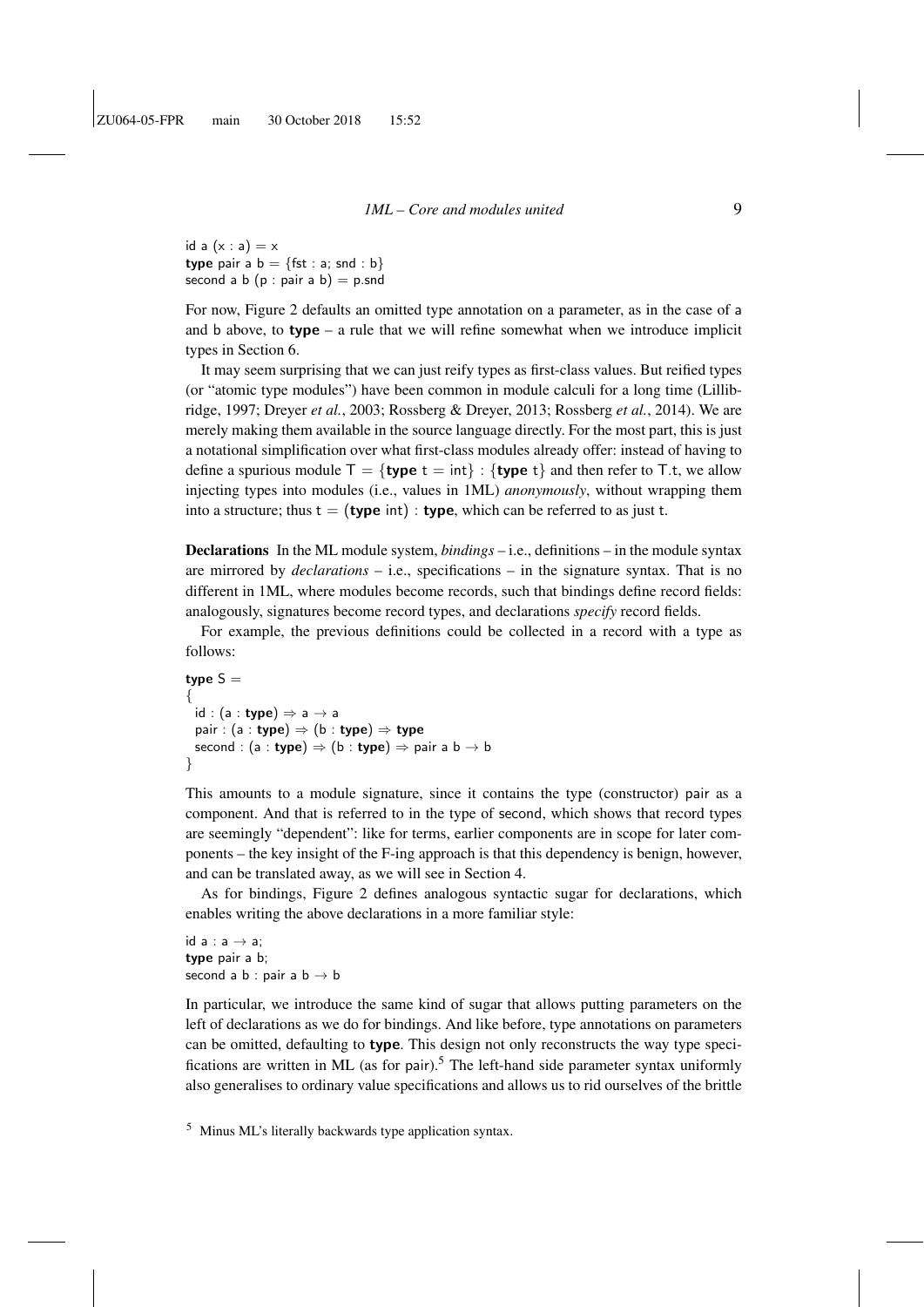implicit scoping rules that conventional ML defines for polymorphic type variables (as for id and second).

Translucency The type type allows us to classify types *opaquely*: given a value of type type, nothing is known about *what* type it is – it is abstract. But for modular programming it is essential that types can selectively be specified *transparently*, with a concrete definition. In particular, that enables expressing the vital concept of *type sharing* (Harper & Lillibridge, 1994; Leroy, 1994; Harper & Pierce, 2005).

As a simple example, consider these type alias definitions:

type  $size = int$ type pair a  $b = \{ \text{fst} : a; \text{snd} : b \}$ 

According to the idea of translucency, the variables defined by these definitions can be classified in one of two ways in 1ML. Either *opaquely*:

size : type pair :  $(a : type) \Rightarrow (b : type) \Rightarrow type$ 

Or *transparently*:

size :  $($  = type int) pair : (a : type)  $\Rightarrow$  (b : type)  $\Rightarrow$  (= type {fst : a; snd : b})

The latter use a variant of *singleton types* (Stone & Harper, 2006; Dreyer *et al.*, 2003) to reveal the definitions: a type of the form  $"=E"$  is inhabited only by values that are "structurally equivalent" to  $E$ , in particular, with respect to components of type type. It allows the type system to infer, for example, that the application pair size size is equivalent to the type  $\{ \text{fst} : \text{int} \}$  snd : int $\}$ . A type  $(=E)$  is a subtype of the type of E itself, and consequently, transparent classifications define subtypes of opaque ones, which is the crux of ML signature matching.

Translucent types usually occur as declarations in signatures, where according to Figure 2 once more, they can be abbreviated to the more familiar

type  $size = int$ type pair a  $b = \{ \text{fst} : a; \text{snd} : b \}$ 

i.e., as in ML, transparent *declarations* look just like the *definitions* given earlier. But the former appear in types while the latter appear in values.

Singletons can be formed over arbitrary values. This gives the ability to express *module sharing* and *aliases*. In the basic semantics described in this article, this is effectively a shorthand for sharing all types contained in the module (including those defined inside transparent functors, see below). For example, given a signature

type  $T = \{$ type t a; A :  $\{$ type u; x : u $\}$ ; f : A.u  $\rightarrow$  t bool $\}$ 

and a module M : T, the signature

type  $S = {B = M : T}$ 

with its transparent module component is equivalent to the more explicit formulation

type  $S = \{B : \{type \ t \ a = M.t \ a; A : \{type \ u = M.A.u; x : u\}; \ f : A.u \rightarrow t \ bool\} \}$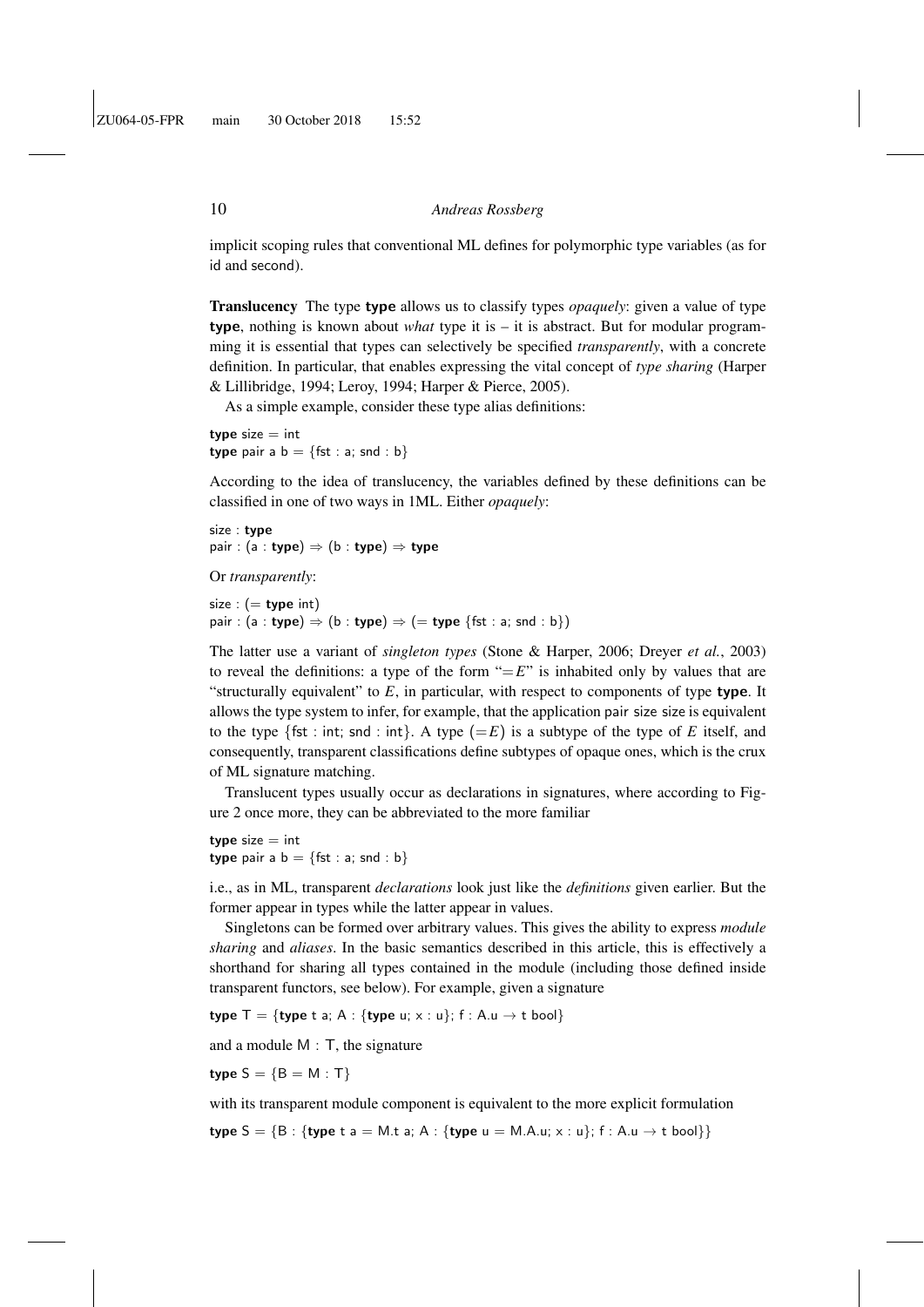which only makes the individual type components transparent, while not implying anything about the identity of its values. This behaviour matches the meaning of structure sharing in Standard ML '97 (Milner *et al.*, 1997).<sup>6</sup>

We leave the extension of 1ML to tracking full value equivalence, like in our F-ing semantics for applicative functors (Rossberg *et al.*, 2014), to future work.

Functors Returning to the 1ML grammar from Figure 1, the remaining constructs of the language are typical for ML modules, although they are perhaps a bit more general than what is usually seen. Let us explain them using an example that demonstrates that our language can readily express "real" modules. Here is the unavoidable example of a functor that defines a simple map ADT:

```
type EQ ={
  type t;
  eq : t \rightarrow t \rightarrow bool
};
type MAP ={
  type key;
  type map a;
  empty a : map a;
  add a : key \rightarrow a \rightarrow map a \rightarrow map a;
  lookup a : key \rightarrow map a \rightarrow opt a
};
Map (Key : EQ) : > MAP where (type \t .key = Key.t) =
{
  type key = Key.t;type map a = \text{key} \rightarrow \text{opt } a;
  empty a = \text{fun}(k : \text{key}) \Rightarrow \text{none } a;lookup a (k : key) (m : map a) = m k;
  add a (k : key) (v : a) (m : map a) =fun (x : key) \Rightarrow if Key.eq x k then some a v else m x : opt a
}
```
The record type EQ amounts to a module signature with an abstract type component t. Similarly, MAP defines a signature with abstract key and map types. The Map function is a functor: it takes a value of type EQ, i.e., a module. From that it constructs a naive implementation of maps. " $X$ : $>$ *T*" is the usual *sealing* operator that opaquely ascribes a type (i.e., signature) to a value (here, a module). The *type refinement* syntax "*T* where (type  $X=T$ )" should be familiar from ML, but here it actually is derived from a more general construct: "*T* where  $(\overline{X}:\overline{U})$ " refines *T*'s subcomponent at path  $\overline{X}$  to type *U*, which can be any subtype of what's declared by *T*. That form subsumes module sharing as well as other forms of refinement, with some appropriate sugar defined in Figure 2.

 $6$  But without disallowing transparent types in the signature of M, which is one of the more controversial limitations of SML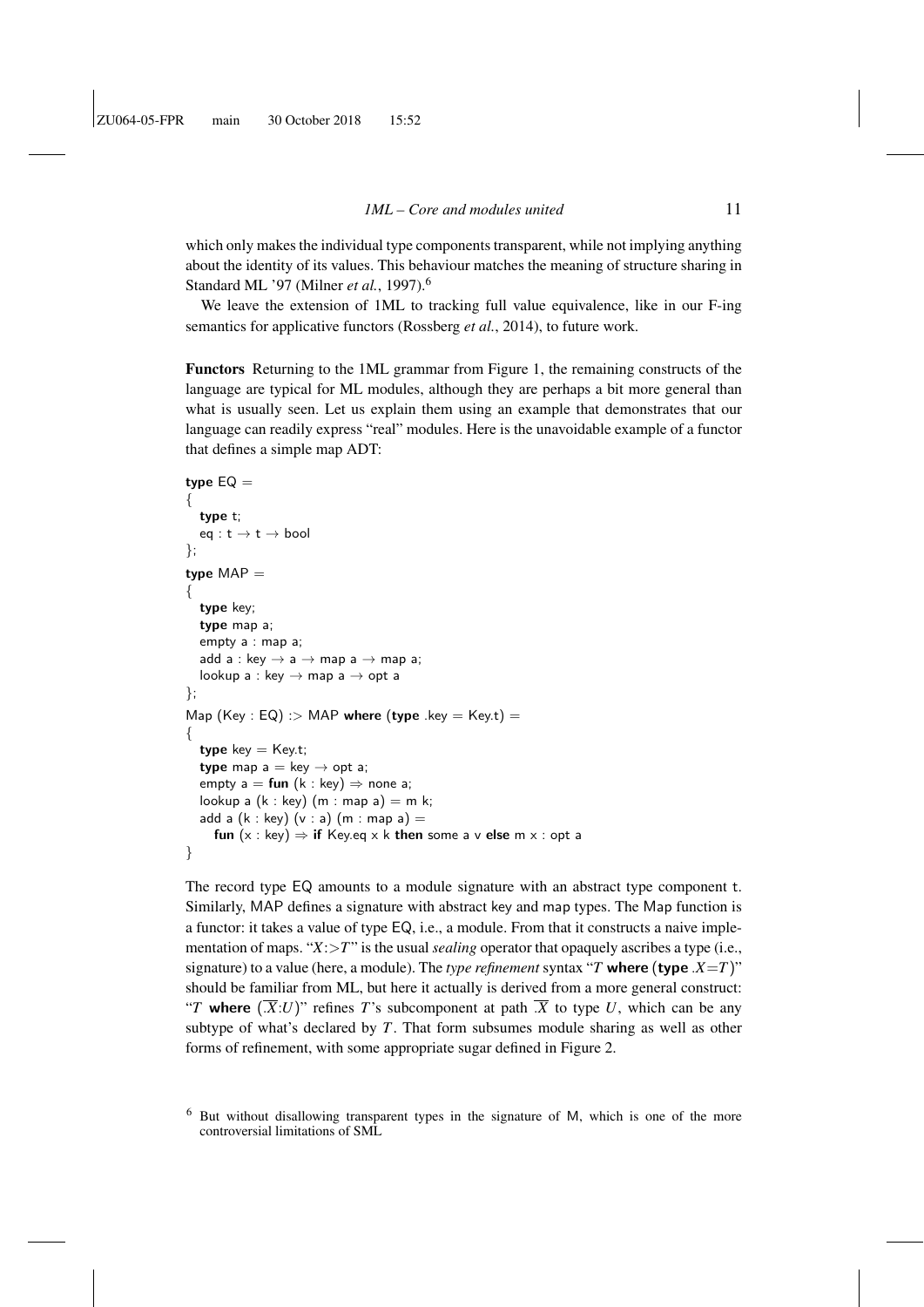Applicative vs. Generative In this article, we stick to a relatively simple semantics for functor-like functions, in which Map is *generative* (Russo, 2003; Dreyer, 2005; Rossberg *et al.*, 2014). That is, like in Standard ML, each application will yield a fresh map ADT, because sealing occurs inside the functor:

 $M_1$  = Map IntEq;

 $M_2 = Map$  IntEq;

 $m = M_1$ .add int 7 M<sub>2</sub>.empty (\* ill-typed: M<sub>1</sub>.map  $\neq M_2$ .map \*)

But as we saw earlier, type constructors like pair or map are essentially functors, too! Sealing the body of the Map functor hence implies higher-order sealing of the nested map "functor", as if performing map :> **type**  $\Rightarrow$  **type**. It is vital that the so-sealed map functor – which returns an abstract type – has *applicative* semantics (Leroy, 1995; Rossberg *et al.*, 2014), so that

type map  $a = M_1$ .map a; type  $t =$  map int; type  $u = map$  int

yields  $t = u$ , as one would expect from a proper type constructor.

We hence need applicative functors as well.<sup>7</sup> To keep things simple, we restrict ourselves to the simplest possible semantics in this paper, in which we distinguish between pure ( $\Rightarrow$ , i.e. applicative) and impure  $(\rightarrow)$ , i.e. generative) function types, but sealing is always impure – or *strong* (Dreyer *et al.*, 2003). That is, the use of sealing *inside* a functor makes it generative. The only way to produce an applicative functor is by sealing a (fully transparent) functor *as a whole*, with applicative functor type, as for the map type constructor above. Given:

 $F = (fun (a : type) \Rightarrow type \{x : a\}) :$  type  $\Rightarrow$  type  $G = (fun (a : type) \Rightarrow type (x : a)) >> type \rightarrow type$  $H = \text{fun}$  (a : type)  $\Rightarrow$  (type  $\{x : a\}$  :> type)  $J = F :$  type  $\rightarrow$  type  $K = G$  :> type  $\Rightarrow$  type (\* ill-typed! \*)

F is an applicative functor, such that  $F$  int  $=$  F int. G and H on the other hand are generative functors; the former because it is sealed with impure function type, the latter because sealing occurs inside its body. Consequently, G int or H int are impure expressions and invalid as type paths (though it is fine to bind their result to a name, e.g., "type  $w = G$  int", and use the constant w as a type). Applicative functor types are subtypes of generative ones, so that J turns F into a generative functor. Lastly, K is ill-typed, because applicative functor types are subtypes of generative ones, but not the other way round.

This semantics for applicative functors – which is very similar to the applicative functors of Shao (1999) – is somewhat limited, but just enough to encode sealing over type constructors and hence recover the ability to express type definitions as in conventional ML. This choice is mainly to keep this article focussed on the novelties of 1ML. More fully-featured applicative functors as with F-ing modules (Rossberg *et al.*, 2014), where sealing is pure, could easily be incorporated into 1ML, but complicate elaboration in ways that are largely orthogonal to our present goals.

<sup>&</sup>lt;sup>7</sup> Not to be confused with the applicative functors later introduced in Haskell by McBride & Paterson (2008).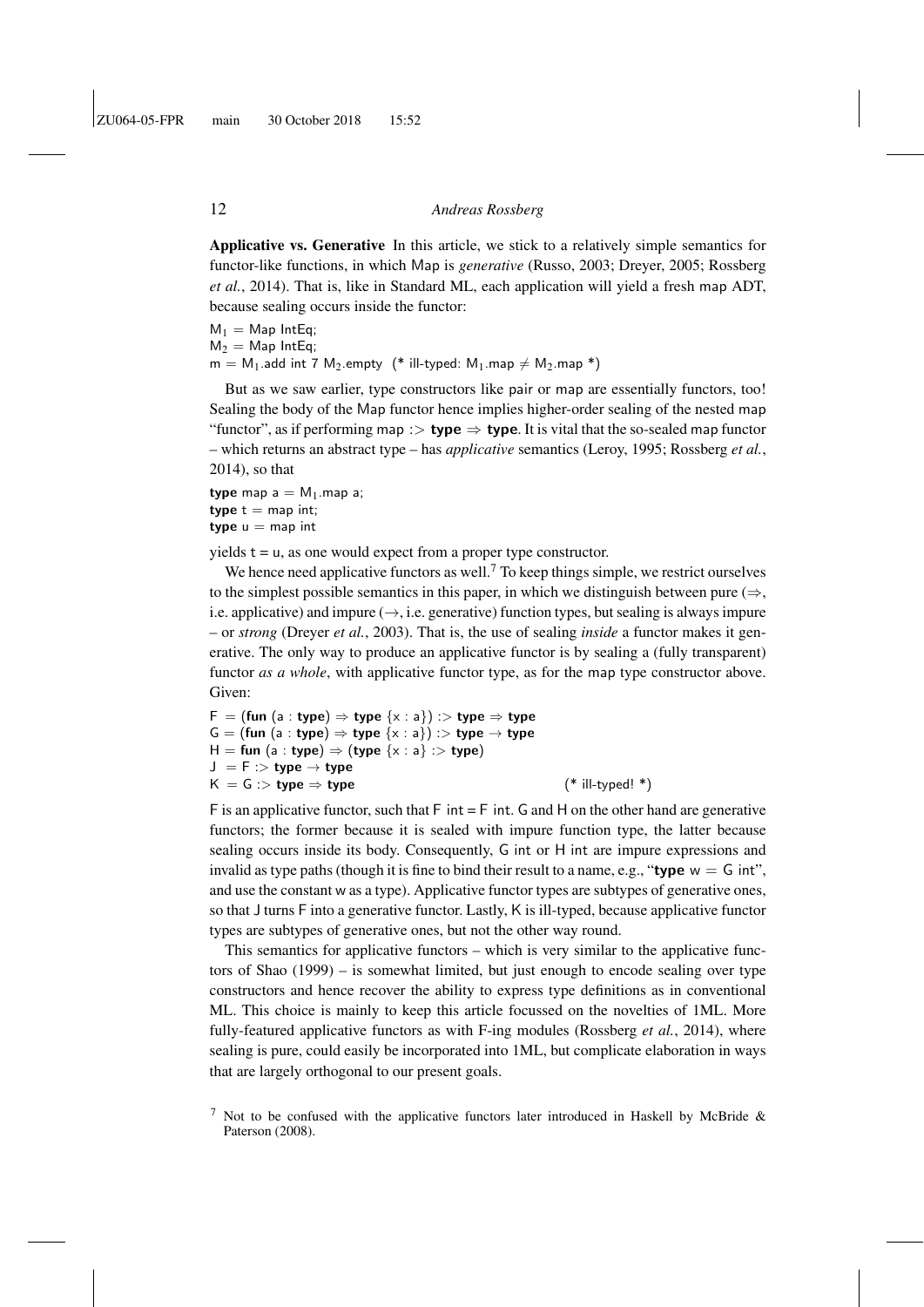Effects The ability to distinguish pure from impure, for computations or functions, is motivated by dealing with type abstraction correctly. But even in a traditional "core language" context this distinction is useful, for example, when we consider adding impure constructs to the language, such as an ML-style type ref *T* of mutable references with the obvious operators:

new : (a : **type**)  $\Rightarrow$  (x : a)  $\rightarrow$  ref a rd : (a : type)  $\Rightarrow$  (r : ref a)  $\rightarrow$  a wr : (a : type)  $\Rightarrow$  (r : ref a)  $\Rightarrow$  a  $\rightarrow$  {}

Their types make explicit where effects can occur, by mixing pure and impure arrows. A type parameter – expressing (explicit) polymorphism – is best considered a pure function: "instantiating" a polymorphic type should not have any effect. Similarly, an impure function with curried value parameters (like wr) releases its effect only when the last argument is provided.

Expressing effects in function types is not just useful documentation, it can also aid type inference (see Section 6.1).

The simplistic effect system could naturally be refined to track relevant effects in a manner more fine-grained than with just a black-and-white distinction. However, we do not explore that space further here. Clearly, there is plenty of room for future work. We discuss one interesting direction, effect polymorphism, in a spin-off paper (Rossberg, 2016), see Section 8.

Transparent vs. Opaque Type Ascription Like Standard ML's modules, our language provides two ways of ascribing a type to an expression or definition:<sup>8</sup>

- *opaquely* (E :> T), which performs *sealing* as described above, that is, any type that is specified abstractly in T will be opaque in the type of the expression;
- *transparently* ( $E : T$ ), which implicitly refines all abstract specifications in  $T$  with their actual definitions from E.

The latter form is convenient when an ascription is used simply to narrow a signature, i.e., limit what is visible to the outside of a module. In Standard ML it is its own primitive with relatively complex semantics. But it turns out that it can simply be encoded as applying the identity functor at type T, as shown in Figure 2.

Higher Polymorphism So far, we have focussed on how 1ML reconstructs features that are well-known from ML. As a first example of something that cannot directly be expressed in conventional ML, consider first-class polymorphic arguments:

f (id : (a : type)  $\Rightarrow$  a  $\rightarrow$  a) = {x = id int 5; y = id bool true}

The function f takes a function id as argument that is (explicitly) polymorphic, and used with different instantiations inside the body. That is not possible with the prenex polymorphism of core ML.

Similarly, existential types are directly expressible:

 $8\text{ The semantics of OCam's module type ascription, despite being written } M : T$ , is opaque, i.e., corresponds to  $M \geq T$  in our notation.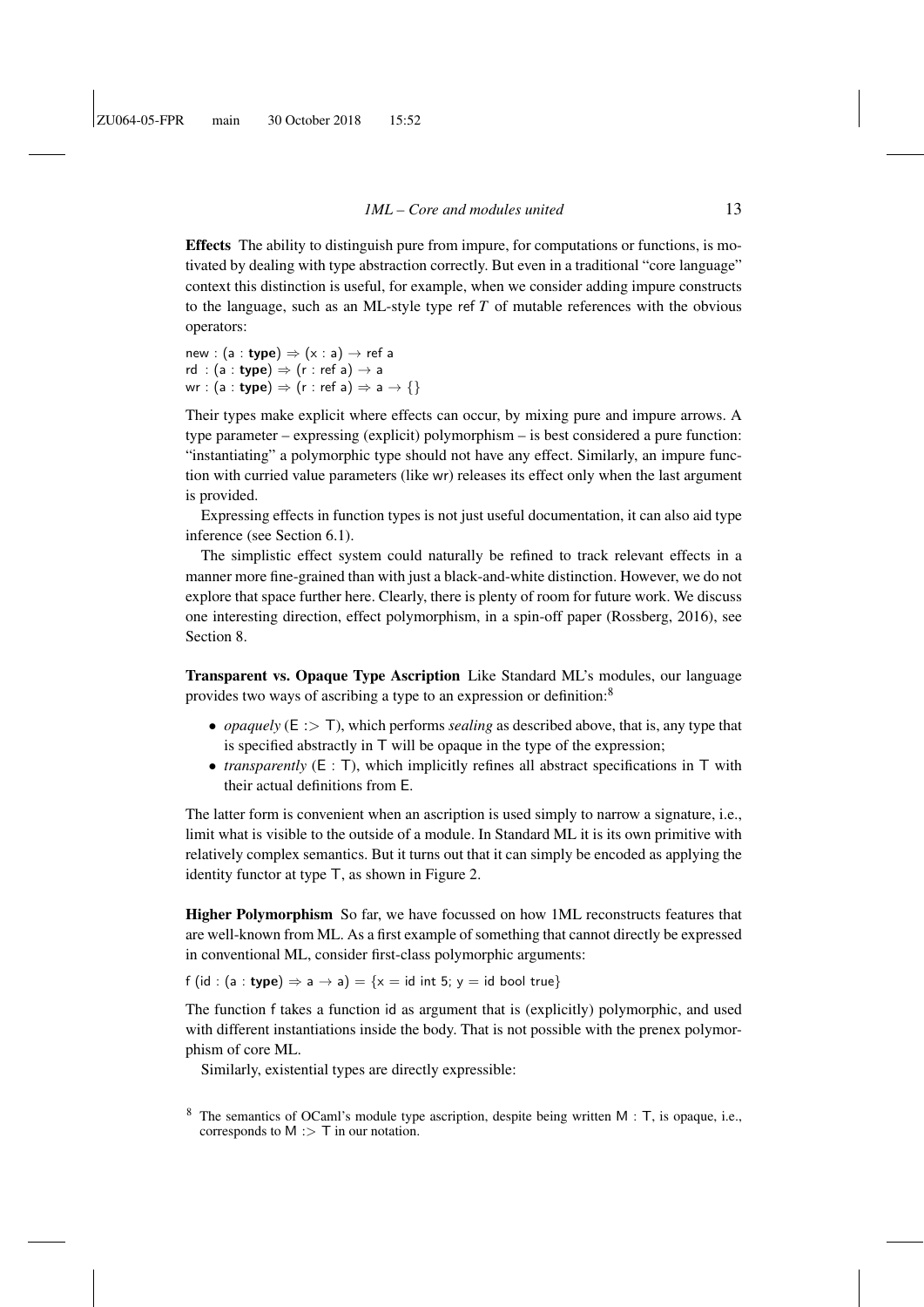type SHAPE =  ${type t; area : t \rightarrow float}$ type shape  $= \{S : SHAPE; v : S.t\}$ totalArea = List.foldLeft shape float (fun (a : float) (x : shape)  $\Rightarrow$  a + x.S.area x.v)

This example uses a two stage construction: SHAPE abstracts an ADT of shapes, which can be implemented e.g. as a circle or rectangle:

Circ : SHAPE = {type  $t =$  {radius : float}; area  $c = pi * c$  radius \* c.radius} Rect : SHAPE = {type  $t =$  {width : float; height : float}; area  $r = r$ .width \* r.height}

The type shape pairs such an ADT with an actual value:

 $aCirc = \{S = Circ; v = \{radius = 2.0\}\}$  : > shape  $aRect = \{S = Rect; v = \{width = 1.8; height = 1.2\}\}\implies shape$ 

The trick here is that the ":>" operator corresponds directly to an introduction form for existential types. Because their concrete type is "forgotten" this way, shapes like these can be collected in a heterogeneous list, for which the function totalArea is able to compute the cumulative area:

#### totalArea [aCirc, aRect, aCirc]

This works because the computation inside the function is agnostic to the actual type of each shape, and the 1ML typing rules implicitly "open" the existential package. The upshot is that ADTs and existential types are one and the same thing in 1ML – driving home Mitchell & Plotkin's original point (Mitchell & Plotkin, 1988) not just as a theoretical semantic observation, but as very concrete language design choice.

It turns out that the previous examples can still be expressed with packaged modules (Section 1.1), even though they would become fairly verbose. But now consider:

```
type COLL c ={
  type key;
  type val;
  empty : c;
  add : c \rightarrow key \rightarrow val \rightarrow c;lookup : c \rightarrow k e v \rightarrow o p t v a l;
  keys : c \rightarrow list key};
```
entries c (C : COLL c) (xs : c) : list (C.key  $\times$  C.val) = ...

COLL amounts to a *parameterised signature*, and is akin to a Haskell-style type class (Wadler & Blott, 1989). It contains two abstract type specifications, which are known as *associated types* in the type class literature (or in the C++ universe). The function entries is parameterised over a corresponding module C – an (explicit) instance of the type class if you want. Its result type depends directly on C's definition of the associated types. Such a dependency can be expressed in ML on the module level, but not at the core level.<sup>9</sup>

<sup>9</sup> In OCaml 4, this example can be approximated only with heavy fibration:

```
module type COLL = sig type coll type key type val ... end
let entries (type c) (type k) (type v)
          (module C : COLL with type coll = c and type key = k and type value = y)
          (xs : c) : (k * v) list = ...
```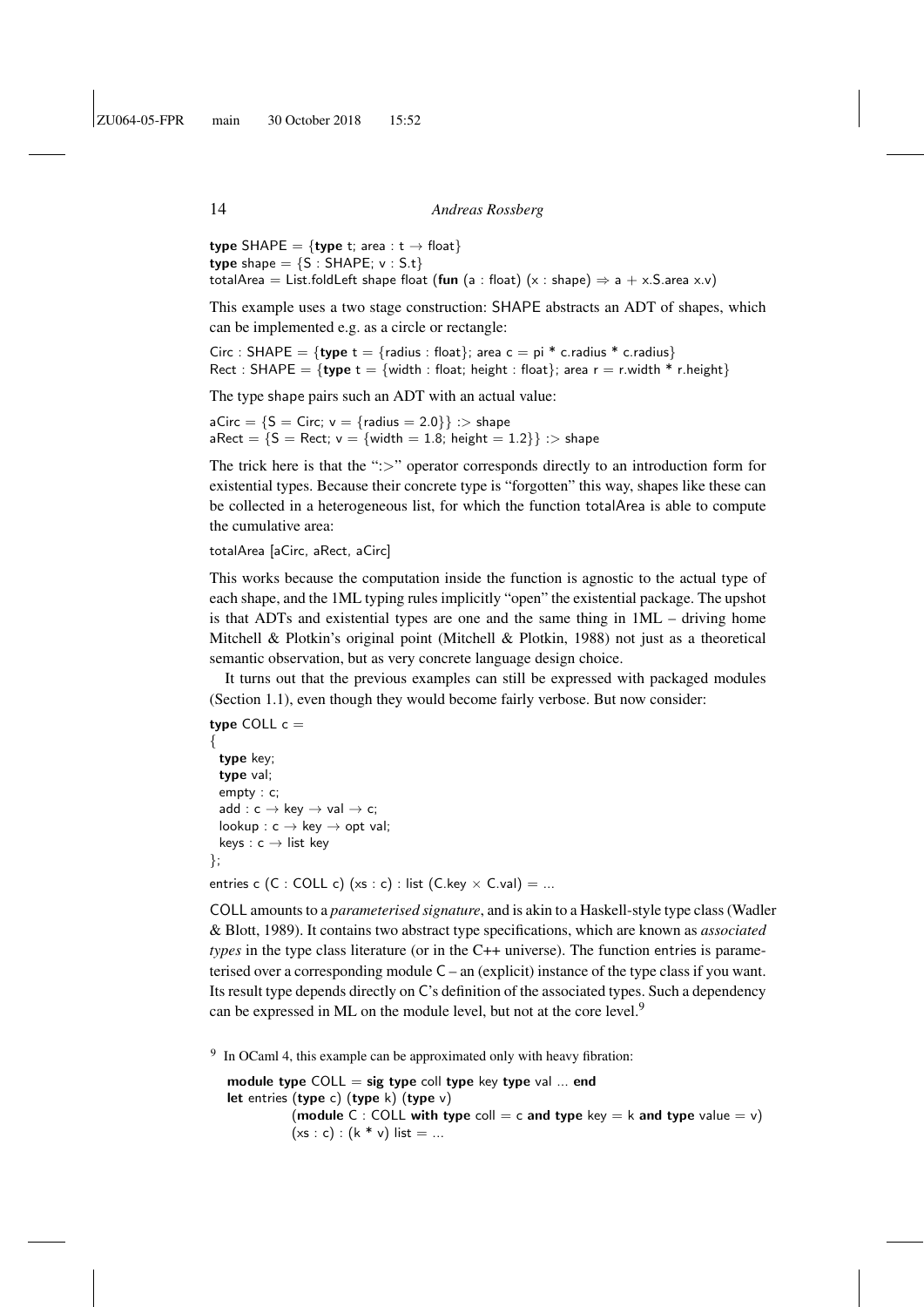Moving to higher kinds, things become even more interesting:

type MONAD (m : type  $\Rightarrow$  type) = { return  $a : a \rightarrow m$  a; bind a b : m a  $\rightarrow$  (a  $\rightarrow$  m b)  $\rightarrow$  m b }; map a b (m : type  $\Rightarrow$  type) (M : MONAD m) (f : a  $\rightarrow$  b) (mx : m a) = M.bind a b mx (fun  $(x : a) \Rightarrow M$ .return b  $(f x)$ )  $(* : m b (*)$ 

Here, MONAD is again akin to a constructor class, i.e., a type class over a type constructor. As explained in Section 1.1, this kind of polymorphism cannot be expressed in ML, even in dialects with packaged modules.

Computed Modules Just for completeness, we should mention that the motivating example from Section 1 can of course be written (almost) as is in 1MLex:

Table  $=$  if size  $>$  threshold then HashMap else TreeMap : MAP

The only minor nuisance is the need to annotate the type of the conditional. As explained earlier, the annotation is necessary in general to achieve unique types. But in most cases it can usually be inferred once we add inference to the mix (Section 6).

Predicativity What is the restriction we employ to maintain decidability? It is simple: during subtyping (also known as signature matching) the type type can only be matched by *small* types, which are those that do not themselves contain the type type; or in other words, monomorphic types. Small types thus exclude first-class abstract types, actual functors (functions taking type parameters), and type constructors (which are just functors).

The primary place where the distinction between small and large types comes into play is when applying a function that abstracts over a type, more precisely, over a value of type type. The type of the actual argument value naturally has to be a subtype of the function's formal parameter type. If that parameter type includes a component of type type, i.e., an abstract type, then the argument must contain a corresponding "type value". And the crucial restriction is that this type value must denote a small type.

For example, consider these applications of the Map functor from earlier:

 $M_1 = Map \{ \text{type } t = \{ a : int; b : int \}; \dots \}$  $M_2 = Map \{ \text{type } t = \{ \text{type } u; v : u; f : u \rightarrow int \}; \dots \}$  $M_3 = Map \{ \text{type } t = (u : \text{type}) \rightarrow u \rightarrow u; \dots \}$ 

The first application is fine: it passes the type  $\{a : int; b : int\}$ , which is a regular small type with only value components. The second application, however, defines t to be a type that itself has an abstract type component u. Such a definition is a large type, and as such, per the restriction mentioned in Section 1.4, not a subtype of the abstract declaration type t in the functor's parameter type EQ. Consequently, this application is rejected by the type system. Similarly, the third line defines t to be a large type, because it is a function that takes an abstract type as a parameter. This application is likewise rejected.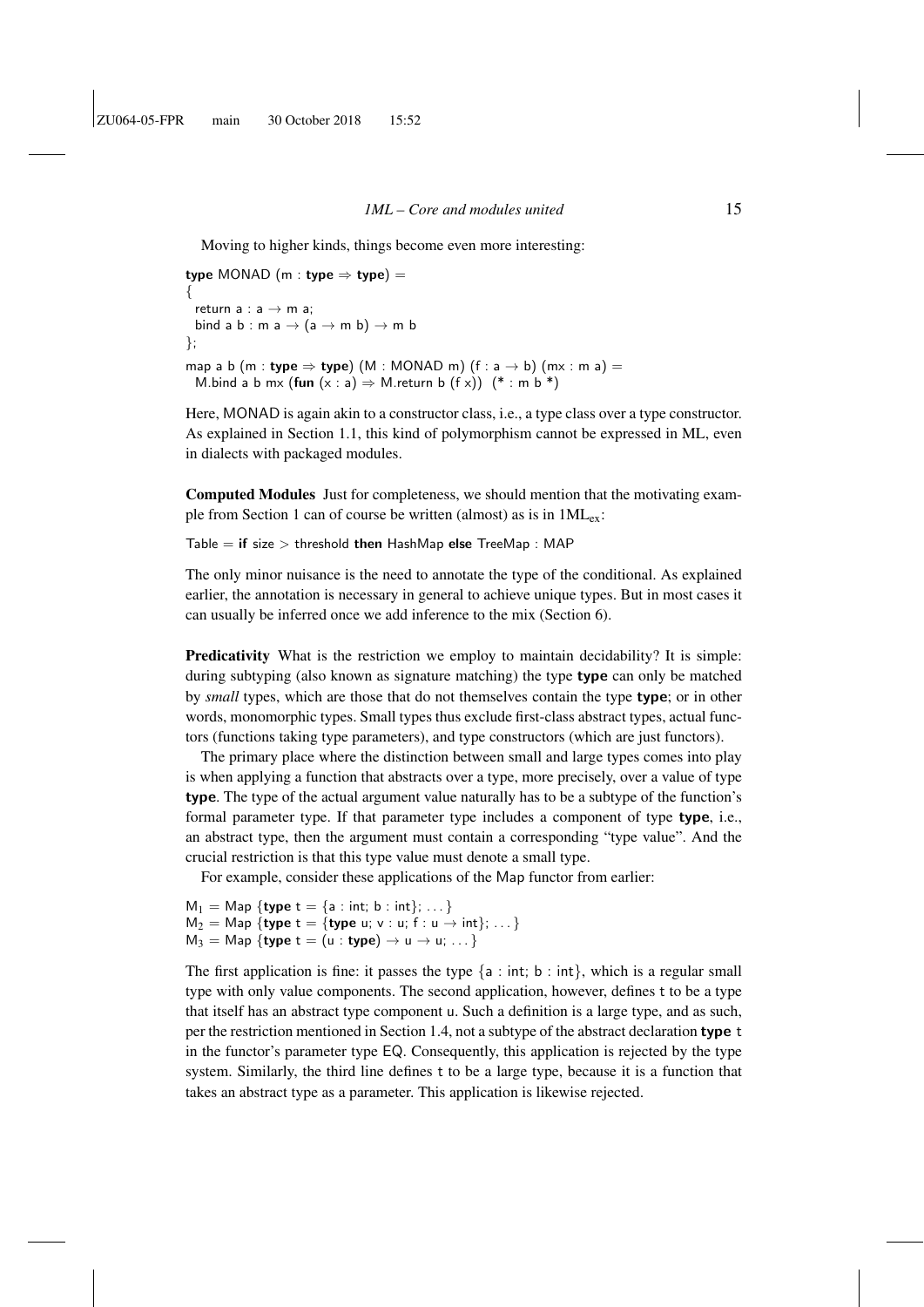Intuitively, small types characterise what would be "values" while large type characterise what would be "modules" in conventional ML. In 1ML it is possible to abstract over modules as any other first-class value, but it is not possible to abstract over module *types* – at least not directly; in Section 5.1 we will lift this restriction with a minor addition to the language. All of the following define *large* types:

| type $T_1 =$ type;                              | type $\mathsf{T}_4 = (\mathsf{x}:\{\}) \to \mathsf{type};$ |
|-------------------------------------------------|------------------------------------------------------------|
| type $T_2 = {$ type u};                         | <b>type</b> $T_5 = (a : type) \Rightarrow \{\};$           |
| <b>type</b> $T_3 = \{$ <b>type</b> $u = T_2\};$ | <b>type</b> $T_6 = \{$ <b>type</b> u a = bool};            |

None of these are expressible as type expressions in conventional ML, and vice versa, all ML type expressions materialise as small types in 1ML, so nothing is lost in comparison.

The restriction on subtyping affects annotations, parameterisation over types, and the formation of abstract types. For example, for all of the above  $T_i$ , none of the following definitions are well-typed:

**type**  $U =$  pair  $T_i$ ,  $T_i$ ; (\* error \*)  $A = (type T_i) : type;$  (\* error \*)  $B = {$ type  $u = T_i$  :> {type u}; (\* error \*)  $C =$  if b then  $T_i$  else int : type  $(*$  error  $*)$ 

Notably, the case A with  $T_1$  literally implies type type  $\gamma$  type – although type type itself *is* a well-formed expression, it is the value of  $T_1$  above! But its only type is the transparent  $(= \text{type type})$ ; it cannot be abstracted. Preventing a type: type situation is the main challenge with first-class modules, and the separation into a small universe (denoted by type) and a large one (for which no syntax exists) achieves that.

A transparent type specification is small as long as it reveals a small type. Consequently, the following functor application is fine, because type u in t is transparent:

 $M_4 = Map \{ \text{type } t = \{ \text{type } u = int; v : u; f : u \rightarrow int \}; \dots \}$ 

Likewise, the following bindings,

type  $T'_{\parallel} = (=$  type int); type  $T'_2 = \{ \text{type } u = \text{int} \}$ 

are to small types and would hence *not* cause an error when inserted into the definitions of U, A, B, and C above.

**Recursion** The  $1ML_{ex}$  syntax we give in Figure 1 omits a couple of constructs that one can rightfully expect from any serious ML contender: in particular, there is no form of recursion, neither for terms nor for types. It turns out that those are largely orthogonal to the overall design of 1ML, so we only sketch them here.

Recursive functions can be added simply by throwing in a primitive polymorphic fixpoint operator

fix a b :  $((a \rightarrow b) \rightarrow (a \rightarrow b)) \rightarrow (a \rightarrow b)$ 

On top of that, it is only a matter of defining suitable syntactic sugar:

 $r \in X \overline{Y}(Z:T): U=E := X = \text{fun } \overline{Y} \Rightarrow \text{fix } TU \text{ (fun}(X:(Z:T) \rightarrow U) \Rightarrow \text{fun}(Z:T) \Rightarrow E$ 

Given an appropriate fixpoint operator, this generalises further to mutually recursive functions in the usual manner. Note how the need to specify the result type b (respectively, *U*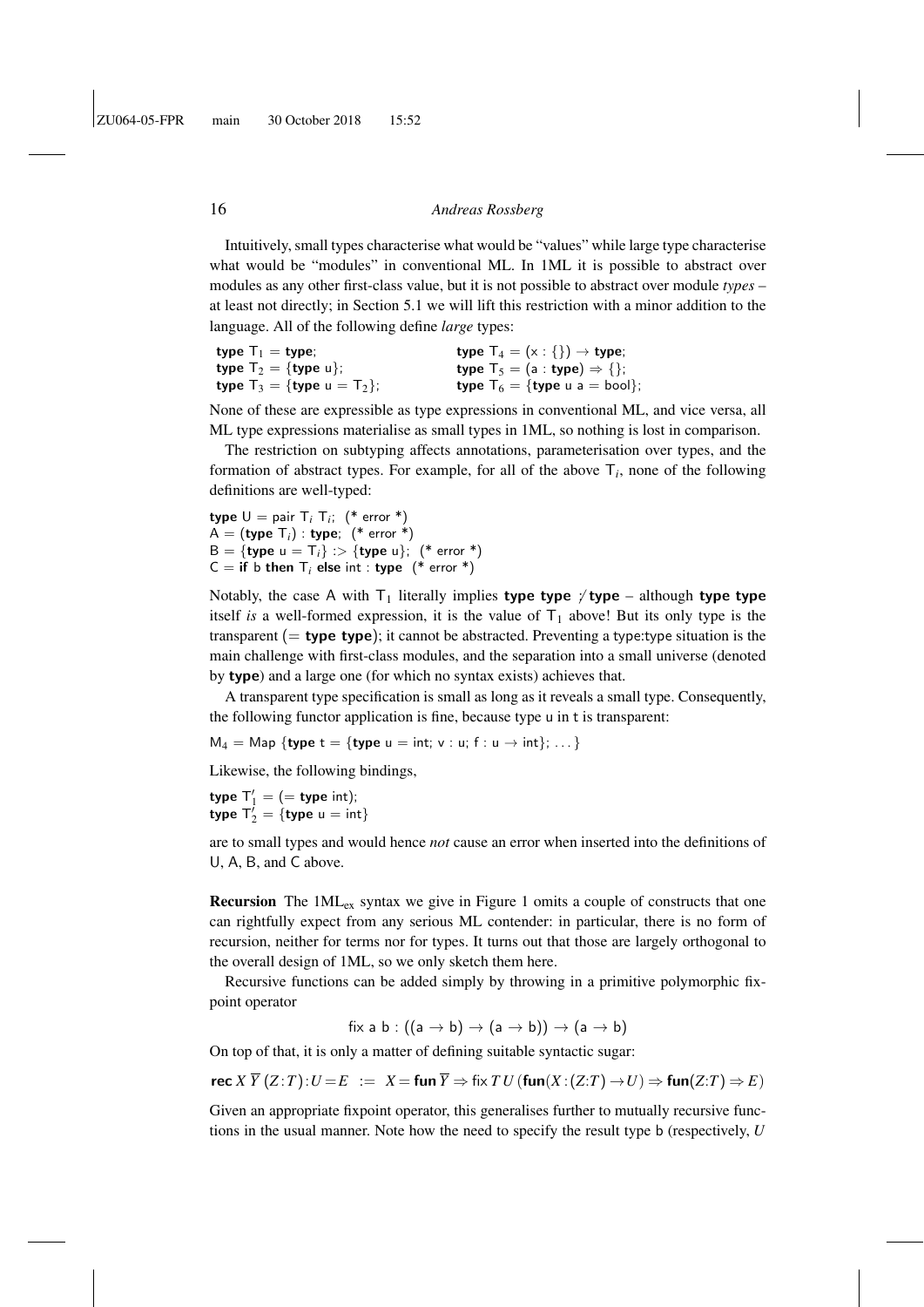```
(kinds) \kappa ::= \Omega | \kappa \to \kappa(types) \tau := \alpha | \tau \to \tau | \{ \overline{l} : \overline{\tau} \} | \forall \alpha : \kappa. \tau | \exists \alpha : \kappa. \tau | \lambda \alpha : \kappa. \tau | \tau \tau(terms) e, f := x | \lambda x : \tau \cdot e | e e | \{\overline{l = e}\} | e \cdot l | \lambda \alpha : \kappa \cdot e | e \tau | pack \langle \tau, e \rangle_{\tau} | unpack \langle \alpha, x \rangle = e in e(environ's) \Gamma ::= \cdot | \Gamma, \alpha; \kappa | \Gamma, x; \tau
```
Fig. 3. Syntax of  $F_{\omega}$ 

for the sugared form) prevents using the operator to construct transparent recursive types, because *U* has no way of referring to the result of the fixpoint. (In this simple definition, *U* is not even allowed to refer to the argument *Z*, although that could be relaxed with a more powerful fixpoint operator.) Moreover, fix yields an impure function, so even an attempt to define an abstract type recursively, as in

rec stream  $(a : type) : type = type \{head : a; tail : stream a\}$ 

won't type-check, because stream wouldn't be an applicative functor, and so the term stream a on the right-hand side is not a valid type — fortunately, because there would be no way to translate such a definition into System  $F_{\omega}$  with a conventional fixpoint operator.

Recursive (data)types have to be added separately. One approach, that has been used by Harper & Stone's type-theoretic account of Standard ML (Harper & Stone, 2000), is to interpret a recursive datatype like

datatype  $t = A \mid B$  of  $T$ 

as a module defining a primitive ADT with the signature

{type t; A : t; B :  $T \Rightarrow$  t; expose a :  $({} \{ \} \rightarrow a) \Rightarrow (T \rightarrow a) \Rightarrow t \rightarrow a$ }

where expose is a case-operator accessed by pattern matching compilation. We refer to Harper & Stone (2000) for more details on this approach. There is one caveat, though: datatypes expressed as ADTs require sealing. With the simple system presented in this article alone they hence could not be defined inside applicative functors. This limitation is removed by pure sealing, which, as mentioned before, is an obvious extension from the F-ing modules paper (Rossberg *et al.*, 2014) that is applicable to 1ML.

#### 3 System  $F_{\omega}$

Before diving deep into the semantics of 1ML in Section 4, a brief detour is in order. Following the *F-ing modules* approach (Rossberg *et al.*, 2014), 1ML's semantics is defined by translation into System F<sub>ω</sub>, the higher-order polymorphic  $λ$ -calculus (Barendregt, 1992). Readers who know  $F_{\omega}$  inside out should feel free to skip over this section.

**Syntax** Figure 3 gives the syntax of (impredicative) System  $F_{\omega}$  as we will use it here. It includes simple record types  $\{\bar{l} : \tau\}$  (where we assume that labels are always disjoint), but is otherwise completely standard. In the grammar, and elsewhere, we liberally use the meta-notation  $\overline{A}$  to stand for zero or more repetitions of an object or formula A, sometimes writing  $\varepsilon$  explicitly for the empty sequence. We also sometimes abuse the notation  $\overline{A}$  to actually denote the unordered set  $\{\overline{A}\}\$ .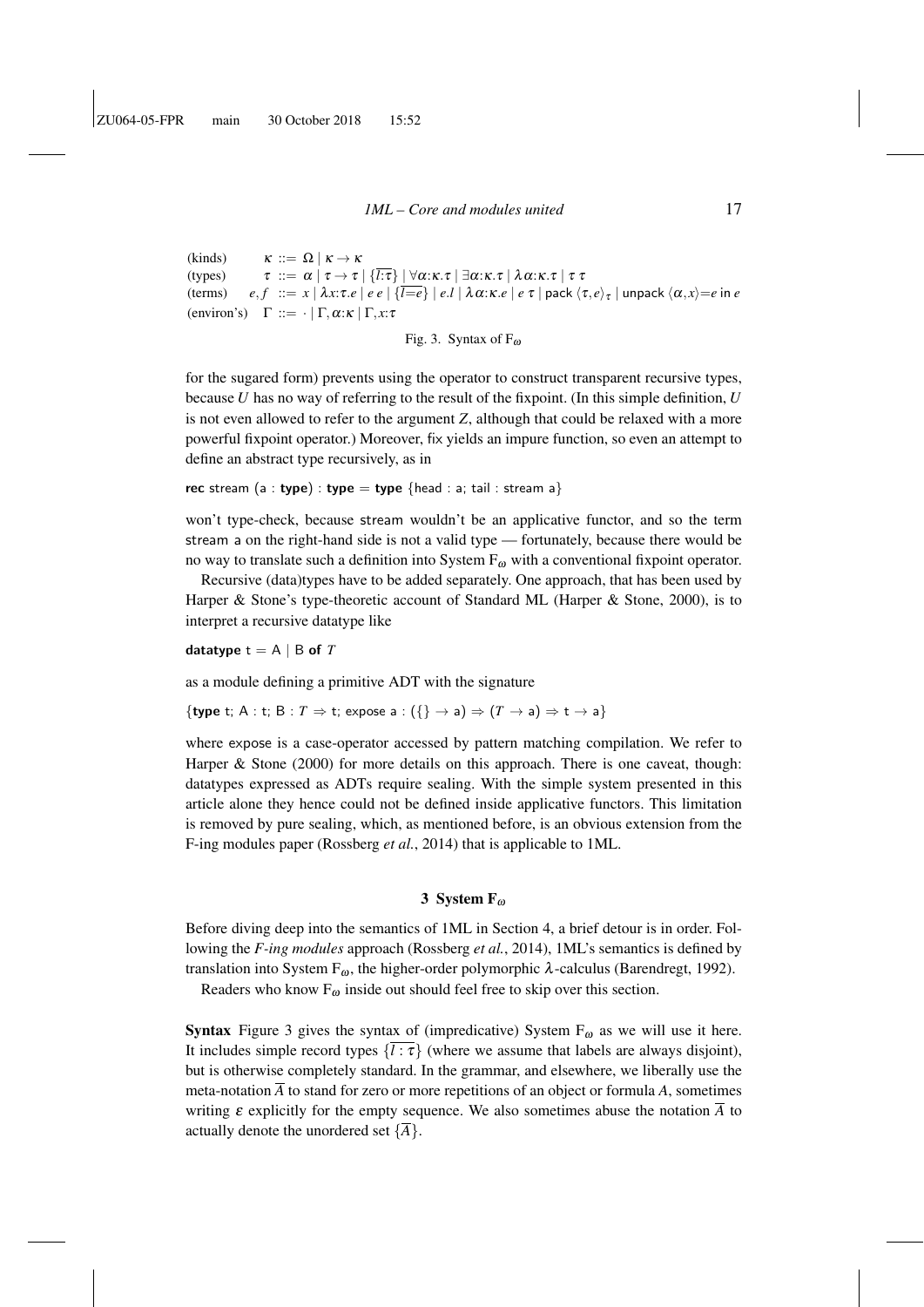To differentiate the *external* language (1ML) from the *internal* one  $(F_{\omega})$  later in the paper, we consistently use uppercase letters to range over phrases of the former  $(X, T, E)$ , etc.), and lowercase for the latter  $(\alpha, x, \tau, e)$ .

**Static Semantics** The full typing rules of  $F_{\omega}$  are given in Figure 4. The judgements are as usual, with  $\Gamma \vdash \Box$  denoting well-formedness of typing environments. Type equivalence is defined as full  $\beta \eta$ -equivalence.

The only point of note is that, unlike in many presentations, environments  $\Gamma$  permit term variables x (but not type variables  $\alpha$ ) to be shadowed without  $\alpha$ -renaming, which is convenient for translating  $1ML_{ex}$ -bindings later. Thus, we take the notation  $\Gamma(x)$  to index the rightmost binding of *x* in Γ. Finally, dom(Γ) denotes the set of bound variables in Γ, while fv( $\tau$ ) and fv( $e$ ) are the free type and term variables of  $\tau$  and  $e$ , respectively.

Dynamic Semantics We assume a standard left-to-right call-by-value operational semantics, which is defined in Figure 5 via small-step reduction rules and evaluation contexts.

There is nothing unusual about the semantics, so we can move on immediately to the meta-theory.

Properties The calculus as defined enjoys the standard soundness properties:

*Theorem 3.1* (*Preservation*) If  $\cdot \vdash e : \tau$  and  $e \hookrightarrow e'$ , then  $\cdot \vdash e' : \tau$ .

*Theorem 3.2* (*Progress*) If  $\cdot \vdash e : \tau$  and  $e \neq v$  for any *v*, then  $e \hookrightarrow e'$  for some  $e'$ .

The proofs are entirely standard.

The calculus also has the usual technical properties. The most relevant ones for our purposes are the following:

*Lemma 3.3* (*Validity*)

1. If  $\Gamma \vdash \tau : \Omega$ , then  $\Gamma \vdash \Box$ . 2. If  $\Gamma \vdash e : \tau$ , then  $\Gamma \vdash \tau : \Omega$ .

*Lemma 3.4* (*Weakening*) Let  $\Gamma' \supseteq \Gamma$  with  $\Gamma' \vdash \Box$ .

> 1. If  $\Gamma \vdash \tau : \kappa$ , then  $\Gamma' \vdash \tau : \kappa$ . 2. If  $\Gamma \vdash e : \tau$ , then  $\Gamma' \vdash e : \tau$ .

*Lemma 3.5* (*Strengthening*)

Let  $\Gamma' \subseteq \Gamma$  with  $\Gamma' \vdash \square$  and  $D = \text{dom}(\Gamma) \setminus \text{dom}(\Gamma')$ .

1. If  $\Gamma \vdash \tau : \kappa$  and  $f\nu(\tau) \cap D = \emptyset$ , then  $\Gamma' \vdash \tau : \kappa$ .

2. If  $\Gamma \vdash e : \tau$  and  $f \vee (e) \cap D = \emptyset$ , then  $\Gamma' \vdash e : \tau$ .

*Theorem 3.6* (*Uniqueness of types and kinds*)

1. If  $\Gamma \vdash \tau : \kappa_1$  and  $\Gamma \vdash \tau : \kappa_2$ , then  $\kappa_1 = \kappa_2$ .

2. If  $\Gamma \vdash e : \tau_1$  and  $\Gamma \vdash e : \tau_2$ , then  $\tau_1 \equiv \tau_2$ .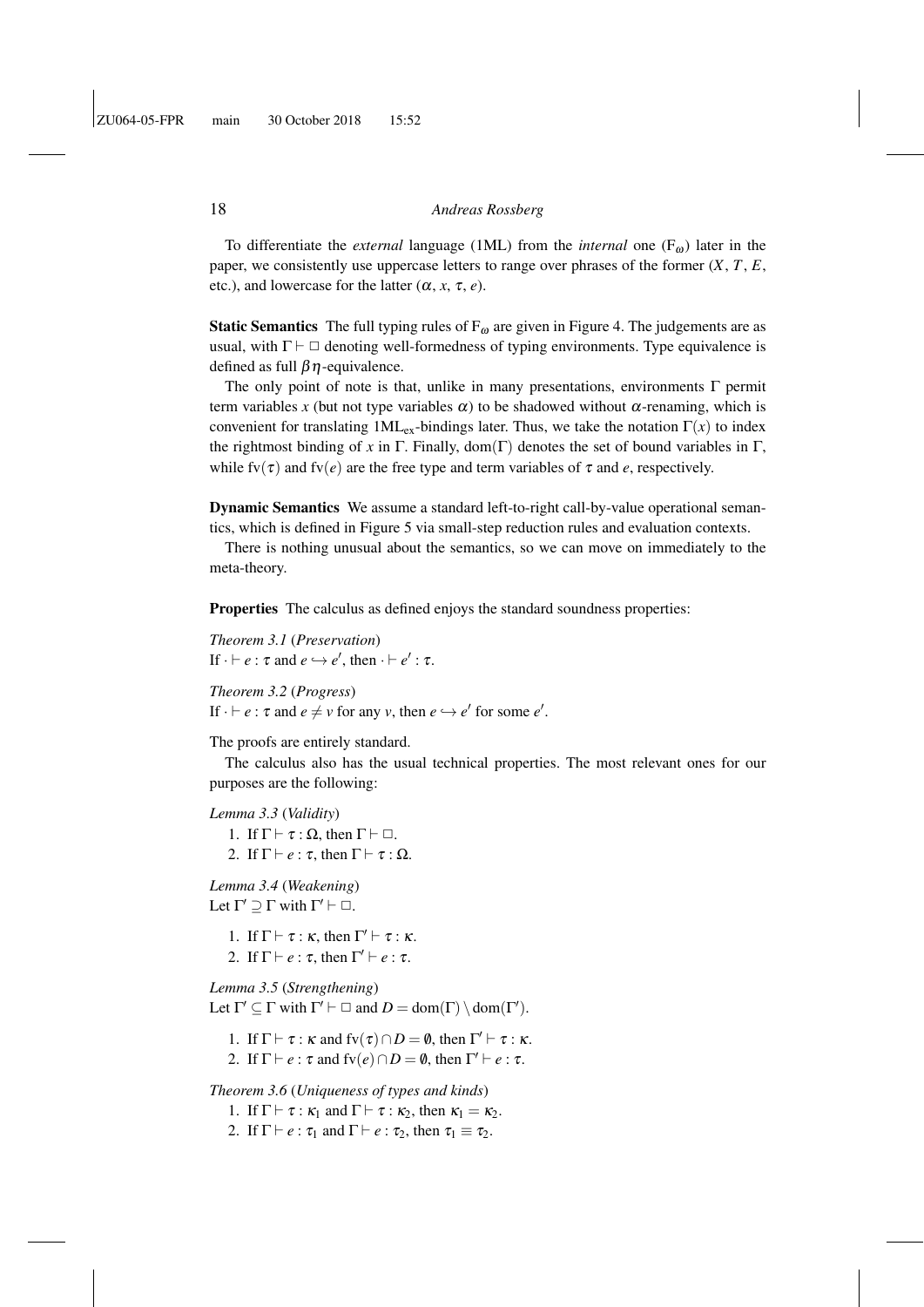# *Environments*  $\boxed{\Gamma \vdash \Box}$

 $\overline{\cdot \vdash \Box}$  $\Gamma \vdash \Box$   $\alpha \notin \text{dom}(\Gamma)$  $Γ, α:κ ⊢ ⊔$  $\Gamma \vdash τ : Ω$  $Γ, x:τ ⊢ ⊔$ 

$$
\begin{array}{ccc}\n\frac{\Gamma \vdash \tau_1 : \Omega & \Gamma \vdash \tau_2 : \Omega & \overline{\Gamma \vdash \tau : \Omega} & \Gamma \vdash \Box \\
\frac{\Gamma \vdash \tau_1 \rightarrow \tau_2 : \Omega}{\Gamma \vdash \tau_1 \rightarrow \tau_2 : \Omega} & \frac{\overline{\Gamma \vdash \tau : \Omega} & \Gamma \vdash \Box}{\Gamma \vdash \overline{\{i : \tau\}} : \Omega} \\
\frac{\Gamma \vdash \Box & \Gamma}{\Gamma \vdash \alpha : \Gamma(\alpha)} & \frac{\Gamma, \alpha : \kappa \vdash \tau : \Omega}{\Gamma \vdash \forall \alpha : \kappa \cdot \tau : \Omega} & \frac{\Gamma, \alpha : \kappa \vdash \tau : \Omega}{\Gamma \vdash \exists \alpha : \kappa \cdot \tau : \Omega} \\
\frac{\Gamma, \alpha : \kappa \vdash \tau : \kappa'}{\Gamma \vdash \lambda \alpha : \kappa \cdot \tau : \kappa \rightarrow \kappa'} & \frac{\Gamma \vdash \tau_1 : \kappa' \rightarrow \kappa & \Gamma \vdash \tau_2 : \kappa'}{\Gamma \vdash \tau_1 \tau_2 : \kappa}\n\end{array}
$$

$$
\frac{\Gamma \vdash \Box \qquad \Gamma \vdash e : \tau' \qquad \tau' \equiv \tau \qquad \Gamma \vdash \tau : \Omega}{\Gamma \vdash e : \tau \qquad \Gamma \vdash e : \tau}
$$
\n
$$
\frac{\Gamma, x : \tau \vdash e : \tau'}{\Gamma \vdash \lambda x : \tau e : \tau \to \tau'} \qquad \frac{\Gamma \vdash e_1 : \tau' \to \tau \qquad \Gamma \vdash e_2 : \tau'}{\Gamma \vdash e_1 e_2 : \tau}
$$
\n
$$
\frac{\overline{\Gamma} \vdash e : \tau \qquad \Gamma \vdash \Box}{\Gamma \vdash \{l = e\} : \{l : \tau\}} \qquad \frac{\Gamma \vdash e : \{l : \tau, l' : \tau'\}}{\Gamma \vdash e.l : \tau}
$$
\n
$$
\frac{\Gamma, \alpha : \kappa \vdash e : \tau}{\Gamma \vdash \lambda \alpha : \kappa e : \forall \alpha : \kappa, \tau} \qquad \frac{\Gamma \vdash e : \forall \alpha : \kappa, \tau' \qquad \Gamma \vdash \tau : \kappa}{\Gamma \vdash e \tau : \tau'[\tau/\alpha]}
$$
\n
$$
\frac{\Gamma \vdash \tau : \kappa \qquad \Gamma \vdash e : \tau'[\tau/\alpha] \qquad \Gamma \vdash \exists \alpha : \kappa, \tau' : \Omega}{\Gamma \vdash \text{pack } \langle \tau, e \rangle \exists \alpha : \kappa, \tau' \vdash e_2 : \tau \qquad \Gamma \vdash \tau : \Omega}
$$
\n
$$
\frac{\Gamma \vdash e_1 : \exists \alpha : \kappa, \tau' \qquad \Gamma, \alpha : \kappa, \kappa : \tau' \vdash e_2 : \tau \qquad \Gamma \vdash \tau : \Omega}{\Gamma \vdash \text{unpack } \langle \alpha, x \rangle = e_1 \text{ in } e_2 : \tau}
$$

**Type Equivalence** 

$$
\begin{array}{ccc}\n\tau & \tau' \equiv \tau & \tau \equiv \tau' & \tau' \equiv \tau'' \\
\tau \equiv \tau & \tau \equiv \tau' & \tau \equiv \tau'' \\
\frac{\tau_1 \equiv \tau'_1}{\tau_1 \rightarrow \tau_2 \equiv \tau'_1 \rightarrow \tau'_2} & \frac{\tau \equiv \tau'}{\tau_1 \cdot \tau_2} & \frac{\tau \equiv \tau'}{\tau_1 \cdot \tau_2} \\
\frac{\tau \equiv \tau'}{\forall \alpha:\kappa.\tau \equiv \forall \alpha:\kappa.\tau'} & \frac{\tau \equiv \tau'}{\exists \alpha:\kappa.\tau \equiv \exists \alpha:\kappa.\tau'} \\
\frac{\tau \equiv \tau'}{\lambda \alpha:\kappa.\tau \equiv \lambda \alpha:\kappa.\tau'} & \frac{\tau_1 \equiv \tau'_1 & \tau_2 \equiv \tau'_2}{\tau_1 \tau_2 \equiv \tau'_1 \tau'_2} \\
\frac{\alpha \notin \text{fv}(\tau)}{(\lambda \alpha:\kappa.\tau_1) \tau_2 \equiv \tau_1[\tau_2/\alpha]} & \frac{\alpha \notin \text{fv}(\tau)}{(\lambda \alpha:\kappa.\tau \alpha) \equiv \tau}\n\end{array}
$$

Fig. 4. Typing rules for  $F_{\omega}$ 

# $\tau \equiv \tau'$

*Types*  $\boxed{\Gamma \vdash \tau : \kappa}$ 

**Terms**  $\boxed{\Gamma \vdash e : \tau}$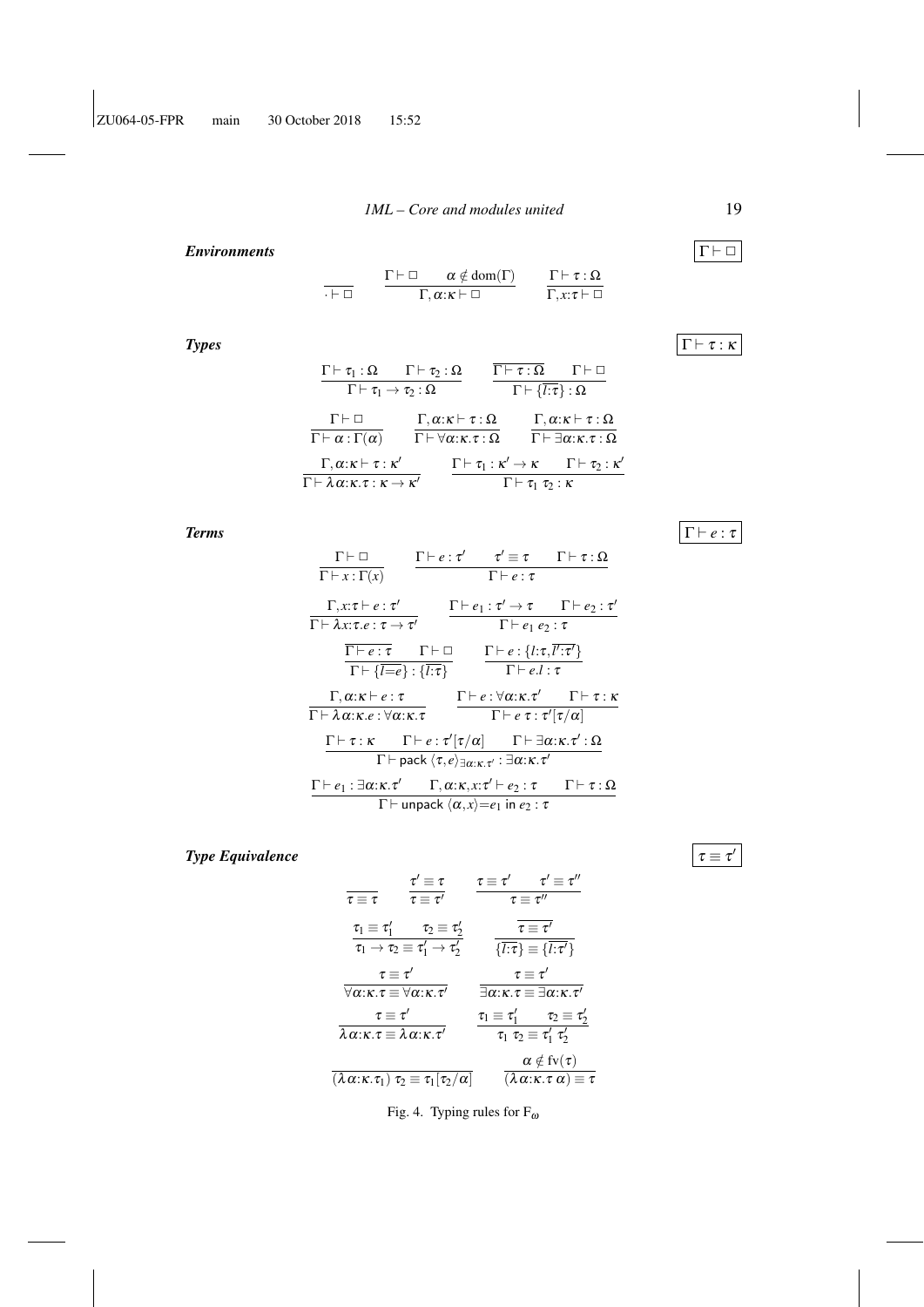*Reduction*  $e \rightarrow e$ 

 $e \hookrightarrow e$ 

$$
\frac{(\lambda x:\tau.e) \, v \, \hookrightarrow \, e[v/x]}{\{\overline{l_1} = v_1, l = v, \overline{l_2} = v_2\}.l \, \hookrightarrow \, v}
$$
\n
$$
(\lambda \alpha:\kappa.e) \, \tau \, \hookrightarrow \, e[\tau/\alpha] \qquad \qquad \overline{C[e] \hookrightarrow C[e']}
$$
\n
$$
\text{unpack } \langle \alpha, x \rangle = \text{pack } \langle \tau, v \rangle_{\tau'} \text{ in } e \, \hookrightarrow \, e[\tau/\alpha][v/x]
$$
\n
$$
\text{where:}
$$
\n
$$
\text{(values)} \quad v \ ::= \lambda x:\tau.e \mid \{\overline{l = v}\} \mid \lambda \alpha:\kappa.e \mid \text{pack } \langle \tau, v \rangle_{\tau}
$$
\n
$$
\text{(contests)} \quad C ::= \left[ \mid C \, e \mid v \, C \mid \{\overline{l_1 = v}, l = C, \overline{l_2 = e}\} \mid C.l \mid C \, \tau \mid \text{pack } \langle \tau, C \rangle_{\tau} \mid \text{unpack } \langle \alpha, x \rangle = C \text{ in } e \rangle
$$

Fig. 5. Reduction rules for  $F_{\omega}$ 

Finally, all judgments of the  $F_{\omega}$  type system are decidable:

*Theorem 3.7* (*Decidability*)

- 1. It is decidable whether  $\Gamma \vdash \Box$ .
- 2. It is decidable whether  $\Gamma \vdash \tau : \kappa$ .
- 3. It is decidable whether  $\Gamma \vdash e : \tau$ .
- 4. If  $\Gamma \vdash \tau_1 : \kappa$  and  $\Gamma \vdash \tau_2 : \kappa$ , it is decidable whether  $\tau_1 \equiv \tau_2$ .

Notational Shorthands The rest of this article often deals with quantification over whole sequences  $\bar{\alpha}$  of type variables, and some other forms of lists of binders. The following (fairly standard) definitions for shortened *n*-ary notation will come in handy:

 $\forall \varepsilon.\tau := \tau$   $\exists \varepsilon.\tau := \tau$   $\lambda \varepsilon.\tau := \tau$   $\tau_0 \varepsilon := \tau_0$  $\forall \overline{\alpha} . \tau := \forall \alpha_1 . \forall \overline{\alpha}'$ .τ  $\exists \overline{\alpha}.\tau := \exists \alpha_1 . \exists \overline{\alpha}'$  $\alpha.\tau \,=\, \lambda\,\overline{\alpha}.\tau := \lambda\,\alpha_1.\lambda\,\overline{\alpha}'.\tau \qquad \tau_0\;\overline{\tau} := \tau_0\;\tau_1\;\overline{\tau}'$  $\lambda \varepsilon.e$  := *e*  $\lambda \overline{\alpha}.e$  :=  $\lambda \alpha_1.\lambda \overline{\alpha}'.e$  $e \epsilon$  := *e*  $e \overline{\tau}$  :=  $e \tau_1 \overline{\tau}'$ pack  $\langle \varepsilon, e \rangle_{\exists \varepsilon.\tau_0}$ := *e* pack  $\langle \overline{\tau}, e \rangle_{\exists \overline{\alpha}.\tau_0}$  $:= \ \mathsf{pack}\ \langle \tau_1, \mathsf{pack}\ \langle \overline{\tau}', e \rangle_{\exists \overline{\alpha}', \tau_0[\tau_1/\alpha_1]} \rangle_{\exists \overline{\alpha}.\tau_0}$ unpack  $\langle \varepsilon, x : \tau \rangle = e_1$  in  $e_2 := \text{let } x : \tau = e_1$  in  $e_2$  $\langle \overline{\alpha}, x:\tau \rangle = e_1$  in  $e_2 := \text{unpack } \langle \alpha_1, x_1 \rangle = e_1$  in unpack  $\langle \overline{\alpha}', x:\tau \rangle = x_1$  in  $e_2$ let  $\overline{x:\tau = e_1}$  in  $e_2$  :=  $(\lambda \overline{x:\tau}.e_2) \overline{e_1}$ 

(where  $\overline{\alpha} = \alpha_1 \overline{\alpha}'$  and  $\overline{\tau} = \tau_1 \overline{\tau}'$ )

To ease notation, we often drop type annotations from let, pack, and unpack where clear from context.

Substitution Our semantics will also make considerable use of parallel type substitutions. We write them as  $[\overline{\tau}/\overline{\alpha}]$ , assuming that both vectors have the same arity. Sometimes we use  $\delta$  to range over such substitutions.

The following definitions and lemmas are relevant:

*Definition 3.8* (*Typing of Type Substitutions*)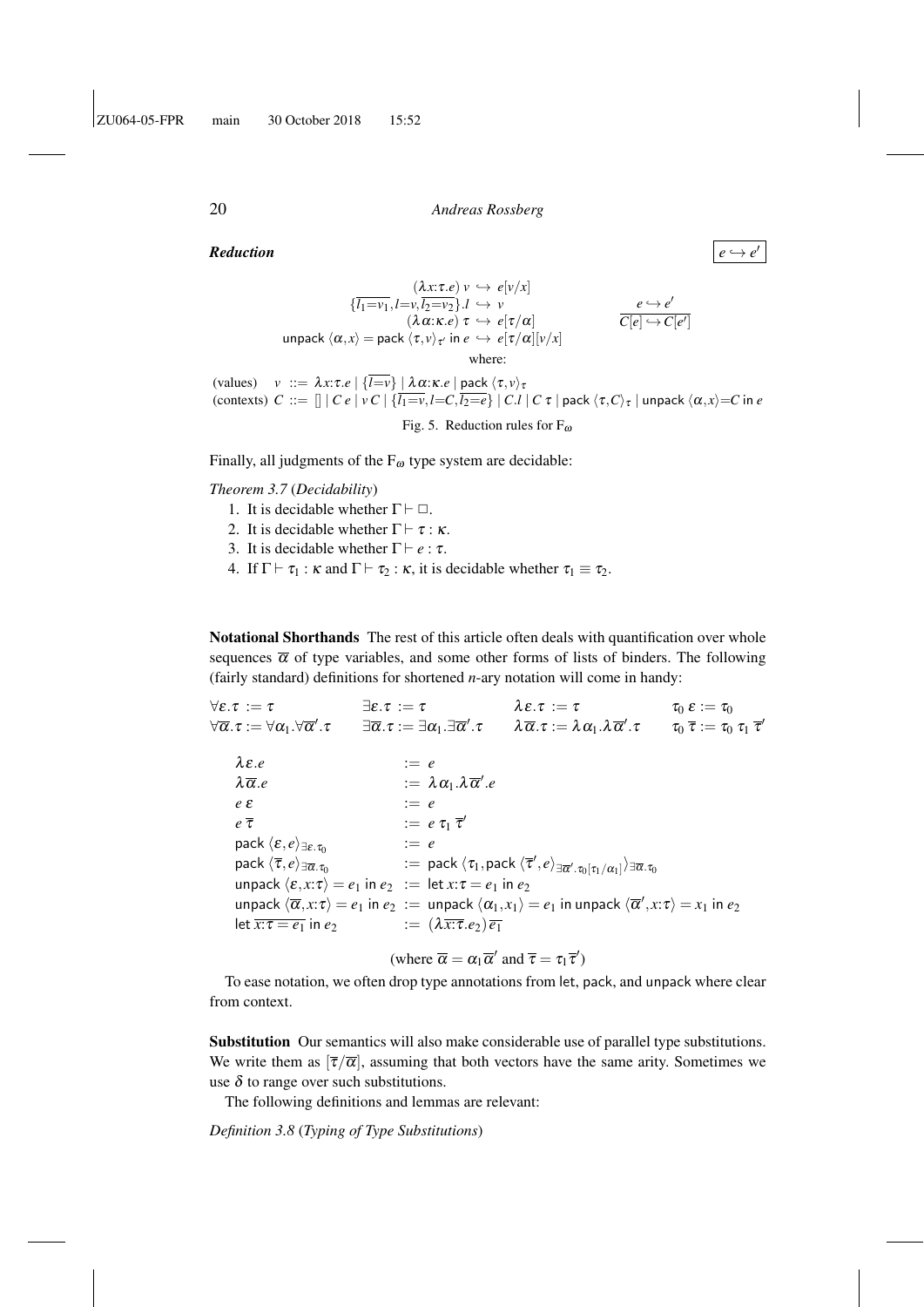| (abstracted) | $\Xi$    | $\Xi$ | $\Xi$                                                                                                                                                                   | $\Xi$ |
|--------------|----------|-------|-------------------------------------------------------------------------------------------------------------------------------------------------------------------------|-------|
| (large)      | $\Sigma$ | $\Xi$ | $\pi \mid \text{bool} \mid \left[ = \Xi \right] \mid \left\{ \overline{l} : \overline{\Sigma} \right\} \mid \forall \overline{\alpha} . \Sigma \rightarrow \eta \Sigma$ |       |
| (small)      | $\sigma$ | $\Xi$ | $\pi \mid \text{bool} \mid \left[ = \sigma \right] \mid \left\{ \overline{l} : \sigma \right\} \mid \sigma \rightarrow_{I} \sigma$                                      |       |
| (paths)      | $\pi$    | $\Xi$ | $\alpha \mid \pi \overline{\sigma}$                                                                                                                                     |       |
| (purity)     | $\eta$   | $\Xi$ | $P \mid I$                                                                                                                                                              |       |

Desugarings into  $F_{\omega}$ :

| (types)                       | (terms)                                 |                       |                                 |
|-------------------------------|-----------------------------------------|-----------------------|---------------------------------|
| $[\equiv \tau]$               | $:=$ {type : $\tau \rightarrow \{\}$    |                       |                                 |
| $\tau_1 \rightarrow_l \tau_2$ | $=$ $\tau_1 \rightarrow \{l : \tau_2\}$ | $\lambda_{l}x:\tau.e$ | $:=$ $\lambda x:\tau.\{l : e\}$ |

Notation:

$$
\begin{array}{rcl} \text{head}(\alpha) & := & \alpha \\ \text{head}(\pi\,\sigma) & := & \text{head}(\pi) \end{array}
$$

$$
\begin{array}{ccccc}\n\eta \leq \eta & \eta \vee \eta & := & \eta & \eta(\Sigma) & := & P \\
P \leq I & P \vee I & := & I \vee P & := & I & \eta(\Sigma) & := & I \\
\tau.\overline{I} & := & \tau & & \tau[\overline{I} = \tau_2] & := & \tau_2 & (\overline{I} = \epsilon) \\
\{l: \tau, \ldots\}.\overline{I} & := & \tau.\overline{I}' & \{l: \tau, \ldots\}[\overline{I} = \tau_2] & := & \{l: \tau[\overline{I}' = \tau_2], \ldots\} & (\overline{I} = I.\overline{I}')\n\end{array}
$$

Fig. 6. Semantic Types

Let  $\delta = [\overline{\tau}/\overline{\alpha}]$ . We write  $\Gamma' \vdash \delta : \Gamma$  if and only if

- 1.  $\Gamma' \vdash \Box$ ,
- 2.  $\overline{\alpha} \subseteq \text{dom}(\Gamma)$ ,
- 3. for all  $\alpha \in \text{dom}(\Gamma)$ ,  $\Gamma' \vdash \delta \alpha : \Gamma(\alpha)$ ,
- 4. for all  $x \in \text{dom}(\Gamma)$ ,  $\Gamma' \vdash x : \delta(\Gamma(x))$ .

*Lemma 3.9* (*Type Substitutions*) Let  $\Gamma' \vdash \delta : \Gamma$ . Then:

- 1. If  $\Gamma \vdash \tau : \kappa$ , then  $\Gamma' \vdash \delta \tau : \kappa$ .
- 2. If  $\Gamma \vdash e : \tau$ , then  $\Gamma' \vdash \delta e : \delta \tau$ .

#### 4 Type System and Elaboration

The general recipe for  $1ML_{ex}$  is simple: take the semantics from F-ing modules (Rossberg *et al.*, 2014), collapse the levels of modules and core, and impose the predicativity restriction needed to maintain decidability. This requires surprisingly few changes to the whole system.

### *4.1 Semantic Types*

The entire semantics is defined by *elaborating* 1MLex types and terms directly into "equivalent" types and terms of System  $F_{\omega}$  as given in the previous section. However, 1ML types do not translate to arbitrary  $F_{\omega}$  types – instead, they map to types of very specific shape. The grammar of these *semantic types* is given in Figure 6 ("semantic" as opposed to the "syntactic" types of the surface language which they model). To avoid clutter, we omit all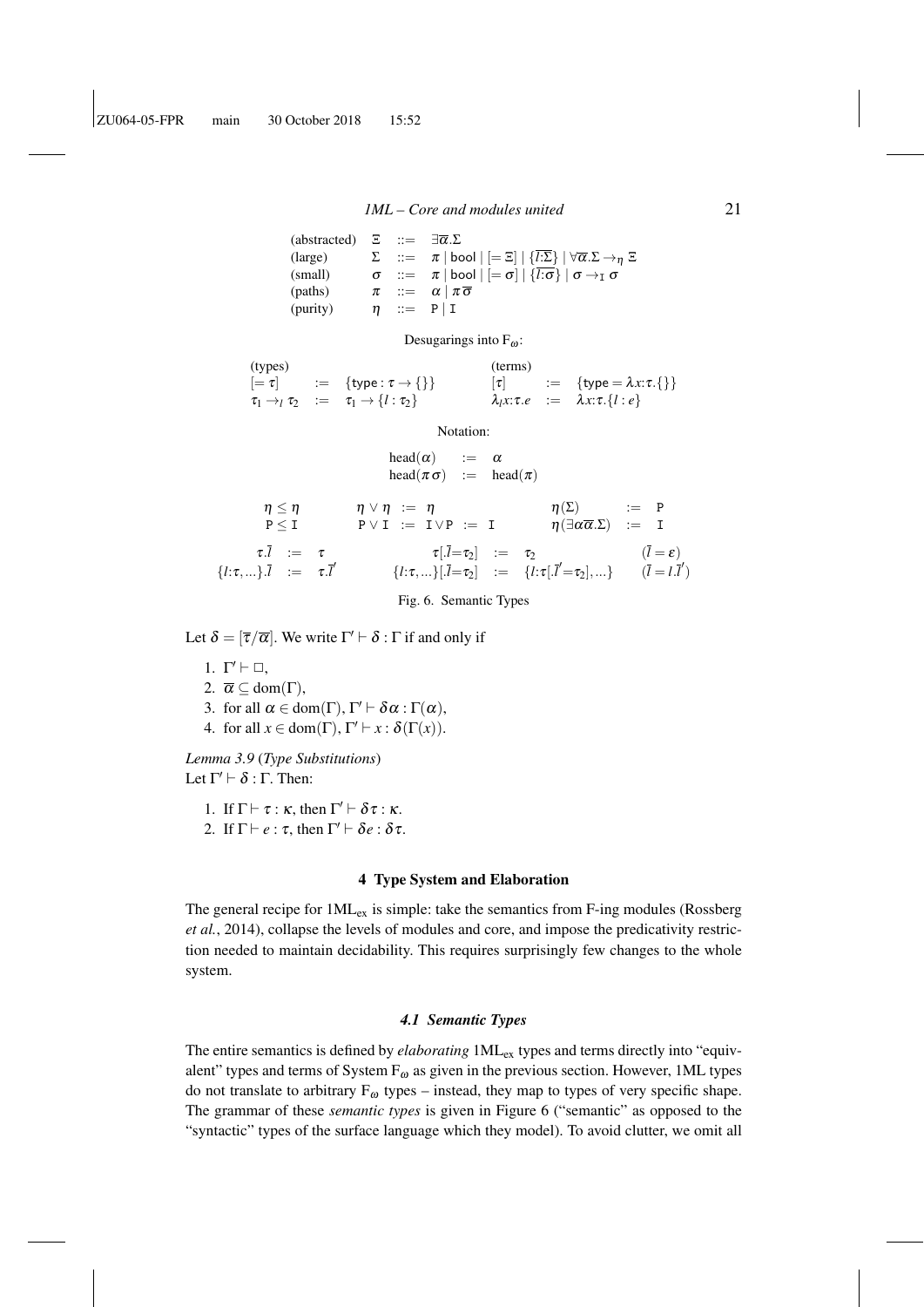kind annotations on type variable binders. Where needed, we use the notation  $\kappa_{\alpha}$  to refer to the kind implicitly associated with  $\alpha$ .

Semantic types are the essence of the F-ing elaboration. To understand them, it is probably best to walk through a few explanatory examples that elaborate a concrete 1ML type *T* into a System  $F_{\omega}$  type  $\tau$ , a relation we write  $T \rightarrow \tau$ .

•  $\{x : \text{bool}, y : \text{int}\} \rightarrow \{x : \text{bool}, y : \text{int}\}$ 

Elaboration will translate this syntactic type into the semantic type of the same shape. So records map to records, which should be no surprise. We assume an implicit injection from 1ML identifiers *X* into  $F_{\omega}$  labels *l* (and variables *x*), so we can conveniently treat any *X* as a label (or variable).

• {t : (= type bool);  $u : (=$  type t);  $x : t, y : u$ }  $\rightsquigarrow$  ${t : [-bool], u : [-bool], x : bool, y : bool}$ 

Structurally, the elaborated type still looks almost like the original, except that all references to the transparent type specifications are replaced with their definitions.

Of course, one may (and should!) wonder what this " $[=\tau]$ " is that represents transparent types. Because we keep saying that semantic types are just System F types, but this does not look like one. The answer can be found in Figure 6: it is simply a notational abbreviation that is encoded into bare System F. Its expansion does not actually matter much, it is merely a coding trick. All that matters is that it is a form of type that (1) uniquely determines  $\tau$ , and (2) is inhabited by a term that also uniquely determines  $\tau$ . A function fits the bill.<sup>10</sup> To make the encoding unambiguous, it is wrapped into a record type with a unique label "type" that we assume to be a reserved name disjoint from all valid 1ML identifiers.

• {t : type;  $u : (=$  type t);  $x : t$ ;  $y : u$ }  $\rightsquigarrow$  $\exists \alpha . \{\mathrm{t} : [\mathrm{t}, \alpha], \mathrm{u} : [\mathrm{t}, \alpha], \times : \alpha, \mathrm{y} : \alpha\}$ 

This type is almost the same as before except that t now is an abstract type. The example demonstrates the main trick of elaboration: it inserts appropriate quantifiers to bind abstract types. Following Mitchell & Plotkin (1988), abstract types are represented by existentials. The type variable  $\alpha$  provides a "semantic" name for t, and all references to t are replaced by  $\alpha$ . This includes the specification of t itself, which can now be viewed as being transparently equal to  $\alpha$ . The upshot is that all reified types, whether transparent or opaque, are represented in a uniform manner. It also removes any dependency between fields of the record type – key to elaborating into bare System F without dependent types.

•  ${A : \{t : type\}; B : \{u : type; x : A.t\}; y : B.u\} \longrightarrow$  $\exists \alpha \beta$ . {A : {t : [=  $\alpha$ ]}, B : {u : [=  $\beta$ ], x :  $\alpha$ }, y :  $\beta$ }

This one shows the handling of nested abstract types: inner quantifiers are collectively hoisted out of records. In particular, this makes them scope over the remainder of any enclosing record, which allows us to reference the type variable across subcomponents –

<sup>&</sup>lt;sup>10</sup> Because all type constructors are separately represented as "functors" in 1ML, we have no need for types of higher kind in this notation, as opposed to Rossberg *et al.* (2014).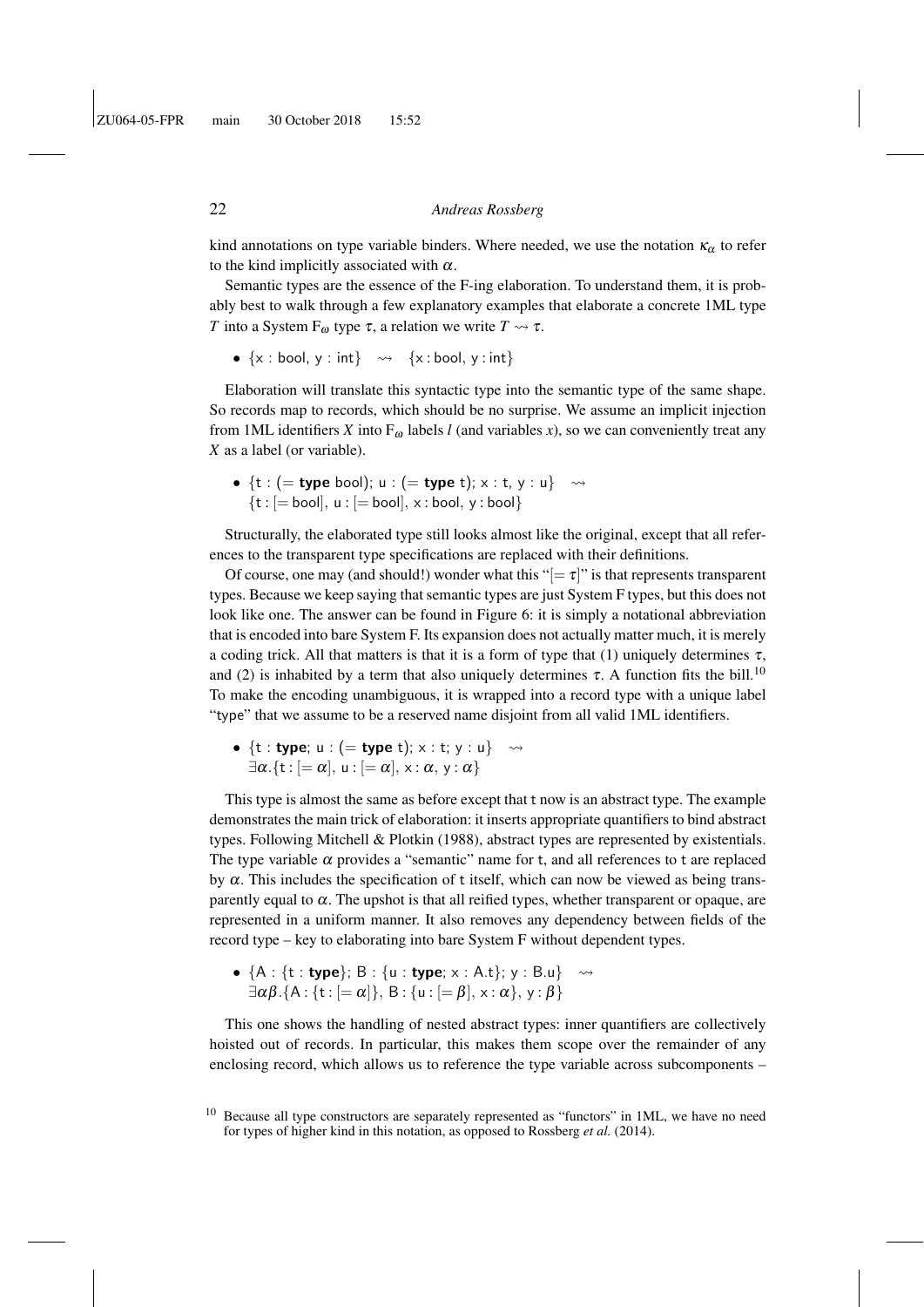such as A.t and B.u in the example. A type may have arbitrarily many abstract components, which all accumulate in an outermost quantifier.

Accordingly, the grammar of semantic types defines an *abstracted* type  $\Xi = \exists \overline{\alpha} . \Sigma$  that quantifies over all the abstract types (i.e., components of type type) from the underlying *concretised* type  $\Sigma$ , by naming them  $\overline{\alpha}$ .  $\Sigma$  itself contains no existential quantifiers – except as part of function types. So let us move to functions then.

$$
\begin{array}{l}\bullet \ (\mathsf{t}:\mathsf{type})\rightarrow \{\mathsf{u}:\mathsf{type};\, \mathsf{x}:\mathsf{t},\, \mathsf{y}:\mathsf{u}\} \quad \rightsquigarrow \\ \forall \alpha.[=\alpha]\rightarrow_\mathtt{I} \exists \beta.\{\mathsf{u}: [\mathsf{=\beta}],\, \mathsf{x}:\alpha,\, \mathsf{y}:\beta\} \end{array}
$$

Conceptually, all function types map to polymorphic functions in  $F_{\omega}$ . Being in negative position, the quantifier for the abstract types from the parameter (here  $\alpha$ ) turns into a universal quantifier. It scopes over the *whole* arrow type and thereby allows the codomain to refer to it. Like for nested records, this hoisting avoids the need for dependent types.

For an *impure* function type like the above, the abstract types in the result are encapsulated by a local existential quantifier. It binds all those types that will be "generated" when applying the function. This representation of generative functor types as System F types of the form  $\forall \overline{\alpha} \cdot \Sigma_1 \rightarrow \exists \overline{\beta} \cdot \Sigma_2$  is due to Russo (1999; 2003), and another central ingredient of the F-ing modules semantics.

Arrow types are further annotated by a simple *effect*  $\eta$ , which distinguishes impure ( $\rightarrow$ <sub>I</sub>) from pure ( $\rightarrow_P$ ) function types. Again, this syntax is encoded into bare  $F_{\omega}$  types with a little record trick, see Figure 6 (we assume that record labels used with this form do not overlap with other labels).

• (t : type)  $\Rightarrow$  {u : type; x : t; y : u}  $\rightsquigarrow$  $\exists \beta \cdot \forall \alpha . [=\alpha] \rightarrow_{\mathrm{P}} \{u : [=\beta \alpha], \times : \alpha, \gamma : \beta \alpha\}$ 

This example shows the *pure* variant of the previous function type. Because it does not generate types at applications time, the existential quantifier changes position in the  $F_{\omega}$ translation: pure function types encode applicative semantics for the abstract types they return by having their existential quantifiers (here for  $β$ ) "lifted" over their parameters. Their general form is  $\exists \beta \, . \forall \overline{\alpha} . \Sigma_1 \rightarrow \Sigma_2$ . Conceptually, the abstract types are generated when the function is *defined*, not when it is applied. We impose the syntactic invariant that a pure function type  $(\rightarrow_P)$  never has an existential quantifier immediately right of the arrow, i.e., always has shape  $\Sigma_1 \rightarrow_P \Sigma_2$ .

However, the representation of an abstract type returned by a function may depend on the function's parameters. To capture any potential dependencies, the  $\overline{\beta}$  in a pure function type are skolemised over  $\overline{\alpha}$  (Biswas, 1995; Russo, 2003; Rossberg *et al.*, 2014). That is, the kinds of  $\overline{\beta}$  are of the form  $\overline{\kappa_{\alpha}} \to \kappa$ , which is where higher kinds come into play. In return, all their occurrences are applied to  $\overline{\alpha}$ . In the concrete example, the kind of the type variable  $\beta$  for u hence is  $\Omega \to \Omega$ , and all its references are of the form  $\beta \alpha$ , thereby saturating any use of a type constructor and making sure that they all yield kind  $\Omega$ . Once the function is applied to a concrete type, say  $\tau$ , the parameter variable  $\alpha$  is substituted, and all occurrences will have the form  $\beta \tau$ .

• {t : type  $\Rightarrow$  type; x : t int; y : t bool}  $\rightsquigarrow$  $\exists \beta . \{t : \forall \alpha . \equiv \alpha \} \rightarrow_{\mathrm{P}} \; \equiv \beta \alpha \, \vert, \, \times : \beta \, \text{int}, \, \gamma : \beta \, \text{bool} \}$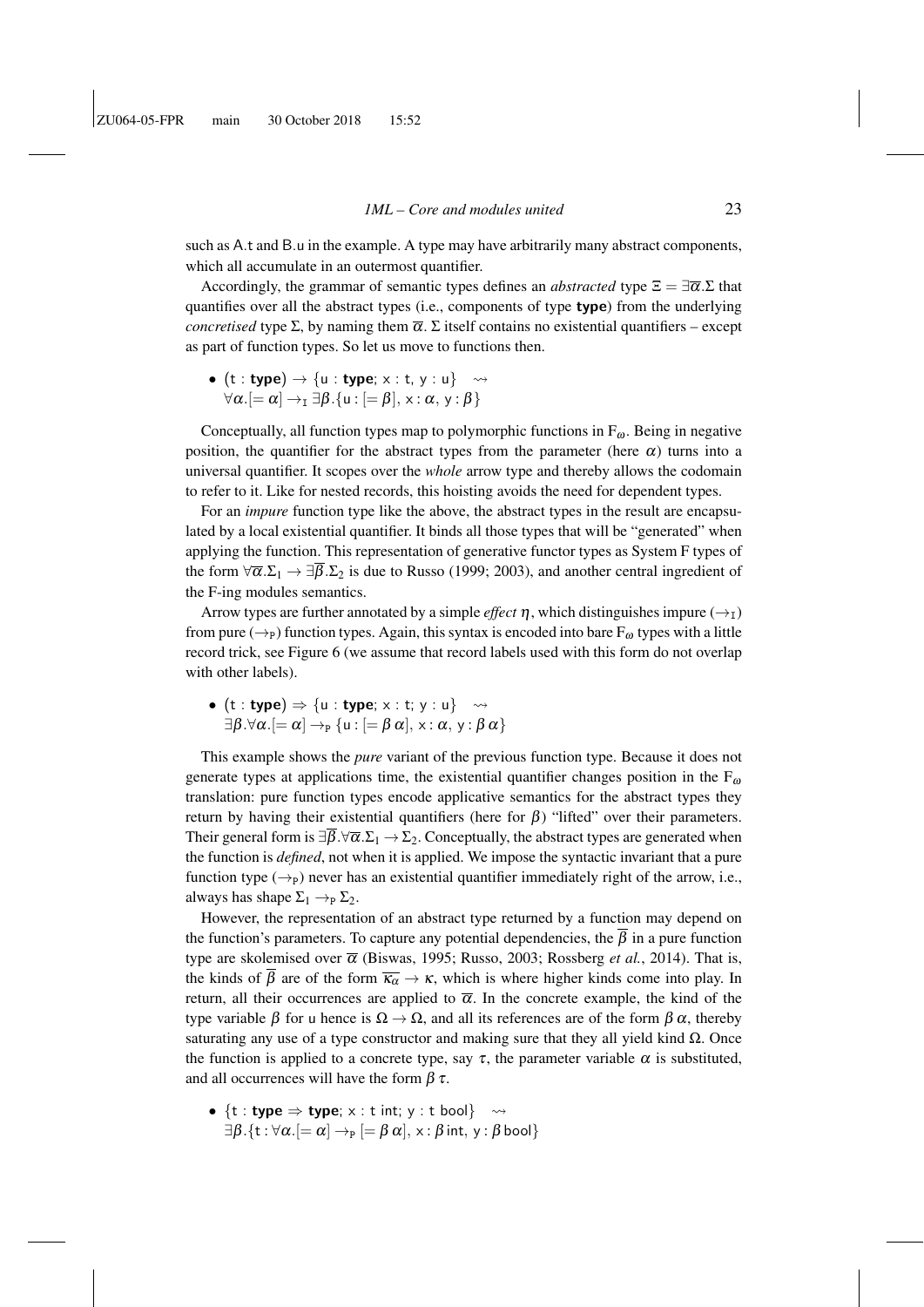Pure functions over type type readily subsume abstract type constructors. As we will see in a short while, elaborating the application (t int) in the above example substitutes int for  $\alpha$  in  $\beta \alpha$  and results in a value of semantic type  $[=\beta \text{int}]$  – which is the representation of the syntactic type (= type t int). Hence, the types of  $\times$  and  $\times$  in the example have the desired meaning.

We call the general form of abstract type variables applied to parameters *semantic paths*,<sup>11</sup> ranged over by  $\pi$ . Parameters are (only) introduced through pure function abstraction and the aforementioned kind raising that goes with it. In general, an abstract type that is the result of an application of a pure function F to a value *M* is represented by the application of the higher-kinded type variable representing the constructor to the concrete types  $\overline{\sigma}_M$  from the argument, like the type  $\beta$  int in the example.

Because we enforce predicativity, these argument types have to be small. Figure 6 defines small types as a subgrammar  $\sigma$  of the general semantic types  $\Sigma$ . The central difference is that small types cannot contain quantifiers. Moreover, small function types are required to be impure, which will simplify type inference (Section 7).

A summary of the mapping between syntactic types *T* and semantic types  $\Xi$  is as follows:

T<del> Σ</del> Γ

$$
f \rightsquigarrow \exists \alpha. \angle
$$
\n
$$
(\text{= type } T_1) \rightsquigarrow [\equiv \exists \overline{\alpha}_1. \Sigma_1]
$$
\n
$$
\text{type } \rightsquigarrow \exists \alpha. [\equiv \alpha]
$$
\n
$$
\{X_1: T_1: X_2: T_2\} \rightsquigarrow \exists \overline{\alpha}_1 \overline{\alpha}_2. \{X_1: \Sigma_1, X_2: \Sigma_2\}
$$
\n
$$
(X: T_1) \rightarrow T_2 \rightsquigarrow \forall \overline{\alpha}_1. \Sigma_1 \rightarrow_1 \exists \overline{\alpha}_2. \Sigma_2
$$
\n
$$
(X: T_1) \Rightarrow T_2 \rightsquigarrow \exists \overline{\alpha}_2. \forall \overline{\alpha}_1. \Sigma_1 \rightarrow_P \Sigma_2
$$
\n
$$
\text{A.t } \rightsquigarrow \alpha_{\mathsf{A.t}} \qquad \text{F}(M) \rightsquigarrow \alpha_{\mathsf{F}(\mathsf{-})} \overline{\sigma}_M
$$

Here, we assume that each constituent type  $T_i$  on the left-hand side is recursively mapped to a corresponding  $\exists \overline{\alpha}_i \cdot \Sigma_i$  appearing on the right-hand side.

Note that all semantic types are  $F_\omega$  types of kind Ω, even those that are the equivalent of higher kinds, such as **type**  $\Rightarrow$  **type**. This type will elaborate into the polymorphic function  $\exists \alpha_2 \forall \alpha_1. [\alpha_1 \rightarrow \alpha_2 \alpha_1],$  where the higher-kindedness is manifest only in the kind of the "output" type variable  $\alpha_2$ .

#### *4.2 Elaboration*

The elaboration rules for  $1ML_{ex}$  are collected in Figures 7 and 8. There is one judgement for each syntactic class with the following regular structure:

$$
\Gamma \vdash T \leadsto \Xi \qquad \qquad \Gamma \vdash E :_{\eta} \Xi \leadsto e
$$

$$
\Gamma \vdash D \leadsto \Xi \qquad \qquad \Gamma \vdash B :_{\eta} \Xi \leadsto e
$$

<sup>&</sup>lt;sup>11</sup> Because they are the semantic analog to syntactic paths like  $F(M)$ . that appear in some previous type systems for higher-order modules (Leroy, 1995)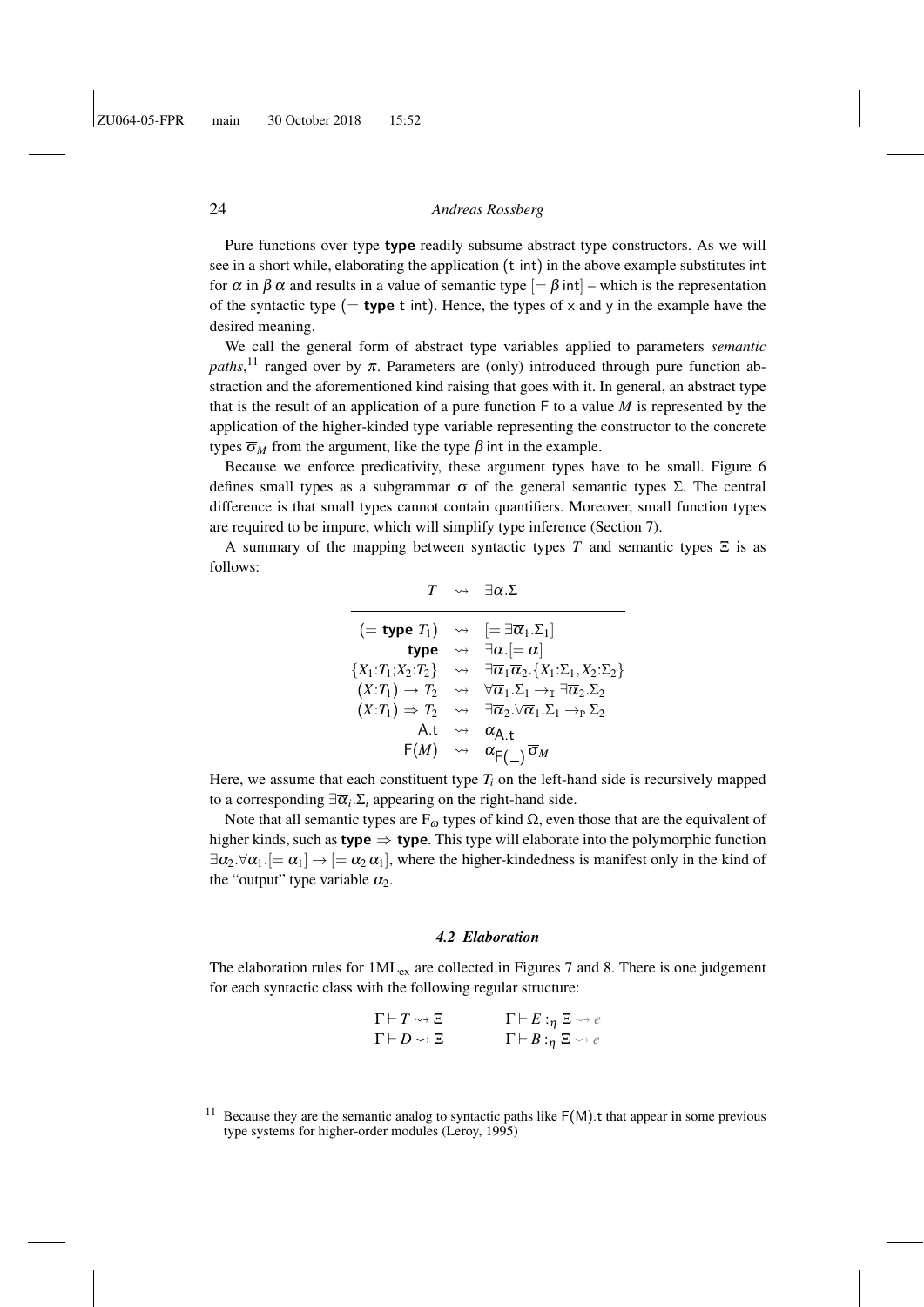**Types**  
\n
$$
\frac{\Gamma \vdash E :_{\mathbf{P}} \left[=\Xi\right] \rightsquigarrow e}{\Gamma \vdash E \rightsquigarrow \Xi} \text{TPATH}
$$
\n
$$
\frac{\kappa_{\alpha} = \Omega}{\Gamma \vdash \text{type} \rightsquigarrow \exists \alpha . [=\alpha]} \text{Trype}
$$
\n
$$
\frac{\Gamma \vdash D \rightsquigarrow \Xi}{\Gamma \vdash \text{bool} \rightsquigarrow \text{bool}} \text{TSOL}
$$
\n
$$
\frac{\Gamma \vdash D \rightsquigarrow \Xi}{\Gamma \vdash \{D\} \rightsquigarrow \Xi} \text{TSTR}
$$
\n
$$
\frac{\Gamma \vdash T_1 \rightsquigarrow \exists \overline{\alpha}_1.\Sigma_1}{\Gamma \vdash (X:T_1) \rightarrow T_2 \rightsquigarrow \forall \overline{\alpha}_1.\Sigma_1 \rightarrow T_1 \exists \overline{\alpha}_2.\Sigma_2} \text{TFUN}
$$
\n
$$
\frac{\Gamma \vdash T_1 \rightsquigarrow \exists \overline{\alpha}_1.\Sigma_1}{\Gamma \vdash (X:T_1) \rightarrow T_2 \rightsquigarrow \forall \overline{\alpha}_1.\Sigma_1 \rightarrow T_1 \exists \overline{\alpha}_2.\Sigma_2} \text{TFUN}
$$
\n
$$
\frac{\Gamma \vdash T_1 \rightsquigarrow \exists \overline{\alpha}_1.\Sigma_1}{\Gamma \vdash (X:T_1) \Rightarrow T_2 \rightsquigarrow \exists \overline{\alpha}_2'.\forall \overline{\alpha}_1.\Sigma_1 \rightarrow P \Sigma_2 [\overline{\alpha}_2' \overline{\alpha}_1/\overline{\alpha}_2]} \text{TPFUN}
$$
\n
$$
\frac{\Gamma \vdash E :_{\mathbf{P}} \Sigma \rightsquigarrow e \qquad E = E':\sum T \vee E = E':T \vee E = \text{type } T}{\Gamma \vdash (E) \rightsquigarrow \Sigma} \text{TSING}
$$
\n
$$
\frac{\Gamma \vdash T_1 \rightsquigarrow \exists \overline{\alpha}_1.\Sigma_1}{\Gamma \vdash T_1 \text{ where } (\overline{X}:T_2) \rightsquigarrow \exists \overline{\alpha}_1 \equiv \overline{\alpha}_{11} \text{ by } \overline{\alpha}_2.\Sigma_1} \text{TwHERE}
$$

*Declarations*  $\boxed{\Gamma \vdash D \leadsto \Xi}$ 

$$
\frac{\Gamma \vdash T \leadsto \exists \overline{\alpha}.\Sigma}{\Gamma \vdash X:T \leadsto \exists \overline{\alpha}.\{X:\Sigma\}}\text{DVAR} \qquad \frac{\Gamma \vdash T \leadsto \exists \overline{\alpha}.\{\overline{X:\Sigma}\}}{\Gamma \vdash \text{include } T \leadsto \exists \overline{\alpha}.\{\overline{X:\Sigma}\}}\text{DINCL}
$$
\n
$$
\frac{\Gamma \vdash D_1 \leadsto \exists \overline{\alpha}_1.\{\overline{X:\Sigma_1}\}}{\Gamma \vdash D_1 \leadsto \exists \overline{\alpha}_2.\{\overline{X_2:\Sigma_2}\}} \qquad \overline{X_1 \cap \overline{X_2} = \emptyset} \text{DSEQ} \qquad \frac{\Gamma \vdash E \leadsto \{\}}{\Gamma \vdash E \leadsto \{\}}\text{DEMPTY}
$$

**Subtyping**  $\Gamma \vdash$ 

$$
\Gamma \vdash \Xi \leq \Xi' \leadsto f := \Gamma \vdash \Xi \leq_{\varepsilon} \Xi' \leadsto \mathrm{id}; f \qquad \qquad \boxed{\Gamma \vdash \Xi' \leq_{\overline{\pi}} \Xi \leadsto \delta; j}
$$

$$
\frac{\Gamma \vdash \Xi' \leq \Xi \leadsto f \qquad \Gamma \vdash \Xi \leq \Xi' \leadsto f \qquad \Gamma \vdash \Xi \leq \Xi' \leadsto f'}{\Gamma \vdash [\Xi \Xi'] \leq [\Xi \Xi] \leadsto \lambda x. [\Xi]} \text{STYPE} \qquad \frac{\pi = \alpha \overline{\alpha}'}{\Gamma \vdash [\Xi \sigma] \leq \pi [\Xi \pi] \leadsto [\lambda \overline{\alpha}', \sigma/\alpha]; \lambda x.x} \text{SPORGET}
$$
\n
$$
\frac{\Gamma \vdash \Xi' \leq \Xi' \leadsto f \quad \Gamma \vdash [\Xi \overline{\Sigma'}] \leq \{\} \leadsto \lambda x. \{\}}{\Gamma \vdash \{\overline{I} : \Sigma'\} \leq \{\} \leadsto \lambda x. \{\}} \text{SEMPTY}
$$
\n
$$
\frac{\Gamma \vdash \Sigma_1' \leq \overline{\pi}_1 \Sigma_1 \leadsto \delta_1; f_1}{\Gamma \vdash \{\overline{I} : \Sigma'\} \leq \overline{\pi}_2 \{\overline{I} : \delta_1 \Sigma\} \leadsto \delta_2; f_2 \qquad \delta_2 \Sigma_1 = \Sigma_1}{\Gamma \vdash \{\overline{I} : \Sigma_1', \overline{I' : \Sigma'}\} \leq \overline{\pi}_1 \overline{\pi}_2 \{I_1 : \Sigma_1, \overline{I : \Sigma}\} \leadsto \delta_1 \delta_2; \lambda x. \{I_1 = f_1(x.I_1), \overline{I = (f_2 x). I}\}} \text{SSTR}
$$
\n
$$
\frac{\Gamma, \overline{\alpha} \vdash \Sigma \leq \overline{\alpha} \Sigma' \leadsto \delta_1; f_1 \qquad \eta' \leq \eta}{\Gamma, \overline{\alpha} \vdash \delta_1 \Xi' \leq \overline{\pi \alpha} \Xi \leadsto \delta_2; f_2 \qquad \delta_2 \Sigma = \Sigma}
$$
\n
$$
\frac{\Gamma \vdash (\forall \overline{\alpha}' . \Sigma' \rightarrow \eta' \Xi') \leq \pi (\forall \overline{\alpha} . \Sigma \rightarrow \eta \Xi) \leadsto \delta_2; \lambda x. \lambda \overline{\alpha} . \lambda_{\eta y : \Sigma. f_2((x(\delta_1 \overline{\alpha}') (f_1 y)). \eta')} \text{SFW}
$$
\n
$$
\frac{\Gamma \vdash \overline{\exists \alpha' . \Sigma' \
$$

Fig. 7. Elaboration of 1MLex types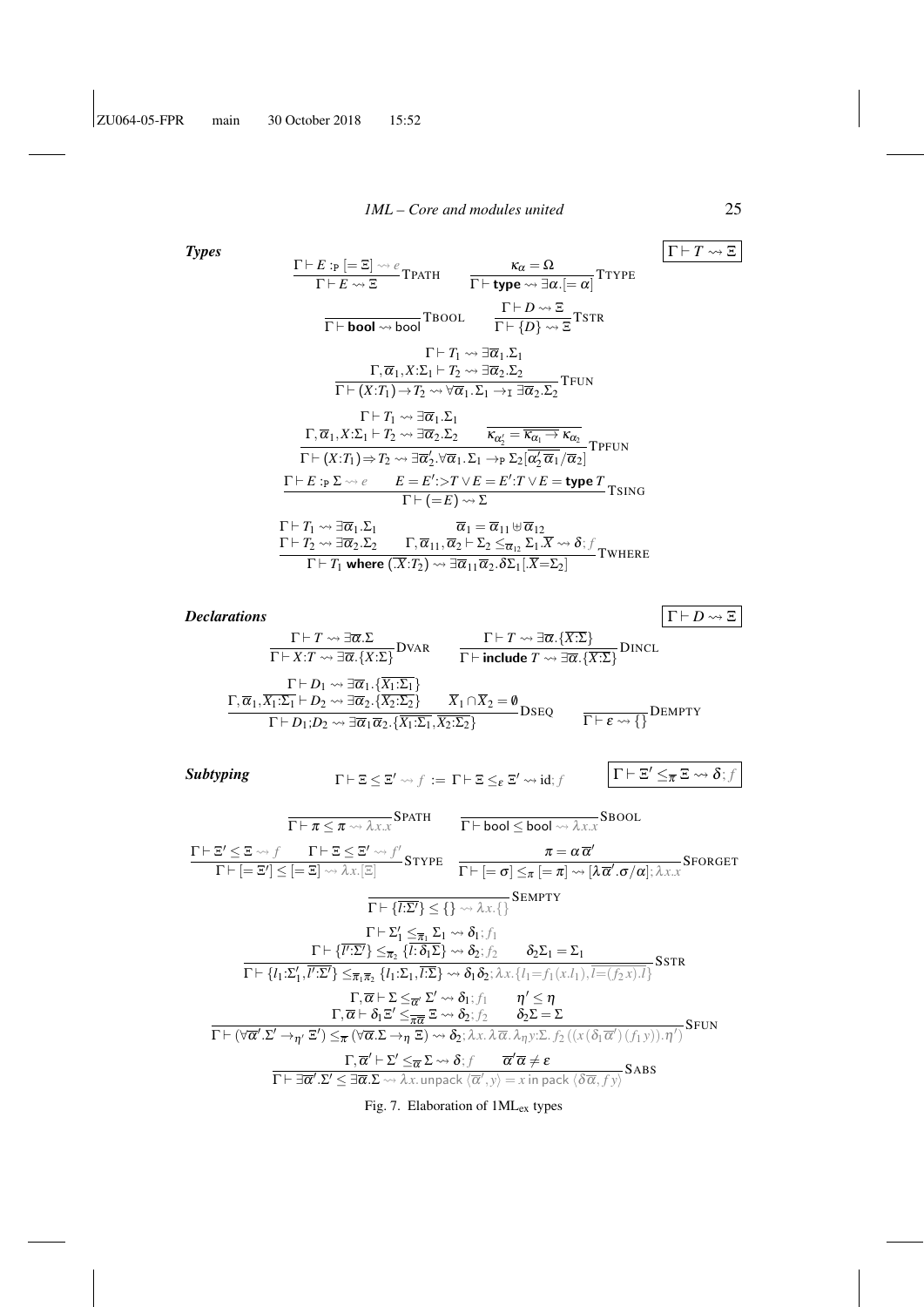*Expressions*  $\boxed{\Gamma \vdash E :_{n} \Xi \leadsto e}$  $\Gamma(X) = \Sigma$  $\frac{\Gamma(X) = \Sigma}{\Gamma \vdash X :_{\mathbf{P}} \Sigma \leadsto X}$ EVAR  $\frac{\Gamma \vdash T \leadsto \Xi}{\Gamma \vdash \textbf{type } T :_{\mathbf{P}} \models \Xi}$  $\frac{1}{\Gamma \vdash \textsf{type } T :_{\mathsf{P}} [ = \Xi ] \leadsto [\Xi]}$ ETYPE  $\overline{\Gamma \vdash \textsf{true}:_{\textsf{P}} \textsf{bool} \leadsto \textsf{true}}$   $\textsf{ETRUE}$  $\Gamma \vdash$  false : p bool  $\leadsto$  false EFALSE  $\Gamma \vdash X :_{\mathsf{P}} \mathsf{bool} \leadsto e \qquad \Gamma \vdash E_1 :_{\eta_1} \Xi_1 \leadsto e_1 \qquad \Gamma \vdash \Xi_1 \leq \Xi \leadsto f_1$  $\Gamma \vdash T \leadsto \Xi$   $\Gamma \vdash E_2 : \overline{\eta_2} \Xi_2 \leadsto e_2$   $\Gamma \vdash \Xi_2 \leq \Xi \leadsto f_2$  $\frac{1}{\Gamma}$  if *X* then *E*<sub>1</sub> else *E*<sub>2</sub> : *T* : $\eta_1 \vee \eta_2 \vee \eta(\overline{z})$   $\stackrel{\text{Z}}{\sim}$  if *e* then *f*<sub>1</sub> *e*<sub>1</sub> else *f*<sub>2</sub> *e*<sub>2</sub>  $\Gamma \vdash B :_{η} \Xi \leadsto e$  $\frac{\Gamma \vdash B : \eta \Xi \leadsto e}{\Gamma \vdash \{B\} : \eta \Xi \leadsto e}$ ESTR  $\frac{\Gamma \vdash E : \eta \exists \overline{\alpha}.{\{\overline{X'} : \Sigma'\}} \leadsto e \qquad X : \Sigma \in \overline{X' : \Sigma'}$} {\Gamma \vdash \{B\} : \eta \Xi \leadsto e}$   $\frac{\Gamma \vdash E.X : \eta \exists \overline{\alpha}.\Sigma \leadsto e \text{ unpack } \langle \overline{\alpha}, y \rangle = e \text{ in pack } \langle \overline{\alpha}, y \rangle \equiv e \text{ in pack } \langle \overline{\alpha}, y \rangle \equiv e \text{ in pack } \langle \overline$  $\overline{\Gamma \vdash E.X : \eta \exists \overline{\alpha}. \Sigma \leadsto \text{unpack } \langle \overline{\alpha}, y \rangle = e \text{ in pack } \langle \overline{\alpha}, y.X \rangle}$ EDOT  $\Gamma \vdash T \leadsto \exists \overline{\alpha}. \Sigma$   $\Gamma, \overline{\alpha}, X : \Sigma \vdash E :_{\eta} \Xi \leadsto e$  $\Gamma \vdash \text{fun}(X:T) \Rightarrow E :_{P} \forall \overline{\alpha}.\Sigma \rightarrow_{\eta} \Xi \leadsto \lambda \overline{\alpha}.\lambda_{\eta}X:\Sigma.e \text{EFun}$  $Γ ⊢ X_1 : P √\overline{\alpha}.\Sigma_1 → η \Xi → e_1$  $\Gamma \vdash X_2 :_{\mathsf{P}} \Sigma_2 \leadsto e_2$   $\Gamma \vdash \Sigma_2 \leq_{\overline{\alpha}} \Sigma_1 \leadsto \delta$ ; *f*  $\frac{Z-2}{\Gamma \vdash X_1 X_2 : \eta \delta \Xi \leadsto (e_1(\delta \overline{\alpha})(f e_2)).\eta}$  EAPP  $\Gamma \vdash X :_{\mathsf{P}} \Sigma_1 \leadsto e \qquad \Gamma \vdash T \leadsto \exists \overline{\alpha} . \Sigma_2 \qquad \Gamma \vdash \Sigma_1 \leq_{\overline{\alpha}} \Sigma_2 \leadsto \delta;$  $\frac{1}{\Gamma \vdash X: >T :_{\eta(\exists \overline{\alpha}.\Sigma_2)} \exists \overline{\alpha}.\Sigma_2 \leadsto \text{pack} \langle \delta \overline{\alpha}, f e \rangle}$ ESEAL *Bindings*  $\Gamma \vdash B :_{\eta} \Xi \leadsto e$  $Γ ⊢ E :η ∃\overline{\alpha}.Σ → e$  $\overline{\Gamma \vdash X = E :_{\eta} \exists \overline{\alpha}. \{X : \Sigma\} \leadsto \text{unpack } \langle \overline{\alpha}, x \rangle = e \text{ in pack } \langle \overline{\alpha}, \{X = x\} \rangle}$ BVAR  $\frac{\Gamma \vdash E :_{\eta} \exists \overline{\alpha}. {\{\overline{X: \Sigma}\} \leadsto e}$ <br>BINCL

$$
\frac{\Gamma \vdash \text{include } E : \eta \exists \overline{\alpha}_1 \{ \overline{x} : \Sigma \} \rightsquigarrow e} \text{BINCL} \qquad \overline{\Gamma \vdash \varepsilon : P \{ \} \rightsquigarrow \{ \} } \text{BEMPTY}
$$
\n
$$
\frac{\Gamma \vdash B_1 : \eta_1 \exists \overline{\alpha}_1 \{ \overline{X}_1 : \Sigma_1 \} \rightsquigarrow e_1}{\Gamma \vdash \overline{\alpha}_1, \overline{X}_1 : \Sigma_1 \vdash B_2 : \eta_2 \exists \overline{\alpha}_2 \{ \overline{X}_2 : \Sigma_2 \} \rightsquigarrow e_2} \qquad \frac{\overline{X}'_1 = \overline{X}_1 - \overline{X}_2}{X'_1 : \Sigma'_1 \subseteq \overline{X}_1 : \Sigma_1}
$$
\n
$$
\frac{\Gamma \vdash B_1; B_2 : \eta_1 \vee \eta_2 \exists \overline{\alpha}_1 \overline{\alpha}_2 \{ \overline{X}'_1 : \Sigma'_1, \overline{X}_2 : \Sigma_2 \} \rightsquigarrow \text{unpack } \langle \overline{\alpha}_1, y_1 \rangle = e_1 \text{ in let } \overline{X}_1 = y_1 \cdot \overline{X}_1 \text{ in } B \text{ } \text{BSeq}
$$
\n
$$
\text{unpack } \langle \overline{\alpha}_2, y_2 \rangle = e_2 \text{ in } B \text{ } \text{mapack } \langle \overline{\alpha}_1, \overline{\alpha}_2, \{ \overline{X}'_1 = y_1 \cdot \overline{X}'_1, \overline{X}_2 = y_2 \cdot \overline{X}_2 \} \rangle
$$
\n
$$
\text{Eig. 8. Elaboration of 1MI, expressions.}
$$

Fig. 8. Elaboration of 1ML<sub>ex</sub> expressions

In addition, there is an additional judgement defining subtyping over semantic types:

$$
\Gamma \vdash \Xi_1 \leq_{\overline{\pi}} \Xi_2 \leadsto \delta; \text{ } f
$$

The rules may seem a bit intimidating at first, especially those for expressions and subtyping. But do not despair: that is only because elaboration defines both static semantics (typing) and dynamic semantics (operational meaning) at the same time. The latter is encapsulated in the greyed parts like " $\rightsquigarrow e$ ", and defines what System F term a construct translates to. A reader who is merely interested in *typing* 1ML can completely ignore those grey parts in all rules – just squint and make them disappear.

Types and Declarations The elaboration rules for types implement the translation scheme we laid out in the previous section. Their main job is to name all abstract type components with type variables, collect them, and bind them hoisted to an outermost existential (or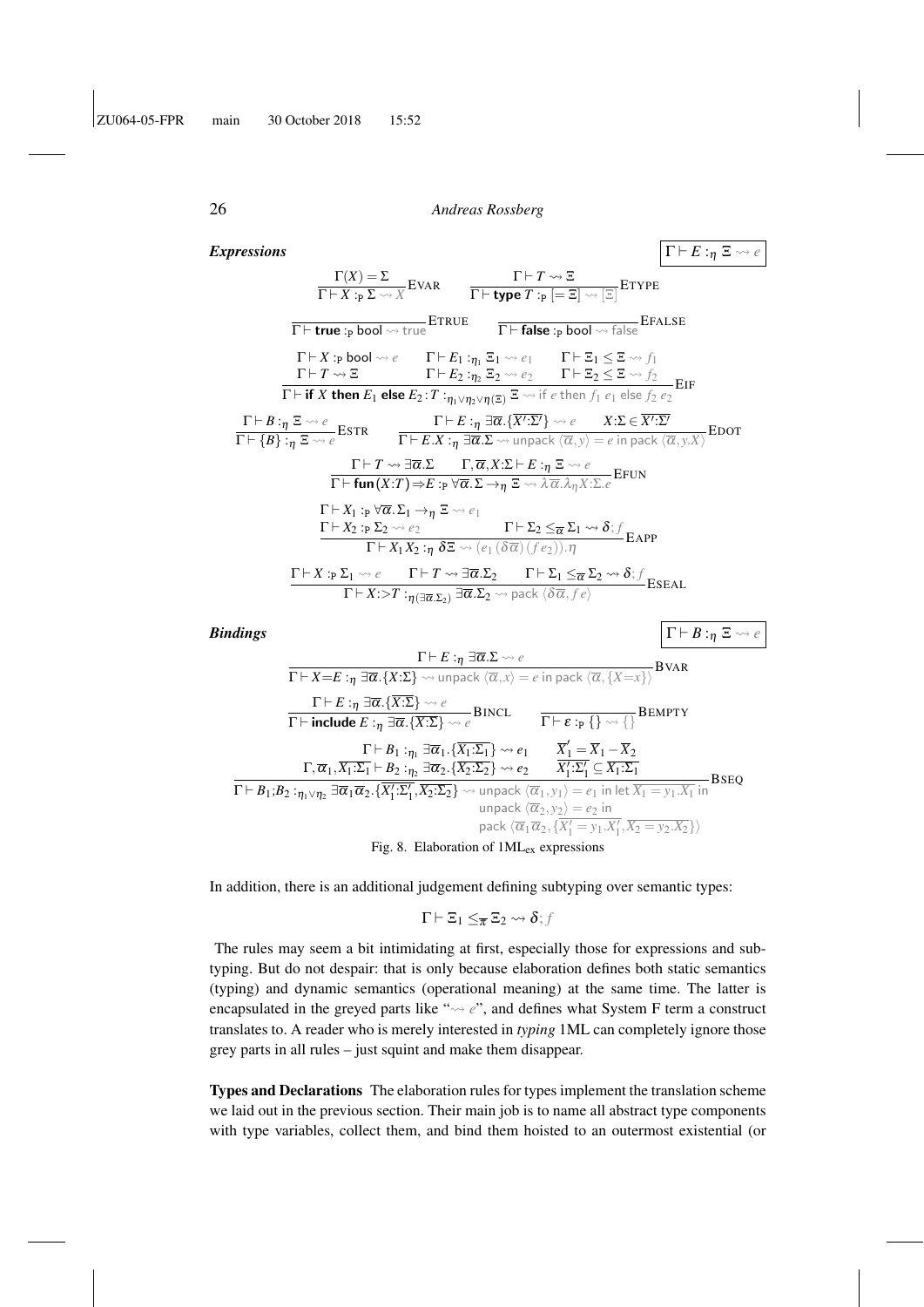universal, in the case of functions) quantifier. The rules are mostly identical to F-ing modules, except that type is a free-standing construct instead of being tied to the syntax of bindings, and 1ML's "where" construct is slightly more general. Most notable are the following rules.

Using an expression *E* as a type path requires that *E* is pure and has a type of the form  $[= \Xi]$ . It denotes the very type  $\Xi$  – which may be anything from an abstract type variable to a large type (rule TPATH).

Function types have separate rules for impure (generative) functions (TFUN) and pure (applicative) ones (TPFUN). As explained above, pure function types have the existential quantifier for the  $\overline{\alpha}_2$  from the codomain lifted over the parameters, skolemising them accordingly.

Rule TSING handles "singleton" types. It corresponds to rule S-LIKE in Rossberg *et al.* (2014), except that we restrict it to expressions with explicit types, in order to mesh well with type inference later (where it would not otherwise denote a unique type). In return, we can drop the former side condition requiring Σ to be *explicit*. The rule simply infers the (unique) type  $\Sigma$  of the pure expression *E*. Note that this type is not allowed to have existential quantifiers, i.e., *E* may not introduce local abstract types. All types occurring in Σ thus are transparent.

The most complex rule is TWHERE. Unlike in conventional ML, where the where construct simply concretises one (or several) types via substitution, we allow it to specialise an arbitrary subcomponent of *T*<sup>1</sup> to an arbitrary subtype. The original semantic type of that subcomponent, denoted by  $\Sigma_1 \overline{X}$  in the rule, is replaced by the semantic interpretation of *T*<sub>2</sub>, written  $\Sigma_1[\overline{X} = \Sigma_2]$  (both these notations are defined in Figure 6). If *T*<sub>2</sub> defines its own abstract types  $\overline{\alpha}_2$  then they are added to the list. At the same time, it may remove some of the abstract types  $\overline{\alpha}_1$  from the original type. To this end,  $\overline{\alpha}_1$  is partitioned into types  $\overline{\alpha}_{11}$  that remain abstract and  $\overline{\alpha}_{12}$  that are made concrete by the refinement (or just replaced by some of the  $\overline{\alpha}_2$ ). The last premise checks that  $\Sigma_2$  indeed matches  $\Sigma_1 \overline{X}$ , using the subtyping judgement explained below. This yields a substitution  $\delta$  for eliminating the previously abstract types  $\overline{\alpha}_{12}$ . The remaining  $\overline{\alpha}_{11}$  are left abstract, so their quantifiers are kept.

As a rule of thumb, any  $1ML_{ex}$  type with an occurrence of type **type** will elaborate to a large type, unless this abstact type is refined to something concrete using the where form. Any type without the use of type type and no reference to another large type will denote a small type.

Expressions and Bindings The elaboration of expressions closely follows the rules from the first part of Rossberg *et al.* (2014), but adds the tracking of purity as in Section 7 of that paper. However, to keep the current article simple, we left out the ability to perform pure sealing, or to create pure functions around it – that avoids some of the notational contortions necessary for a relaxed applicative functor semantics. The only other non-editorial change over F-ing modules – apart from the addition of Boolean expression forms – is that as for types, "type *T*" is now handled as a first-class value, no longer tied to bindings.

The rules assign effects  $\eta$  and semantic types  $\Xi$  to 1ML expressions or bindings, and at the same time translate them to corresponding terms  $e$  of System  $F_{\omega}$  that define the operational semantics of 1ML. It is an invariant of the judgement that *e* has type Ξ in System  $F_{\omega}$ .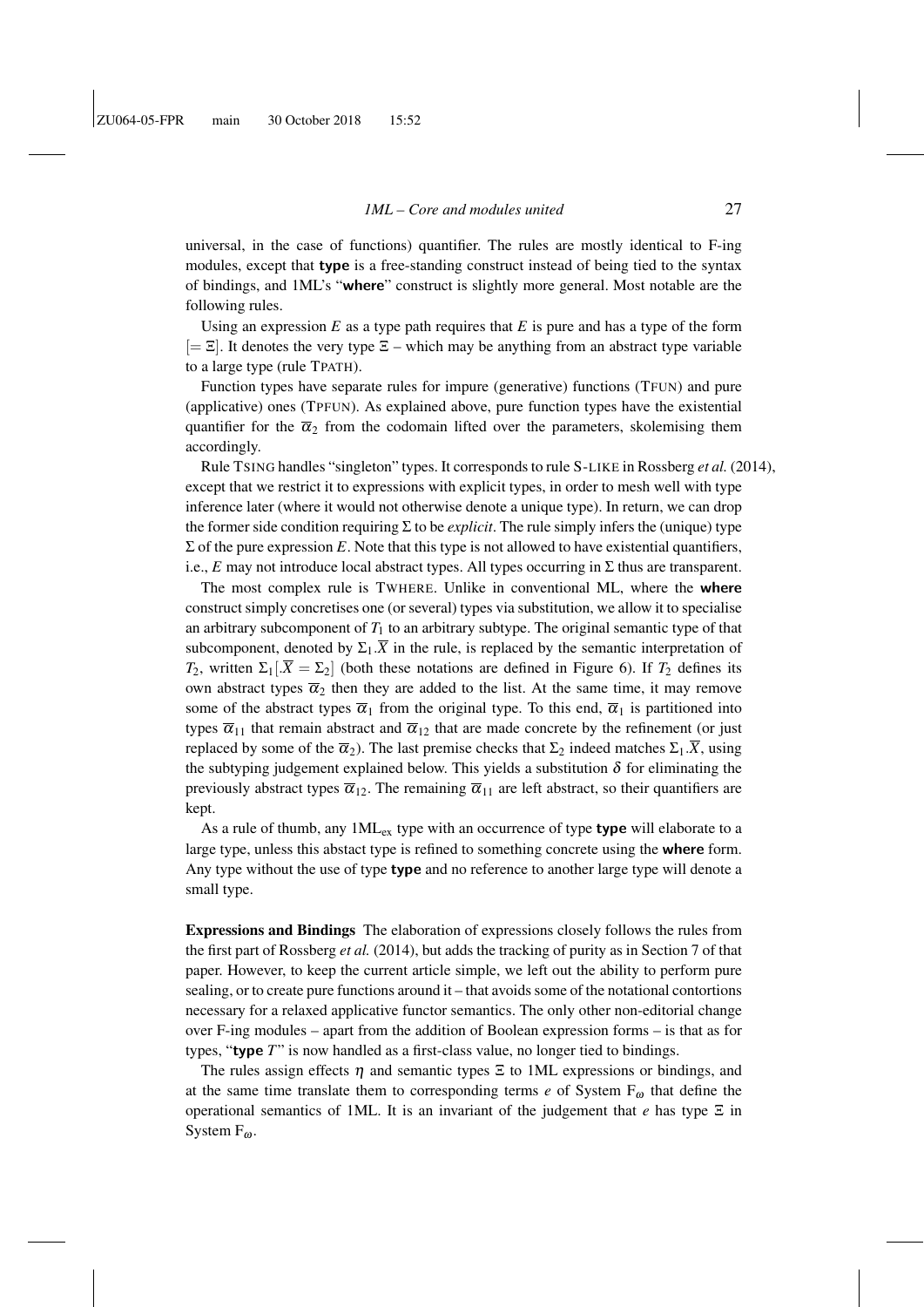As we saw before, the main trick in interpreting 1ML's module-like types is introducing quantifiers for abstract types. That is reflected in the typing of expressions: an expression that defines new abstract types will have an "abstracted" semantic type Ξ with existential quantifiers, one quantifier for each new type. When such an expression is nested into a larger expression then the rules have to propagate these quantifiers accordingly. For example, for a projection *E*.x to be well-typed, *E* obviously needs to have a type of the form  $\{x : \Sigma,...\}$ ; the resulting type would be  $\Sigma$  then. However, if E creates abstract types locally, then its type will be of the form  $\exists \overline{\alpha}.\{x : \Sigma,...\}$  instead. The central idea taken from F-ing modules is to handle such types implicitly by extruding the existential quantifier automatically: that is, the projection  $E \times$  is well-typed and assigned type  $\exists \overline{\alpha} \cdot \Sigma$ , with the same sequence of quantifiers. And so on for other constructs. On the term level, that corresponds to repeated unpacking and repacking of the respective existentials.

Moreover, the sequencing rule BSEQ combines two (*n*-ary) existentials into one – and is the only rule that does so, because the kernel syntax allows only variables in most places; the derived forms from Figure 1 all desugar into uses of sequencing.

For the categorically inclined, the existential quantifiers in an expression's type Ξ act like an implicit monad of "abstraction effects". There is no way to "escape" this monad: the sequencing rule BSEQ acts like its bind operator, and the only construct to suspend it is functional abstraction (rule EFUN). The only rules that effectively "run" such a monad are the type formation rules TPATH and TSING, and they require the abstraction effects to be encapsulated in the expression (i.e., no abstract types escape).<sup>12</sup>

It is another invariant of the expression elaboration judgement that  $\eta = I$  in all cases where  $\Xi$  does *not* degenerate into a concrete type  $\Sigma$  with empty (i.e., no) quantifier – in other words, abstract type "generation" is indeed impure. Without this invariant, rule EFUN might form an invalid function type that is marked pure but yet has an inner existential quantifier (i.e., is "generative").

To maintain the invariant, both sealing (rule ESEAL) and conditionals (rule EIF) have to be deemed impure if they generate abstract types – enforced by the notation  $\eta(\Sigma)$  defined in Figure 6. In that sense, our notion of purity actually corresponds to the stronger property of *valuability* in the parlance of Dreyer (2005), which also implies *phase separation*, i.e., the ability to separate static type information from dynamic computation, key to avoiding the need for dependent types.

Subtyping In two places expression typing uses subtyping: for function application (rule EAPP) and for sealing (rule ESEAL). Subtyping is like signature matching for ML modules: it allows not only for width subtyping on records, it can also substitute concrete definitions for abstract types. It is through that property, that the two occurrences of subtyping subsume universal elimination and existential introduction.

The subtyping judgement is defined on semantic types. It computes a substitution  $\delta$  for the matched abstract types from the right-hand side, and it generates a coercion function *f* as computational evidence of the subtyping relation. The domain of that function always

<sup>&</sup>lt;sup>12</sup> More precisely, we actually have an infinite family of monads – one for each possible sequence of variable kinds – and the bind operator is heterogeneous, yielding the composition of two monads with composition being just nesting. See Rossberg (2016) for a more extensive discussion.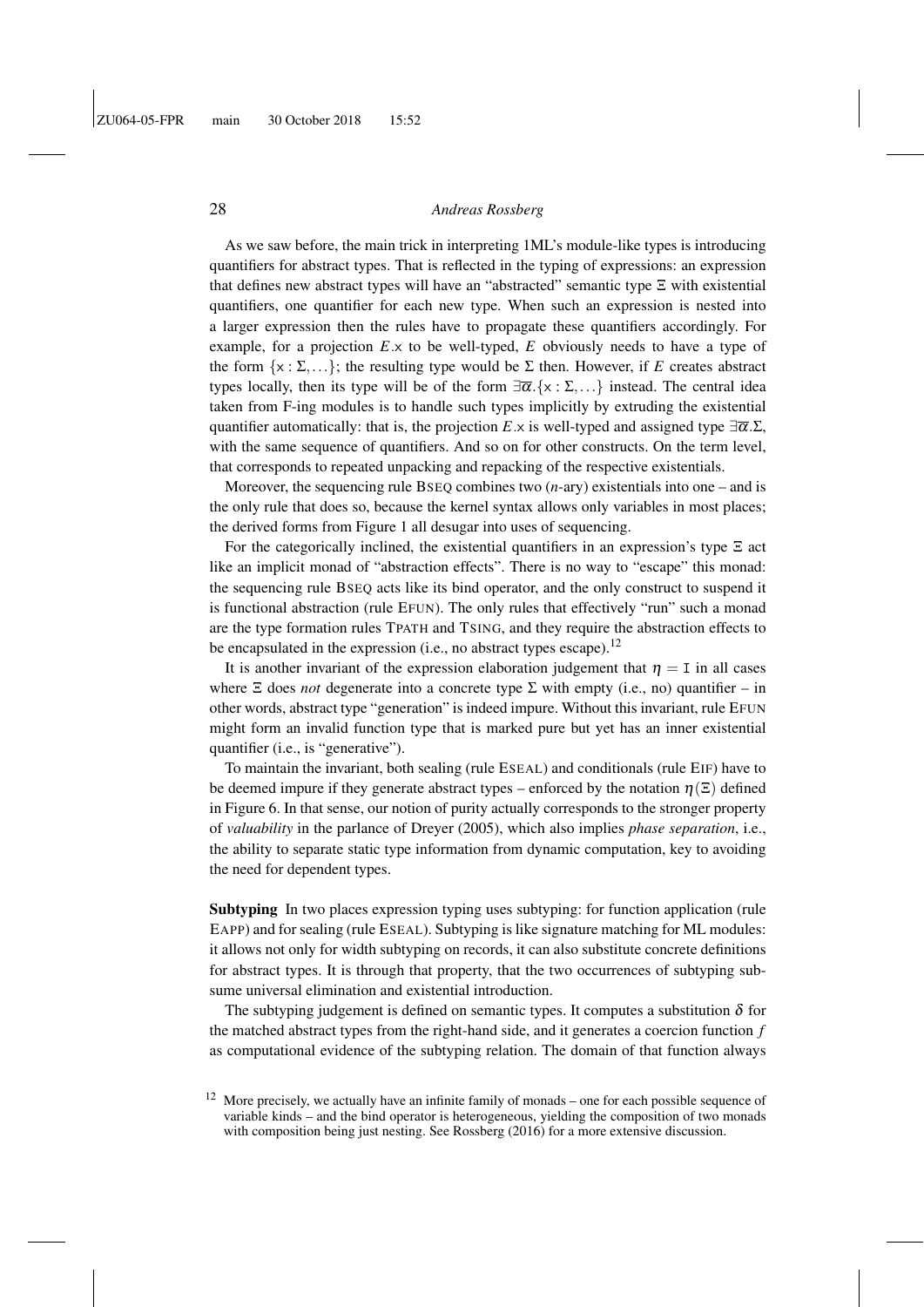is the left-hand type  $\Xi'$ ; to avoid clutter, we omit its explicit annotation from the  $\lambda$ -terms produced by the rules. The rules mostly follow the structure from F-ing modules, merely adding a straightforward rule for abstract type paths  $\pi$  (rule SPATH), because those can now occur as "module types".

However, we make one structural change: instead of guessing the substitution  $\delta$  nondeterministically in a separate rule (rule U-MATCH in Rossberg *et al.* (2014)), the current formulation looks them up algorithmically as it goes, using the new rule SFORGET to match an individual abstract type. The reason for this change is merely a technical one: it eliminates the need for any significant meta-theory about decidability, which was somewhat non-trivial with the non-determinism before, at least with applicative functors.

To this end, the judgement is indexed by a vector  $\bar{\pi}$  of abstract paths that correspond to the abstract types from the right-hand Ξ. The counterparts of those types have to be looked up in the left-hand  $\Sigma'$ , which happens one at a time in the rule SFORGET. Those lookups incrementally produce the substitution  $\delta$  whose domain corresponds to the (root variables of) the abstract paths  $\overline{\pi}$ . Substitutions are combined in rule SSTR, where the vector of type paths is partitioned over the record components as needed.

Let us look at a couple of examples. When matching  $\{type\ t = bool; v : t\}$  against {type t; v : t} then first, these types elaborate into  $\{t : [-b\text{ool}], v : \text{bool}\}\$  and  $\exists \alpha.\{t :$  $[=\alpha]$ ,  $\nu : \alpha$ , respectively. The subtyping judgement then is invoked with an empty path at first, i.e., checking  $\{t : [=\text{bool}], v : \text{bool}\} \leq_{\varepsilon} \exists \alpha.\{t : [\alpha, v : \alpha\}$ . Rule SABS would first eliminate the quantifier and move the variable to the list of paths, thereby invoking  $\{t : [-b\text{ool}], v : b\text{ool}\} \leq_{\alpha} \{t : [-\alpha], v : \alpha\}.$  After applying rule SSTR this would arrive at matching the structure component t via  $[= \text{bool}] \leq \alpha \ [=\alpha]$ . That is where rule SFORGET fires, because the path matches the right-hand side. It produces the substitution  $[bool/\alpha]$ , under which the remainder of the structure can be matched successfully.<sup>13</sup>

When matching a type with multiple abstract type components, e.g.,  $\exists \alpha_1 \alpha_2$ .{t : [=  $\alpha_1$ ,  $u : [-\alpha_2], v : \alpha_2 \to \alpha_1$ , then it proceeds similarly, but with a list of paths  $\alpha_1, \alpha_2$  that is then split up by rule SSTR. Individual applications of SFORGET yield separate substitutions for each type component which SSTR composes on the way back.

Hence, normally, each path in  $\bar{\pi}$  is just a plain abstract type variable that occurs free in Ξ. But as we saw in the formation rule TPFUN for pure function types, lifting produces more complex paths. So when subtyping goes inside a pure functor in rule SFUN, the same abstract paths with skolem parameters have to be formed for lookup, so that rule SFORGET can match them accordingly. For example, matching (a : type)  $\Rightarrow$  (= type a) against (a : type)  $\Rightarrow$  type translates to  $\forall \alpha'.[=\alpha'] \rightarrow_{\mathtt{P}} [\ =alpha'] \leq \exists \beta.\forall \alpha.[=\alpha] \rightarrow_{\mathtt{P}} [\ =beta \ \alpha]$  with  $\kappa_{\beta} = \Omega \to \Omega$ . Via rule SABS, this would try to match  $\forall \alpha'.[=\alpha'] \to_P [\alpha'] \leq_{\beta} \forall \alpha.[=\alpha']$  $\alpha$   $\rightarrow$   $\alpha$  =  $\beta \alpha$ , which involves looking up the higher-kinded  $\beta$ . After contra-variantly matching the function parameters, the second premise of rule SFUN then traverses into the functions' codomains with path  $\beta \alpha$ , trying to match  $[=\alpha]\leq_{(\beta\alpha)}[\ =\beta \alpha]$ . And indeed, that is the only way for SFORGET to "find" the path and yield  $\delta = [\lambda \alpha . \alpha / \beta]$ .

<sup>&</sup>lt;sup>13</sup> Unlike the more declarative formulation in F-ing modules (2014), but similar to the subtyping algorithm of Leroy (1996), these rules rely on the invariant that semantic signatures  $\{l:\Sigma\}$  are ordered, such that the label that is "binding" an abstract type always appears before any of the type's uses. This is sufficient for 1ML, but would not scale to recursive modules, for example.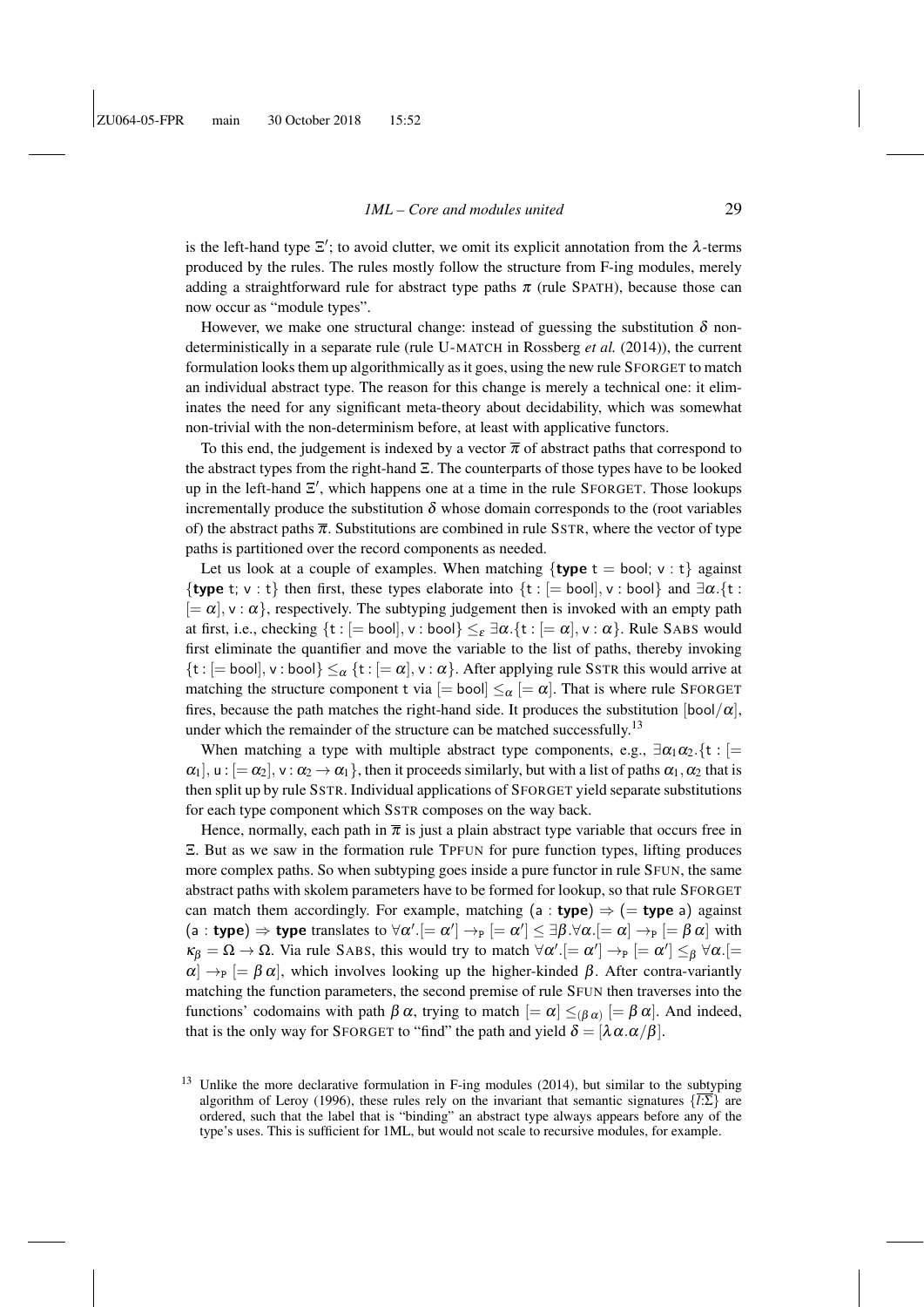We assume that applying substitutions implicitly performs  $\beta\eta$ -normalisation. Because all type applications in semantic paths are saturated, no type lambdas remain in a semantic type after applying a substitution.

No types can actually be looked up from under an(other) abstracted type  $\Sigma$  with nonempty quantifier – because  $\bar{\pi}$  is required to be empty when entering rule SABS. Hence, for any subtyping derivation  $\Xi' \leq_{\overline{\pi}} \Xi$ , it is either the vector  $\overline{\pi}$  that is empty, or the quantifiers of both Ξ and Ξ 0 . Either case can actually occur when invoking the second premise of rule SFUN, depending on whether the function types are pure or not.

The side conditions of the form  $\delta \Sigma = \Sigma$  in rules SSTR and SFUN enforce that no variables in the domain of  $\delta$  occur in  $\Sigma$  (under the usual freshness assumptions for bound variables). That in turn ensures that all abstract variables are properly scoped, i.e., do not occur before a "definitional" occurrence in a type of the form  $[=\pi]$  that allows us to look them up.

Finally, we note that rule SFORGET is the single place in the whole set of 1ML typing rules where the predicativity restriction materialises: the rule allows only a small type  $\sigma$ on the left, so that only small types can end up in the image of the substitution  $\delta$ .

#### *4.3 Meta-Theory*

It is relatively straightforward to verify by induction that elaboration is correct, i.e., produces only well-formed  $F_{\omega}$ -objects:

*Proposition 4.1* (*Correctness of 1ML*ex *Elaboration*) Let  $\Gamma \vdash \Box$ .

- 1. If  $\Gamma \vdash T/D \rightsquigarrow \Xi$ , then  $\Gamma \vdash \Xi : \Omega$ .
- 2. If  $\Gamma \vdash E/B :_{\eta} \Xi \leadsto e$ , then  $\Gamma \vdash e : \Xi$ , and if  $\eta = P$  then  $\Xi = \Sigma$ .
- 3. If  $\Gamma \vdash \Xi' \leq \frac{1}{\alpha \overline{\alpha'}} \Xi \leadsto \delta$ ; *f* and  $\Gamma \vdash \Xi'$ :  $\Omega$  and  $\Gamma, \overline{\alpha} \vdash \Xi$ :  $\Omega$ , then dom $(\delta) = \overline{\alpha}$  and  $\Gamma \vdash \delta : \Gamma, \overline{\alpha} \text{ and } \Gamma \vdash f : \Xi' \to \delta \Xi.$

Together with the standard soundness result for System  $F_{\omega}$  we can tell that 1ML<sub>ex</sub> is sound, i.e., a well-typed  $1ML_{ex}$  program will either diverge or terminate with a value of the right type. With the bare definition of  $1ML_{ex}$  we have given divergence cannot even arise, but a more complete ML-like language will surely have it.

*Theorem 4.2* (*Soundness of 1ML*ex) If  $\cdot \vdash E : \Xi \leadsto e$ , then either  $e \uparrow$  or  $e \hookrightarrow^* v$  such that  $\cdot \vdash v : \Xi$ .

More interestingly, the 1MLex type system is also decidable:

*Theorem 4.3* (*Decidablity of 1ML*ex *Elaboration*) All 1MLex elaboration judgements are decidable.

This is immediate for all but the subtyping judgement, since they are syntax-directed and inductive, with no complicated side conditions. The rules can be read directly as an inductive algorithm. The one odd case is rule TWHERE, where it seems necessary to find a partitioning  $\overline{\alpha}_1 = \overline{\alpha}_{11} \oplus \overline{\alpha}_{12}$ , but it is not hard to see that the subtyping premise can only possibly succeed when picking  $\overline{\alpha}_{12} = \text{fv}(\Sigma_1 \cdot \overline{X}) \cap \overline{\alpha}_1$ .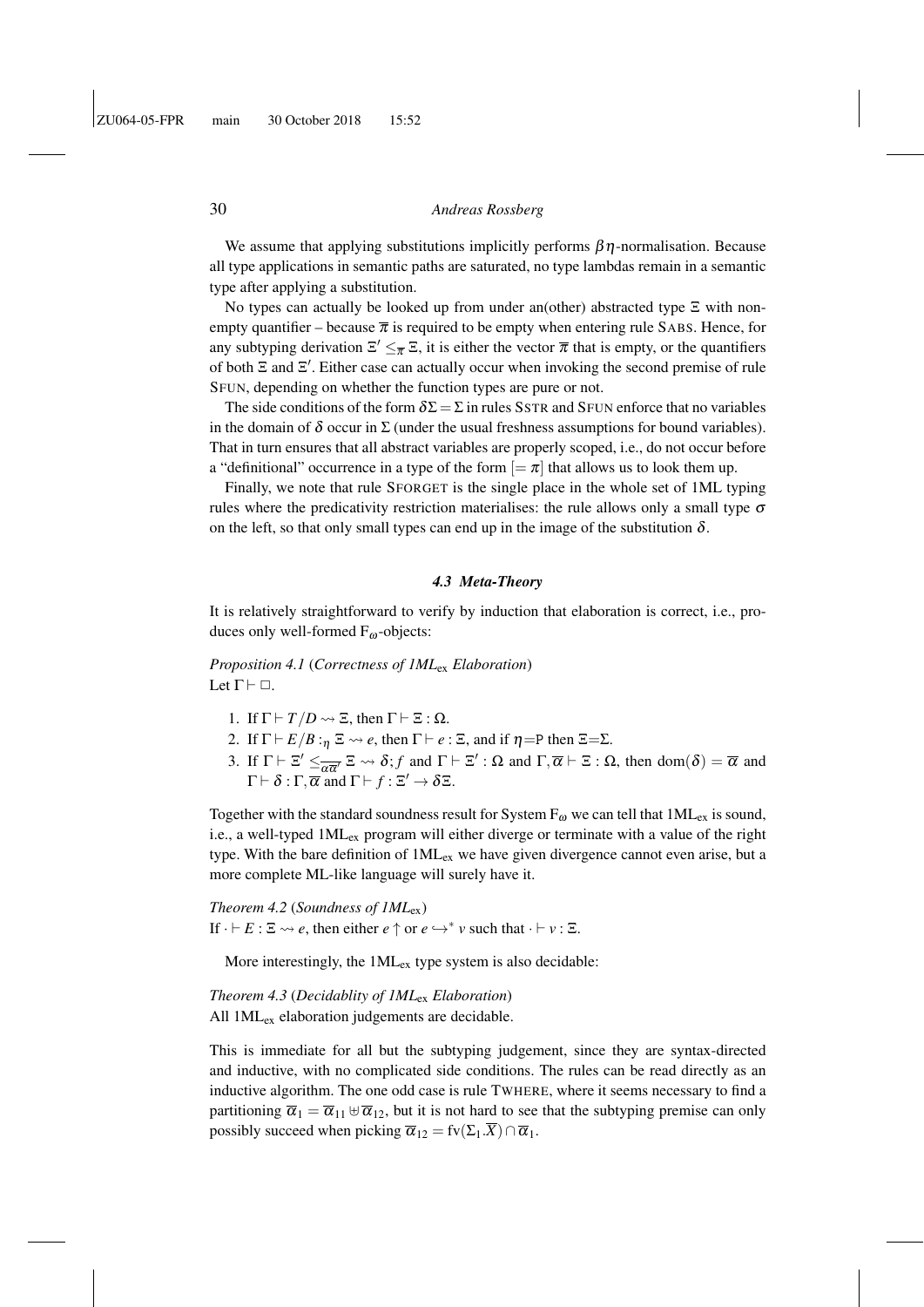The only tricky judgement is subtyping. Although it is syntax-directed as well, the rules are not actually inductive: some of their premises apply a substitution  $\delta$  to the inspected types. Alas, that is exactly what can cause undecidability (see Section 1.2).

The restriction to substituting small types saves the day. With that, we can define a weight metric over semantic types such that a quantified type variable has more weight than any possible substitution of that variable *with a small type*. Because the subtyping rules always remove quantifiers before applying a substituion, the overall weight of types involved decreases in all subtyping rules.

One suitable choice of weight functions is mapping to ordered pairs as follows:

| $W[\mathbb{E}]]$                           | $\mathcal{L} = \langle \mathcal{Q}[\hspace{-1.5pt}[ \Xi ] \hspace{-1.5pt}], S[\hspace{-1.5pt}[ \Xi ] \hspace{-1.5pt}] \rangle$ |                                            |       |                                                                                                  |
|--------------------------------------------|--------------------------------------------------------------------------------------------------------------------------------|--------------------------------------------|-------|--------------------------------------------------------------------------------------------------|
| $Q[\text{bool}]$                           | $= 0$                                                                                                                          | $S[\text{bool}]$                           | $=$ 1 |                                                                                                  |
| $Q[\![\alpha]\!]$                          | $= 0$                                                                                                                          | $S[[\alpha]]$                              | $=$ 1 |                                                                                                  |
| $Q[\![\pi\sigma]\!]$                       | $= 0$                                                                                                                          | $S[\![\pi\,\sigma]\!]$                     |       | $= S[\![\pi]\!]+S[\![\sigma]\!]+1$                                                               |
| $Q[\![\lambda\overline{\alpha}.\sigma]\!]$ | $= 0$                                                                                                                          | $S[\![\lambda\overline{\alpha}.\sigma]\!]$ |       | $= S[\![\sigma]\!] + 1$                                                                          |
| $Q[[=\Xi]]$                                | $= 2 \cdot Q \times \mathbb{E}$                                                                                                | $S[[=\Xi]]$                                |       | $= S[[\Xi]] + 1$                                                                                 |
| $Q[[\{\}]$                                 | $= 0$                                                                                                                          | $S[[\{\}]$                                 | $=$ 1 |                                                                                                  |
|                                            | $Q[[\{l_0:\Sigma_0,\overline{l:\Sigma}\}] = Q[[\Sigma_0]] + Q[[\overline{l:\Sigma}\}]$                                         |                                            |       | $S[\{\{l_0:\Sigma_0,\overline{l:\Sigma}\}\}] = S[\Sigma_0] + S[\{\{l:\Sigma\}\}] + 1$            |
|                                            | $Q[\nabla \overline{\alpha} \cdot \Sigma \rightarrow_n \Sigma] =  \overline{\alpha}  + Q[\Sigma] + Q[\Sigma]$                  |                                            |       | $S[\[\forall \overline{\alpha} . \Sigma \rightarrow_{\eta} \Xi]] = S[\[\Sigma]] + S[\[\Xi]] + 1$ |
| $Q[\exists \overline{\alpha} . \Sigma]$    | $=  \overline{\alpha}  + Q[\hspace{-0.04cm}[ \Sigma] \hspace{-0.04cm}]$                                                        | $S[\exists \overline{\alpha} . \Sigma]$    |       | $= S[\Sigma]$                                                                                    |

The definitions assume  $\beta \eta$ -normal form; in the case of paths and structures, they are inductive over the vector of arguments and components, respectively.

Intuitively, the first component of a weight pair, *Q*[[]], measures the number of quantifiers – or more precisely, the number of quantifiers that need to be eliminated in the subtyping rules, thus the seemingly odd definition for the case *Q*[[[= Ξ]]]. The second component, *S*[[]], is the actual syntactic size of the type expression. We apply addition point-wise to weights *W*<sup>[[]</sup>], and impose a lexicographic ordering on them:

$$
\begin{array}{rcl}\n\langle q, s \rangle + \langle q', s' \rangle & := & \langle q + q', s + s' \rangle \\
\langle q, s \rangle < \langle q', s' \rangle & \Leftrightarrow & q < q' \lor (q = q' \land s < s')\n\end{array}
$$

The most important property of this definition of weights is that  $Q[\sigma] = 0$  for all small types  $\sigma$ , because small types do not contain quantifiers. Consequently, any large type will have more weight then even the biggest small type. We extend the notion of small type to (higher-order) type constructors and substitutions: a type constructor is small if it is of the form  $\lambda \overline{\alpha}.\sigma$ ; a substitution  $\delta$  is small if  $\delta(\alpha)$  is small for all  $\alpha$ . Then:

*Lemma 4.4* (*Weight Reduction under Small Substitution*) Let  $\delta$  be a small substitution.

- 1.  $Q[\delta \Xi] = Q[\Xi].$
- 2.  $W[\delta \Xi] < W[\Xi] + \langle 1, 0 \rangle$ .
- 3.  $W[\delta \Xi] \leq W[\Xi] + \langle |dom(\delta)|,0\rangle.$

In more prose, the first property shows that substitution does not change the number of quantifiers; consequently, the second says that eliminating a quantifier is a strictly larger weight reduction then performing a substitution; and the third says that eliminating a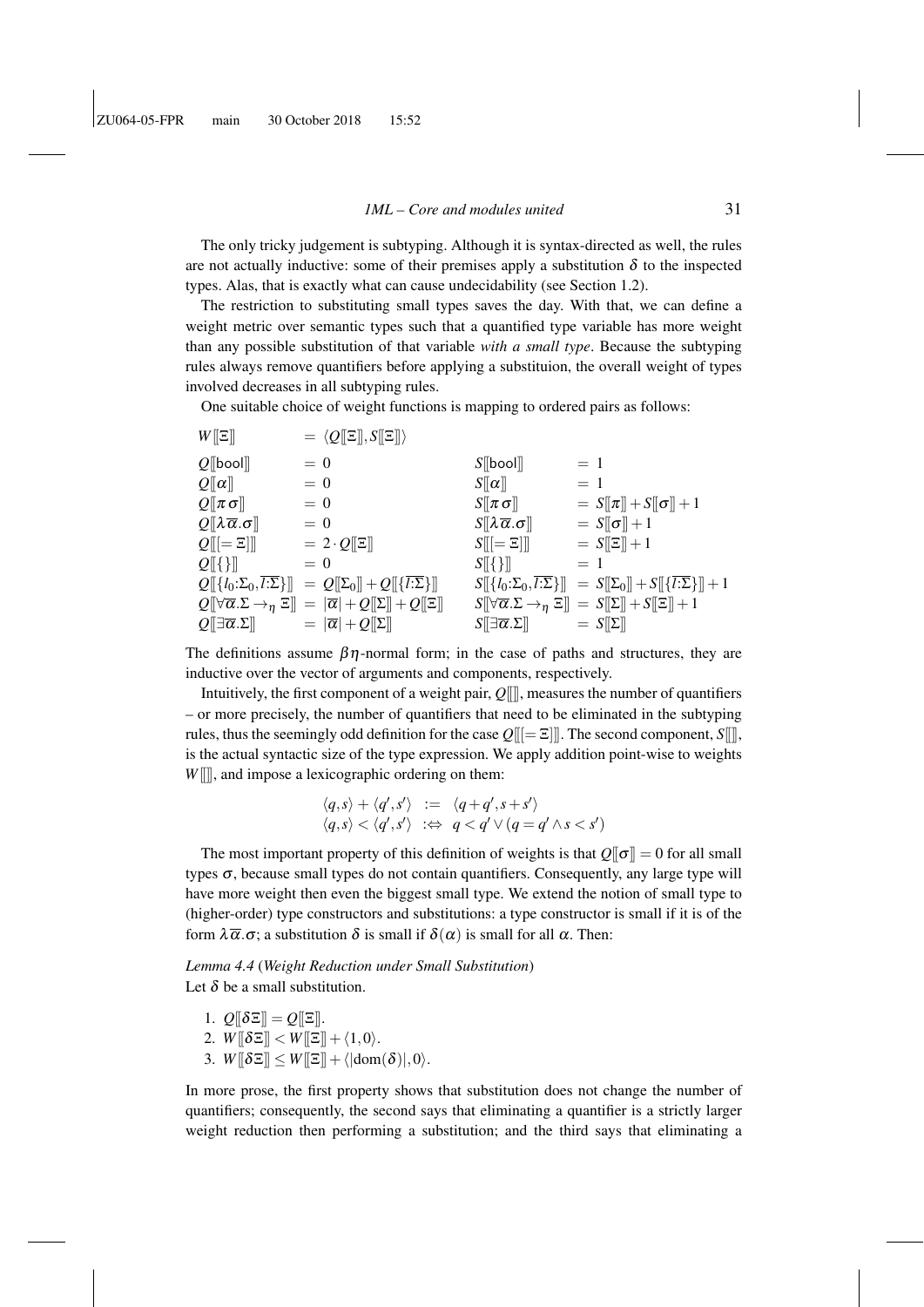*Syntax* (types)  $T ::= ... |$  wrap  $T$ (expressions)  $E ::= ... |$  wrap  $X:T |$  unwrap  $X:T$ 

Abbreviations: wrap  $E: T$   $:=$  let  $X=E$  in wrap  $X: T$ unwrap  $E: T \implies$  let  $X = E$  in unwrap  $X: T$ 

*Semantic Types* (large)  $\Sigma$  ::= ...  $|\Xi|$ (small)  $\sigma$  ::= ...  $|\Xi|$ Desugarings:

$$
\begin{array}{rcl}\n\text{(types)} & \text{(terms)} \\
\boxed{\Xi} & := & \{\text{val}: \Xi\} \\
\end{array}\n\quad\n\begin{array}{rcl}\n\text{(terms)} & \text{(terms)} \\
\boxed{e} & := & \{\text{val} = e\}\n\end{array}
$$

**Types**  
\n
$$
\frac{\Gamma \vdash T \rightsquigarrow \Xi}{\Gamma \vdash \textbf{wrap } T \rightsquigarrow [\Xi]} \text{TwRAP}
$$
\n
$$
\boxed{\Gamma \vdash T \rightsquigarrow \Xi}
$$

 $\Gamma \vdash \Xi' \leq \Xi \leadsto \delta$ ; *f* 

# *Expressions*  $|\Gamma \vdash E :_{\eta} \Xi \leadsto$

$$
\frac{\Gamma\vdash X:_{\mathsf{P}}\Sigma \leadsto e \qquad \Gamma\vdash T \leadsto [\Xi] \qquad \Gamma\vdash\Sigma\leq \Xi\leadsto f}{\Gamma\vdash \text{wrap } X: T:_{\mathsf{P}}[\Xi]\leadsto [fe]} \text{EWRAP}
$$
\n
$$
\frac{\Gamma\vdash X:_{\mathsf{P}}[\Xi'] \leadsto e \qquad \Gamma\vdash T \leadsto [\Xi] \qquad \Gamma\vdash \Xi'\leq \Xi\leadsto f}{\Gamma\vdash \text{unwrap } X: T:_{\eta(\Xi)}\Xi\leadsto f(e.\text{val})} \text{EUNWRAP}
$$

 $Sub typing$ 

$$
\overline{\Gamma \vdash [\Xi] \leq [\Xi] \leadsto \lambda x : [\Xi].x} \text{SWrap}
$$

Fig. 9. Extending  $1ML_{ex}$  with Impredicativity

sequence of quantifiers via substitution is a weight reduction or at least keeps the weight unchanged. Note how this lemma crucially relies on  $\delta$  being small. The properties are essential in proving the case of rule SFUN for the termination lemma:

*Lemma 4.5* (*Termination of Algorithmic Subtyping*) Let  $\Gamma \vdash \Xi' : \Omega$  and  $\Gamma, \overline{\alpha} \vdash \Xi : \Omega$  and  $\overline{\pi} = \overline{\alpha \overline{\alpha'}}$ . Then  $\Gamma \vdash \Xi' \leq_{\overline{\pi}} \Xi \leadsto \delta; f$  terminates.

The proof is by case analysis on the algorithm. In each rule, the weight  $W[\mathbb{E}'] + W[\mathbb{E}] +$  $\langle |\overline{\pi}|,0\rangle$  gets strictly smaller for each premise: either its *Q* component shrinks, because a quantifier is peeled, or its *S*, because the structure is otherwise simplified. In particular, *Q* shrinks in all cases where a substitution  $\delta$  is applied in a premise and *S* increases.

#### 5 Expressiveness

#### *5.1 Impredicativity Reloaded*

Some readers will think that predicativity is a rather severe restriction. And they are right. So it is worth asking: Can we (re)enable impredicative type abstraction without breaking decidability?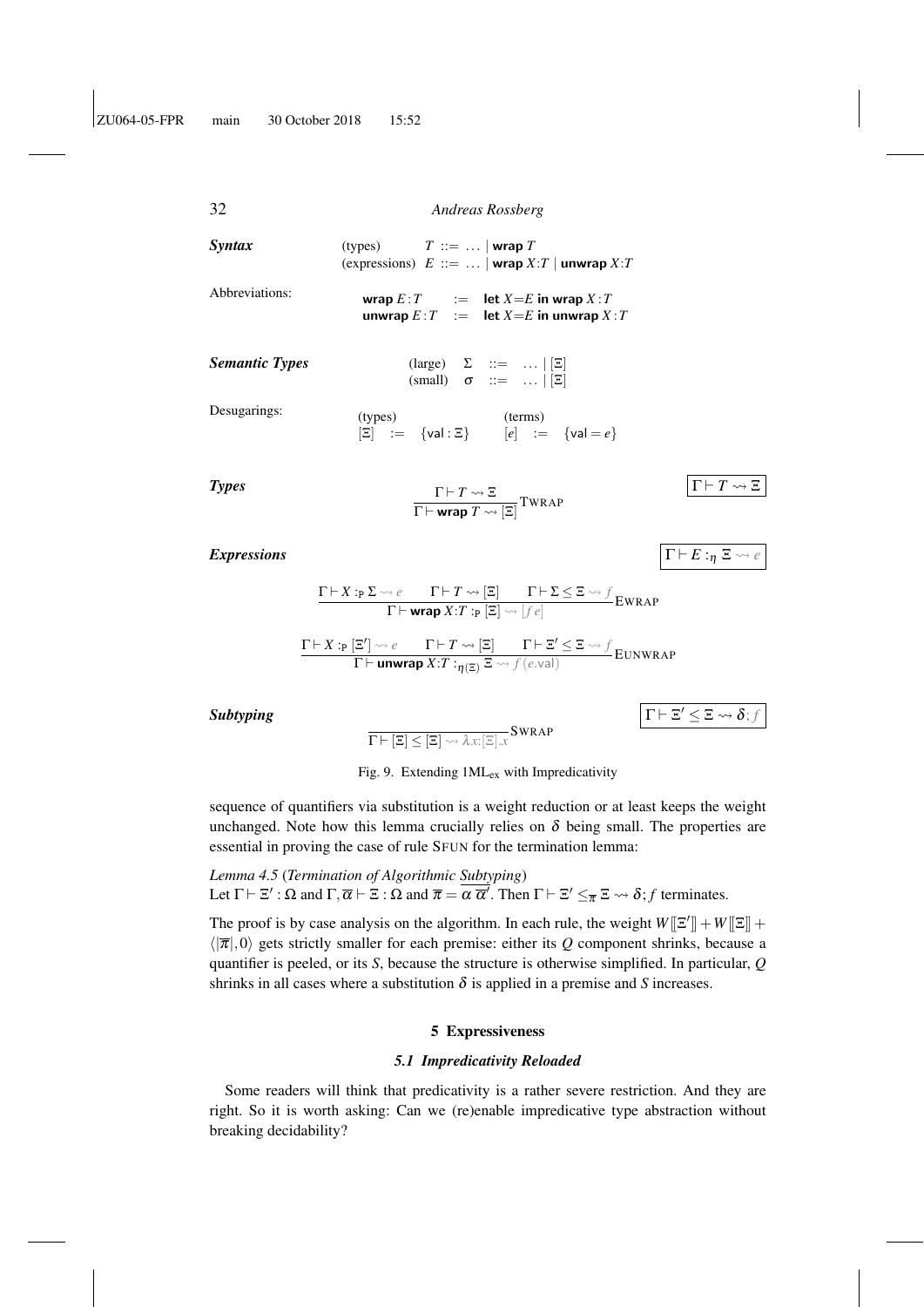Yes we can. One possibility is the common trick of piggy-backing datatypes: we could allow their data constructors to have large parameters. Because datatypes are *nominal* in ML, impredicativity is "hidden away" and does not interfere with subtyping, thereby avoiding the issue described in Section 1.2.

Here, we suggest a more orthogonal solution, namely introducing *structural* impredicative types. Figure 9 reveals how they can be defined as an easy extension to 1MLex and the rules we have previously given.

The trick is that a large type has to be injected into the universe of small types *explicitly*, by way of a special type "wrap*T*" (not entirely dissimilar from the bracketted polytypes that occur in the semi-explicit first-class polymorphism of Garrigue & Rémy (1999)). Semantically, this type is represented by a new form " $[\Xi]$ " (with the now familiar coding trick of marking it through a special record) that may appear as a small type even when the inner type is large. The new type comes with respective expression forms for introducing and eliminating it.

The elaboration rules for wrapped types and expressions are straightforward. The crux of this approach is that subtyping does not extend to wrapped types (rule SWRAP): a wrapped type can only be matched by an *equivalent* type, not a subtype. This way, any infinite recursion is avoided; the weight function for the termination proof (Section 4.3) can trivially be extended to the new form of wrapped type as follows:

$$
Q[[\Xi]] = 0 \qquad S[[\Xi]] = 1
$$

That goes through because SWRAP is simply an axiom, i.e., always a leaf node in any subtyping derivation.

The syntax we chose for wrapped types is reminiscent of packaged modules (Section 1.1) and indeed the construct is practically identical to the packaged modules defined for F-ing modules (Rossberg *et al.*, 2014). However, it has far more specialised use cases in 1ML. In particular, wrapping is never needed if one merely wants to abstract over a *value* that *has* a large type (as is the case with packaged modules). It is only needed in the rarer case<sup>14</sup> where one wants to abstract over something that *is* a large type – and thus *has* a type that lies outside the universe of large types. Wrapping embeds the universe of large types back into the universe of small types, for the price of losing subtyping.

As an example, consider a Church encoding of the option type:

```
type OPT ={
  type opt a
  none a : opt a
  some a : a \rightarrow opt acaseopt a b : opt a \rightarrow b \rightarrow (a \rightarrow b) \rightarrow b}
```
 $Opt : > OPT =$ 

<sup>14</sup> From the module perspective, this case corresponds to what would be the use of an *abstract module type* in OCaml, something that is virtually nonexistent in the wild. However, OCaml also allows introducing impredicativity on the core level, e.g. by instantiating a polymorphic function to an object type that has a polymorphic method.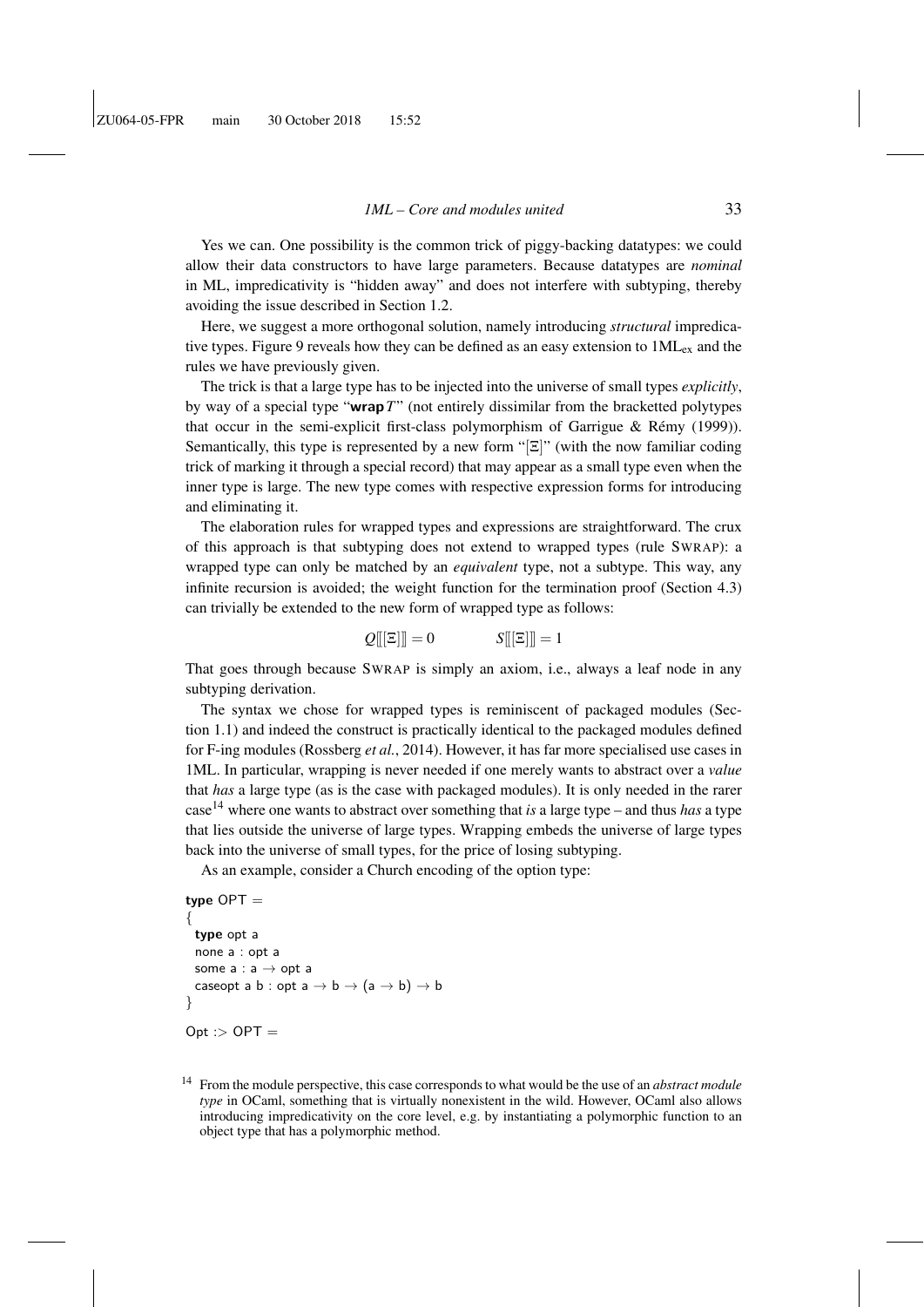(kinds)  $[\![ \Omega ]\!]$  = type  $\[\mathbf{k}_1 \to \mathbf{k}_2]\]$  =  $\[\mathbf{k}_1]\] \Rightarrow \[\mathbf{k}_2]\]$ (types)  $\llbracket \alpha \rrbracket$  = *X*<sub>α</sub>  $\|\tau_1 \to \tau_2\|$  = type  $(\|\tau_1\| \to \|\tau_2\|)$  $\begin{aligned} [\![\tau_1 \times \tau_2]\!] \quad & = \textbf{type} \left( [\![\tau_1]\!] \times [\![\tau_2]\!] \right) \\ [\![\forall \alpha:\kappa.\tau]\!] \quad & = \textbf{type} \left( \textbf{wrap} \left( \left( X_\alpha : [\![\tau_1]\!] \right) \right) \end{aligned}$  $[\![\forall \alpha:\kappa.\tau]\!]$  = type (wrap  $((X_\alpha : [\![\kappa]\!]) \Rightarrow [\![\tau]\!])$ )<br> $[\![\exists \alpha:\kappa.\tau]\!]$  = type (wrap  $((X_\alpha = [\![\kappa]\!]) \times [\![\tau]\!])$  $[\exists \alpha:\kappa.\tau]$  = type (wrap  $((X_{\alpha} = [\![\kappa]\!]) \times [\![\tau]\!]))$ <br> $[\lambda \alpha:\kappa.\tau]$  = fun  $(X_{\alpha} : [\![\kappa]\!]) \Rightarrow [\![\tau]\!]$  $=$  fun  $(X_\alpha : [[\kappa]]) \Rightarrow [[\tau]]$  $\lbrack\lbrack \tau_1 \tau_2 \rbrack\rbrack = \lbrack\lbrack \tau_1 \rbrack\rbrack \lbrack \tau_2 \rbrack\rbrack$ (expressions)  $\llbracket x \rrbracket$  =  $X_x$  $[\![\lambda x:\tau.e]\!]$  = fun  $(X_x : [\![\tau]\!]) \Rightarrow [\![e]\!]$  $[|e_1 e_2|]$  =  $[|e_1|] [|e_2|]$  $[(e_1, e_2)]$   $= ([e_1], [e_2])$  $[ [e.i]$  =  $[ e \cdot i]$  $[\![\lambda \alpha:\kappa.e]\!]$  = wrap (fun  $(X_\alpha : [\![\kappa]\!]) \Rightarrow [\![e]\!]) : (X_\alpha : [\![\kappa]\!]) \Rightarrow [\![\tau_e]\!]$  $[[e_1 \tau_2]]$   $=$   $($ **unwrap** $[[e_1]] : [[\tau_{e_1}]]) [[\tau_2]]$  $[\langle \tau_1, e_2 \rangle_{\tau}]$  = wrap ( $[\![\tau_1]\!]$ ,  $[\![e_2]\!]$ ) :  $[\![\tau]\!]$  $[\![$ unpack  $\langle \alpha, x \rangle = e_1$  in  $e_2]$ ] = let  $(X_\alpha, X_x) =$ unwrap  $[\![e_1]\!]$  :  $[\![\tau_{e_1}]\!]$  in  $[\![e_2]\!]$ where:  $(X = T_1) \times T_2$   $:= \{-1 : T_1; -2 : \text{let } X = -1 \text{ in } T_2\}$ <br>  $(E_1, E_2)$   $:= \{-1 = E_1; -2 = E_2\}$  $:= \{-1 = E_1; \ -2 = E_2\}$  $E_i$  :=  $E_{i,j}$ let  $(X_1, X_2) = E_1$  in  $E_2 := \text{let } X = E_1$ ;  $X_1 = X \_1$ ;  $X_2 = X \_2$  in  $E_2$ Fig. 10. Embedding of  $F_{\omega}$  in 1ML { type opt a = wrap  $((b : type) \Rightarrow b \rightarrow (a \rightarrow b) \rightarrow b)$ none a = wrap (fun b (n : b) (s : a  $\rightarrow$  b)  $\Rightarrow$  n) : opt a some a  $(x : a) =$ **wrap** (fun b  $(n : b)$   $(s : a \rightarrow b) \Rightarrow s \times$ ) : opt a caseopt a b  $(o : opt a) = (unwrap o : opt a) b$ 

}

The representation of opt is a large type, so it has to be wrapped in order to "make it small" and allow matching its abstract declaration in the signature.

### *5.2 Embedding F*<sup>ω</sup>

The elaboration of  $1ML_{ex}$  embeds the language into System  $F_{\omega}$ , showing that it is no more expressive than that calculus. We can also show that it is no *less* expressive, by doing the inverse: embedding  $F_{\omega}$  into 1ML<sub>ex</sub>.

Doing so is fairly straightforward: Figure 10 gives the canonical translation function  $\llbracket \cdot \rrbracket$  for  $F_{\omega}$  kinds, types, and terms. It assumes a syntactic injection of  $F_{\omega}$  type and term variables  $\alpha$  and *x* into 1ML identifiers  $X_{\alpha}$  and  $X_{x}$ , respectively. F<sub>ω</sub> kinds are translated to suitable 1ML types.  $F_{\omega}$  types are translated to 1ML expressions; in the case that the type has ground kind  $\Omega$ , the resulting expression will have a type of the form  $[=\sigma]$ , so that it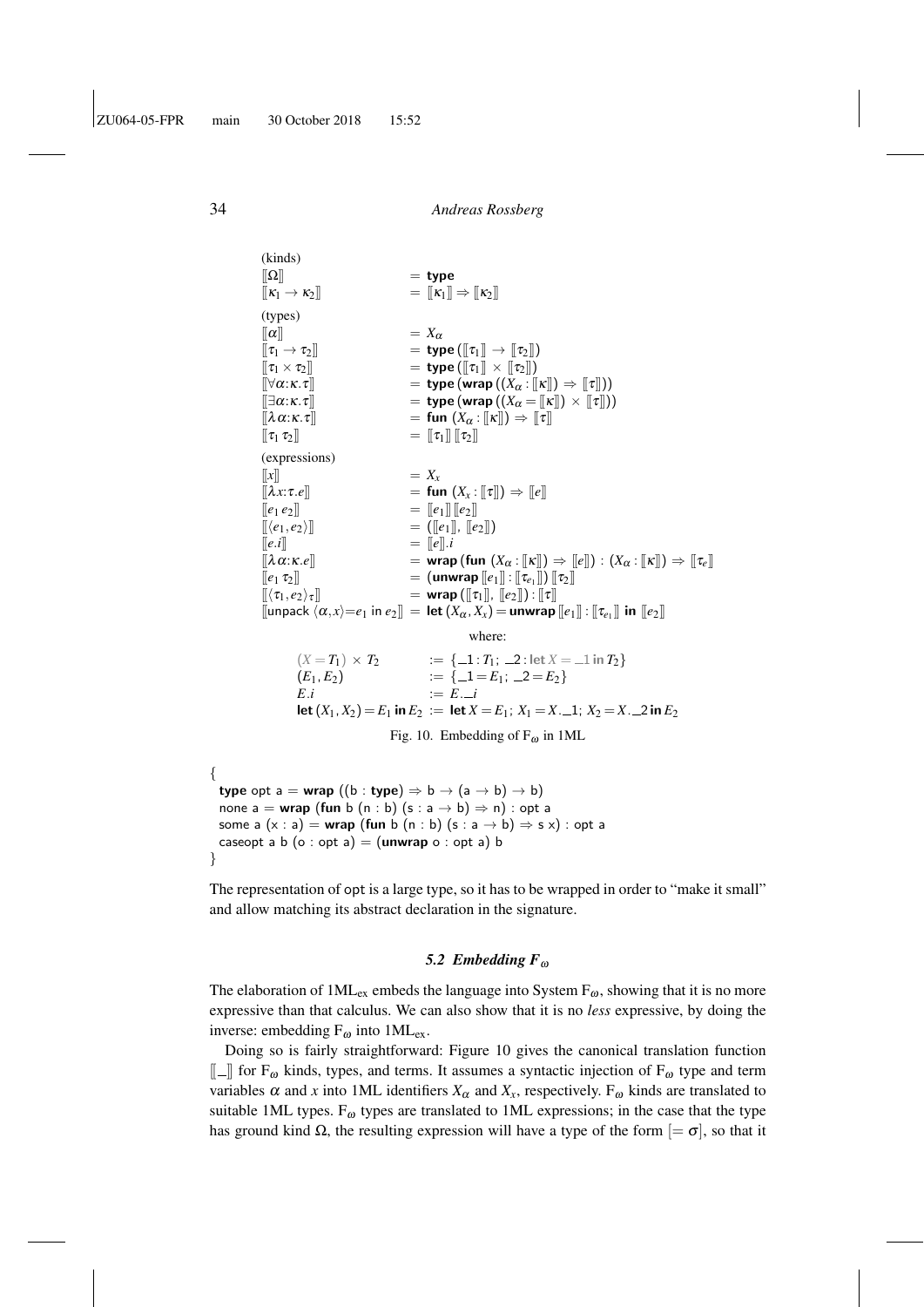can be used as a 1ML type; otherwise, it will be a function returning such a value. Finally,  $F_{\omega}$  terms are translated into 1ML expressions, as is to be expected.

Notably, all translated  $F_{\omega}$  terms become 1ML expressions with a small type. And consequently, ground types translate to small types as well. That is necessary to encompass the impredicativity of  $F_{\omega}$ . To achieve that for quantified types, the translation wraps the translation of every quantified type, using the extension from the previous Section 5.1. Wrapped expressions require a type annotation; we simply assume that the types  $\tau_e$  and  $\tau_{e_1}$ used in the figure are determined by context – as usual, this could be made more precise via a type-directed translation, but we gloss over this detail for the sake of simple exposition.

To state correctness of the embedding, we also need to define an embedding of  $F_{\alpha}$ environments. It modifies variable bindings in such a way that they match the requirements of the 1ML typing rules:

$$
\begin{array}{rcl}\n\llbracket \cdot \rrbracket & = & \cdot \\
\llbracket \Gamma, x : \tau \rrbracket & = & \llbracket \Gamma \rrbracket, X_x : \sigma \\
\llbracket \Gamma, \alpha : \kappa \rrbracket & = & \llbracket \Gamma \rrbracket, \alpha : \kappa, X_\alpha : \Sigma \quad \text{if } \llbracket \Gamma \rrbracket \vdash \llbracket \kappa \rrbracket \leadsto \exists \alpha : \kappa. \Sigma\n\end{array}
$$

For each  $F_{\omega}$  term binding *x*:  $\tau$  this embedding produces a respective 1ML binding  $X_{\chi}$ : $\sigma$ , where the 1ML embedding  $\llbracket \tau \rrbracket$  of the type  $\tau$  is an *expression* denoting a first-class type (or function over it). This expression has a transparent type by construction. For each  $F_{\omega}$  type binding  $\alpha$ :  $\kappa$  the embedding produces an additional 1ML term binding  $X_{\alpha}$ :  $\Sigma$  of the type as a first-class value, where  $\Sigma$  is determined by the inverse elaboration of the embedding of the kind *κ*. For example, the F<sub>ω</sub> kind  $\Omega \to \Omega$  translates to the 1ML type type  $\Rightarrow$  type, which by the elaboration rules from Figure 7 is represented by the  $F_{\omega}$  type  $\exists \alpha : (\Omega \to \Omega) \cdot \forall \beta : \Omega$ .  $[=$  $\alpha \beta$ . Consequently, a binding  $\alpha: (\Omega \to \Omega)$  is twinned as  $\alpha: (\Omega \to \Omega)$ ,  $X_{\alpha}: (\forall \beta: \Omega)$ .  $[=\alpha \beta]$ . thereby representing both the abstract type as well as a term carrying it. It is an invariant of elaboration and embedding that the existential quantifiers produced by the elaboration of  $\llbracket \kappa \rrbracket$  always coincides with  $\alpha:\kappa$  – the embedding of kinds is an inverse of the quantifier elaboration of 1ML types.

With this, we can show that the embedding is sound, i.e., produces well-formed 1ML programs from well-formed  $F_{\omega}$  terms:

#### *Theorem 5.1* (*Soundness of Embedding*)

- 1. For all  $\kappa$ ,  $\cdot \vdash [\!][\! \kappa] \!] \rightsquigarrow \exists \alpha \cdot \Sigma$  with  $\kappa_{\alpha} = \kappa$  and  $\cdot \vdash \exists \alpha \cdot \Sigma : \Omega$ .
- 2. For all  $\Gamma$ , if  $\Gamma \vdash \Box$ , then  $\Vert \Gamma \Vert \vdash \Box$ .
- 3. For all  $\tau$ , if  $\Gamma \vdash \tau : \kappa$ , then  $[\![\Gamma]\!] \vdash [\![\tau]\!] : \Sigma$  and  $[\![\Gamma]\!] \vdash [\![\kappa]\!] \leadsto \Xi$  and  $[\![\Gamma]\!] \vdash \Sigma \leq \Xi$
- (the latter implies that if  $\kappa = \Omega$  then  $\Sigma = [=\sigma]$ ).
- 4. For all *e*, if  $\Gamma \vdash e : \tau$ , then  $\Vert \Gamma \Vert \vdash [e] \vdash e$  and  $\Vert \Gamma \Vert \vdash [\tau] \vdash [e]$ .

The proof of (1) is by induction on the structure of  $\kappa$ , and the rest by (simultaneous) induction on the first derivations, respectively.

For a complete proof of correctness we would also need to show that the embedding is adequate, i.e., the produced 1MLex programs are computationally equivalent to the original  $F_{\omega}$  terms. One way to achieve that would be through a suitable logical relation. But it would be rather involved, requiring simultaneous reasoning about the embedding just defined *and* the 1ML elaboration back into  $F_{\omega}$ . Given the informal "obviousness" of this result we take the liberty of skipping over it.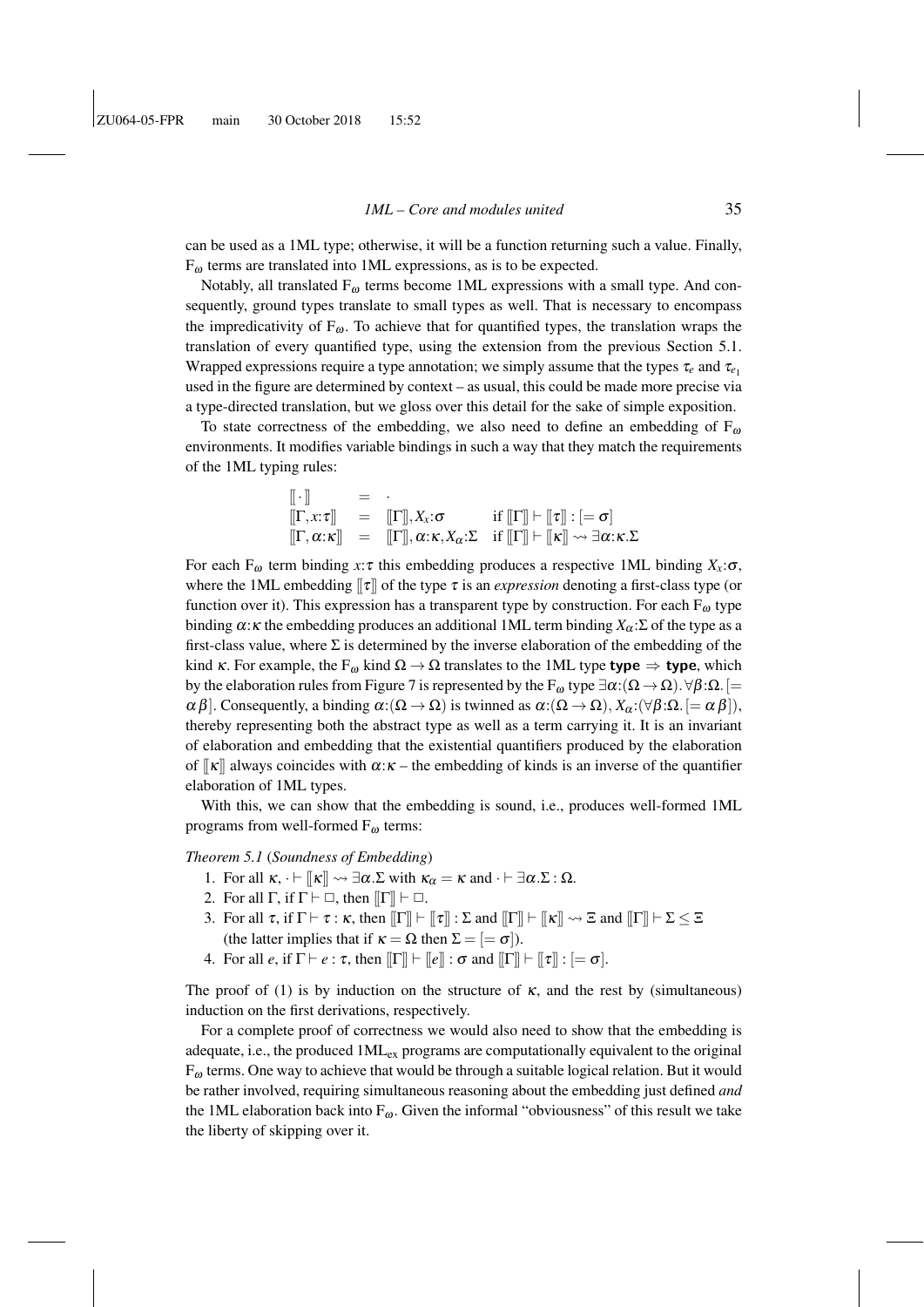Although we will not show it here either, it is also worth noting that a *predicative* version of System  $F_{\omega}$  can be embedded into plain 1ML<sub>ex</sub>. All uses of **wrap** and **unwrap** in the embedding of types and terms could simply be dropped – except in the case of existential formation, where it is replaced by sealing, i.e.,  $[\langle \tau_1, e_2 \rangle_{\tau}] = ([\tau_1], [\lbrack e_2 \rbrack]) := [\tau]$ .

#### *5.3 Compositionality*

The takeaway from the last two sections is that  $1ML_{ex}$  is no more and no less powerful than System  $F_{\omega}$ . But if it is all just a matter of a fairly direct translation, why is it so much less compelling to program in  $F_{\omega}$  directly? What is the fundamental advantage that a language like 1ML provides, apart from just nifty type inference and a lot of syntactic sugar?

The answer is *modular compositionality*. The heart of modularity is the ability to group types and values together into reusable units, typically called modules and signatures. But also, that from these, larger units can be formed in a compositional manner.

Consider the following toy signatures for demonstration:

type  $A = \{type t; v : t\}$ type  $B = \{type u; w : u\}$ 

They can be freely composed into new types:

type  $S = \{a : A; b : B; c : \{v : a.t; w : b.u\}\}$ type  $F = S \rightarrow S$ 

Similarly, values of these types can be constructed and composed, for example:

 $m_1 : A = {$ type  $t = int; v = 1}$  $m_2 : B = \{ \text{type } u = \text{bool}; w = \text{true} \}$  $m_3 : S = \{a = m_1; b = m_2; c = \{v = a.v; w = b.w\}\}\$ 

More interestingly, compound types can be abstracted over as they are:

 $g = \text{fun}(x : A) (y : B) (f : F) \Rightarrow f \{a = x; b = y\}$ h = fun (p : S) (f : F)  $\Rightarrow$  (f p).a

With raw  $F_{\omega}$  such composition is not directly possible. It is not possible to group types and values *together* into composable and reusable units like the signatures and structures above. Type components must instead be represented by quantified types, whose form, placement and scope is dependent on the circumstances.

For example, a naive attempt of translating A and B to  $F_{\omega}$  would be to define them as the corresponding existential types, in direct adherence to Mitchell & Plotkin (1988):

$$
A = \exists t. \{v : t\}
$$
  

$$
B = \exists u. \{w : u\}
$$

But that's no good! How can we define S in terms of these types? How about functions corresponding to g and h? It is not possible.

The closest one can come to defining reusable named signatures in  $F_{\omega}$  is by  $\lambda$ -abstracting the contained abstract types (Russo, 2003):

$$
A = \lambda t.\{v : t\}
$$
  
\n
$$
B = \lambda u.\{w : u\}
$$
  
\n
$$
S = \lambda t u.\{a : A t, b : B u, c : \{v : t, w : u\}\}
$$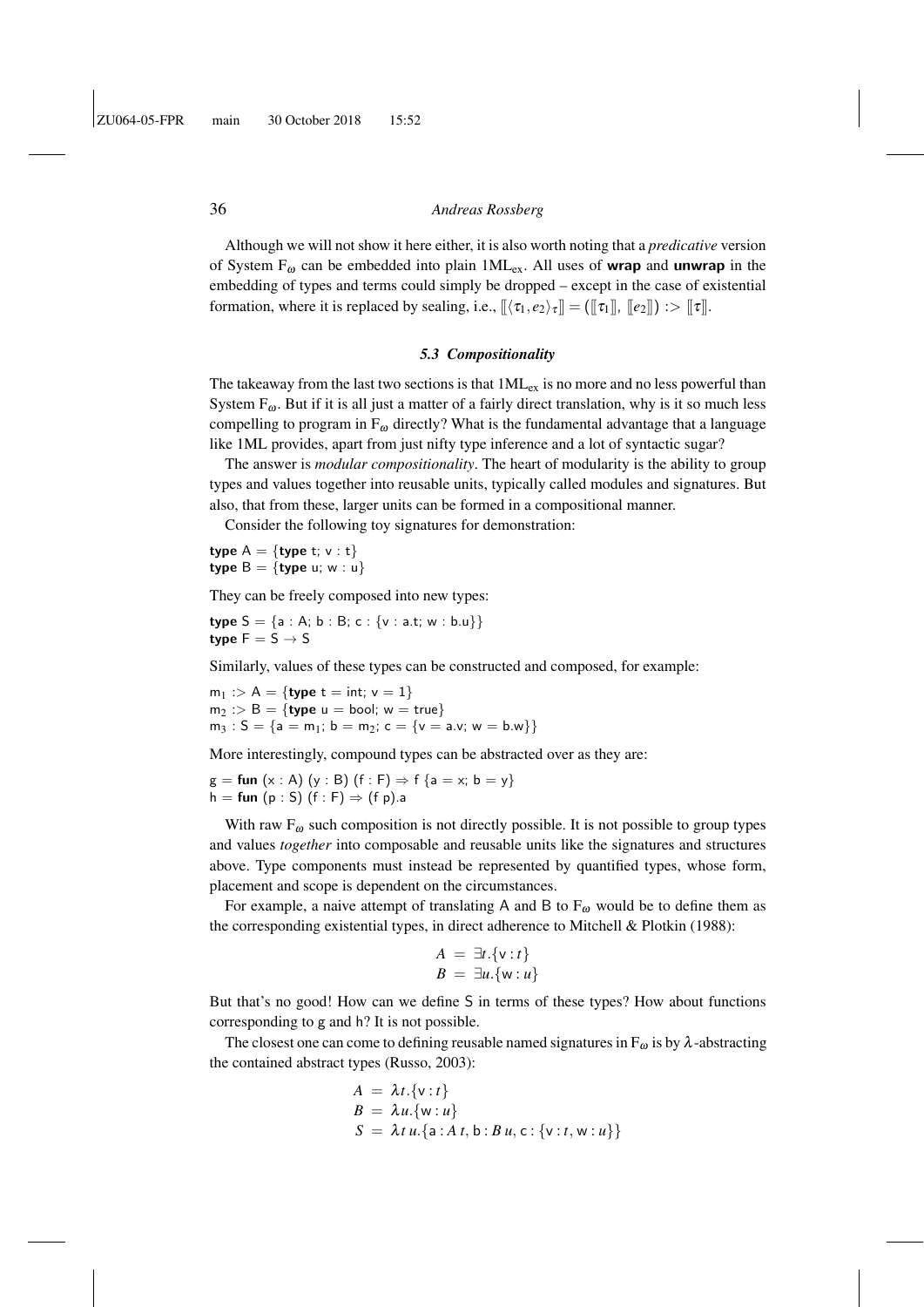# *Syntax* (types)  $T$  ::= ...  $|$  | ' $(X : type) \Rightarrow T$ Abbreviations: (expressions) if  $E_1$  then  $E_2$  else  $E_3$  :  $=$  if  $E_1$  then  $E_2$  else  $E_3$ :  $f$ un  $X \Rightarrow E$  :=  $f$ un $(X : \_) \Rightarrow E$ (types)  $'X \Rightarrow T$  := ' $(X : type) \Rightarrow T$  $\text{(declarations)} \quad X \overline{Y} : T \quad \text{(if } X : \overline{Y} : T \quad \text{(if } Y : \text{type}) \Rightarrow T$

Fig. 11. Extension to Full 1ML

That way, they can be associated with the appropriate binders as needed, for example:

 $F = \forall t \ u. S t u \rightarrow \exists t' \ u'. S t' u'$  $g = \lambda t u \cdot \lambda x : A t \cdot \lambda y : B u \cdot \lambda f : F f t u \{a = x, b = y\}$  $h = \lambda t \, u.\lambda p$  :  $S \, t \, u.\lambda f$  :  $F$ .unpack  $\langle t' \, u', q \rangle = f \, t \, u \, p$  in pack  $\langle t', q.$ a $\rangle_{\exists t'. At'}$ 

In general, composition in  $F_{\omega}$  requires systematically separating all "static" components of a type (i.e., the types it contains) from its "dynamic" components (i.e., proper values), a transformation known as *phase-splitting* in the module literature (Dreyer *et al.*, 2003). And if the latter definitions look awfully like the result of 1ML elaboration then that is no coincidence! Behind the syntax distraction, 1ML elaboration is primarily a means of automatically and systematically phase-splitting the input program.

Of course, the programmer could try to do that manually, following the sketch above. However, from those simple examples it is already easy to extrapolate that this approach gets very laborious very quickly. Let alone the managing of corresponding existentials on the term level. Harper & Pierce (2005) in fact argue that modular programming based on parameterised signatures (which is what the above is, essentially) leads to a combinatorial explosion of parameters accumulating with each layer of abstraction.

That problem carries over to other proposals that suggest adding or emulating modular structure via manual management of polymorphism or separating type components (such as Shields & Peyton Jones (2002)). The fact that under such approaches it is simply not possible to really build fully composable program units means that such approaches are not really modular. 1ML avoids this problem because it does not treat modular composition as an afterthought, but instead takes it as a starting point at the centre of its design.

#### 6 Full 1ML

A language without type inference is unworthy of being named ML. This section therefore extends  $1ML_{ex}$  to full 1ML, which includes implicit typing and recovers ML-style implicit polymorphism. Figure 11 shows the minimal syntactic extension necessary.

#### *6.1 Extensions*

Syntactically, full 1ML merely adds two new forms of type expression to the kernel: *wildcards* "<sup>"</sup> for types inferred from context, and *implicit* function types, distinguished by a leading tick ' (a choice that will become clear in a moment). Let us walk through a number of examples, and also explain some of the new syntax sugar on the way.

*1ML – Core and modules united* 37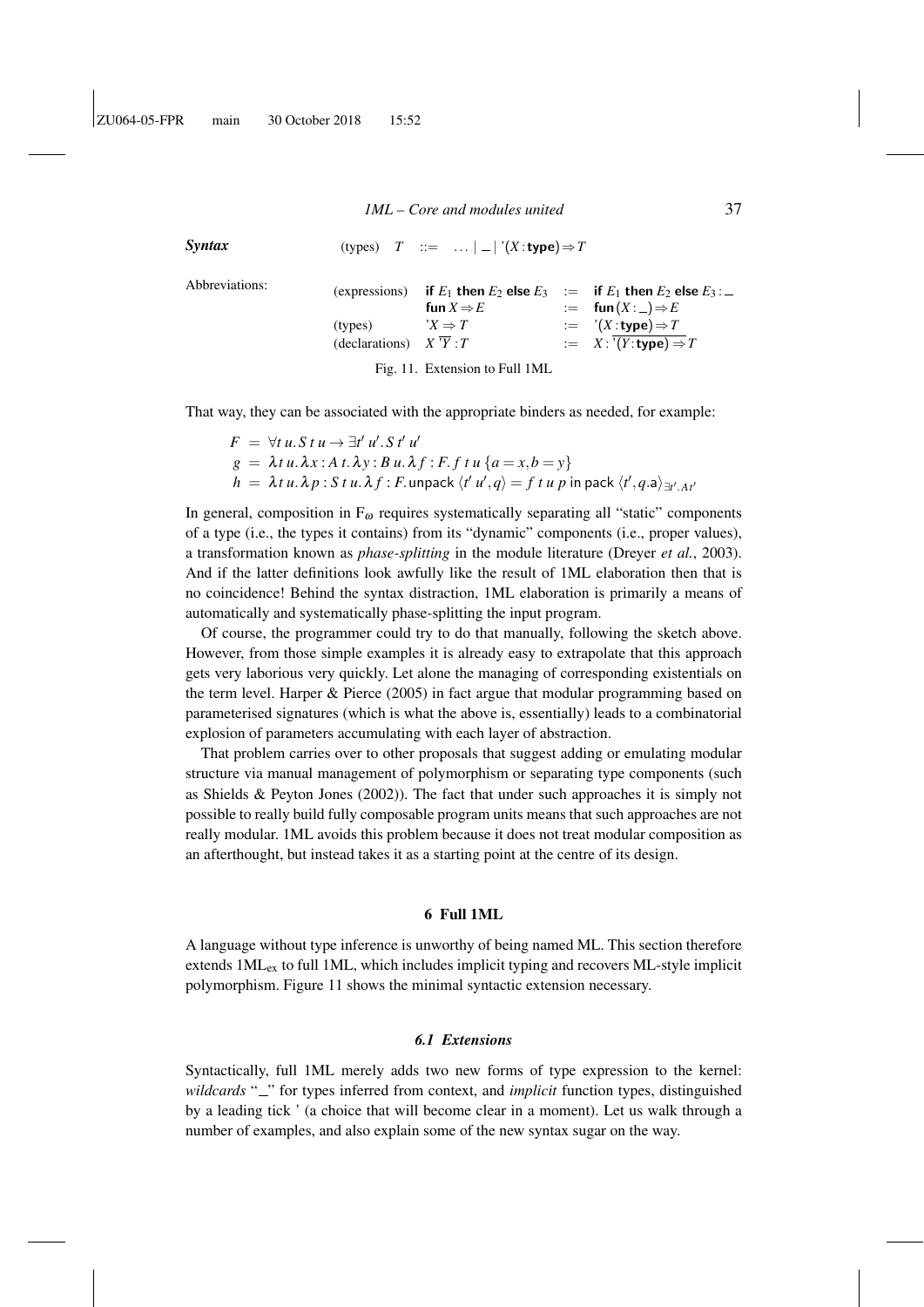**Inferred Types** The wildcard " $\equiv$  " stands for a type that is to be inferred from context – similar to OCaml or dependently typed languages like Coq. The crucial restriction here is that this can only be a *small* type. This fits nicely with the notion of a *monotype* in core ML, and prevents the need to infer polymorphic types in an analogous manner.

For example, with this syntax, the precise argument type of a function or conditional can be left out:

or  $(x : ) (y : ) =$  if x then true else y :  $=$ 

The type system will infer that all wildcards in this function are placeholders for bool. As sugar on top of this new piece of kernel syntax we allow a type annotation ":  $\equiv$  " on a function parameter or conditional to be omitted entirely, thereby recovering the implicitly typed expression syntax familiar from ML. So the above can be condensed to just

or  $x y =$  if  $x$  then true else  $y$ 

At this point we drop the  $1ML_{ex}$  interpretation of an unannotated parameter as a type; we only keep that interpretation in those declaration or binding shorthands that are headed by the type keyword, that is:

#### type t a  $b = a \rightarrow b$

still defaults a and b to have type type. But in all other places parameter types default to " $\ddot{\ }$ " in full 1ML, that is, they can be any small type.

Wildcards can also be used to give partial annotations:

projPlus1 b  $(p : \{x : |y : |\}) = (if b then p.x else p.y) + 1$ 

In this example, the annotation specifies the outer shape of the parameter p (so that it avoids running into inference problems with records, see below). But the component types are inferred to be int.

Large types cannot be inferred. Consequently, type annotations still have to be given when a parameter type is large (as, e.g., for polymorphic parameters) or when a conditional's type is large (as in the "computed modules" example given in Section 2) – that is, in all cases that the core type system of conventional ML cannot express.

Polymorphic Inference The previous examples all were monomorphic. But of course, the claim to fame of ML's type inference (Damas  $\&$  Milner, 1982) is that it can assign *polymorphic* types to let-bindings. And of course, that ought to work in 1ML as well:

pick  $b \times y =$  if b then  $\times$  else y

Here, the instantiation of the (omitted) wildcards on the parameters  $x$  and  $y$  is arbitrary and the type of pick thus polymorphic. This polymorphic type can be expressed syntactically with the other new form of type expression, *implicit function types*:

pick : '(a : type)  $\Rightarrow$  bool  $\Rightarrow$  a  $\Rightarrow$  a  $\Rightarrow$  a

This corresponds to an ML-style polymorphic type, but makes the binder explicit. For obvious reasons, an implicit function has to be pure. The parameter has to be of type type, whose being small fits nicely with the fact that ML can only abstract monotypes, and not polymorphic types or type constructors. Because the type annotation must be type anyway, we allow to omit it (per Figure 11) and just write the above type as: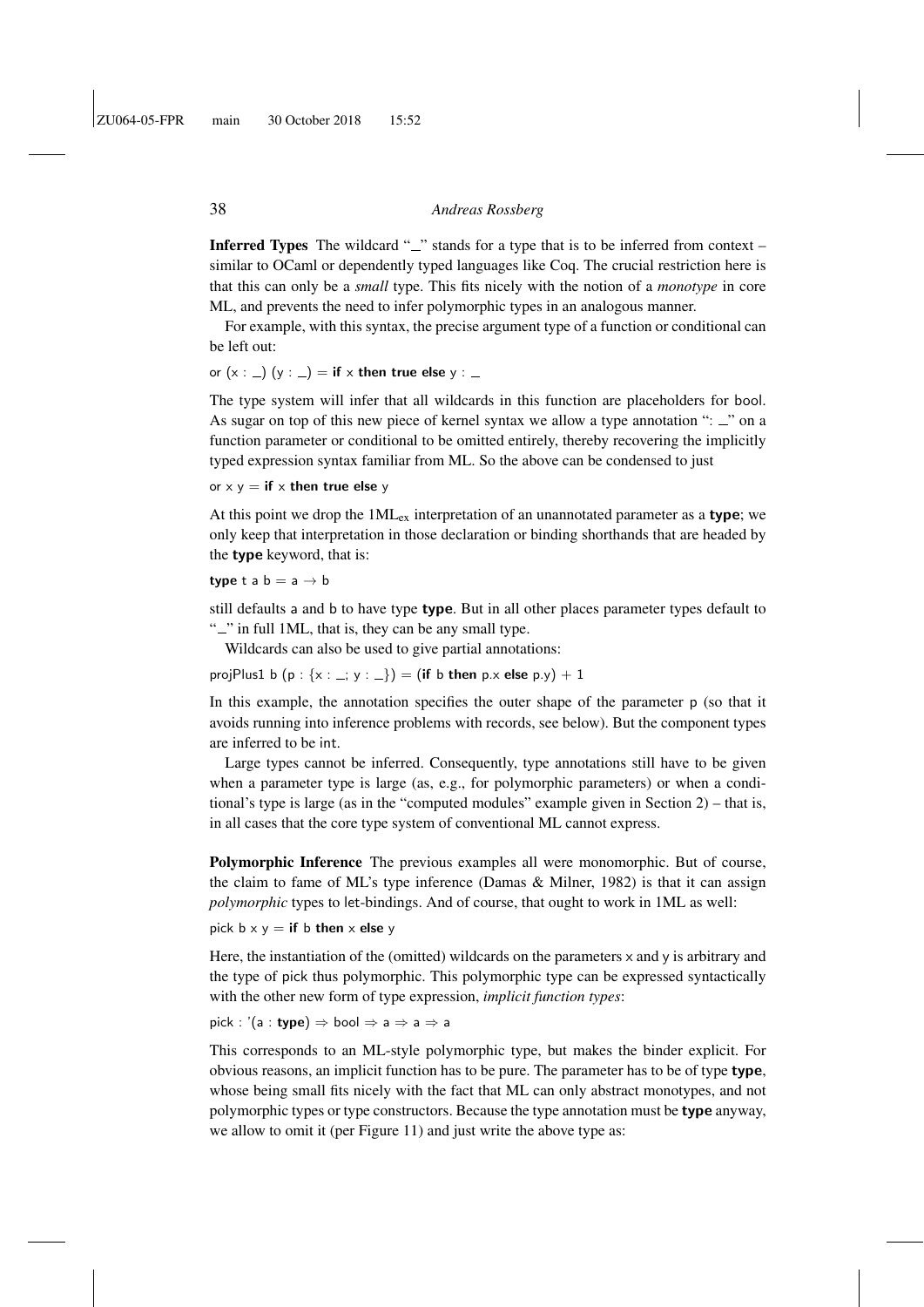pick : 'a  $\Rightarrow$  bool  $\Rightarrow$  a  $\Rightarrow$  a  $\Rightarrow$  a

Or even moving the implicit parameter to the left-hand side, just like we already allow for explicit parameters (cf. Figure 2):

pick 'a : bool  $\Rightarrow$  a  $\Rightarrow$  a  $\Rightarrow$  a

Now it is more apparent: the tick becomes a pun on ML's type variable syntax, but without relying on brittle implicit scoping rules.

As the name would suggest, there are no explicit introduction or elimination forms for implicit functions. Instead, implicit parameters are introduced and eliminated implicitly. So, as one would rightly expect from an ML, the previous function can be invoked without worrying about its type argument:

 $x = pick$  false 2 3  $y =$  pick true (pick false) (pick true)

Because implicit parameters always have type type, again only small types can be inferred as arguments. So (pick (size > threshold) HashMap TreeMap) would *not* be well-typed, but demands an explicitly polymorphic version of the pick function.

Implicit type generalisation applies to expressions, not just bindings. That is true in some formulations of ML-style polymorphism as well, but usually the difference is not observable. In 1ML it is, because we can have contexts that require a polymorphic value:

$$
\mathsf{makeAB}\ (g\ :\ \text{'}(a\ :\ \text{type})\Rightarrow a\Rightarrow a\Rightarrow a) = \{a = g\ 1\ 2;\ b = g\ \text{true false}\}
$$

Given this, the argument function in the invocation

makeAB (fun  $x y \Rightarrow x$ )

is inferred to have polymorphic type. In fact, we could even apply makeAB (pick true), as we show next.

Purity restriction Regular ML imposes the *value restriction* (Wright, 1995) as an approximation for ensuring the absence of side effects when applying type generalisation, which is needed for soundness. Sine 1ML already tracks purity, it can (once more) replace a syntactic restriction with a more precise semantic one and reuse a concept that we already have introduced. Simply, any *pure* expression can have its type generalised. For example:  $pickFst = pick true$ 

has polymorphic type

pickFst : '(a : type)  $\Rightarrow$  a  $\Rightarrow$  a  $\Rightarrow$  a

because the fat arrow in (the first explicit argument of) the type of pick indicates that its application has no side effects. Compare that to

pickImp<sub>1</sub> b  $x y =$  if !b then x else y

pickImp<sub>2</sub> b = if !b then fun  $x y \Rightarrow x$  else fun  $x y \Rightarrow y$ 

Assuming (!) : '(a : type)  $\Rightarrow$  ref a  $\rightarrow$  a, as the implicitly polymorphic version of the rd operator from Section 2, the previous functions have types as follows:

 $pickImp_1 : ' (a : type) \Rightarrow ref bool \Rightarrow a \Rightarrow a \rightarrow a$ pickImp<sub>2</sub> : '(a : type)  $\Rightarrow$  ref bool  $\rightarrow$  a  $\Rightarrow$  a  $\Rightarrow$  a

Respectively, given a reference r, (pickImp<sub>1</sub> r) could still be generalised, but (pickImp<sub>2</sub> r) could not.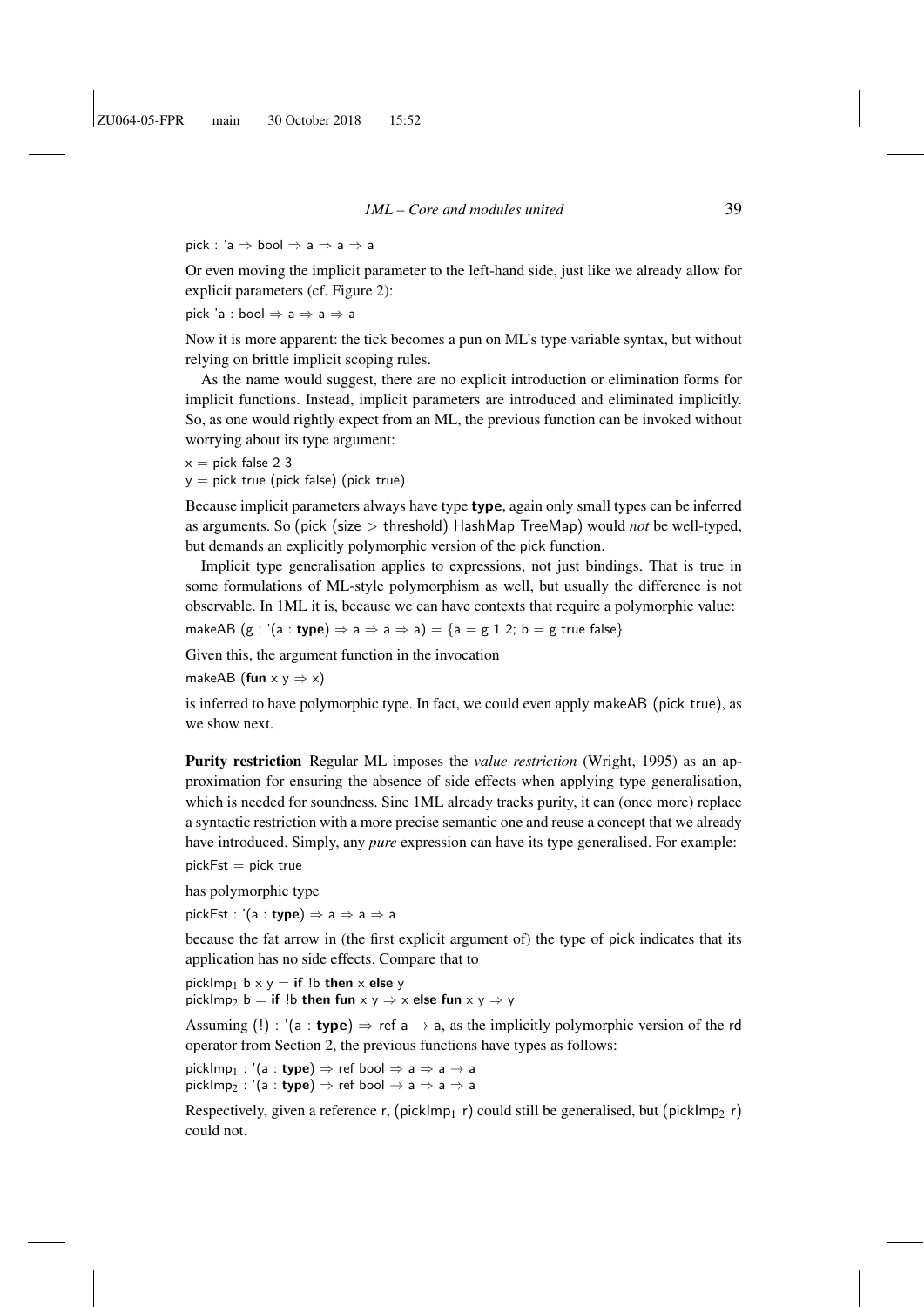Subtyping The definition and use of expressions is just one way to introduce or eliminate implicit functions. The other is through subtyping: an implicit function type is a subtype of any possible application of this function. If you consider the two types

type  $T_1 = int \rightarrow bool$ type  $T_2 = 'a \Rightarrow 'b \Rightarrow a \rightarrow b$ 

then  $T_2$  is a subtype of  $T_1$ . This is another generalisation of a notion that already exists in traditional ML: when matching signatures, a value component can be matched by a more polymorphic value component. Here, it becomes an independent notion.

Example With these few extensions, the Map functor from Section 2 can now be written in 1ML very much like it would be in traditional ML:

```
type MAP ={
 type key;
 type map a;
 empty 'a : map a;
 lookup 'a : key \rightarrow map a \rightarrow opt a;
 add 'a : key \rightarrow a \rightarrow map a \rightarrow map a
};
Map (Key : EQ) :> MAP where (type .key = Key.t) =
{
 type key = Key.t;
 type map a = \text{key} \rightarrow \text{opt } a;
 empty = fun x \Rightarrow none;lookup x \text{ m} = \text{m} x;
 add x y m = fun z \Rightarrow if Key.eq z x then some y else m z
}
```
#### *6.2 Semantics*

The semantics for the extension of  $1ML_{ex}$  to Full 1ML can be seen in Figure 12. As is typical for type systems with inference, the formulation of the semantics is purely *declarative*: the typing rules are non-deterministic, they simply "guess" the right types and quantifiers in various places. We defer the discussion of an actual *algorithm* that implements type inference for this system to Section 7.

Semantic Types Wildcards do not induce any extension to semantic types, since they just stand for a suitable small type  $\sigma$ . But obviously, we have to extend our semantic types with a representation for implicit function types.

The semantic representation of the syntactic type '(a : **type**)  $\Rightarrow$  {...} is  $\forall \alpha$ .{}  $\rightarrow$ <sub>A</sub>{...}. We write these types with an arrow  $\rightarrow_A$  ("A" for automatic), in order to reuse the notational encoding we already introduced for effects. However, it is a distinct form from  $\rightarrow_n$ , i.e., A is not an effect, and not included in  $\eta$ . All implicit functions are pure.

The semantic denotation of an explicitly written, syntactic implicit function type always has exactly one quantified type variable. However, *inferred* implicit functions can quantify multiple type variables at once. For example, the polymorphic function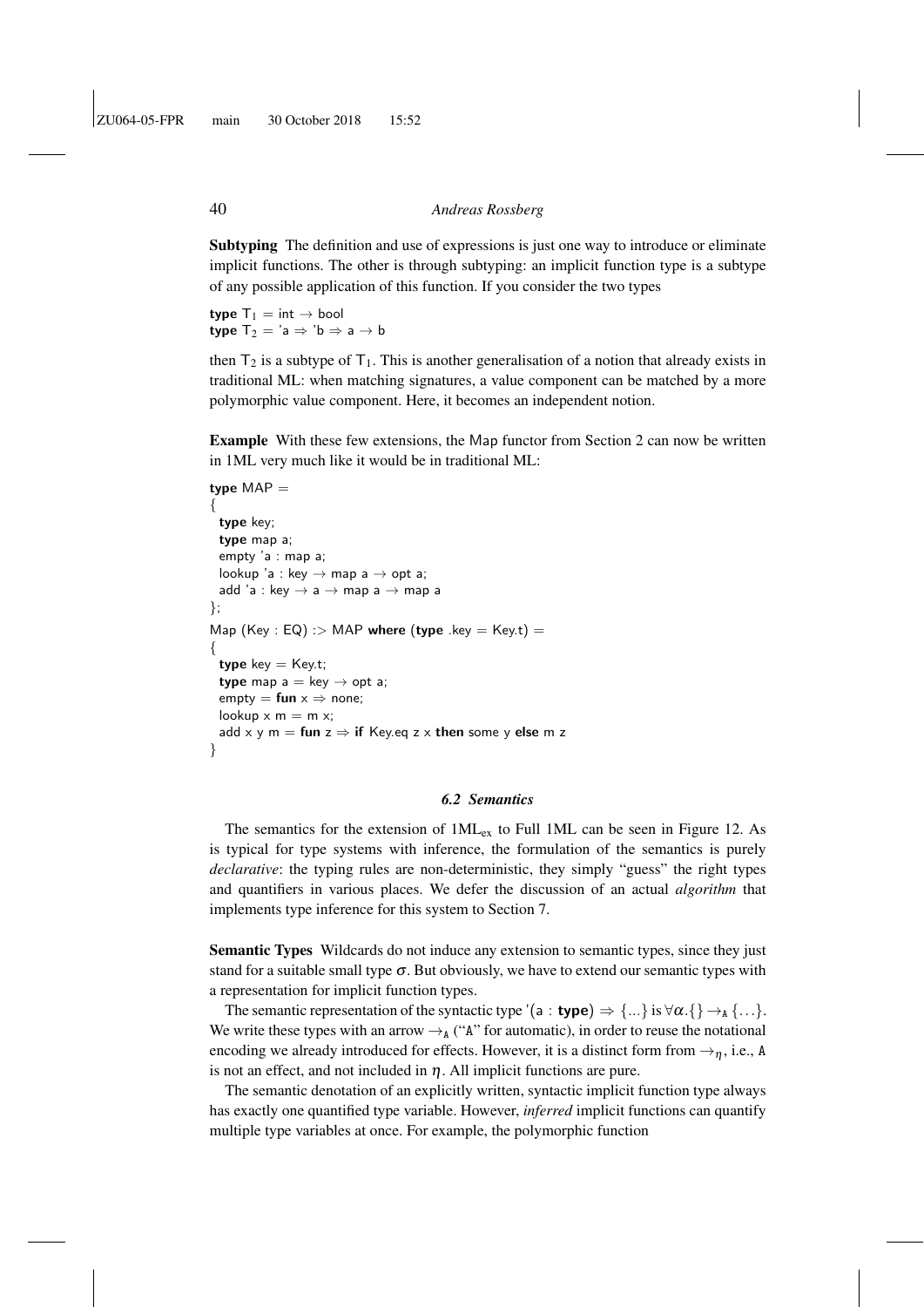*1ML – Core and modules united* 41

**Semantic Types** (large signatures) 
$$
\Sigma
$$
 ::= ...  $|\forall \overline{\alpha}. \{\} \rightarrow_{A} \Sigma$ 

*Types*  $\Gamma \vdash T \rightsquigarrow \Xi$ 

$$
\frac{\Gamma \vdash \sigma : \Omega}{\Gamma \vdash \_\sim \leadsto \sigma} \text{TNFER} \qquad \frac{\Gamma, \alpha, X: [\alpha \vdash T \leadsto \Sigma \qquad \kappa_\alpha = \Omega}{\Gamma \vdash ' (X: \text{type}) \Rightarrow T \leadsto \forall \alpha . \{\} \rightarrow_{A} \Sigma} \text{TIME}
$$

*Expressions*  $|\Gamma \vdash E :_{\eta} \Xi$ 

$$
\frac{\Gamma,\overline{\alpha}\vdash E:_{\mathbf{P}}\Sigma\leadsto e\qquad \overline{\kappa_{\alpha}=\Omega}}{\Gamma\vdash E:_{\mathbf{P}}\forall\overline{\alpha}.\{\}\rightarrow_{\mathbf{A}}\Sigma\leadsto \lambda\,\overline{\alpha}.\lambda_{\mathbf{A}}\mathbf{x}:\{\}\cdot e}\,\mathrm{EGEN}
$$

$$
\frac{\Gamma \vdash E :_{\eta} \exists \overline{\alpha} . \forall \overline{\alpha}' . \{\} \rightarrow_{\mathbf{A}} \Sigma \leadsto e \qquad \overline{\Gamma, \overline{\alpha} \vdash \sigma : \kappa_{\alpha'}}}{\Gamma \vdash E :_{\eta} \exists \overline{\alpha} . \Sigma [\overline{\sigma}/\overline{\alpha}'] \leadsto \text{unpack } \langle \overline{\alpha}, x \rangle = e \text{ in pack } \langle \overline{\alpha}, (x \overline{\sigma} \{\} ).\mathbf{A} \rangle} \text{EINST}
$$

 $Sub typing$ 

$$
\Gamma \vdash \Xi' \leq_{\overline{\pi}} \Xi \leadsto \delta; f
$$

$$
\frac{\overline{\Gamma \vdash \sigma : \kappa_{\alpha'}} \qquad \Gamma \vdash \Sigma'[\overline{\sigma}/\overline{\alpha}'] \leq_{\overline{\pi}} \Sigma \leadsto \delta; f}{\Gamma \vdash \forall \overline{\alpha}'.\{\} \rightarrow_{\mathbf{A}} \Sigma' \leq_{\overline{\pi}} \Sigma \leadsto \delta; \lambda x. f((x \overline{\sigma} \{\}) . \mathbf{A})} \text{SIMPLL}
$$
\n
$$
\frac{\Gamma, \overline{\alpha} \vdash \Sigma' \leq_{\overline{\pi}} \Sigma \leadsto \delta; f \qquad \overline{\text{fv}(\delta \pi) \not\cap \overline{\alpha}}}{\Gamma \vdash \Sigma' \leq_{\overline{\pi}} \forall \overline{\alpha}. \{\} \rightarrow_{\mathbf{A}} \Sigma \leadsto \delta; \lambda x. \lambda \overline{\alpha}. \lambda_{\mathbf{A} y: \{\} . f x} \text{SIMPLR}}
$$

Fig. 12. New elaboration rules for full 1ML

 $f \times y = \{a = x; b = y\}$ 

can conveniently be typed  $\forall \alpha \beta$ . $\{\} \rightarrow_A \alpha \rightarrow_P \beta \rightarrow_P \{a : \alpha, b : \beta\}$ . As we will see, this type is interchangeable (via subtyping in both directions) with  $\forall \alpha$ . {  $\rightarrow_A \forall \beta$ . {  $\rightarrow_A \alpha \rightarrow_P$  $\beta \rightarrow_{P} \{a : \alpha, b : \beta\}$ , because all arguments are implicit either way. So this is simply a technical convenience.

The term argument to an implicit function is always  $\{\}$ , a.k.a. unit. That is so because the function's parameters are simply a sequence of types  $\bar{\alpha}$ , and there is little value in reifying them as terms  $\overline{[-\alpha]}$ , since they are implicit anyway.<sup>15</sup>

Typing Rules With regard to elaboration, we first need the formation rules for the new pieces of type syntax. The rule for wildcards simply guesses a (well-formed) small type non-deterministically. The one for implicit functions mirrors the one for regular function types, but with a fixed parameter type. Moreover, implicit functions may not produce abstract types – a restriction that wouldn't strictly be necessary, but precludes questionable examples like the following, where each use of weird could denote a completely different type:<sup>16</sup>

f (weird : 'a  $\Rightarrow$  type) (x : weird) (y : weird) = ...

<sup>&</sup>lt;sup>15</sup> We could have dropped the term argument entirely, representing implicit function types simply as  $\forall_{A} \overline{\alpha} \cdot \Sigma$ , but we opted for keeping the shape of all function types uniform and reusing the  $\rightarrow_{x}$ notation. In part, because we foresee nice generalisations of implicit functions.

<sup>&</sup>lt;sup>16</sup> Our type system still allows *definitions* like "type weird  $=$   $\Box$ " to be polymorphic with type  $\forall \alpha.\{\}\rightarrow_A [\ =\alpha]$ . Those could be ruled out by removing  $[=\sigma]$  from the syntax of small types.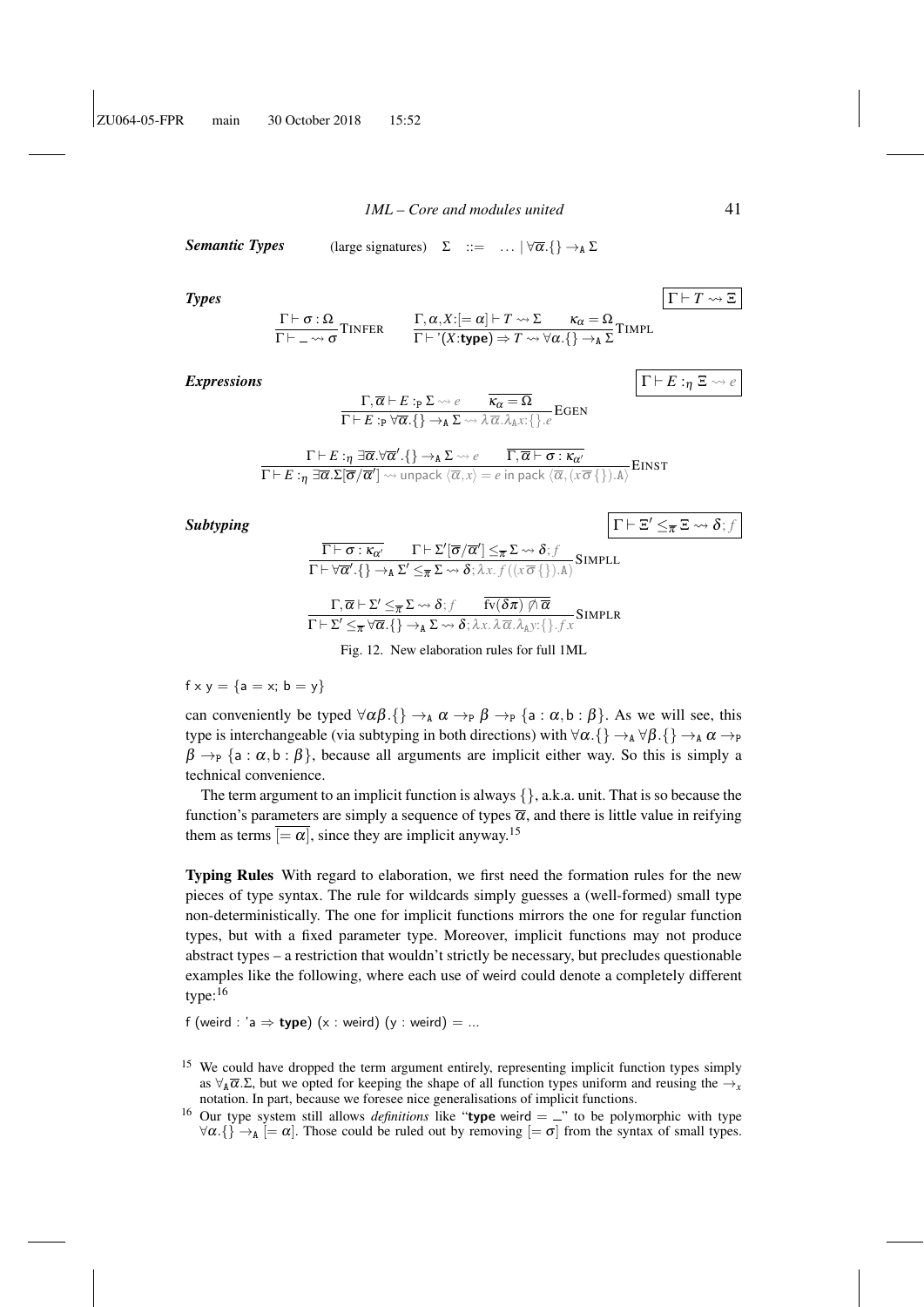Next, the new typing rules for introducing and eliminating implicit functions, EGEN and EINST, match common formulations of ML-style polymorphism (Damas & Milner, 1982). The former rule simply introduces (non-deterministically) a sequence of fresh type variables into the context that can be used to type an expression – which must behave nicely by being pure, however. In the conclusion, the rule turns these variables into implicit function parameters. Conversely, the latter rule can take any expression with implicit function type and replaces its type parameters with arbitrary (small) types. The only difference from plain Damas/Milner is that the rule must allow for abstract types  $\bar{\alpha}$  being generated by the (possibly impure) expression; as usual, their quantifiers are just hoisted.

Finally, subtyping allows the implicit introduction and elimination of implicit functions as well, via instantiation of the parameter types on the left, or skolemisation on the right (rules SIMPLL and SIMPLR). As mentioned earlier, this closely corresponds to ML's signature matching rules. In combination, the two rules also implement reflexivity for implicit function types. For example,  $\forall \alpha$ .  $\{\}\rightarrow_{A} [\alpha]$  can be derived to be a subtype of itself by first applying SIMPLR in reverse, moving the right-hand side  $\alpha$  from the quantifier to the context, and then applying SIMPLL to derive  $\forall \alpha' \in \{ \} \rightarrow_A [=\alpha'] \leq [\alpha]$  via instantiation  $[\alpha/\alpha'].$ 

#### *6.3 Meta-Theory Revisited*

The additional semantics of 1ML does not introduce any difficulty for the soundness proof from Section 4.3. The following properties extend easily to the new rules:

*Proposition 6.1* (*Correctness of Full 1ML Elaboration*) Let  $\Gamma \vdash \Box$ .

- 1. If  $\Gamma \vdash T/D \rightsquigarrow \Xi$ , then  $\Gamma \vdash \Xi : \Omega$ .
- 2. If  $\Gamma \vdash E/B :_{\eta} \Xi \leadsto e$ , then  $\Gamma \vdash e : \Xi$ , and if  $\eta = P$  then  $\Xi = \Sigma$ .
- 3. If  $\Gamma \vdash \Xi' \leq \frac{}{\alpha \overline{\alpha'}} \Xi \leadsto \delta$ ; *f* and  $\Gamma \vdash \Xi'$ :  $\Omega$  and  $\Gamma, \overline{\alpha} \vdash \Xi$ :  $\Omega$ , then dom $(\delta) = \overline{\alpha}$  and  $\Gamma \vdash \delta : \Gamma, \overline{\alpha} \text{ and } \Gamma \vdash f : \Xi' \to \delta \Xi.$

Like before, soundness is still a direct corollary:

*Theorem 6.2* (*Soundness of Full 1ML*) If  $\cdot \vdash E : \Xi \leadsto e$ , then either  $e \uparrow$  or  $e \hookrightarrow^* v$  such that  $\cdot \vdash v : \Xi$ .

What breaks, though, is our previous proof for decidability, because several of the new rules are "guessing". The next section is dedicated to coping with that problem.

## 7 Type Inference

With the additions from Figure 12 we have turned the deterministic typing and elaboration judgements of  $1ML_{ex}$  non-deterministic. In a derivation, one has to guess types (in rules TINFER, EINST, SIMPLL) and quantifiers (in rule EGEN). Moreover, one has to decide when to apply rules EGEN and EINST. Clearly, an algorithm is needed.

However, that is a more substantial restriction. More practical experience with the language is probably needed to figure out the most pragmatic trade-off.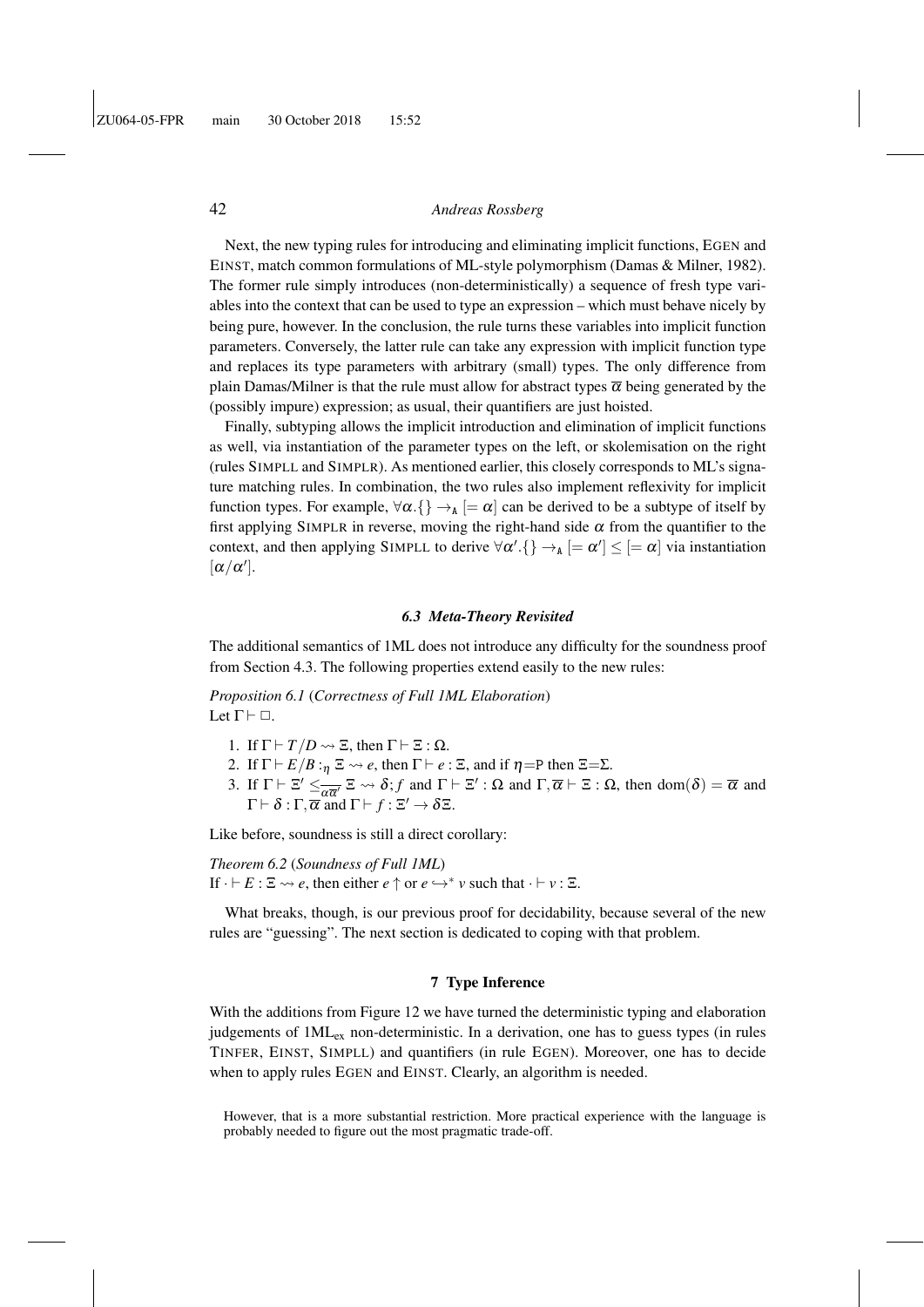$\Gamma\vdash^{[= \cdot]}_\theta$ 

 $\frac{E}{\theta}$   $E :_{P}$   $[= \Xi]$  $\frac{\theta}{\Gamma \vdash_{\theta} E \leadsto \Xi}$ ITPATH

#### *1ML – Core and modules united* 43

*Types*  $\left| \Gamma \vdash_{\theta} T \leadsto \Xi \right|$ 

**υ** fresh  $\Delta$ <sub>υ</sub> = dom(Γ)  $\frac{\Delta_0 \cos(\Delta)}{\Gamma \vdash_{\parallel} \quad \leadsto \nu}$  ITINFER

$$
\frac{\kappa_{\alpha} = \Omega}{\Gamma \vdash_{[]} \textbf{type} \leadsto \exists \alpha . [=\alpha]} \text{ITType}
$$

$$
\frac{}{\Gamma\vdash_{[]}\text{bool}\leadsto\text{bool}}\text{ITbool}
$$

$$
\frac{\Gamma\vdash_{\theta_{1}} T_{1}\leadsto\exists\overline{\alpha}_{1}.\Sigma_{1}}{\Gamma\vdash_{\theta_{1}}\{D\}\leadsto\Xi}\text{ITSTR}
$$
\n
$$
\frac{\Gamma\vdash_{\theta_{1}} T_{1}\leadsto\exists\overline{\alpha}_{1}.\Sigma_{1}}{\Gamma\vdash_{\theta_{2}}\{X:T_{1}\}\rightarrow T_{2}\leadsto\forall\overline{\alpha}_{1}.\Sigma_{1}\rightarrow\Gamma\exists\overline{\alpha}_{2}.\Sigma_{2}}\text{ITFUN}
$$

$$
\frac{\Gamma \vdash_{\theta_1} T_1 \rightsquigarrow \exists \overline{\alpha}_1.\Sigma_1}{\Gamma \vdash_{\theta_2} T_2 \vdash_{\theta_2} T_2 \rightsquigarrow \exists \overline{\alpha}_2.\Sigma_2} \frac{\overline{\kappa_{\alpha'_2} = \overline{\kappa_{\alpha_1} \rightarrow \kappa_{\alpha_2}}}}{\overline{\kappa_{\alpha'_2} = \overline{\kappa_{\alpha_1} \rightarrow \kappa_{\alpha_2}}} \Gamma \Gamma \text{PFLIN}}
$$

$$
\frac{\Gamma;\alpha,X\left[=\alpha\right]\vdash_{\theta}T\rightsquigarrow\Sigma\qquad\kappa_{\alpha}=\Omega}{\Gamma\vdash_{\theta}'(X:\text{type})\Rightarrow T\rightsquigarrow\forall\alpha.\{\}\rightarrow_{\text{A}}\Sigma}\text{ITIMPL}
$$

$$
\frac{\Gamma \vdash_{\theta} T \leadsto \Xi}{\Gamma \vdash_{\theta} \text{ wrap } T \leadsto [\Xi]} \text{ITWRAP} \qquad \frac{\Gamma \vdash_{\theta} E :_{\mathsf{P}} \Sigma \qquad E = E':\mathsf{P} \lor E = E':T \lor E = \text{type } T}{\Gamma \vdash_{\theta} (= E) \leadsto \Sigma} \text{ITSING}
$$

$$
\frac{\Gamma\vdash_{\theta_1} T_1 \rightsquigarrow \exists \overline{\alpha}_1.\Sigma_1 \qquad \overline{\alpha}_1 = \overline{\alpha}_{11} \uplus \overline{\alpha}_{12} \Gamma\vdash_{\theta_1}\vdash_{\theta_2} T_2 \rightsquigarrow \exists \overline{\alpha}_2.\Sigma_2 \qquad \Gamma, \overline{\alpha}_{11}, \overline{\alpha}_2 \qquad \theta_2 \vdash_{\theta} \Sigma_2 \leq_{\overline{\alpha}_{12}} \Sigma_1.\overline{X} \rightsquigarrow \delta \Gamma\vdash_{\theta} T_1 \text{ where } (\overline{X}:T_2) \rightsquigarrow \exists \overline{\alpha}_{11}\overline{\alpha}_2.\delta\Sigma_1'[\overline{X}=\Sigma_2]
$$

*Declarations*  $\Gamma \vdash_{\theta} D \rightsquigarrow \Xi$ 

$$
\frac{\Gamma \vdash_{\theta} T \rightsquigarrow \exists \overline{\alpha} . \Sigma}{\Gamma \vdash_{\theta} X : T \rightsquigarrow \exists \overline{\alpha} . \{X : \Sigma\}} \text{IDVAR} \qquad \qquad \frac{\Gamma \vdash_{\theta} T}{\Gamma \vdash_{\theta} \text{ included}}
$$

$$
\frac{\Gamma \vdash_{\theta} T \rightsquigarrow \exists \overline{\alpha}. {\overline{X:\Sigma}}}{\Gamma \vdash_{\theta} \text{include } T \rightsquigarrow \exists \overline{\alpha}. {\overline{X:\Sigma}}}
$$
IDINCL

$$
\frac{\Gamma \vdash_{\theta_1} D_1 \rightsquigarrow \exists \overline{\alpha}_1. \{\overline{X_1: \Sigma_1}\}}{\Gamma \vdash_{\theta_2} D_1: D_2 \rightsquigarrow \exists \overline{\alpha}_2. \{\overline{X_2: \Sigma_2}\}} \overline{X}_1 \cap \overline{X}_2 = \emptyset
$$
  
 
$$
\Gamma \vdash_{\theta_2} D_1: D_2 \rightsquigarrow \exists \overline{\alpha}_1 \overline{\alpha}_2. \{\overline{X_1: \Sigma_1}, \overline{X_2: \Sigma_2}\}
$$
  $\Pi$ DEQ 
$$
\Gamma \vdash_{\parallel} \varepsilon \rightsquigarrow \{\}
$$
  
 
$$
\Gamma \vdash_{\parallel} \varepsilon \rightsquigarrow \{\}
$$

Fortunately, what's going on is not fundamentally different from conventional (core) ML. Where core ML would require type equivalence (and type inference would use unification), the 1ML rules require subtyping.

Subtyping sneaking into inference may seem scary at first. But closer inspection of the subtyping rules reveals that, when applied to small types, they almost degenerate to type equivalence! The only exception is width subtyping on records, which we will get back to in Section 7.2. The 1ML type system only promises to infer small types, so we are not far away from conventional ML. That is, we can still formulate an algorithm based on *inference variables* – place holders for small types – and a variation on unification.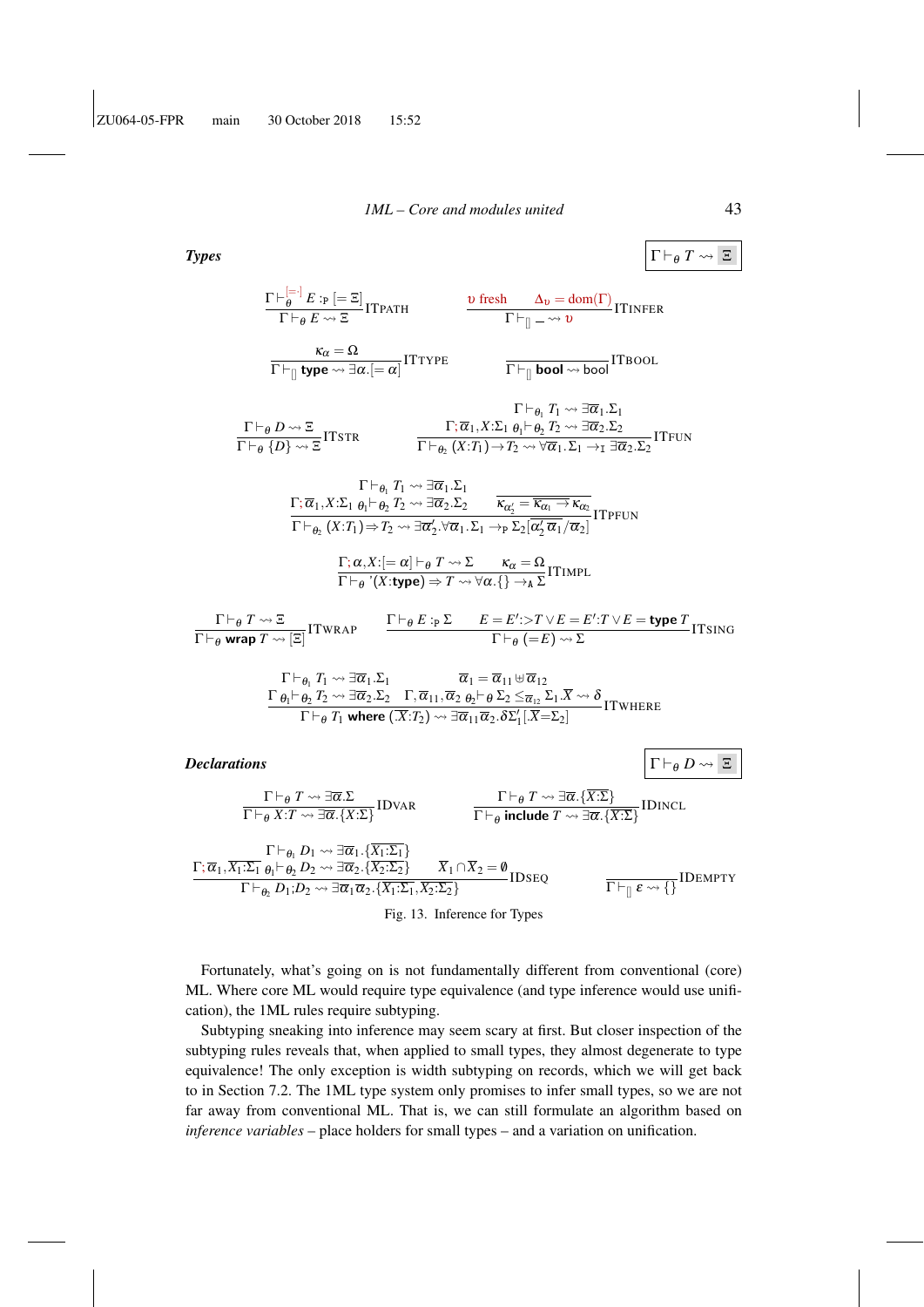*Expressions*  $\Gamma \vdash_{\theta} E :_{\eta} \Xi$ 

$$
\frac{\Gamma(X) = \Sigma}{\Gamma \vdash_{\parallel} X :_{P} \Sigma} IEVAR \qquad \frac{\Gamma \vdash_{\theta} T \rightsquigarrow \Xi}{\Gamma \vdash_{\theta} \text{ type } T :_{P} [=\Xi]} IETYPE
$$
\n
$$
\frac{\Gamma \vdash_{\theta} \text{ type } T :_{P} [=\Xi]}{\Gamma \vdash_{\theta} \text{ true :}_{P} \text{ bool}} IETRUE \qquad \frac{\Gamma \vdash_{\theta} \text{ type } T :_{P} [=\Xi]}{\Gamma \vdash_{\theta} \vdash_{\theta} \vdash_{\theta} T \rightsquigarrow \Xi} \qquad \frac{\Gamma \theta_{0} \vdash_{\theta} \theta_{1} E_{1} :_{\eta_{1}} \Xi_{1}}{\Gamma \vdash_{\theta_{0}} \text{ If } X \text{ then } E_{1} \text{ else } E_{2} : T :_{\eta_{1} \lor \eta_{2} \lor \eta(\Xi)} \Xi} IEF
$$
\n
$$
\frac{\Gamma \vdash_{\theta} B :_{\eta} \Xi}{\Gamma \vdash_{\theta} \{B\} :_{\eta} \Xi} IESTR \qquad \frac{\Gamma \vdash_{\theta}^{ \{\cdot \}} E :_{\eta} \exists \overline{\alpha} \cdot \{X : \Sigma, \overline{X' : \Sigma'\}}}{\Gamma \vdash_{\theta} E X :_{\eta} \exists \overline{\alpha} \cdot \Sigma} IEDOT
$$
\n
$$
\frac{\Gamma \vdash_{\theta_1} T \rightsquigarrow \exists \overline{\alpha} \cdot \Sigma}{\Gamma \vdash_{\theta_2} \text{ fun}(X:T) \Rightarrow E :_{P} \forall \overline{\alpha} \cdot \Sigma \rightarrow_{\eta} \Xi} IEFUN}
$$
\n
$$
\frac{\Gamma \vdash_{\theta_1} T \rightsquigarrow \exists \overline{\alpha} \cdot \Sigma}{\Gamma \vdash_{\theta_2} \text{ fun}(X:T) \Rightarrow E :_{P} \forall \overline{\alpha} \cdot \Sigma \rightarrow_{\eta} \Xi} IEFUN}
$$
\n
$$
\frac{\Gamma \vdash_{\theta_1} Y :_{P} \forall \overline{\alpha} \cdot \Sigma_{1} \rightarrow_{\eta} \Xi}{\Gamma \vdash_{\theta_3} X_{1} X_{2} :_{\eta} \partial \Xi} IEPUN}
$$
\n
$$
\frac{\Gamma \vdash_{\theta_1} Y :_{P} \forall \overline{\alpha} \cdot \Sigma_{1} \rightarrow_{\eta} \Xi
$$

| $\Gamma \vdash_{\theta_1} X :_{\mathsf{P}} \Sigma$                                                                                  | $\Gamma \vdash^{\mathsf{L}}_{\theta} X :_{\mathsf{P}} [\Xi']$ |                                                                                                                               |
|-------------------------------------------------------------------------------------------------------------------------------------|---------------------------------------------------------------|-------------------------------------------------------------------------------------------------------------------------------|
| $\Gamma \theta_1 \vdash \theta_2 T \rightsquigarrow [\Xi] \qquad \Gamma \theta_2 \vdash \theta_3 \Sigma \leq \Xi$ <sub>IEWRAP</sub> |                                                               | $\Gamma_{\theta_1} \vdash \phi_2 T \leadsto [\Xi] \qquad \Gamma_{\theta_2} \vdash_{\theta_3} \Xi' \leq \Xi_{\text{IEUNWRAP}}$ |
| $\Gamma\vdash_{\boldsymbol{\theta}_3}$ wrap $X{:}T:_{{\rm P}}[\Xi]$                                                                 | $\Gamma \vdash_{\theta_3}$ unwrap $X:T :_{n(\Xi)} \Xi$        |                                                                                                                               |

*Bindings*  $\left| \Gamma \vdash_{\theta} B :_{\eta} \Xi \right|$ 

$$
\frac{\Gamma\vdash_{\theta}^{\forall} E:_{\eta} \exists \overline{\alpha}.\Sigma}{\Gamma\vdash_{\theta} X=E:_{\eta} \exists \overline{\alpha}.\{X:\Sigma\}}\text{IBVAR}\qquad \frac{\Gamma\vdash_{\theta}^{\{\cdot\}} E:_{\eta} \exists \overline{\alpha}.\{\overline{X:\Sigma\}}}{\Gamma\vdash_{\theta} \text{include } E:_{\eta} \exists \overline{\alpha}.\{\overline{X:\Sigma\}}}\text{IBINCL}
$$
\n
$$
\frac{\Gamma\vdash_{\theta_1} B_1:_{\eta_1} \exists \overline{\alpha}_1.\{\overline{X:\Sigma_1}\}}{\Gamma\vdash_{\theta_1} \vdash_{\theta_2} B_2:_{\eta_2} \exists \overline{\alpha}_2.\{\overline{X:\Sigma_2}\}}\qquad \frac{\overline{X}'_1 = \overline{X}_1 - \overline{X}_2}{X'_1:\Sigma'_1 \subseteq \overline{X}_1:\Sigma_1}\text{IBSEQ}}{\frac{\overline{X}'_1:\Sigma'_1 \subseteq \overline{X}_1:\Sigma_1}{\Gamma\vdash_{\theta_2} B_1; B_2:_{\eta_1\vee\eta_2} \exists \overline{\alpha}_1 \overline{\alpha}_2.\{\overline{X}'_1:\Sigma'_1,\overline{X}_2:\Sigma_2\}}}\text{IBSEQ}\qquad \frac{\Gamma\vdash_{\theta} \epsilon:\rho \{\}}{\Gamma\vdash_{\theta} \epsilon:\rho \{\}} \text{IBEMENTY}
$$

Fig. 14. Inference for Expressions

### *7.1 Algorithm*

Figures 13-15 show how the elaboration rules from the previous sections (including the rules for impredicative types) can be turned into an inference algorithm. Because we are just interested in typing, witness *terms* (i.e., the bits that were previously greyed out) are omitted from the rules this time.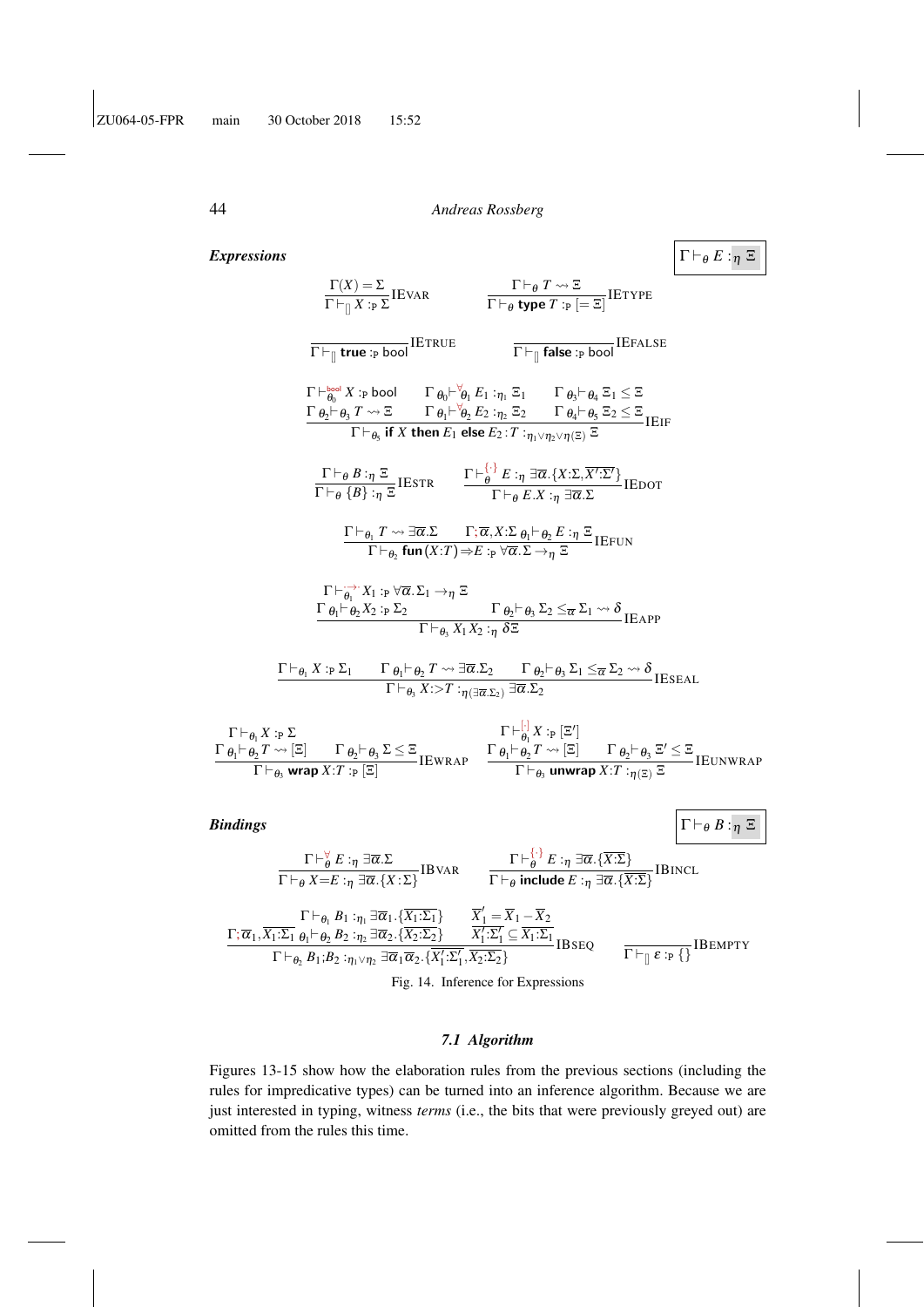**Subtyping** 
$$
\Gamma \vdash_{\theta} \Xi \leq \Xi' := \Gamma \vdash_{\theta} \Xi \leq_{\epsilon} \Xi' \rightsquigarrow id
$$
  $\boxed{\Gamma \vdash_{\theta} \Xi' \leq \pi \Xi \rightsquigarrow \delta}$   
\n $\frac{\Gamma \vdash_{\theta} \nu \leq \Sigma \Gamma \theta \vdash \theta' \upsilon \leq \Sigma}{\Gamma \vdash_{\theta} \nu \leq \Sigma} \text{ISREFL}$   
\n $\frac{\Gamma \vdash_{\theta} \nu \approx \Sigma \Gamma \theta \vdash \theta' \upsilon \leq \Sigma}{\Gamma \vdash_{\theta} \nu \leq \Sigma} \text{ISREFL}$   $\frac{\Gamma \vdash_{\theta} \nu \approx \Sigma' \Gamma \theta \vdash \theta' \Sigma' \leq \upsilon}{\Gamma \vdash_{\theta'} \Sigma' \leq \upsilon} \text{ISREER}$   
\n $\frac{\Gamma \vdash_{\theta} \pi' = \pi}{\Gamma \vdash_{\theta} \pi' \leq \pi} \text{ISPATH}$   $\frac{\Gamma \vdash_{\theta} \nu \geq \Sigma'}{\Gamma \vdash_{\theta} \text{bool} \leq \text{bool}} \text{ISBOOL}$   
\n $\frac{\Gamma \vdash_{\theta} \Xi' \leq \Xi \Gamma \theta \vdash \theta' \leq \Xi'}{\Gamma \vdash_{\theta} \Xi' \leq \Xi} \text{ISYPE}$   $\frac{\Gamma \vdash_{\theta} [\Xi \vdash \Theta] \leq_{\omega_{\theta}} \pi [\Xi \omega_{\theta} \pi] \cdot [\overline{\text{REMPTY}}]}{\Gamma \vdash_{\theta} [\Xi' \leq [\Xi] \text{SWRAP}}$   $\frac{\Gamma \vdash_{\theta} \Xi' = \Xi}{\Gamma \vdash_{\theta} [\Xi' \leq [\Xi] \text{ISWRAP}}$   $\frac{\Gamma \vdash_{\theta} \Xi' \leq \pi, \Sigma \vdash \leadsto \delta}{\Gamma \vdash_{\theta} [\Sigma \vdash_{\theta'} \Sigma' \leq \pi, \Sigma \vdash \leadsto \delta]} \frac{\text{head}(\pi_1) \subseteq \text{fv}(\Sigma_1)}{\text{Re}_{\theta} \{ \pi_2 \vdash \Xi \vdash \Box \} \text{SSTR}}$   
\n $\frac{\Gamma, \overline{\alpha} \vdash_{\theta_2} \{ \overline{\Gamma : \Sigma_1} \leq$ 

In order to treat these rules as a definition of a recursive algorithm, we need to interpret the relational judgements as functions. Therefore, we have to be explicit about what are "inputs" and what are "outputs" to these relations. We mark all outputs with a shaded background in the rule schemata given in the figures, i.e., everything right of a colon ":" or squiggly arrow " $\rightsquigarrow$ ". The  $\theta$  index on the turnstile (explained in a minute) is an additional output in every judgement. All other meta variables occurring in the schemata are inputs.

The basic idea of these algorithmic rules is to introduce a (free) inference variable υ wherever the original declarative rules have to guess a (small) type – for example, in rule ITINFER. Furthermore, the rules are augmented by outputting a substitution θ for *resolved* inference variables: all judgements have the form  $\Gamma \vdash_{\theta} J$ , which, roughly, implies the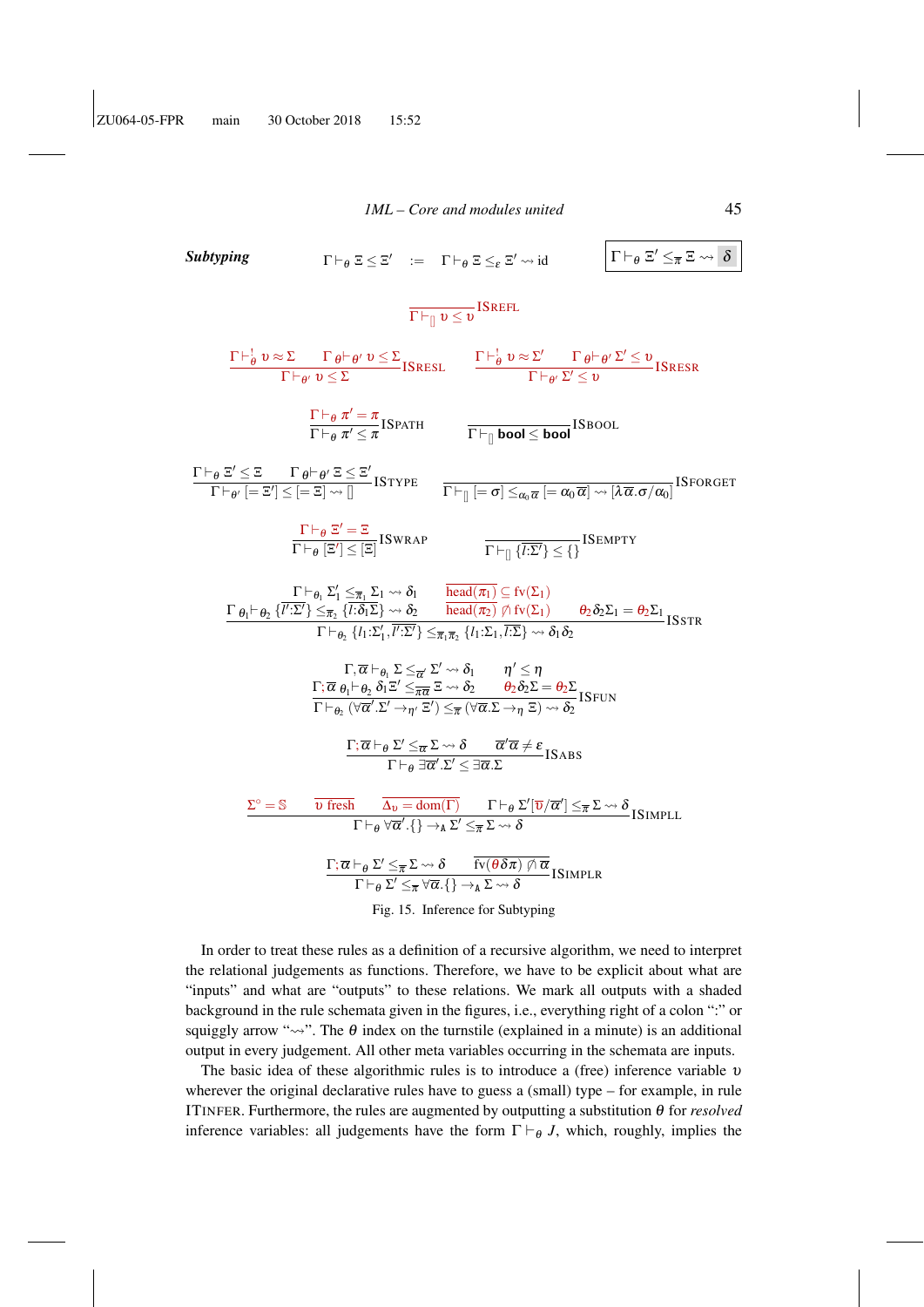$Generalisation$ 

$$
\frac{\Gamma \vdash_{\theta} E :_{\mathbf{I}} \Xi }{\Gamma \vdash^{\vee}_{\theta} E :_{\mathbf{I}} \Xi} \text{IGimpure} \qquad \frac{\Gamma \vdash_{\theta} E :_{\mathbf{P}} \Sigma \qquad \overline{\upsilon} = \text{undet}(\theta \Sigma) - \text{undet}(\theta \Gamma) \qquad \overline{\kappa_{\alpha} = \Omega} }{\Gamma \vdash^{\forall}_{\theta} E :_{\mathbf{P}} \forall \overline{\alpha} . \{\} \rightarrow_{\mathbf{A}} \Sigma[\overline{\alpha}/\overline{\upsilon}]} \text{IGpure}
$$

∀ θ *E* :<sup>η</sup> Ξ

 $\Gamma\vdash_{\theta}\Xi=\Xi'$ 

**Instantiation** 
$$
\mathbb{S} ::= v | \alpha \cdot | \text{bool} | = | | \cdot | | \cdot | \cdot \rangle | \cdot \rightarrow \cdot
$$
  $\Gamma \vdash_{\theta}^{\mathbb{S}} E :_{\eta} \Xi$ 

$$
\frac{\Gamma \vdash_{\theta} E :_{\eta} \Xi}{\Gamma \vdash_{\theta}^{\mathcal{S}} E :_{\eta} \Xi} \text{INREFL}
$$
\n
$$
\frac{\Gamma \vdash_{\theta}^{\mathcal{S}} E :_{\eta} \exists \overline{\alpha}' \cdot \forall \overline{\alpha} \cdot \{\} \rightarrow_{\mathbf{A}} \Sigma \qquad \overline{v} \text{ fresh} \qquad \overline{\Delta_{v} = \text{dom}(\Gamma)} }{\Gamma \vdash_{\theta}^{\mathcal{S}} E :_{\eta} \exists \overline{\alpha}' \cdot \Sigma [\overline{v}/\overline{\alpha}]}
$$
\nINIMPL\n
$$
\frac{\Gamma \vdash_{\theta} E :_{\eta} \exists \overline{\alpha} \cdot v \qquad \Gamma \varnothing \vdash_{\theta'} v \approx \mathcal{S}}{\Gamma \vdash_{\theta'}^{\mathcal{S}} E :_{\eta} \exists \overline{\alpha} \cdot v}
$$
\nINRES

| Resolution                                                                               | \n $\Gamma \vdash_{\theta}^{1} v \approx \Sigma \quad := \quad v \notin \text{undet}(\Sigma) \land \Gamma \vdash_{\theta} v \approx \Sigma^{\circ}$ \n | \n $\frac{\Gamma \vdash_{\theta} v \approx \mathbb{S}}{\Gamma \vdash_{[v''/v,v''/v']} v \approx v'}$ \n | \n $\frac{\kappa_{\alpha} = \overline{\Omega} \to \Omega \quad \alpha \in \Delta_{v} \quad \overline{v' \text{ fresh}} \quad \overline{\Delta_{v'} = \Delta_{v}}}{\Gamma \vdash_{[\alpha \overline{v}'/v]} v \approx \alpha}$ \n | \n $\frac{\nu' \text{ fresh}}{\Gamma \vdash_{[[\infty]/v]} v \approx \phi}$ \n | \n $\frac{\nu' \text{ fresh}}{\Gamma \vdash_{[[-v']/v]} v \approx [-1]} \text{IRHQOL}$ \n | \n $\frac{\nu' \text{ fresh}}{\Gamma \vdash_{[[-v']/v]} v \approx [-1]} \text{IRHQIC}$ \n |
|------------------------------------------------------------------------------------------|--------------------------------------------------------------------------------------------------------------------------------------------------------|---------------------------------------------------------------------------------------------------------|----------------------------------------------------------------------------------------------------------------------------------------------------------------------------------------------------------------------------------|--------------------------------------------------------------------------------|-------------------------------------------------------------------------------------------|-------------------------------------------------------------------------------------------|
| \n $\frac{\nu' \text{ fresh}}{\Gamma \vdash_{[[v']/v]} v \approx [-1]} \text{IRWRAP}$ \n | \n $\frac{\nu_{1}, \nu_{2} \text{ fresh}}{\Gamma \vdash_{[(\nu_{1} \to_{1} \nu_{2})/v]} v \approx [-1]} \text{IRFUN}$ \n                               |                                                                                                         |                                                                                                                                                                                                                                  |                                                                                |                                                                                           |                                                                                           |

*Unification*  $\Gamma \vdash_{\theta} \Xi = \Xi$  $\Gamma \vdash_{\theta} \Xi' = \Xi$ <br>  $\Gamma \vdash_{\theta} \Xi = \Xi'$  $\frac{1+\theta}{\Gamma + \theta} \frac{\Xi}{\Xi} = \Xi'$  IUSYMM  $\overline{v}' = \text{undet}(\sigma) \qquad v \notin \overline{v}$  $\Delta v \supseteq$  fv( $\sigma$ )  $\overline{v''}$  fresh  $\overline{\Delta_{v''} = \Delta_{v'} \cap \Delta_v}$  $\frac{1}{\Gamma \vdash_{[\overline{v}''/\overline{v}'] \circ [\sigma/v]} \mathbf{v} = \sigma}$  IUBIND  $\Gamma \vdash_{\theta} \Xi = \Xi'$  $\frac{\Gamma \vdash_{\theta} \Xi = \Xi'}{\Gamma \vdash_{\theta'} [=\Xi] = [=\Xi']}$  IUTYPE  $\qquad \frac{\Gamma \vdash_{\theta} \Xi = \Xi'}{\Gamma \vdash_{\theta} [ \Xi ] = [ \Xi ]}$  $\frac{\Gamma \vdash_{\theta} \Xi = \Xi'}{\Gamma \vdash_{\theta} [\Xi] = [\Xi']}$  IUWRAP  $\qquad \qquad \frac{\Gamma \vdash_{\theta} \overline{\sigma} = \overline{\sigma}'}{\Gamma \vdash_{\theta} \alpha \overline{\sigma} = \alpha}$  $\frac{1+\theta}{\Gamma \vdash_{\theta} \alpha \overline{\sigma} = \alpha \overline{\sigma}'}$  IUPATH  $\Gamma \vdash_{\theta} \overline{\Sigma} = \overline{\Sigma}'$  $\frac{\Gamma \vdash_{\theta} \overline{\Sigma} = \overline{\Sigma}'}{\Gamma \vdash_{\theta} \{I:\overline{\Sigma}\} = \{I:\overline{\Sigma}'\}}$ IUSTR $\frac{\Gamma; \overline{\alpha} \vdash_{\theta_1} \Sigma = \Sigma'}{\Gamma \vdash_{\theta_2} \forall \overline{\alpha}.\Sigma \rightarrow_{\eta} \Xi = \forall \overline{\alpha}.\Sigma' \rightarrow_{\eta} \Xi'}$  $\frac{\partial \Gamma}{\partial \Gamma} + \frac{\partial \Gamma}{\partial z} \sqrt{\alpha} \cdot \Sigma \rightarrow \eta \Sigma \equiv \overline{\alpha} \cdot \Sigma' \rightarrow \eta \Sigma'$  IUFUN  $\Gamma; \overline{\alpha} \vdash_{\theta} \Sigma = \Sigma'$  $\frac{\Gamma; \overline{\alpha} \vdash_{\theta} \Sigma = \Sigma'}{\Gamma \vdash_{\theta} \exists \overline{\alpha} . \Sigma = \exists \overline{\alpha} . \Sigma'} \text{IUABS}$   $\frac{\Gamma; \overline{\alpha} \vdash_{\theta} \Sigma = \Sigma'}{\Gamma \vdash_{\theta} \forall \overline{\alpha} . \{\} \rightarrow_{\mathbf{A}} \Sigma = \forall \overline{\alpha}}$  $\Gamma \vdash_{\theta} \forall \overline{\alpha}.\{\} \rightarrow_{A} \Sigma = \forall \overline{\alpha}.\{\} \rightarrow_{A} \Sigma'$  IUIMPL

Fig. 16. Generalisation, Instantiation, Resolution, and Unification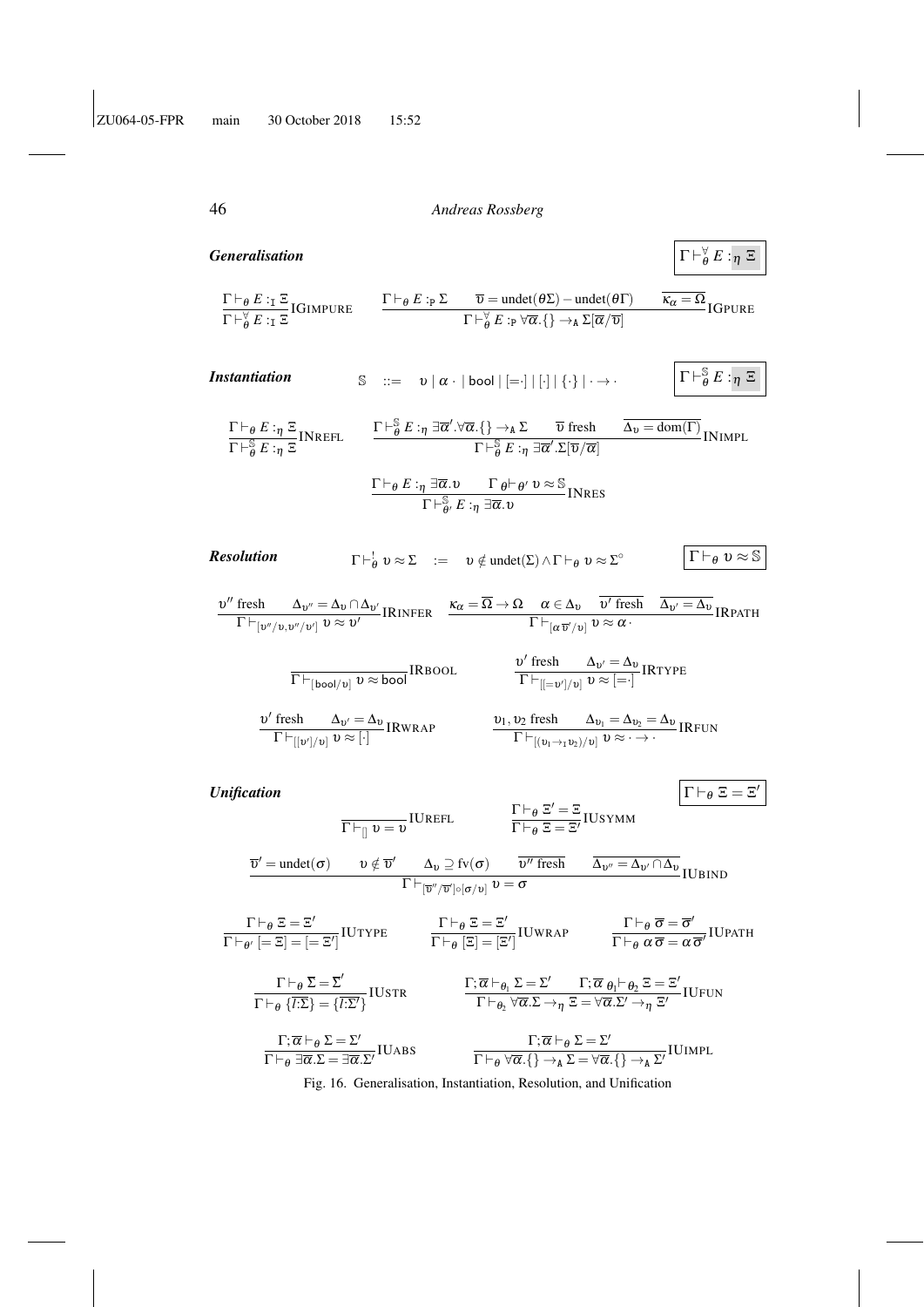respective  $\overline{v}$ ,  $\theta \Gamma \vdash \theta J$  declaratively, where  $\overline{v}$  in the context binds the unresolved inference variables that still appear free in  $\theta\Gamma$  or  $\theta J$  (as if they were regular type variables).

In rules with multiple premises, the output substitution of one premise needs to be applied to the inputs of the next, and all output substitutions must be composed. We avoid too much notational awkwardness with abbreviations of the form

$$
\Gamma \theta \vdash_{\theta'} J \ \ := \ \ \theta \Gamma \vdash_{\theta''} {}^{\theta} J \wedge \theta' = \theta'' \circ \theta
$$

for all inference judgement forms *J*, where the  $\theta$  left of the turnstile is effectively an extra input and  $\theta$ *J* is meant to apply  $\theta$  to *J*'s inputs, as defined above. This notation is used to consistently thread and compose substitutions through all rules that have multiple premises. The desugared form  $\Gamma \vdash_{\theta} J$  with just an output substitution is equivalent to the degenerate case  $\Gamma_{id} \vdash_{\theta} J$ , i.e., where the input substitution is the identity.

Other than the systematic threading of  $\theta$  there are fairly few changes relative to the declarative rules. In Figures 13-15, all those other differences are highlighted in red for easier reference.

The basics of the inference algorithm are not that unusual, focussing around generalisation, instantiation, and resolution of inference variables.

Generalisation The declarative typing rules allow generalising the type of an expression at any point. However, there are only two situations under which generalisation actually needs to happen: (1) when a value is bound to a variable, because then it could potentially be used at multiple different types, and (2) when an expression's type needs to match an explicit annotation (directly or indirectly), because that annotation may demand polymorphism.

The first case corresponds to the classical let-rule of Damas/Milner, and occurs in the rule IBVAR: this invokes the auxiliary Generalisation judgement (Figure 16). For pure expressions, it finds all inference variables  $\overline{v}$  in the expression's type that do not also occur in the context (we write undet $(A)$  to denote the free inference variables of a semantic object *A*) and quantifies over them – in our case, by introducing an implicit function abstraction.

In fact, this rule already covers almost all cases of the second kind as well, because our kernel grammar is a sort of normal form which requires named variables in most places (Figure 1). In particular, this is the case for function arguments. Consider this example:

(fun (id : 'a  $\Rightarrow$  a  $\rightarrow$  a)  $\Rightarrow$  {x = id 3; y = id true}) (fun  $x \Rightarrow x$ )

Desugaring rewrites this application into an expression that has an explicit binding for the argument (fun  $x \Rightarrow x$ ), such that rule IBVAR kicks in. The same observation applies to other places where an expression's type must match an annotation: rules IESEAL, IEWRAP and IEUNWRAP. Similarly, it extends to sugar such as transparent type ascriptions *E*:*T* as defined in Figure 2.

The only exception is conditionals, because their arms are not variables, yet the type annotation may require them to be polymorphic. Rule IEIF hence also has to invoke the Generalisation judgement.

Instantiation Instantiation is the inverse of generalisation. It takes place in a slightly different location than with Damas/Milner. Since implicit functions are first-class in 1ML,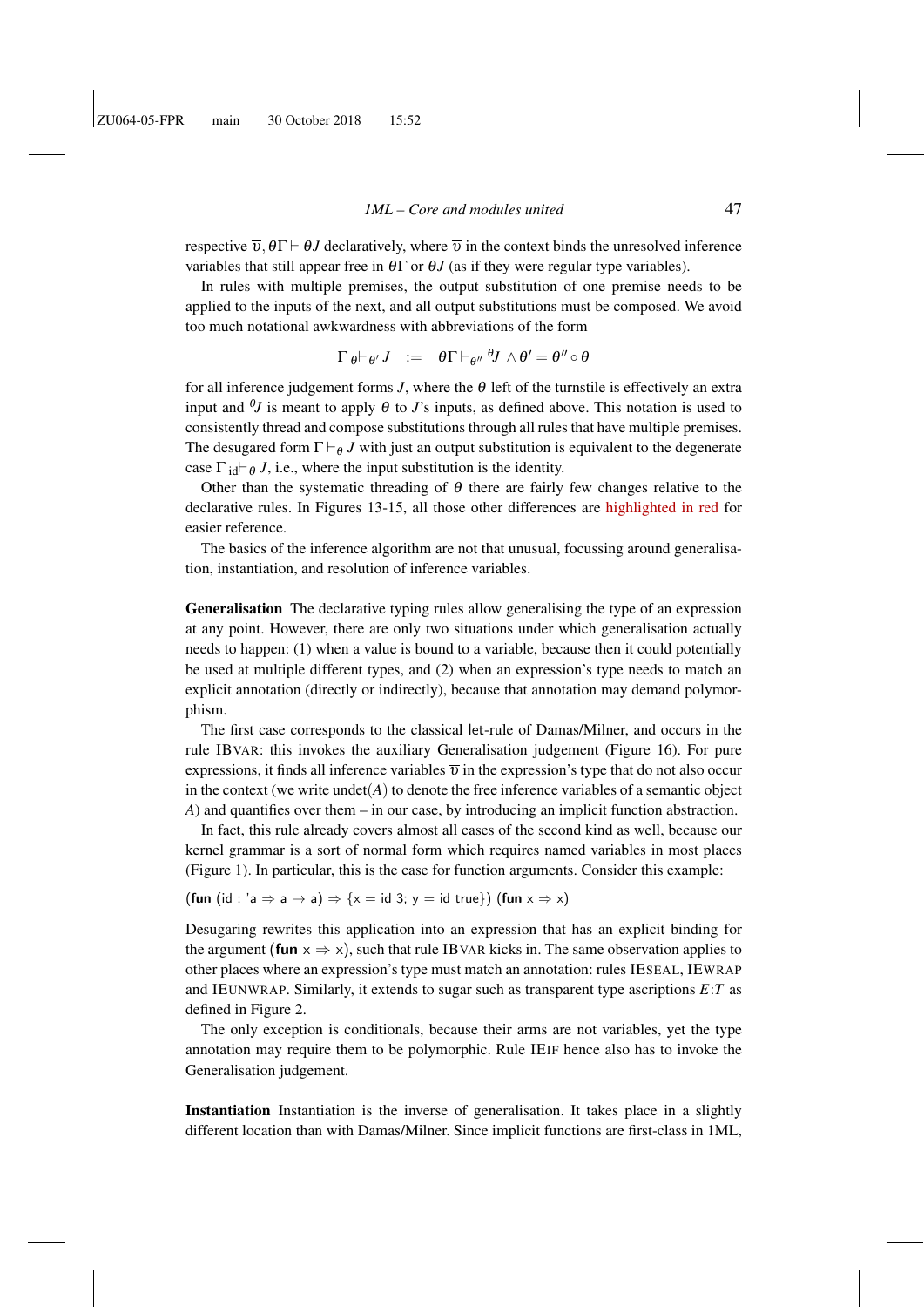it is not just variables that can have "polymorphic" type. For example, the result of a projection m.f or of an application  $g v$  might have a polymorphic type, too, that potentially requires instantiation.

For that reason, the rules delay instantiation as much as possible, and only perform it in the typing rules of *elimination forms* (e.g. rules IEIF, IEDOT, IEAPP, but also ITPATH). They do so with the help of the auxiliary *Instantiation* judgement, shown in Figure 16.

Instantiation can also happen implicitly as part of subtyping (rule ISIMPLL), which covers the case where a polymorphic value is matched against a monomorphic (or other polymorphic) parameter. For example,  $\forall \alpha_1 \alpha_2$ .  $\{\} \rightarrow_A \alpha_1 \rightarrow_I \alpha_2 \leq \forall \beta$ .  $\{\} \rightarrow_A \beta \rightarrow_I \beta$  will be checked by first applying ISIMPLR, turning the right type monomorphic, and then instantiating the left with ISIMPLL, so that the check is down to  $v_1 \rightarrow_I v_2 \leq \beta \rightarrow_I \beta$ , resolving easily.

The instantiation judgement may seem non-deterministic because rule INIMPL may or may not be applied after INREFL returns an implicit function type. However, all invoking rules require an output type of a certain shape, so that it is always enforced by context that all implicit functions are actually eliminated, i.e., rule INIMPL is always applied exhaustively. Therefore, the judgement should be read as iterating over the inferred type until all implicit abstractions are eliminated. What is left, modulo possible existential quantifiers, is either an already determined, non-implicit type or an undetermined type signified by an inference variable. Because implicit types are large and inference variables only stand for small types, there is no ambiguity between the three cases.

In the case where the result is an inference variable, rule INRES has to resolve it. What to resolve it to depends on the context. Instantiation is always invoked for elimination forms, and each elimination expects a corresponding type of a specific shape. This information is passed to the Instantiation judgement in the form of an additional index S that specifies the "shape" in the form of its head constructor. The rule INRES uses this shape to invoke the resolution judgement, which fabricates a fresh type of the expected shape.

**Resolution** The judgement  $\Gamma \vdash_{\theta} v \approx \mathcal{S}$  (Figure 16) is responsible for resolving an inference variable to a more specific small type. There is one main complication to this which necessitates turning this step into its own judgement as opposed to simply using substitution. The reason is that, unlike good old ML, our 1ML allows small types to be intermixed with large ones.

For one, it is necessary to be able to infer small types from large ones via subtyping. For example, we might encounter the inequality

$$
\forall \alpha. [=\alpha] \rightarrow_{\mathtt{P}} [=\alpha] \;\; \leq \;\; \upsilon
$$

which can be solved just fine with  $v = \begin{bmatrix} = \sigma \end{bmatrix} \rightarrow_I \begin{bmatrix} = \sigma \end{bmatrix}$  for any  $\sigma$ . Through contravariance, similar situations can arise with an inference variable on the left, e.g.:

$$
\upsilon \ \leq \ (\forall \alpha . [ = \alpha] \rightarrow_{\mathtt{P}} [ = \alpha]) \rightarrow_{\mathtt{I}} \mathtt{bool}
$$

which can be solved with  $v = ( [\equiv \sigma] \rightarrow_I [\equiv \sigma] ) \rightarrow_I$  bool.

Because of this, it is not enough to just consider the cases  $v \leq \sigma$  or  $\sigma \leq v$  for resolving υ. Instead, when the subtyping algorithm hits  $υ \leq Σ$  or  $Σ \leq v$  (rules ISRESL and ISRESR, where  $\Sigma$  may or may not be small) it invokes the Resolution judgement, which only resolves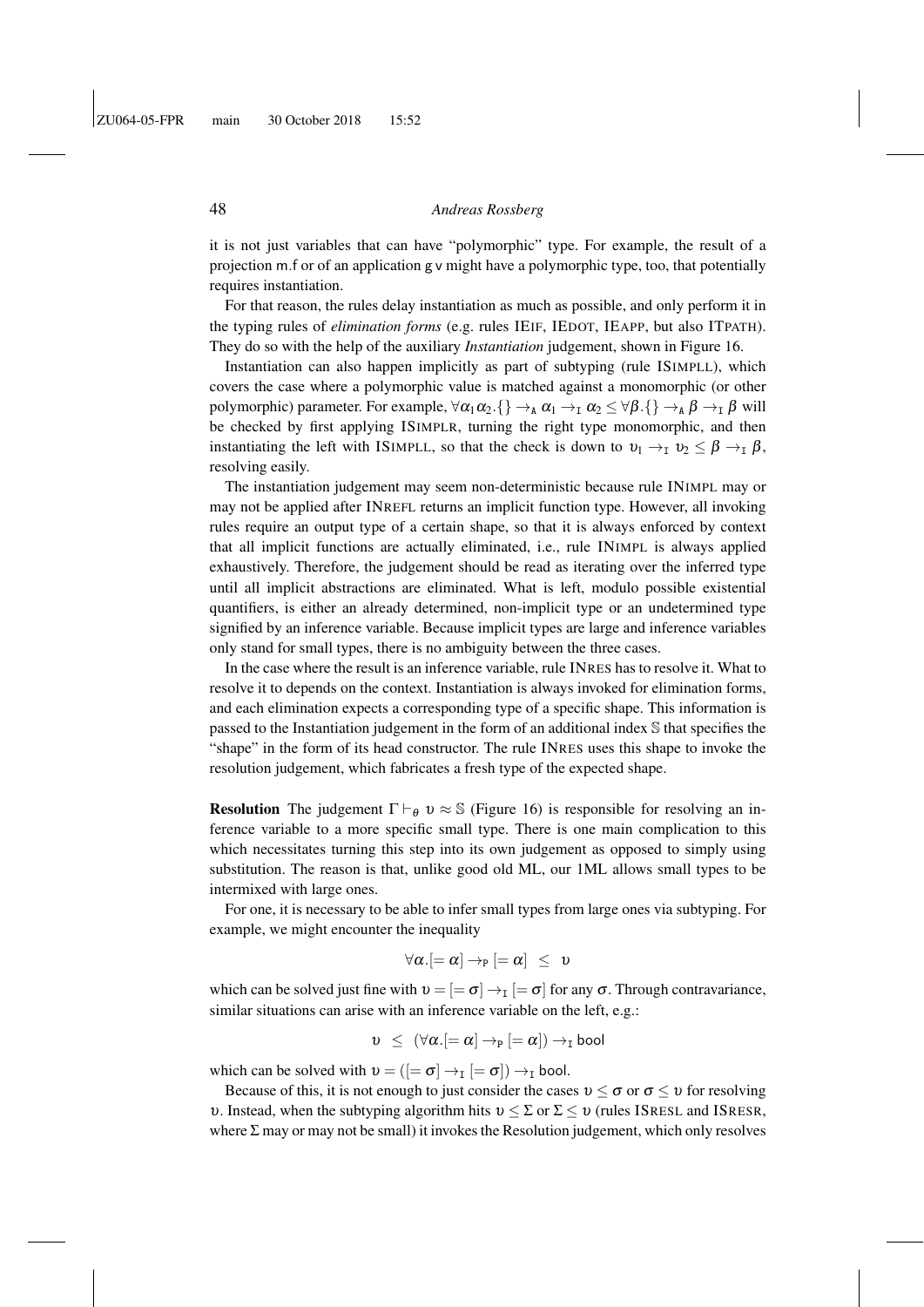υ so far as to match the outermost constructor of Σ and inserts fresh inference variables for its subcomponents. For this purpose we define the auxiliary notation  $\Sigma^{\circ}$  that extracts the shape from a type. Its obvious definition is:

$$
v^{\circ} = v
$$
  
\n
$$
(\alpha \overline{\sigma})^{\circ} = \alpha \cdot
$$
  
\n
$$
bool^{\circ} = bool
$$
  
\n
$$
[=\Xi]^{\circ} = [-]
$$
  
\n
$$
[\Xi]^{\circ} = [ \cdot ]
$$
  
\n
$$
\{I:\Sigma\}^{\circ} = {\{\cdot \}}
$$
  
\n
$$
(\forall \alpha_1.\Sigma_1 \rightarrow_\eta \exists \alpha_2.\Sigma_2)^{\circ} = \cdot \rightarrow \cdot
$$
  
\n
$$
(\exists \alpha.\Sigma)^{\circ} = \Sigma^{\circ}
$$

With that knowledge, resolution can create a fresh type of the necessary shape. After refining υ that way in the first premise of ISRESL or ISRESR, the rules "try again" in their second premise, and are guaranteed to proceed at least one step further. The occurs check encoded in the shorthand  $\Gamma \vdash^!_\theta v \approx \mathbb{S}$  prevents this process from looping.

There intentionally is no definition of shape for implicit functions, because they must always be eliminated first. We piggyback on this in the first side condition of the subtyping rule ISIMPLL, which enforces that a shape exists for the right-hand side, and thus, all implicit function abstractions on the right are eliminated (by rule ISIMPLR) before applying this rule.

Variable Scoping The second complication to 1ML inference is that an inference variable υ can be introduced within the scope of arbitrary abstract types (i.e., regular type variables α). It would be incorrect to resolve υ to a type containing type variables that are *not* in scope for *all* occurrences of υ in a derivation.

To prevent that, each v is associated with a set  $\Delta_{v}$  of type variables that are known to be in scope for all uses of  $v$ . The set is verified when resolving  $v$  (see resolution rule IRPATH in particular). The set also is propagated to any other  $v'$  that the original v is unified with, by intersecting  $\Delta_{\nu'}$  with  $\Delta_{\nu}$  – or more precisely, by introducing a new variable  $\nu''$  with the intersected  $\Delta_{v''}$ , and replacing both v and v' with it (see e.g. rule IRINFER); that way, we can treat  $\Delta_{\nu}$  as a globally fixed set for each  $\nu$ , and do not need to maintain those sets separately. For example, consider type-checking the following program:

$$
\mathsf{f} = \mathsf{fun} \times \Rightarrow \mathsf{fun} \; (\mathsf{type} \; \mathsf{t}) \Rightarrow \mathsf{fun} \; (\mathsf{g}: \mathsf{t} \to \mathsf{int}) \Rightarrow \mathsf{g} \times
$$

The body of this function is type-checked under some context  $\Gamma$ , x:  $v$ ,  $\alpha$ , t:  $[=\alpha]$ , g: $(\alpha \to \alpha)$ where  $\alpha \notin \Delta_{\nu}$ , because v was created before  $\alpha$  was in scope. Because of that, resolving υ with α to make the application type-check will be rejected – which is correct, because otherwise f would be given a malformed type like  $\alpha \to \forall \alpha$ .[=  $\alpha$ ]  $\to (\alpha \to \text{int}) \to \text{int}$ , where  $\alpha$  escapes its scope.

Inference variables also have to be updated when regular type variables go out of scope. Consider this example:

#### (fun (t : type)  $\Rightarrow$  fun  $x \Rightarrow x$ ) (type bool)

As a representation for t, type checking will introduce a type variable, say  $\alpha$ , into the context. For the inner fun, the parameter x will be assigned a fresh inference variable  $v$ ,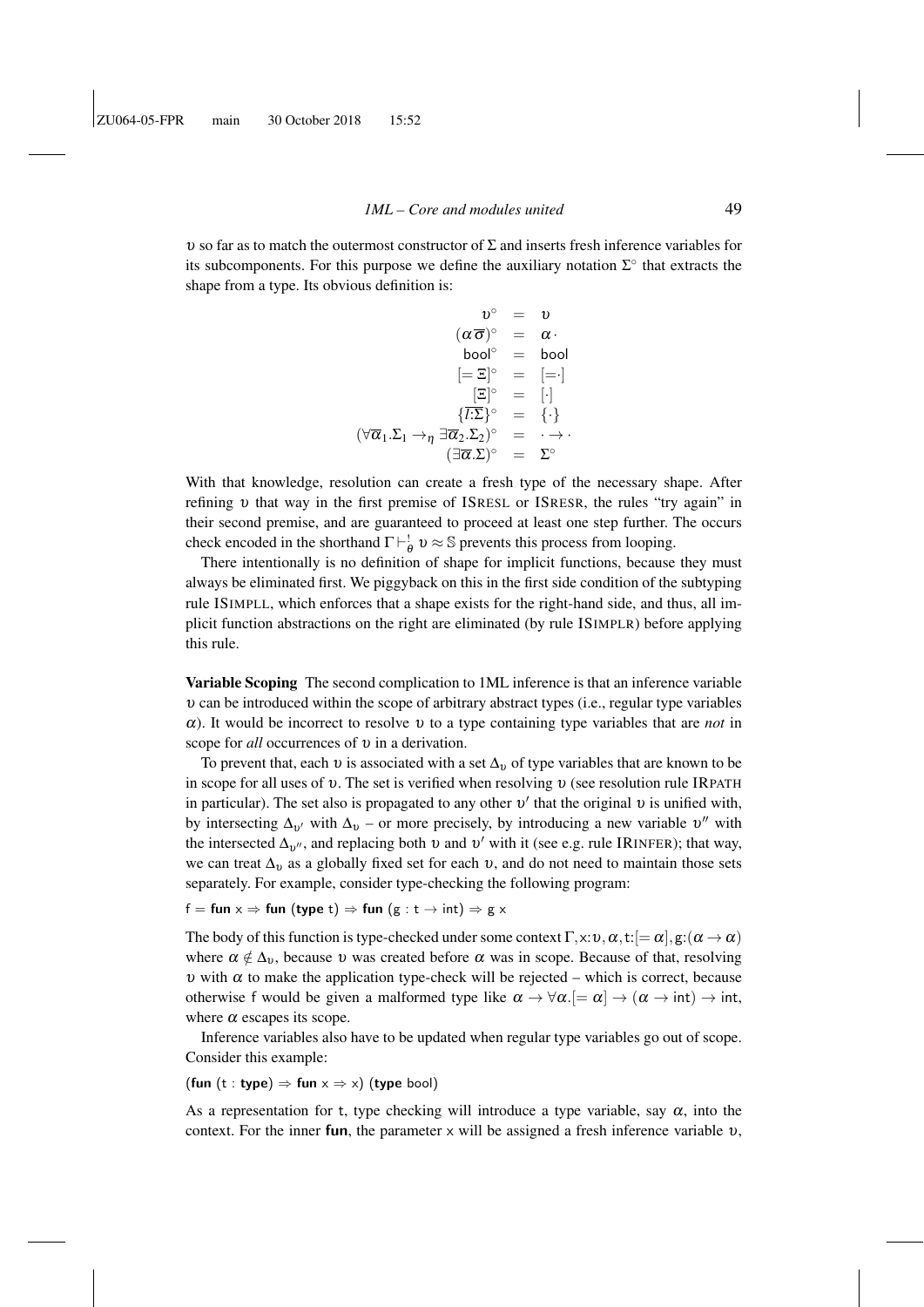with  $\alpha \in \Delta_{\nu}$ . But  $\nu$  is not resolved within the scope of  $\alpha$ . Once the typing algorithm returns from the outer function,  $\alpha$  goes out of scope, and hence can no longer be allowed to occur in any solution for  $v$  – otherwise the type of the overall expression could, e.g., be resolved to  $\alpha \to \alpha$  with no  $\alpha$  in scope. Consequently,  $\alpha$  has to be removed from  $\Delta_{\rm v}$  at this point. That is achieved by employing the following notation (note the semicolon!) in all rules that locally extend  $\Gamma$  with type variables:

$$
\Gamma; \Gamma' \theta \vdash \theta' J \quad := \quad \Gamma, \Gamma' \theta \vdash \theta'' J \land \theta' = [\overline{\upsilon}' / \overline{\upsilon}] \circ \theta''
$$
\n
$$
\text{where } \overline{\upsilon} = \text{undet}(\theta'' J) \text{ and } \overline{\upsilon}' \text{ fresh with } \overline{\Delta_{\upsilon'} = \Delta_{\upsilon} \cap \text{dom}(\Gamma)}
$$

The net effect is that all local  $\alpha$ 's in the domain of  $\Gamma'$  are stripped from all  $\Delta$ -sets of inference variable  $\bar{\upsilon}$  (renamed to  $\bar{\upsilon}'$  in the process) that remain after executing  $\Gamma, \Gamma' \vdash J$ , thereby disallowing any later resolution with types that would contain those  $\alpha$ 's. We omit  $\theta$  in this notation when it is the identity.

Unification Finally, our algorithm also includes a separate, old-fashioned unification algorithm (Figure 16). However, unification is only needed by two rules: the rule ISPATH for paths and the rule ISWRAP for the wrapped types of the impredicative extension – because those are the only rule where subtyping does not recurse into subcomponents. In their declarative formulation (Figure 12), the respective rules simply require the types on both sides of the relation to be syntactically equivalent (modulo  $\alpha\beta$ -conversion, as noted). The presence of inference variables in the algorithmic rules makes that formulation insufficient, of course, and necessitates traversing the structure of the two types to unify possible inference variables embedded in them.

This algorithm is much stricter than (mutual) subtyping: there is no quantifier elimination or substitution, all quantifiers, as well as implicit function types, must match up one-to-one. That makes this algorithm trivially decidable even for arbitrary large types.

#### *7.2 Incompleteness*

Unfortunately, there are a couple of sources of incompleteness in this algorithm:

Width Subtyping Subtyping constraints like  $v \leq {\overline{i:\sigma}}$  do not determine the shape of the record type υ: the set of its labels can still vary over all possible subsets of *l*. Consequently, the Resolution judgement in Figure 16 has no rule for structures – instead a structure type must be determined by the previous context. For example.

fun  $x \Rightarrow x$ .a

cannot be handled by the algorithm, because there are infinitely many solutions, and none is principal. The type of  $\times$  must be annotated explicitly.

This is, in fact, similar to Standard ML (Milner *et al.*, 1997), where record types cannot be inferred either, and require type annotations. However, SML implementations typically ensure that type inference is still order-independent, i.e., the information may be supplied *after* the point of use, so that the equivalent of

 $(\text{fun } x \Rightarrow x.a)$  {a = 1; b = 2}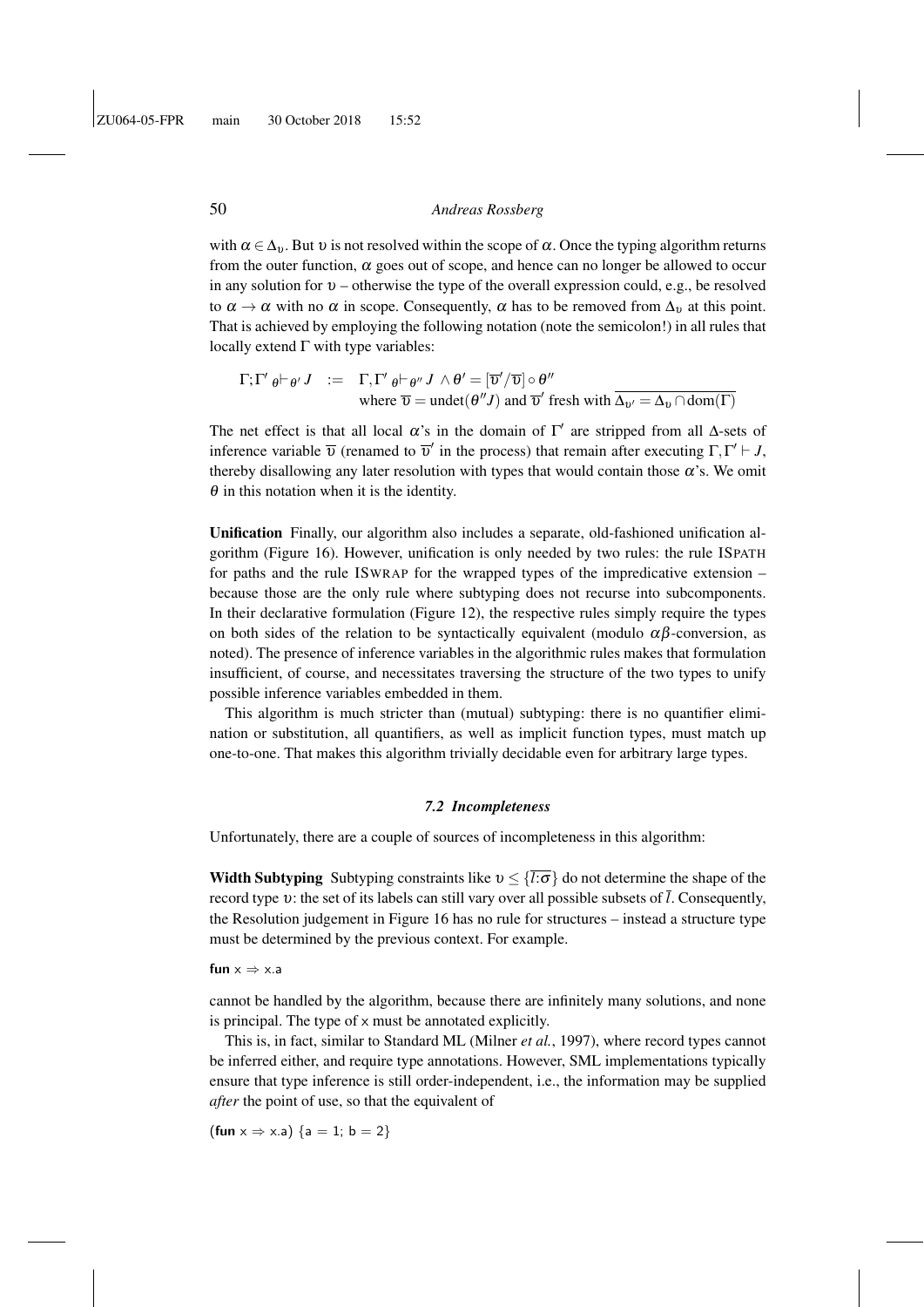still type-checks, even if that is not guaranteed by the language specification. They do so by employing a simple form of row inference internally. A similar approach would be possible for 1ML, but subtyping would still make more programs fail to type-check. For the sake of presentation, we decided to err on the side of simplicity in this article and leave out this possible improvement.

The real solution of course would be to incorporate not just row inference but *row polymorphism* (Remy, 1989; Ohori, 1995), so that width subtyping on structures can be ´ recast as universal and existential quantification over row variables. We leave investigating such an extension for future work. We only note here that it would not solve the problem completely, because of **include**: that extends the current scope with bindings that are determined by a structure type; to handle the case where the structure type is row-polymorphic we somehow would have to allow *environments* Γ to be row-polymorphic, too, or restrict include in a suitable manner.

**Type Scoping** Tracking of the sets  $\Delta_{\nu}$  is conservative: after leaving the scope of a type variable  $\alpha$ , we exclude any solution for v that would still involve  $\alpha$ , even if v only appears inside a type binder for  $\alpha$ . Consider the following example, adapted from Example (c) in Dreyer & Blume (2007):

G  $(x : int) = \{M = \{type t = int; v = x\} : > \{type t; v : t\}; f = id id\};$  $C = G 3;$  $y = C.f (C.M.v);$ 

Assume id : 'a  $\Rightarrow$  a  $\rightarrow$  a. Because id is impure, the definition of f is impure, and its type cannot be generalised; consequently, G is impure, too, and hence generative. The algorithm will infer G's type as

$$
\mathsf{int} \rightarrow_{\mathtt{I}} \exists \beta. \{ \mathsf{M} : \{\mathtt{t} : [=\beta], \mathsf{v} : \beta\}, \mathtt{f} : \mathsf{v} \rightarrow_{\mathtt{I}} \mathsf{v} \}
$$

with  $\beta \notin \Delta_{\nu}$  – because  $\beta$  goes out of scope the moment we bind it with a local quantifier, while all  $\nu$  are treated as "global". It then generalises to

 $G: \forall \alpha.\{\} \rightarrow_A \text{int} \rightarrow \exists \beta.\{M: \{\text{t}: [\alpha \beta], \text{v}: \beta\}, \text{f}: \alpha \rightarrow_\text{I} \alpha\}$ 

But it's too late: the solution  $v = \beta$ , which would make y well-typed, is already precluded. When typing C, instantiating  $\alpha$  with  $\beta$  is not possible either, because  $\beta$  can only come into scope again (by opening the existential) *after* having applied an argument for  $\alpha$  already.

Although not well-known, this very problem is already present in conventional ML, as Dreyer & Blume (2007) pointed out: all existing type inference implementations for ML are incomplete, because combinations of functors and the value restriction (like above) do not have principal types. Interestingly, a variation of the solution suggested by Dreyer & Blume – implicitly generalising the types of functors – is implied by the 1ML typing rules: since functors are just functions, their types can already be generalised (as for G above). However, generalisation happens outside the abstraction, which is more rigid than what they propose (but which is not expressible in System  $F_{\omega}$ ). Consequently, 1ML can type some examples from their paper – such as Example (b):

 $F(t : type) = {f = id id};$  $A = F$  int;  $B = F$  bool;  $x = A.f 10; y = B.f'' dude'';$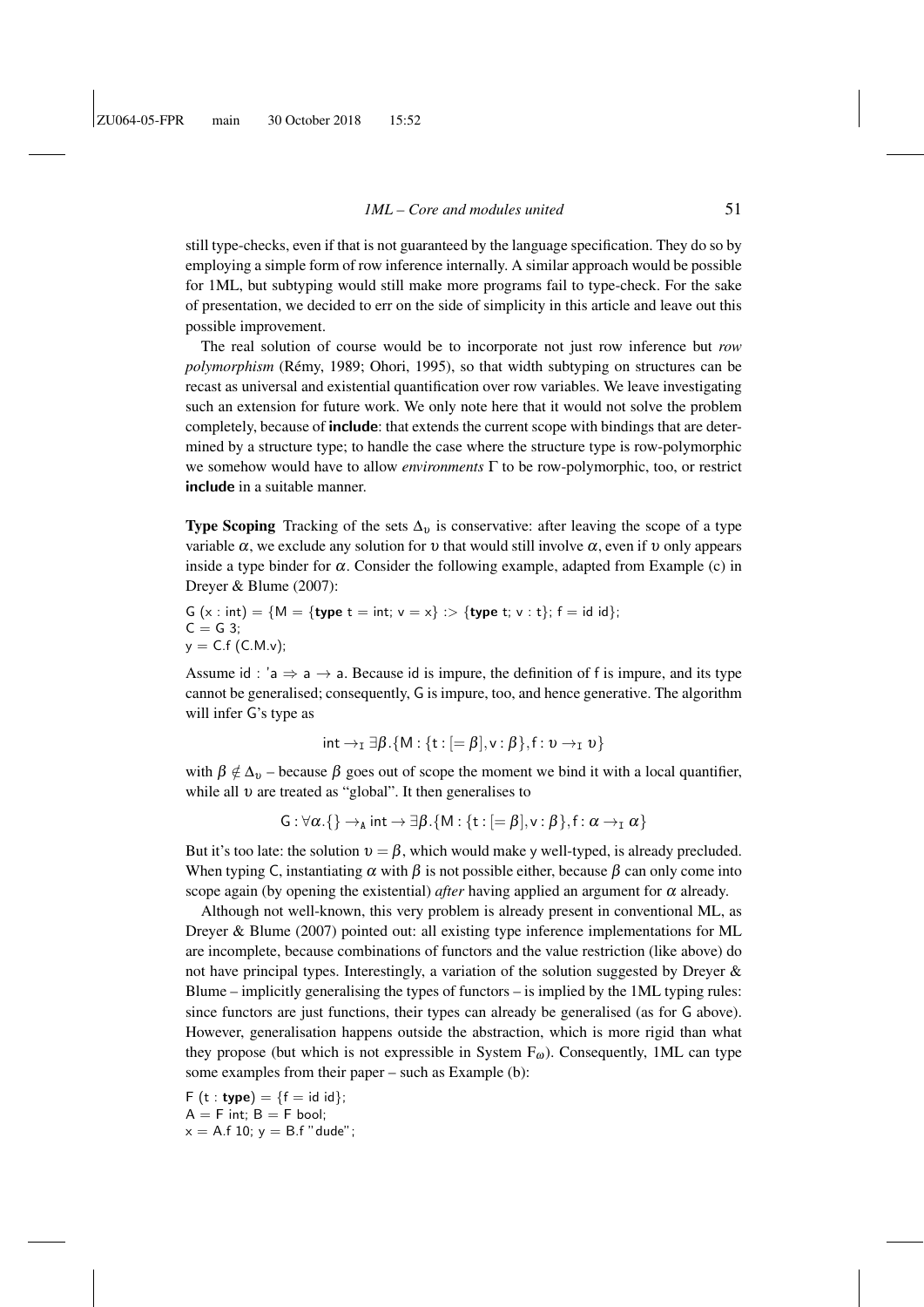This works because F is polymorphic in 1ML (with type  $\forall \alpha$ .  $\{\} \rightarrow_A \forall \beta$ .  $[=\beta] \rightarrow_P \{f : \alpha \rightarrow_I \}$  $\alpha$ }). But it is not enough to handle other examples, like G above.

In other words, our algorithm can infer the types of some programs that regular ML inference unexpectedly can't handle. At the same time, the liberal mixture of modules and core programming in 1ML introduces more of these cases, and some remain incomplete.

Purity Annotations Due to effect subtyping, a function type as an upper bound does not determine the purity of a smaller type. Technically, that does not affect completeness, because we defined small types to include only impure functions: the resolution rule IRFUN can always pick I. But arguably, that is cheating a little by side-stepping the issue. In particular, it makes an extension of the notion of (im)purity to other effects, as suggested in Section 2, somewhat inconvenient, because pure function types could not be inferred in parameter positions.

Again, the solution would be more polymorphism, in this case a simple form of effect polymorphism (Talpin & Jouvelot, 1992): if effects could be quantified over, they could also be inferred in a complete manner. We explored this solution in a separate paper that extends 1ML with effect polymorphism (Rossberg, 2016), which – interestingly – induces a novel notion of *generativity polymorphism* for functors.

Despite these limitiations, we found 1ML inference quite usable. In practice, MLs have long given up on complete type inference: various limitations exist in both SML and OCaml (and the extended language family including Haskell), necessitating type annotations or declarations. In our limited experience with a prototype, 1ML is not substantially worse, at least not when used in the same manner as traditional ML.

In fact, we conjecture that any portable<sup>17</sup> SML program in the fragment of the language covered by 1ML – i.e., ignoring features such as references, exceptions, or the likes, but including both modules and Damas/Milner polymorphism – can be directly transliterated into valid 1ML without adding a single type annotation.

# *7.3 Correctness*

Algorithmic Soundness The inference algorithm may not be complete, but at least it is sound. That is, we can show the following result:

*Theorem 7.1* (*Soundness of 1ML Inference*) Let  $\overline{v}$ ,  $\Gamma$  be a well-formed  $F_{\omega}$  environment.

- 1. If  $\Gamma \vdash_{\theta} T/D \leadsto \Xi$ , then  $\overline{\upsilon}', \theta \Gamma \vdash T/D \leadsto \theta \Xi$  for some  $\overline{\upsilon}'$ .
- 2. If  $\Gamma \vdash_{\theta} E/B :_{\eta} \Xi \leadsto e$ , then  $\overline{\upsilon}', \theta \Gamma \vdash E/B :_{\eta} \theta \Xi \leadsto \theta e$  for some  $\overline{\upsilon}'$ .
- 3. If  $\Gamma \vdash_{\theta} \Xi' \leq_{\overline{\pi}} \Xi \leadsto \delta$ ; *f* and  $\overline{\upsilon}, \Gamma \vdash \Xi' : \Omega$  and  $\overline{\upsilon}, \Gamma, \overline{\alpha} \vdash \Xi : \Omega$ , then  $\overline{\upsilon}', \theta \Gamma \vdash \theta \Xi' \leq_{\overline{\pi}}$  $\theta \Xi \leadsto \theta \delta; \theta f$  for some  $\overline{\upsilon}'$ .

 $17$  That is, not depending on more liberal type inference than strictly required by the language definition (Milner *et al.*, 1997). Unfortunately, that is a somewhat fuzzy notion, because the incompleteness of SML type inference is not handled in any precise manner in the standard, see Rossberg (1999a).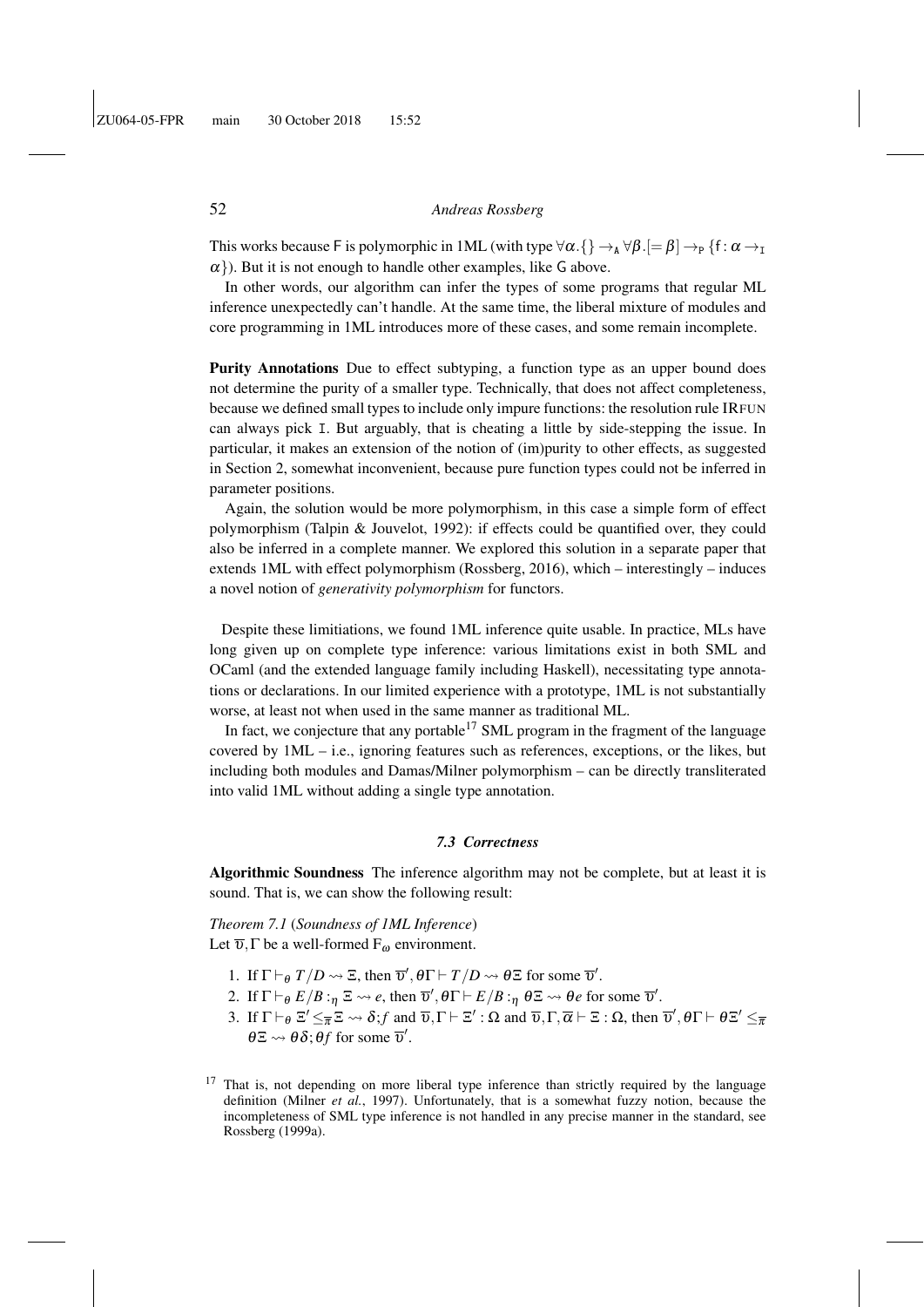In order to prove this result, we need to refine the statement a little bit. In particular, instead of just bundling together  $\overline{v}$ , Γ as an environment, we want to construct an environment that respects the scoping constraints on the free inference variables  $\overline{\nu}$  relative to the regular type variables in their ∆-sets.

To that end, we define a little auxiliary judgement  $\overline{\upsilon} \vdash \Gamma \leadsto \Gamma'$  that intersperses  $\Gamma$  with  $\overline{\upsilon}$ such that for each  $v$  the type variables  $\Delta_v$  are in scope:

$$
\begin{aligned}\n\frac{\nu \in \overline{\upsilon} \qquad \overline{\upsilon} - \upsilon \vdash \Gamma \leadsto \Gamma'}{\overline{\upsilon} \vdash \Gamma \leadsto \Gamma', \upsilon} \\
\frac{\nu \in \overline{\upsilon} \qquad \overline{\upsilon} \vdash \Gamma \leadsto \Gamma', \upsilon}{\overline{\upsilon} \vdash \Gamma \leadsto \Gamma', \upsilon} \\
\frac{\overline{\upsilon} \vdash \Gamma \leadsto \Gamma'}{\overline{\upsilon} \vdash \Gamma, \alpha \leadsto \Gamma', \alpha} \qquad\n\frac{\overline{\upsilon} \vdash \Gamma \leadsto \Gamma' \qquad \Gamma' \vdash \Sigma : \Omega}{\overline{\upsilon} \vdash \Gamma, X : \Sigma \leadsto \Gamma', X : \Sigma}\n\end{aligned}
$$

This assumes that dom(Γ)  $\emptyset$   $\overline{v}$  initially. Γ' is an extension of Γ that includes bindings for  $\overline{v}$ , treated as ordinary type variables, and placed such that they adhere to the scoping constraints encoded in  $\Delta$ . Note that this is a relation: there may be many possible  $\Gamma'$  for a given pair of  $\Gamma$  and  $\overline{\nu}$  (although they are all equivalent in the sense that they all admit the same set of  $F_{\omega}$  typing judgments).

With that, for any  $F_{\omega}$  or 1ML typing judgement *J*, we define

$$
\overline{\upsilon}; \Gamma \vdash J \quad :\Leftrightarrow \quad \overline{\upsilon} \vdash \Gamma \leadsto \Gamma' \wedge \Gamma' \vdash J \text{ (for some } \Gamma')
$$

Furthermore, define well-formedness of resolution substitutions:

$$
\begin{aligned} \overline{\upsilon}';\Gamma'\vdash \theta:\overline{\upsilon};\Gamma&:\Leftrightarrow\ \overline{\upsilon}\vdash \Gamma\leadsto \Gamma''\wedge \overline{\upsilon}';\Gamma'\vdash \theta:\Gamma''\wedge\\ &\theta\ \text{small}\wedge \text{dom}(\theta)\not\cap \overline{\upsilon}'\wedge\\ &\forall \upsilon\in \overline{\upsilon},\forall \upsilon''\in \text{undet}(\theta\upsilon),\Delta_{\upsilon''}\subseteq \Delta_{\upsilon} \end{aligned}
$$

Well-typed substitutions can be composed:

*Lemma 7.2* (*Composition of Substitutions*) If  $\overline{\upsilon}';\Gamma'\vdash\theta:\overline{\upsilon};\Gamma$  and  $\overline{\upsilon}'';\Gamma''\vdash\theta':\overline{\upsilon}';\Gamma'$  and  $\text{dom}(\theta)\not\cap\overline{\upsilon}''$ , then  $\overline{\upsilon}'';\Gamma''\vdash\theta'\circ\theta:\overline{\upsilon};\Gamma$ .

The refined soundness theorem in its full glory is then stated as follows:

*Theorem 7.3* (*Soundness of 1ML Inference Refined*) Let dom(Γ)  $\emptyset$   $\overline{v}$  and  $\overline{v}$   $\vdash \Gamma \leadsto \Gamma'$ . Let *J* range over the 1ML inference judgements.

- 1.  $\Gamma' \vdash \Box$  and  $\overline{\upsilon} \subseteq \text{dom}(\Gamma').$
- 2. If  $\theta \Gamma \vdash_{\theta'} \theta J$ , then  $\theta \Gamma \vdash_{\theta'} \theta J$ .
- 3. If  $\Gamma \vdash_{\theta} J$ , then  $\overline{\upsilon}'$ ;  $\theta \Gamma \vdash \theta : \overline{\upsilon}$ ;  $\Gamma$  with  $\overline{\upsilon}' \overline{\upsilon}$  fresh.
- 4. If  $\Gamma_{\theta} \vdash_{\theta'} J$  and  $\overline{\upsilon}'$ ;  $\theta \Gamma \vdash \theta : \overline{\upsilon}; \Gamma$ , then  $\overline{\upsilon}''$ ;  $\theta' \Gamma \vdash \theta' : \overline{\upsilon}; \Gamma$  with  $\overline{\upsilon}'' \overline{\upsilon}' \overline{\upsilon}$  fresh.
- 5. If  $\Gamma_1$ ;  $\Gamma_2$   $\theta \vdash \theta'$  *J* and  $\overline{\upsilon}'$ ;  $\theta \Gamma \vdash \theta : \overline{\upsilon}$ ;  $\Gamma$  with  $\Gamma = \Gamma_1, \Gamma_2$ , then  $\overline{\upsilon}'$ ;  $\theta'\Gamma \vdash \theta' : \overline{\upsilon}$ ;  $\Gamma$  with  $\overline{\upsilon}'' - \overline{\upsilon}' - \overline{\upsilon}$  fresh and  $\Delta_{\overline{\upsilon}''} \subseteq \text{dom}(\Gamma_1)$ .
- 6. If  $\Gamma \vdash_{\theta} T/D \rightsquigarrow \Xi$ , then  $\overline{\upsilon}'$ ;  $\theta \Gamma \vdash T/D \rightsquigarrow \theta \Xi$ .
- 7. If  $\Gamma \vdash_{\theta} E/B :_{\eta} \Xi$ , then  $\overline{\upsilon}'$ ;  $\theta \Gamma \vdash E/B :_{\eta} \theta \Xi \leadsto \theta e$ .
- 8. If  $\Gamma \vdash_{\theta} \Xi \leq_{\overline{\pi}} \Xi' \leadsto \delta$ , and  $\overline{\upsilon}; \Gamma \vdash \Xi : \Omega$  and  $\overline{\upsilon}; \Gamma \vdash \Xi' : \Omega$ , then  $\overline{\upsilon}'$ ;  $\theta \Gamma \vdash \theta \Xi \leq_{\overline{\pi}} \theta \Xi' \leadsto \theta \delta$ ;  $\theta f$ .
- 9. If  $\Gamma \vdash^{\forall}_{\theta} E :_{\eta} \Xi$ , then  $\overline{\upsilon}'$ ;  $\theta \Gamma \vdash E :_{\eta} \theta \Xi \leadsto \theta e$ .
- 10. If  $\Gamma \vdash_{\theta}^{\S}$  $\frac{\tilde{S}}{\theta} E :_{\eta} \Xi$ , then  $\overline{\upsilon}'$ ;  $\theta \Gamma \vdash E :_{\eta} \theta \Xi \leadsto \theta e$  and  $\Xi^{\circ} = \mathbb{S}$ .
- 11. If  $\Gamma \vdash_{\theta} v \approx \mathbb{S}$ , then  $(\theta v)^{\circ} = \mathbb{S}$ .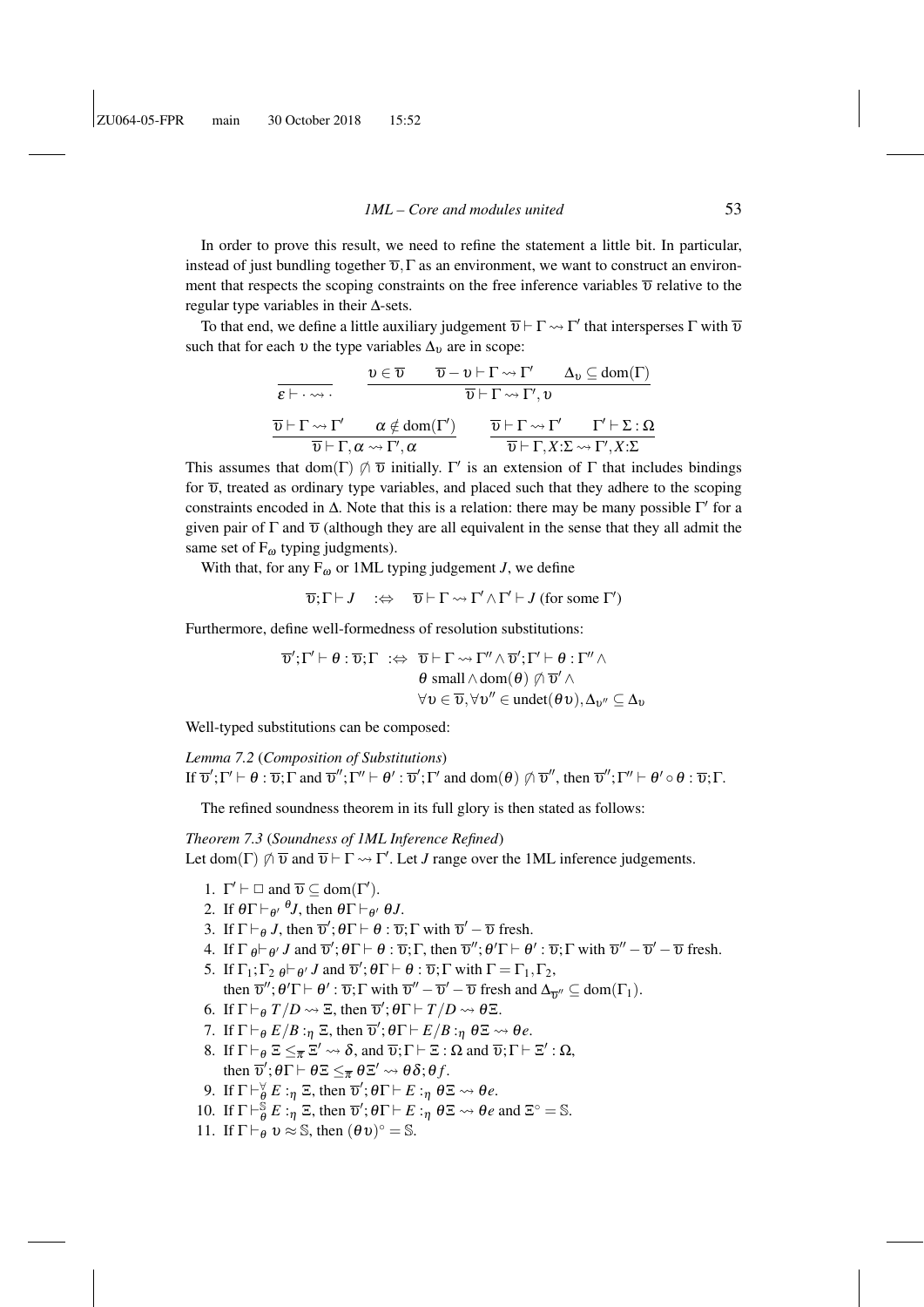12. If  $\Gamma \vdash_{\theta} \Xi = \Xi'$ , and  $\overline{\upsilon}; \Gamma \vdash \Xi : \Omega$  and  $\overline{\upsilon}; \Gamma \vdash \Xi' : \Omega$ , then  $\theta \Xi = \theta \Xi'$ .

The proof of the first part is by induction on the derivation of  $\overline{\mathbf{v}} \vdash \Gamma \leadsto \Gamma'$ , for the others by simultaneous induction on the (first) derivation.

Termination We can also show that – despite its incompleteness – the inference algorithm at least does not go astray by diverging:

# *Theorem 7.4* (*Termination of 1ML Inference*) All 1ML type inference judgements terminate.

As for the 1MLex typing rules, termination is obvious for most the 1ML inference judgements: the main ones are inductive on the syntactic structure of the language; for the auxiliary Unification judgement, termination can be proved in the usual manner, Instantiation is inductive on the right-hand side type, and Resolution is not even recursive. Again, only subtyping remains as the problem child.

We can prove its termination by extending the proof from Section 4.3. First, we trivially extend the weight function to handle inference variables:

$$
Q[\hspace{-1.5pt}[ v]\hspace{-1.5pt}] = 0 \hspace{1cm} S[\hspace{-1.5pt}[ v]\hspace{-1.5pt}] = 1
$$

The Weight Reduction lemma still holds for  $\delta$ -substitutions on type variables, but we can formulate it analogously for  $\theta$ -substitutions on inference variables, which are always small as well:

*Lemma 7.5* (*Weight Reduction under Small Resolution*)

- 1.  $Q[\theta \Xi] = Q[\Xi]$ .
- 2.  $W[\![\theta \Xi]\!] < W[\![\Xi]\!] + \langle 1,0 \rangle.$
- 3.  $W[\theta \Xi] \leq W[\Xi] + \langle |dom(\theta)|,0 \rangle.$

The following key lemma postulates that a subtyping derivation either resolves more inference variables than it introduces, or the number of excess variables (which will come from rule ISIMPLL) is bounded by the number of quantifiers in the types involved.

# *Lemma 7.6* (*Resolution Progress in Subtyping Inference*)

Let  $\Gamma \vdash_{\theta} J$  an inference derivation and *Y* the set of fresh inference variables it generates.

- 1. If *J* is  $\mathbb{E}' = \mathbb{E}$ , then either  $|Y| = |\theta| = 0$  or  $|Y| < |\theta|$ .
- 2. If *J* is  $\mathbb{E}' \leq_{\overline{\pi}} \mathbb{E} \rightsquigarrow \delta$ ; *f*, then either  $|Y| = |\theta| = 0$  or  $|Y| < |\theta|$  or  $|Y| |\theta| \leq Q[\mathbb{E}'] +$  $Q[\mathbb{E}]$ . Furthermore, if  $\Xi \neq \Xi'$  and either  $\Xi = \nu$  or  $\Xi' = \nu$ , then  $\nu \in \text{dom}(\theta)$ . Else if  $\Xi = \nu \neq \Xi' = \nu'$ , then  $|\{v, v'\} \cap \text{dom}(\theta)| = 1$ .

With this, the termination proof can proceed similarly to before, except that we have to take  $\theta$  into account.

*Lemma 7.7* (*Termination of Subtyping Inference*) Let  $\overline{\upsilon} \vdash \Gamma \leadsto \Gamma'$  and  $\Gamma' \vdash \Xi' : \Omega$  and  $\Gamma', \overline{\alpha} \vdash \Xi : \Omega$  and  $\overline{\pi} = \overline{\alpha \ \overline{\alpha'}}$ . Then  $\Gamma \vdash_{\theta} \Xi' \leq_{\overline{\pi}} \Xi \leadsto \delta; j$ terminates.

The proof is again by case analysis on the algorithm, mostly as before, but this time using the weight  $W[\mathbb{E}'] + W[\mathbb{E}] + \langle |\overline{\pi}| + |\overline{\nu}'|, 0 \rangle$ , with  $\overline{\nu}' = \text{undet}(\Xi') \cup \text{undet}(\Xi)$ . In each rule,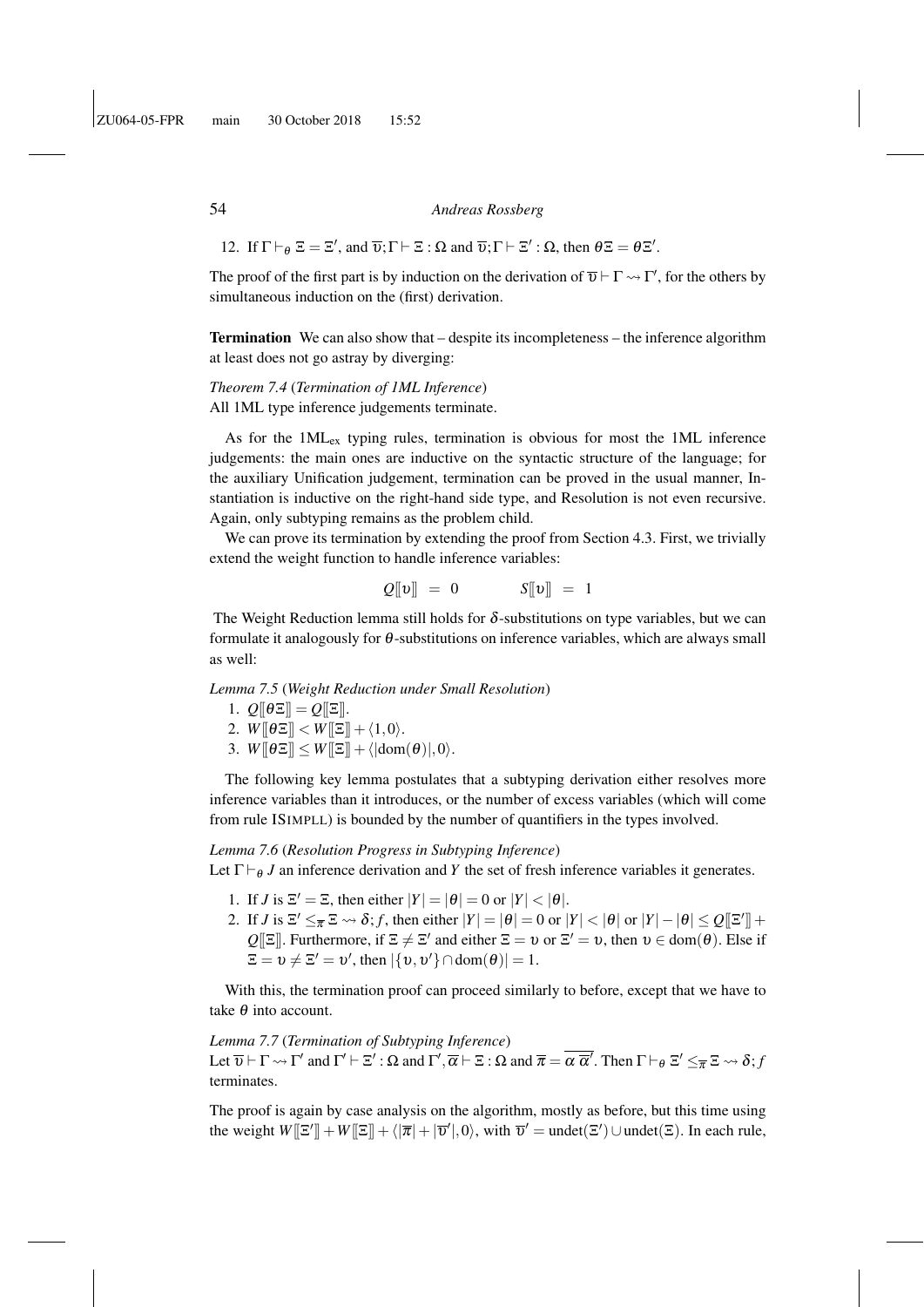this weight gets smaller for all premises. The only exceptions are the rules ISRESL and ISRESR, which invoke the Resolution judgment that may introduce additional temporary inference variables. That locally increases the weight of the judgement, but we can show by a simple case analysis of the  $\Sigma$  in these rules that the temporary variables are resolved immediately and weight will decrease again in the recursive invocation of the subtyping judgement.

#### 8 Related Work

Packaged Modules The first concrete proposal for extending ML with packaged modules was by Russo (2000), and is implemented in Moscow ML. Later work on type systems for modules routinely included them (Dreyer *et al.*, 2003; Dreyer, 2005; Rossberg & Dreyer, 2013; Rossberg *et al.*, 2014), and variations have been implemented in other ML dialects, such as Alice ML (Rossberg, 2006) and OCaml (Garrigue & Frisch, 2010).

To avoid soundness issues in the combination with applicative functors, Russo's original proposal conservatively allowed unpacking a module only local to core-level expressions, but this restriction has been lifted in later systems, which forbid only the occurrence of unpacking inside applicative functors.

First-Class Modules The first to unify ML's stratified type system into one language was Harper & Mitchell's XML calculus (Harper & Mitchell, 1993). It is a dependent type theory modeling modules as terms of Martin-Löf-style  $\Sigma$  and  $\Pi$  types, closely following MacQueen's original ideas (MacQueen, 1986). The system enforces predicativity through the introduction of two universes  $U_1$  and  $U_2$ , which correspond directly to our notion of small and large type. XML allows both  $U_1 : U_2$  and  $U_1 \subseteq U_2$ , which is similar in 1ML. However, XML lacks any account of either sealing or translucency, which makes it fall short as a foundation for contemporary ML modules.

That gap was closed by Harper & Lillibridge's calculus of *translucent sums* (Harper & Lillibridge, 1994; Lillibridge, 1997), which also was a dependently typed language of first-class modules. Its main novelty were records with both opaque and transparent type components, directly modeling ML structures. However, unlike XML, the calculus is impredicative, which renders it undecidable.

Translucent sums were later deconstructed into the notion of *singleton types* (Stone & Harper, 2006); they formed the foundation of Dreyer et al.'s type theory for higher-order modules (Dreyer *et al.*, 2003). However, to avoid undecidability, this system went back to second-class modules (though it provides packaged modules).

One central concern in dependently typed theories is *phase separation*: to enable compiletime checking without requiring core-level computation, such theories must be sufficiently restricted. For example, Harper *et al.* (1990) investigate phase separation for the XML calculus. The beauty of the F-ing approach underlying 1ML is that it enforces phase separation by construction, since it avoids dependent types altogether.

There are previous accounts of ML with modules that involve a limited kind of unification between core and module language by modelling core-level polymorphic functions as functors (Harper & Stone, 2000; Dreyer *et al.*, 2007). Furthermore, the latter work on modular type classes also introduces a notion of functors with implicit arguments.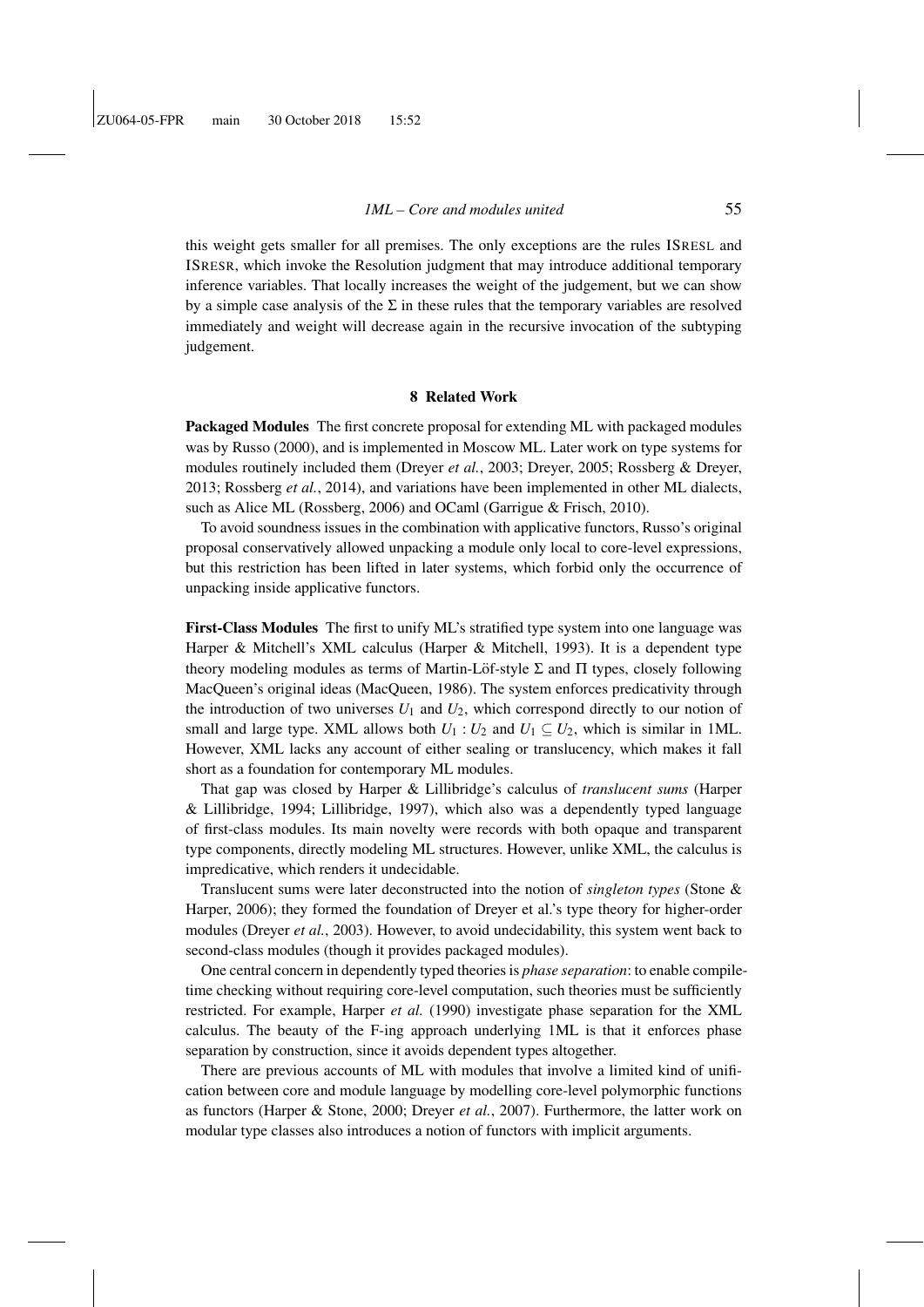Shields & Peyton Jones (Shields & Peyton Jones, 2002) proposed first-class modules for Haskell. However, these do not provide modular compositionality in the sense discussed in Section 5.3, because they cannot contain type components (only module *types* can), there is no sealing, and type abstraction is manual through raw existential types.

Applicative Functors Leroy proposed applicative semantics for functors (Leroy, 1995), as implemented in OCaml. Russo later combined both generative and applicative functors in one language (Russo, 2003) and implemented them in Moscow ML; others followed (Shao, 1999; Dreyer *et al.*, 2003; Dreyer, 2005; Rossberg *et al.*, 2014).

A system like Leroy's, where *all* functors are applicative, would be incompatible with first-class modules even in a pure language, because the application in type paths like F(A).t needs to be phase-separable to enable type checking, but not all functions are. Russo's system has similar problems, because it allows converting all generative functors into applicative ones. Like Dreyer (Dreyer, 2005) or F-ing modules (Rossberg *et al.*, 2014), 1ML hence combines applicative (pure) and generative (impure) functors such that applicative semantics is only allowed for functors whose body is both pure *and* separable.

In F-ing modules, applicativity is even inferred from purity, and sealing itself not considered impure. The Technical Appendix of the conference version of this article (Rossberg, 2015) sketches a similar extension to 1ML.

In the basic language introduced in the present article, an applicative functor can only be created by sealing a fully transparent functor with pure function type, very much like in Shao's system (Shao, 1999).

Type Inference There has been little work that has considered type inference for modules. Russo examined the interplay between core-level inference and modules (Russo, 2003), elegantly dealing with variable scoping via unification under a mixed prefix (which might also form a more elegant basis for 1ML inference than our ∆-sets do).

Dreyer & Blume (2007) investigated how functors interfere with the value restriction. They show that – contrary to popular belief – Damas/Milner type inference (Damas  $\&$ Milner, 1982) with a value restriction (Wright, 1995), as employed in core ML, is no longer complete when combined with ML-style functors. They propose a way to fix this problem by allowing functors to become (implicitly) polymorphic as well. However, their solution requires a *destination-passing style* semantics for type abstraction – inspired by work on recursive modules (Dreyer, 2007) – that is well beyond the realms of what System  $F_{\omega}$  can express. Consequently, although 1ML can implicitly generalise functors as well and thus is able to handle some of the examples from Dreyer  $\&$  Blume's paper, it cannot deal with the more interesting ones.

At the same time, there have been ambitious extensions of ML-style type inference with higher-rank or impredicative types (Garrigue & Rémy, 1999; Le Botlan & Rémy, 2003; Vytiniotis *et al.*, 2008; Russo & Vytiniotis, 2009). Unlike those systems, 1ML never tries to infer a polymorphic type annotation: all guessed types are monomorphic; polymorphic parameters always require annotations. The impredicative extension from Section 5.1 is similar to Garrigue & Rémy's semi-explicit polymorphism (Garrigue & Rémy, 1999), but also allows unboxed polytypes.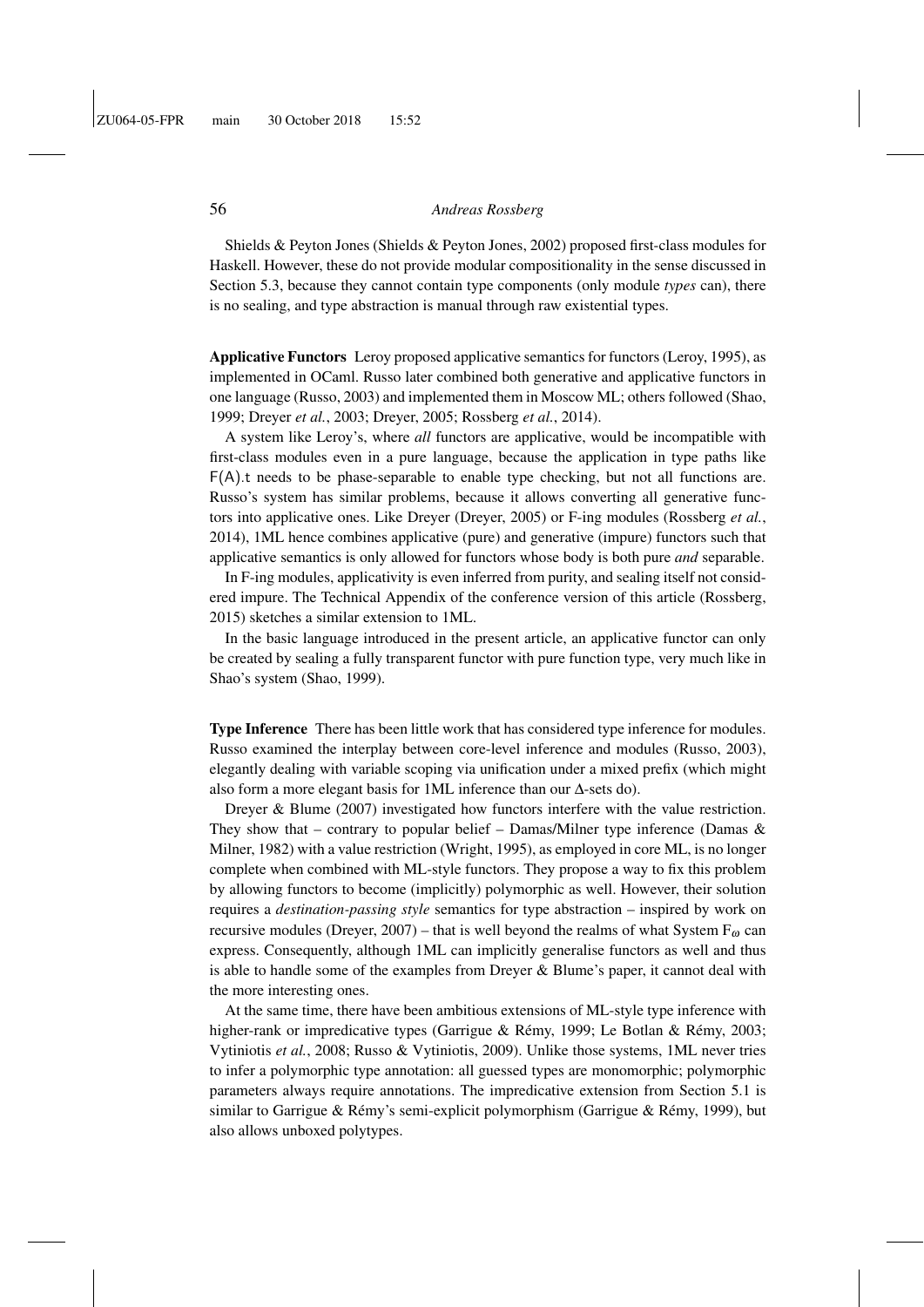On the other hand, 1ML allows bundling types and terms together into structures. While it is necessary to explicitly annotate terms that contain types, associated type *quantifiers* (both universal and existential) and their actual introduction and elimination always remain implicit and are effectively inferred as part of the elaboration process.

#### 9 Conclusion and Future Work

1ML is a coherent, unified redesign of ML in a single language that subsumes both the ML core and the ML module language. It is no more and no less powerful than System  $F_{\omega}$  (the higher-order polymorphic lambda calculus), but unlike the latter, supports type inference and modular composition. At the same time, modelling 1ML's type structure in terms of mere System F<sup>ω</sup> types trivially establishes *phase separation* between type checking and execution, a property that requires extra effort in approaches based on dependently typed calculi (Harper *et al.*, 1990).

But 1ML, as shown here, is but a first step. There are many possible improvements and extensions that are worth investigating.

Mechanisation Elaboration of 1ML<sub>ex</sub> is fairly straightforward and merely a small modification to F-ing modules, which has been mechanised in Coq (Rossberg *et al.*, 2014). It should be relatively easy to extend this work to 1ML. The full language and its type inference is far more intricate, however. While we have done the essential parts of the proofs on paper, their details are tedious enough to be almost guaranteed to be wrong. It would be very valuable to mechanise this part of the formalisation and machine-verify the stated properties.

Implementation We have implemented a simple prototype interpreter for 1ML (mpisws.org/ $\text{``rossberg/1ml/)}$  that allows running smallish examples. But it would be great to gather more experience with a "real" implementation, especially regarding the viability and user-friendliness of 1ML type inference.

Usability Pragmatics While 1ML achieves a nice unification of core and module language, it isn't necessarily clear whether this is the most desirable design in practice. A clearer syntactic separation of module-level features might be a valuable aid to programmers. It might also help to tame more obscure cases of subtyping and type inference semantics and avoid confusing the programmer with the full generality of the system in all places.

Applicative Functors To keep the present paper simple, it adopts a rather basic notion of applicative functor. It is not hard to extend it to *pure sealing* in the style of F-ing modules – as mentioned earlier, a sketch can be found in the Technical Appendix of the conference version of this article (Rossberg, 2015). A greater challenge would be to go a step further and make it properly *abstraction-safe*, by tracking value identities as described in Section 8 of Rossberg *et al.* (2014). This is because the omni-present quantification over *value paths* in that extension likely interferes badly with the small type restriction in 1ML.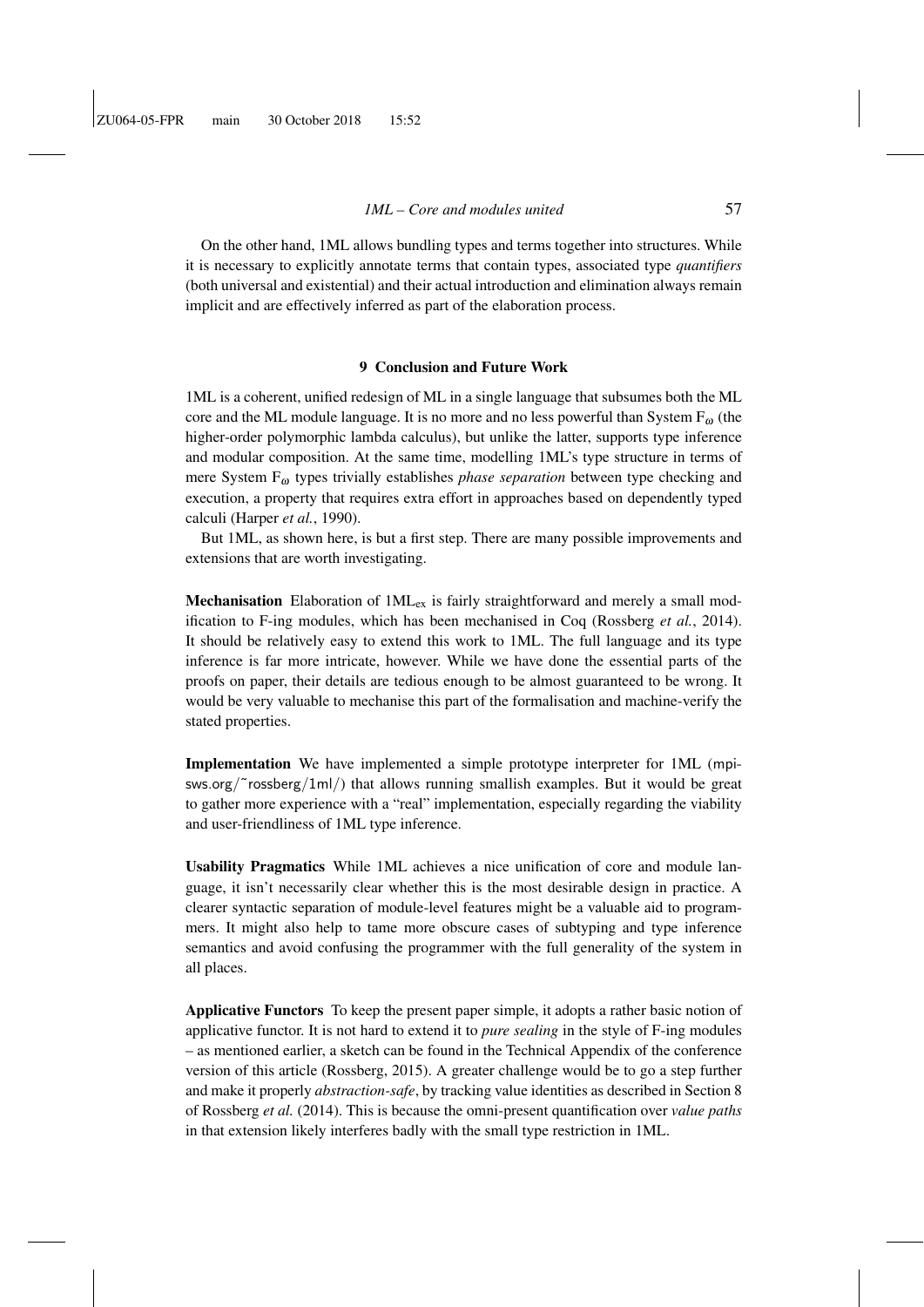Implicits The domain of implicit functions in 1ML is limited to type type. Allowing richer types would be a natural extension, and might provide functionality like Haskellstyle *type classes* (Wadler & Blott, 1989; Dreyer *et al.*, 2007) or Coq-style *canonical structures* (Mahboubi & Tassi, 2013). In particular, generalised implicit functions could be a semantic foundation for modular implicits (White *et al.*, 2014).

Type Inference Despite the ability to express first-class and higher-order polymorphism, inference in 1ML is rather simple. Perhaps it is possible to combine 1ML with some of the more advanced approaches to inference described in literature, some of which we mentioned in Section 8. However, it is non-obvious how well these methods will interact with the implicit quantifier pushing in 1ML's elaboration.

Row Polymorphism Replacing subtyping with a more potent form of polymorphism might increase expressiveness and lead to better inference: in particular, *row polymorphism* (Rémy, 1989; Ohori, 1995) could express width subtyping without compromising completeness of inference. The main issue with such an extension probably is its effect on the small/large type universe distinction, since many current uses of subtyping on small types will require large types once they involve quantification over row variables.

Effect Polymorphism Similarly, the utility of 1MLs effect system and its pure function types could be greatly increased if higher-order functions could vary their effect by employing *effect polymorphism* (Talpin & Jouvelot, 1992). We have recently explored this direction in a separate paper (Rossberg, 2016). Its most interesting implication is that it enables "functors" to be polymorphic over their generativity, i.e., whether they behave applicatively or generatively. Incidentally, this ability finally allows expressing the motivating examples of MacQueen's "truly higher-order modules" (MacQueen & Tofte, 1994; Kuan & MacQueen, 2009), which previously have eluded a nice type-theoretic explanation, and were not supported by any other module type system.

Recursive Modules Recursive modules would add a whole new dimension of expressiveness – and complexity! – to 1ML. With MixML (Rossberg & Dreyer, 2013) we gave a fully general design for recursive modules, elaborating into an extension of System F. It would be interesting (but complicated) to redo it 1ML-style, in order to achieve a more uniform treatment of recursion than 1ML has. The result of such a cross-breed would presumably share some similarities with Scala (Odersky  $\&$  Zenger, 2005), but with a more expressive semantics for type equivalences.

Dependent Types Finally, 1ML goes to great lengths to push the boundaries of nondependent typing. It's a legitimate question to ask, what for? Why not go fully dependent? Well, even then sealing necessitates some equivalent of weak sums (a.k.a. existential types). Incorporating them, along with the quantifier pushing of our elaboration, into a dependent type system poses a thrilling challenge.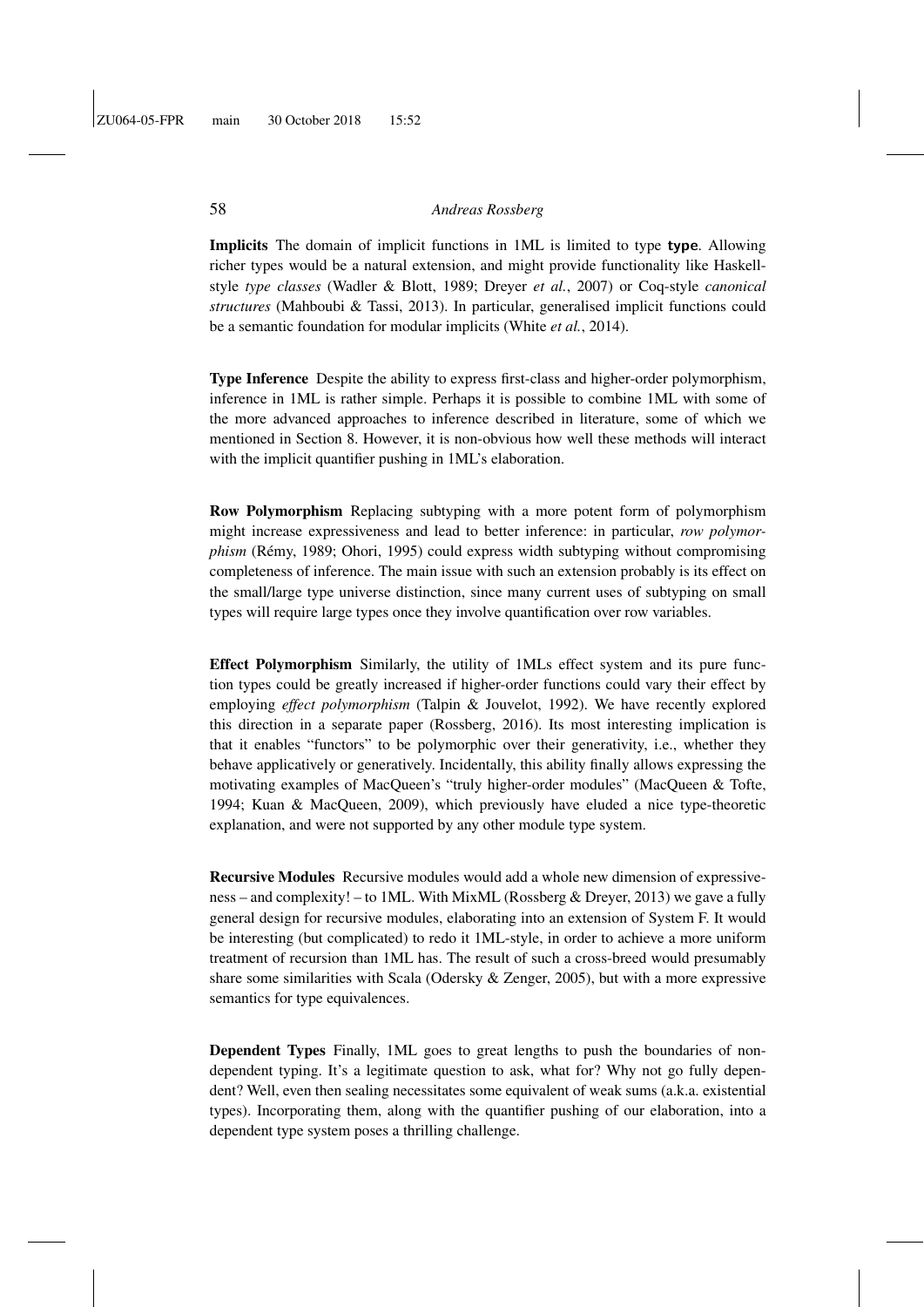#### References

- Barendregt, Henk. (1992). Lambda calculi with types. *Chap. 2, pages 117–309 of:* Abramsky, Samson, Gabbay, Dov, & Maibaum, T.S.E. (eds), *Handbook of logic in computer science*, vol. 2. Oxford University Press.
- Biswas, Sandip K. (1995). Higher-order functors with transparent signatures. *ACM SIGPLAN-SIGACT Symposium on Principles of Programming Languages (POPL)*.
- Damas, Luis, & Milner, Robin. (1982). Principal type-schemes for functional programs. *ACM SIGPLAN-SIGACT Symposium on Principles of Programming Languages (POPL)*.
- Dreyer, Derek. (2005). *Understanding and Evolving the ML Module System*. Ph.D. thesis, Carnegie Mellon University.
- Dreyer, Derek. (2007). Recursive type generativity. *Journal of Functional Programming (JFP)*, 17(4&5), 433–471.
- Dreyer, Derek, & Blume, Matthias. (2007). Principal type schemes for modular programs. *European Symposium on Programming (ESOP)*.
- Dreyer, Derek, Crary, Karl, & Harper, Robert. (2003). A type system for higher-order modules. *ACM SIGPLAN-SIGACT Symposium on Principles of Programming Languages (POPL)*.
- Dreyer, Derek, Harper, Robert, & Chakravarty, Manuel. (2007). Modular type classes. *ACM SIGPLAN-SIGACT Symposium on Principles of Programming Languages (POPL)*.
- Garrigue, Jacques, & Frisch, Alain. (2010). First-class modules and composable signatures in Objective Caml 3.12. *ACM SIGPLAN Workshop on ML*.
- Garrigue, Jacques, & Remy, Didier. (1999). Semi-explicit first-class polymorphism for ML. ´ *Information and computation*, 155(1-2).
- Harper, Robert, & Lillibridge, Mark. (1994). A type-theoretic approach to higher-order modules with sharing. *ACM SIGPLAN-SIGACT Symposium on Principles of Programming Languages (POPL)*.
- Harper, Robert, & Mitchell, John C. (1993). On the type structure of Standard ML. *ACM Transactions on Programming Languages and Systems (TOPLAS)*, 15(2), 211–252.
- Harper, Robert, & Pierce, Benjamin C. (2005). Design considerations for ML-style module systems. *Chap. 8 of:* Pierce, Benjamin C. (ed), *Advanced Topics in Types and Programming Languages*. MIT Press.
- Harper, Robert, & Stone, Chris. (2000). A type-theoretic interpretation of Standard ML. *Proof, Language, and Interaction: Essays in Honor of Robin Milner*. MIT Press.
- Harper, Robert, Mitchell, John C., & Moggi, Eugenio. (1990). Higher-order modules and the phase distinction. *ACM SIGPLAN-SIGACT Symposium on Principles of Programming Languages (POPL)*.
- Kuan, George, & MacQueen, David. (2009). Engineering higher-order modules in SML/NJ. *International Symposium on the Implementation and Application of Functional Languages (IFL)*. LNCS, vol. 6041.
- Le Botlan, Didier, & Remy, Didier. (2003). MLF: Raising ML to the power of System F. ´ *ACM SIGPLAN International Conference on Functional Programming (ICFP)*.
- Leroy, Xavier. (1994). Manifest types, modules, and separate compilation. *ACM SIGPLAN-SIGACT Symposium on Principles of Programming Languages (POPL)*.
- Leroy, Xavier. (1995). Applicative functors and fully transparent higher-order modules. *ACM SIGPLAN-SIGACT Symposium on Principles of Programming Languages (POPL)*.
- Leroy, Xavier. (1996). A syntactic theory of type generativity and sharing. *Journal of Functional Programming (JFP)*, 6(5), 1–32.
- Lillibridge, Mark. (1997). *Translucent sums: A foundation for higher-order module systems*. Ph.D. thesis, Carnegie Mellon University.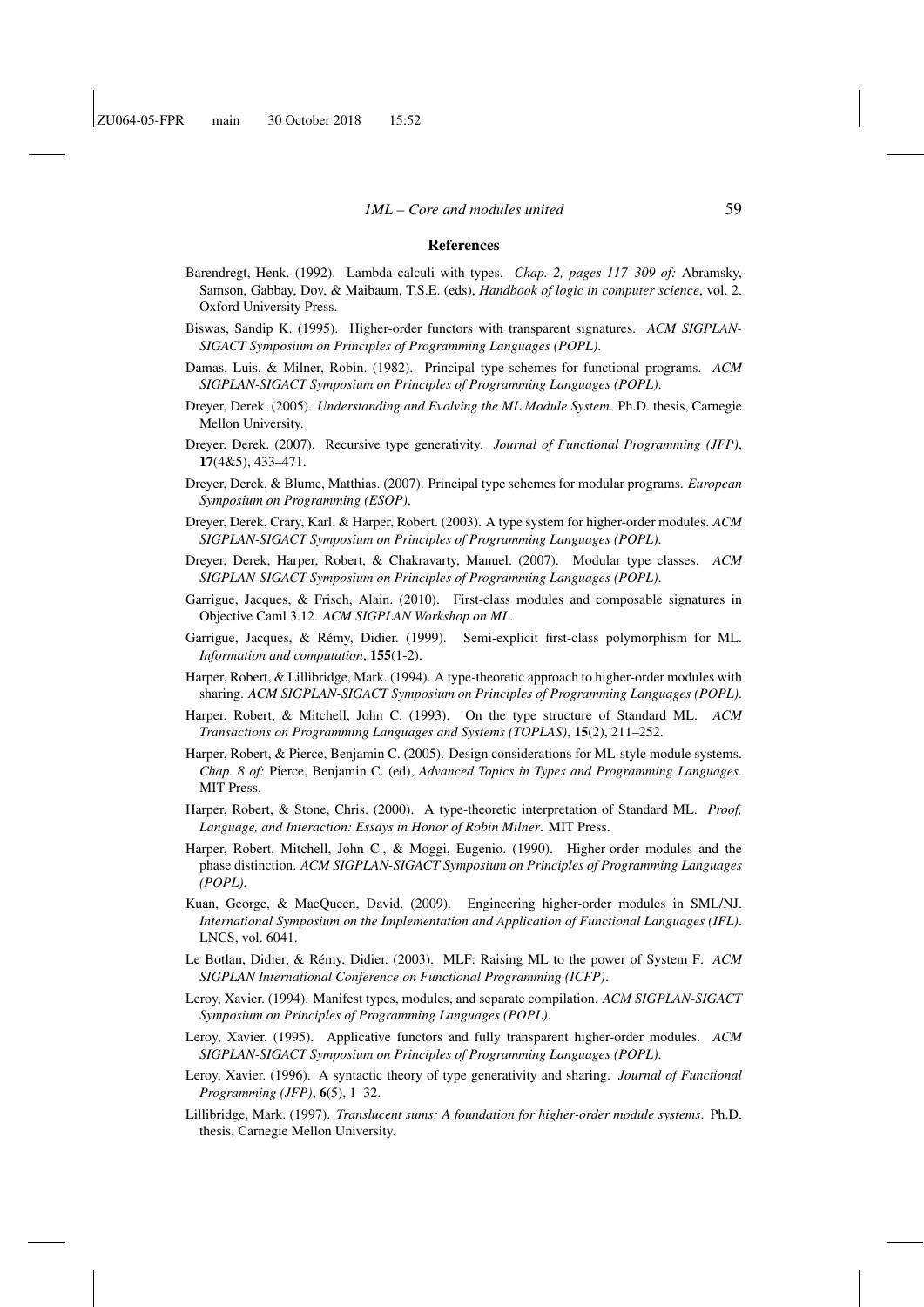- MacQueen, David B. (1986). Using dependent types to express modular structure. *ACM SIGPLAN-SIGACT Symposium on Principles of Programming Languages (POPL)*.
- MacQueen, David B., & Tofte, Mads. (1994). A semantics for higher-order functors. *European Symposium on Programming (ESOP)*.
- Mahboubi, Assia, & Tassi, Enrico. (2013). Canonical structures for the working Coq user. *Pages 19– 34 of:* Blazy, Sandrine, Paulin-Mohring, Christine, & Pichardie, David (eds), *Interactive theorem proving*. LNCS, no. 7998. Springer-Verlag.
- McBride, Conor, & Paterson, Ross. (2008). Applicative programming with effects. *Journal of Functional Programming (JFP)*, 18(1), 1–13.
- Milner, Robin. (1978). A theory of type polymorphism in programming languages. *Journal of Computer and System Sciences*, 17, 348–375.
- Milner, Robin, Tofte, Mads, Harper, Robert, & MacQueen, David. (1997). *The Definition of Standard ML (Revised)*. MIT Press.
- Mitchell, John C., & Plotkin, Gordon D. (1988). Abstract types have existential type. *ACM Transactions on Programming Languages and Systems (TOPLAS)*, 10(3), 470–502.
- Odersky, Martin, & Zenger, Matthias. (2005). Scalable component abstractions. *Object-Oriented Programming, Systems, Languages and Applications (OOPSLA)*. ACM Press.
- Ohori, Atsushi. (1995). A polymorphic record calculus and its compilation. *ACM Transactions on Programming Languages and Systems (TOPLAS)*, 17(6), 844–895.
- Rémy, Didier. (1989). Records and variants as a natural extension of ML. ACM SIGPLAN-SIGACT *Symposium on Principles of Programming Languages (POPL)*.
- Rossberg, Andreas. (1999a). *Defects in the Revised Definition of Standard ML*. Technical report, Max Planck Institute for Software Systems. mpi-sws.org/~rossberg/sml-defects.html.
- Rossberg, Andreas. (1999b). *Undecidability of OCaml type checking*. Posting to Caml mailing list, 13 July. sympa.inria.fr/sympa/arc/caml-list/1999-07/msg00027.html.
- Rossberg, Andreas. (2006). The Missing Link Dynamic components for ML. *ACM SIGPLAN International Conference on Functional Programming (ICFP)*.
- Rossberg, Andreas. (2015). *1ML Core and modules united (Technical Appendix)*. mpi-sws.org/ ~rossberg/1ml/.
- Rossberg, Andreas. (2016). 1ML with special effects. *Pages 336–355 of: A List of Successes That Can Change the World – WadlerFest 2016*. LNCS, no. 9600. Springer-Verlag.
- Rossberg, Andreas, & Dreyer, Derek. (2013). Mixin' up the ML module system. *ACM Transactions on Programming Languages and Systems (TOPLAS)*, 35(1), 1–84.
- Rossberg, Andreas, Russo, Claudio, & Dreyer, Derek. (2014). F-ing modules. *Journal of Functional Programming (JFP)*, 24(5), 529–607.
- Russo, Claudio, & Vytiniotis, Dimitris. (2009). QML: Explicit first-class polymorphism for ML. *ACM SIGPLAN Workshop on ML*.
- Russo, Claudio V. (1999). Non-dependent types for Standard ML modules. *International Conference on Principles and Practice of Declarative Programming (PPDP)*.
- Russo, Claudio V. (2000). First-class structures for Standard ML. *Nordic Journal of Computing*, 7(4), 348–374.
- Russo, Claudio V. (2003). Types for Modules. *Electronic Notes in Theoretical Computer Science (ENTCS)*, 60.
- Shao, Zhong. (1999). Transparent modules with fully syntactic signatures. *ACM SIGPLAN International Conference on Functional Programming (ICFP)*.
- Shields, Mark, & Peyton Jones, Simon. (2002). First-class modules for Haskell. *International Workshop on Foundations of Object-Oriented Languages (FOOL)*.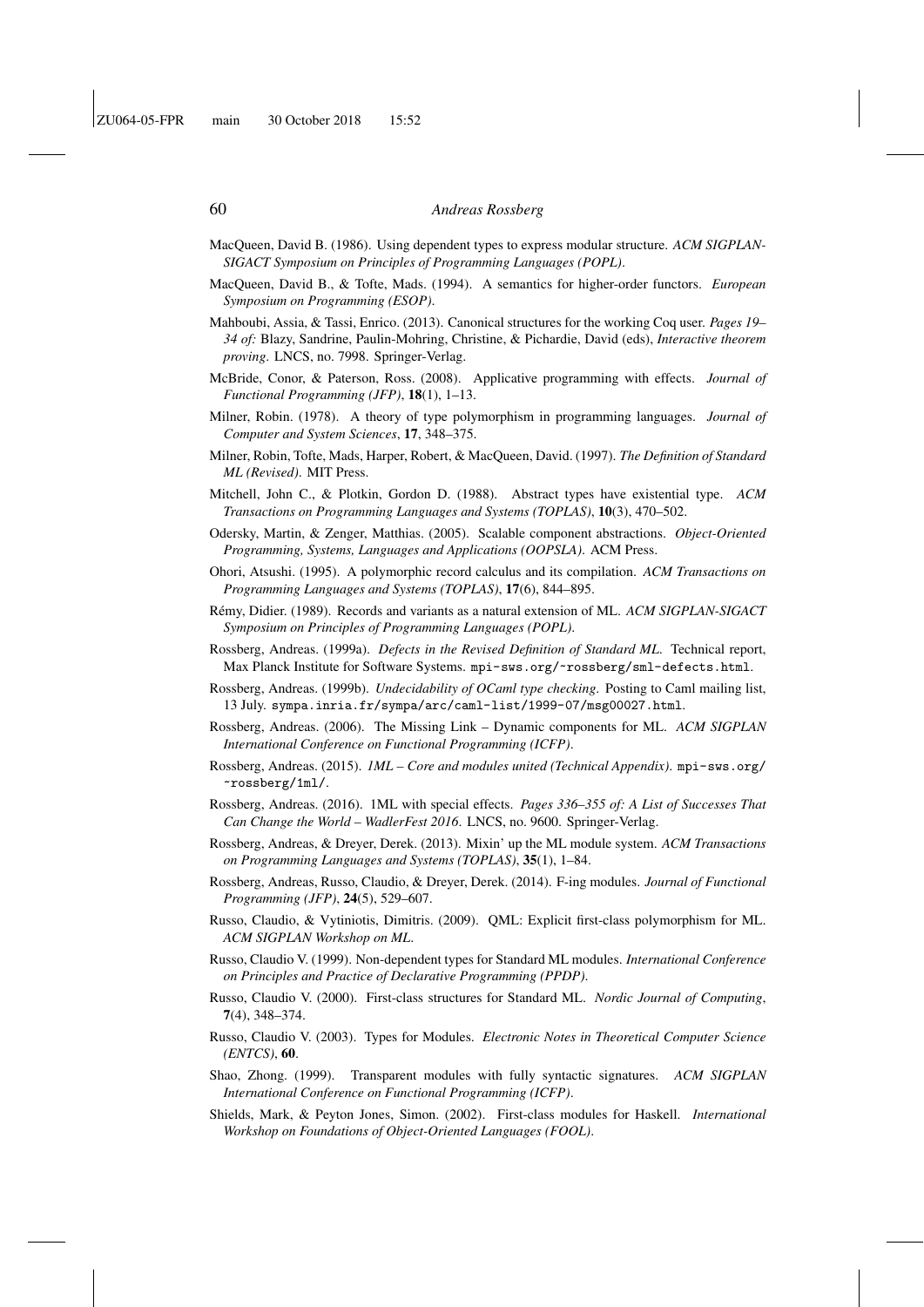- Stone, Christopher A., & Harper, Robert. (2006). Extensional equivalence and singleton types. *ACM Transactions on Computational Logic (TOCL)*, 7(4), 676–722.
- Talpin, Jean-Pierre, & Jouvelot, Pierre. (1992). Polymorphic type, region and effect inference. *Journal of Functional Programming (JFP)*, 2(3), 245–271.
- Vytiniotis, Dimitrios, Weirich, Stephanie, & Peyton Jones, Simon. (2008). FPH: First-class polymorphism for Haskell. *ACM SIGPLAN International Conference on Functional Programming (ICFP)*.
- Wadler, Philip, & Blott, Stephen. (1989). How to make ad-hoc polymorphism less ad hoc. *ACM SIGPLAN-SIGACT Symposium on Principles of Programming Languages (POPL)*.
- White, Leo, Bour, Frédéric, & Yallop, Jeremy. (2014). Modular implicits. Pages 22-63 of: Kiselyov, Oleg, & Garrigue, Jacques (eds), *ACM SIGPLAN ML Family / OCaml Workshops*. EPTCS, no. 198.
- Wright, Andrew. (1995). Simple imperative polymorphism. *LISP and Symbolic Computation (LASC)*, 8(4), 343–356.